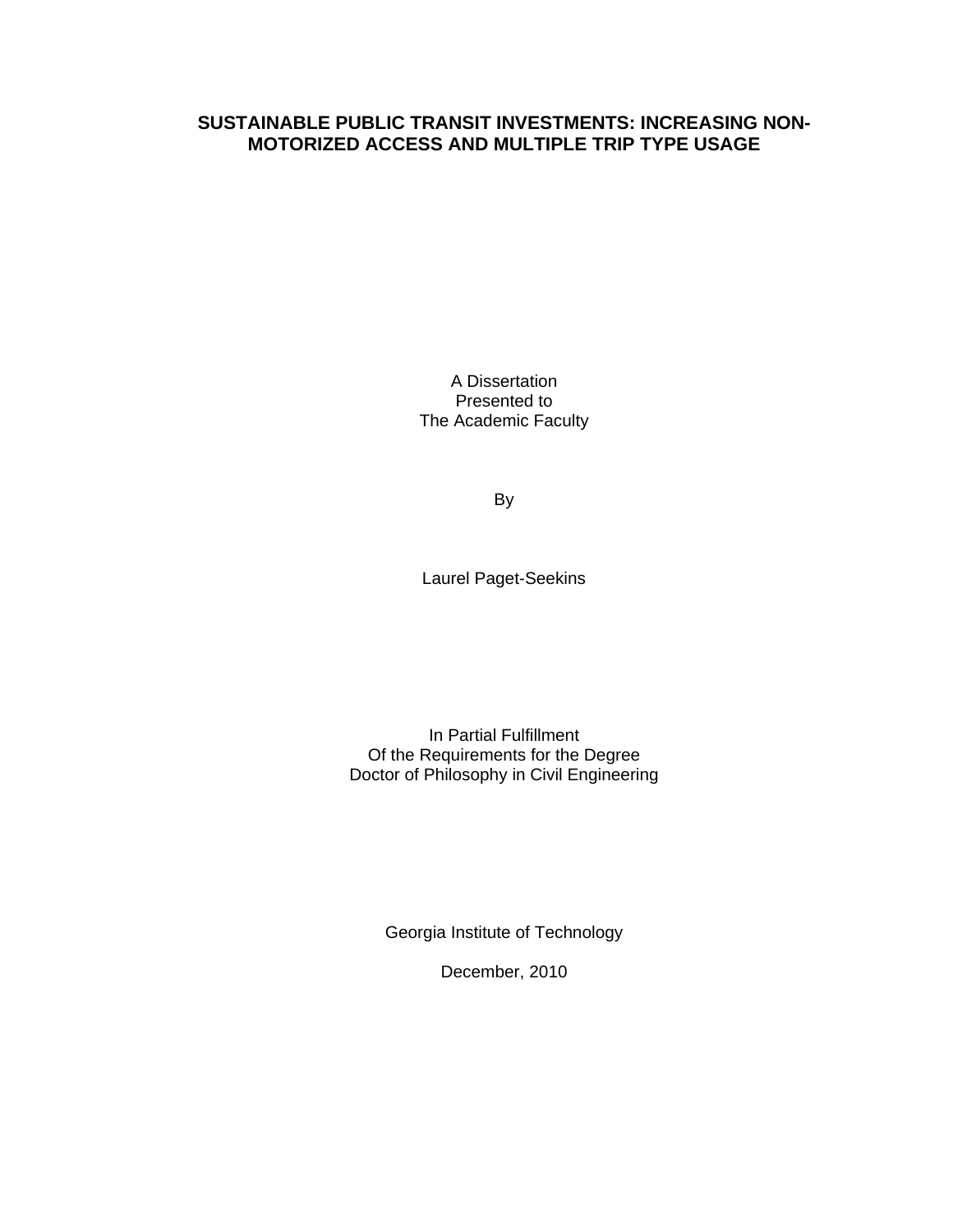#### **SUSTAINABLE PUBLIC TRANSIT INVESTMENTS: INCREASING NON-MOTORIZED ACCESS AND MULTIPLE TRIP TYPE USAGE**

Approved by:

Dr. Michael Meyer, Advisor School of Civil and Environmental Engineering *Georgia Institute of Technology* 

Dr. Laurie Garrow School of Civil and Environmental Engineering *Georgia Institute of Technology* 

Dr. Beverly Scott General Manager *Metropolitan Atlanta Rapid Transportation Authority* 

 Dr. Adjo Amekudzi School of Civil and Environmental Engineering *Georgia Institute of Technology* 

 Dr. Catherine Ross School of City and Regional Planning *Georgia Institute of Technology* 

Date Approved: November 3, 2010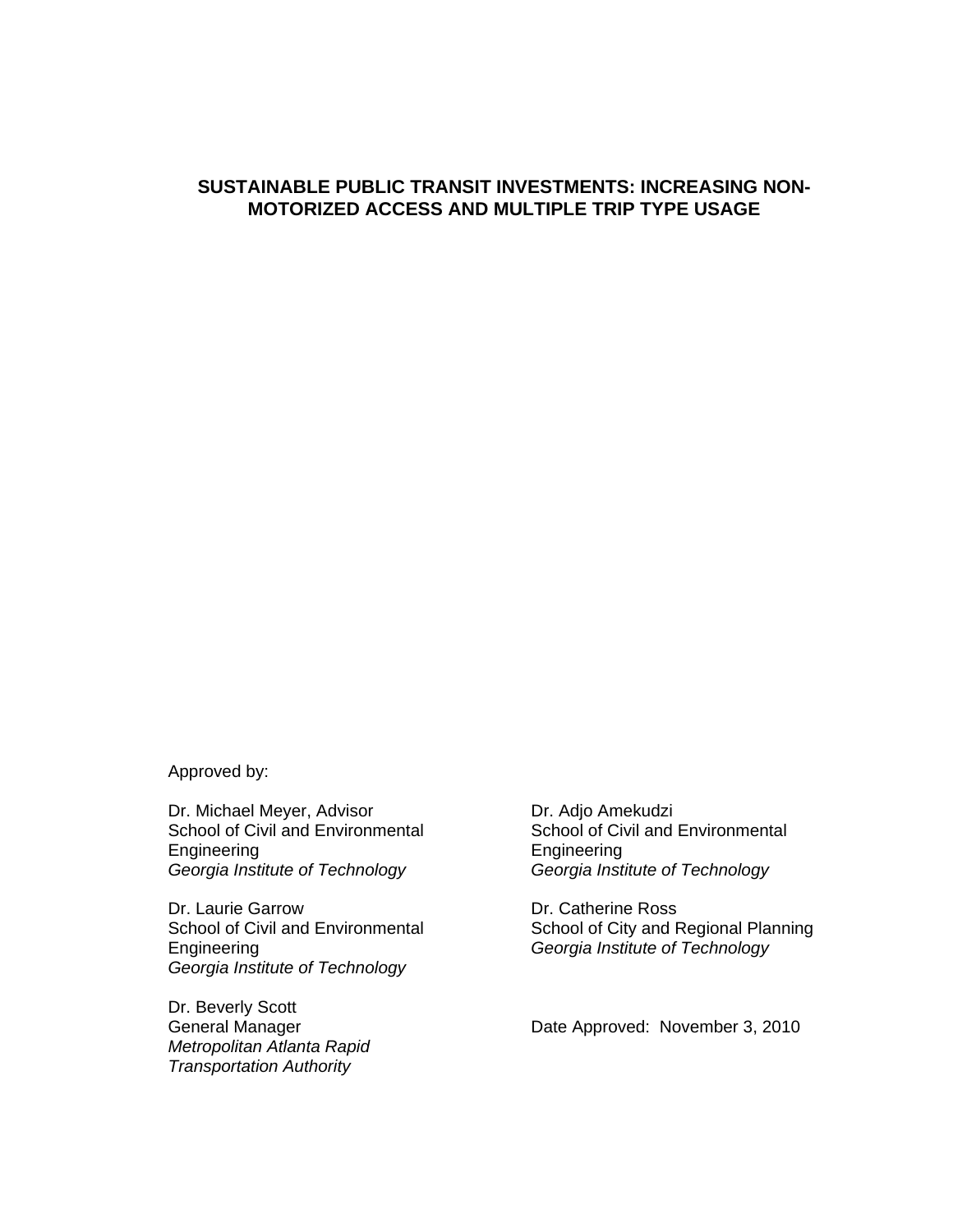For transit riders everywhere.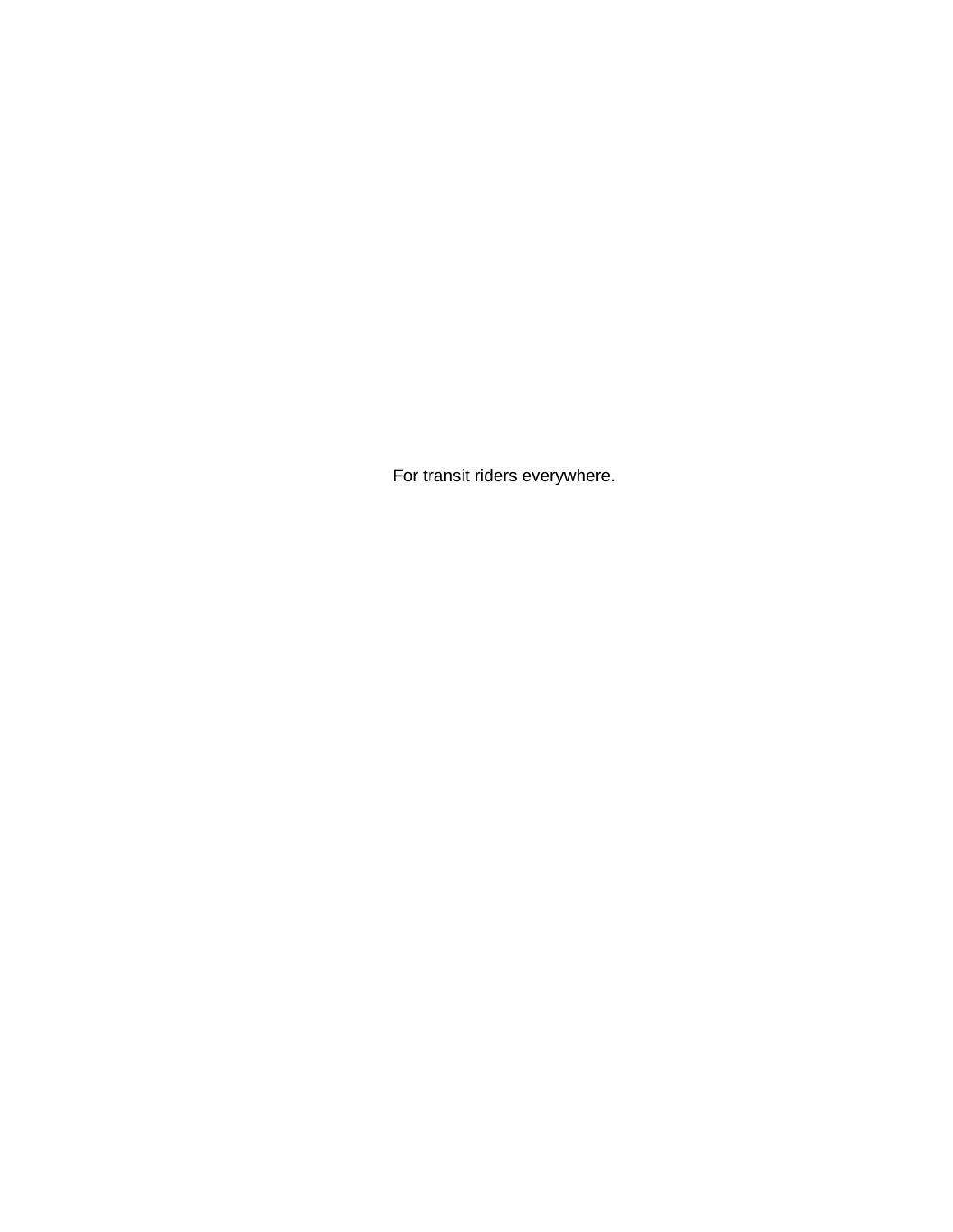### **ACKNOWLEDGEMENTS**

 This research would not have been possible without the assistance of individuals at metropolitan planning organizations and transit agencies across the country who responded to my emails and phone calls asking for data. Special thanks to the staff members in Sacramento, Denver, and the Twin Cities who took time to answer my questions during my site visits.

 Additional thanks to the transit riders and workers in Atlanta who share their knowledge and experience with me every day. This project was motivated by the community effort to improve transit in Atlanta.

I want to thank my committee for their thoughtful input throughout the entire process. This research was supported by an Eisenhower fellowship from the US Department of Transportation. Thanks to Dr. Laurie Garrow, Dr. Michael Meyer, and Dr. Catherine Ross for all of the letters of recommendation and assistance in obtaining fellowships.

Finally, special thanks to Katharine who has been there every step of the way.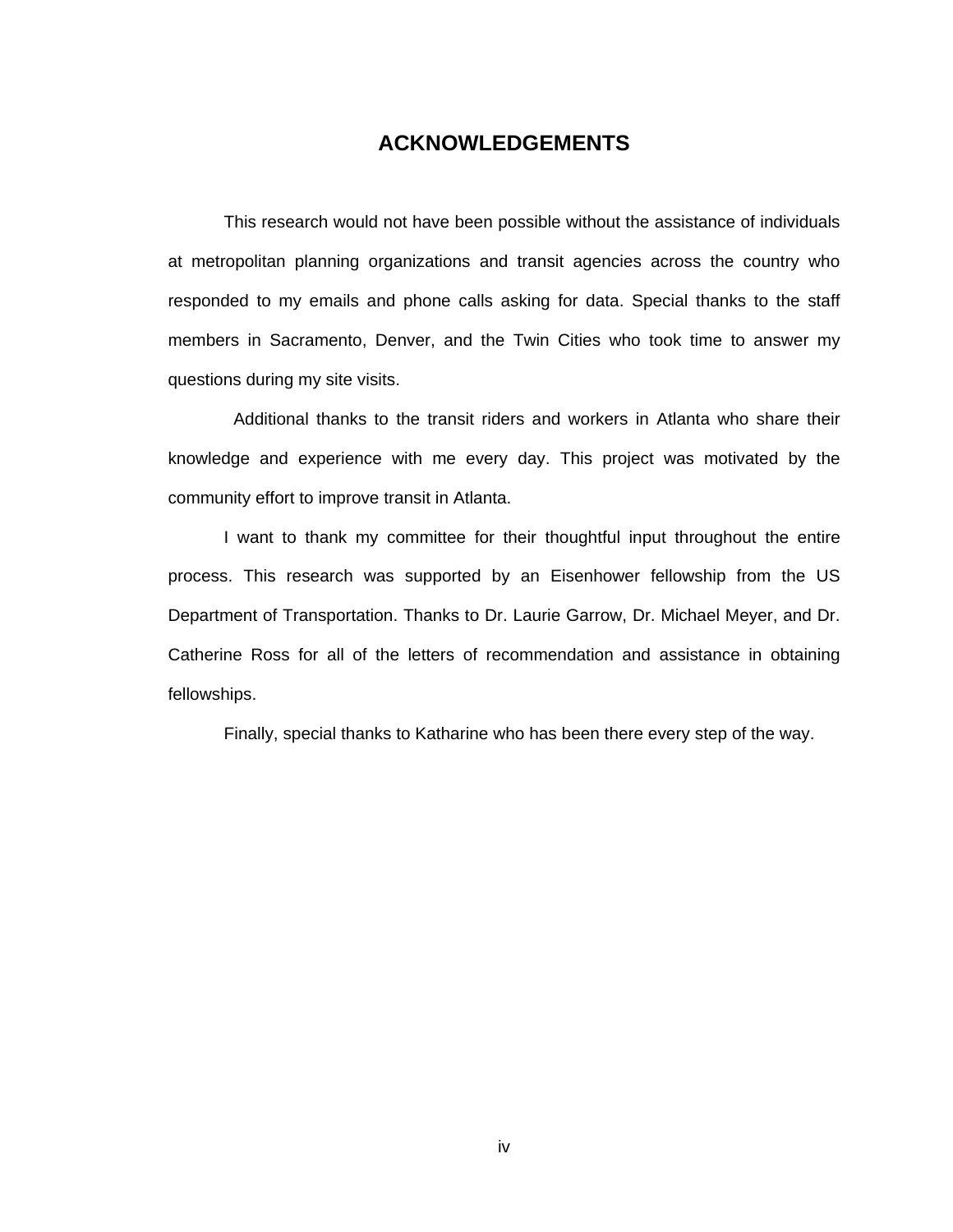## **TABLE OF CONTENTS**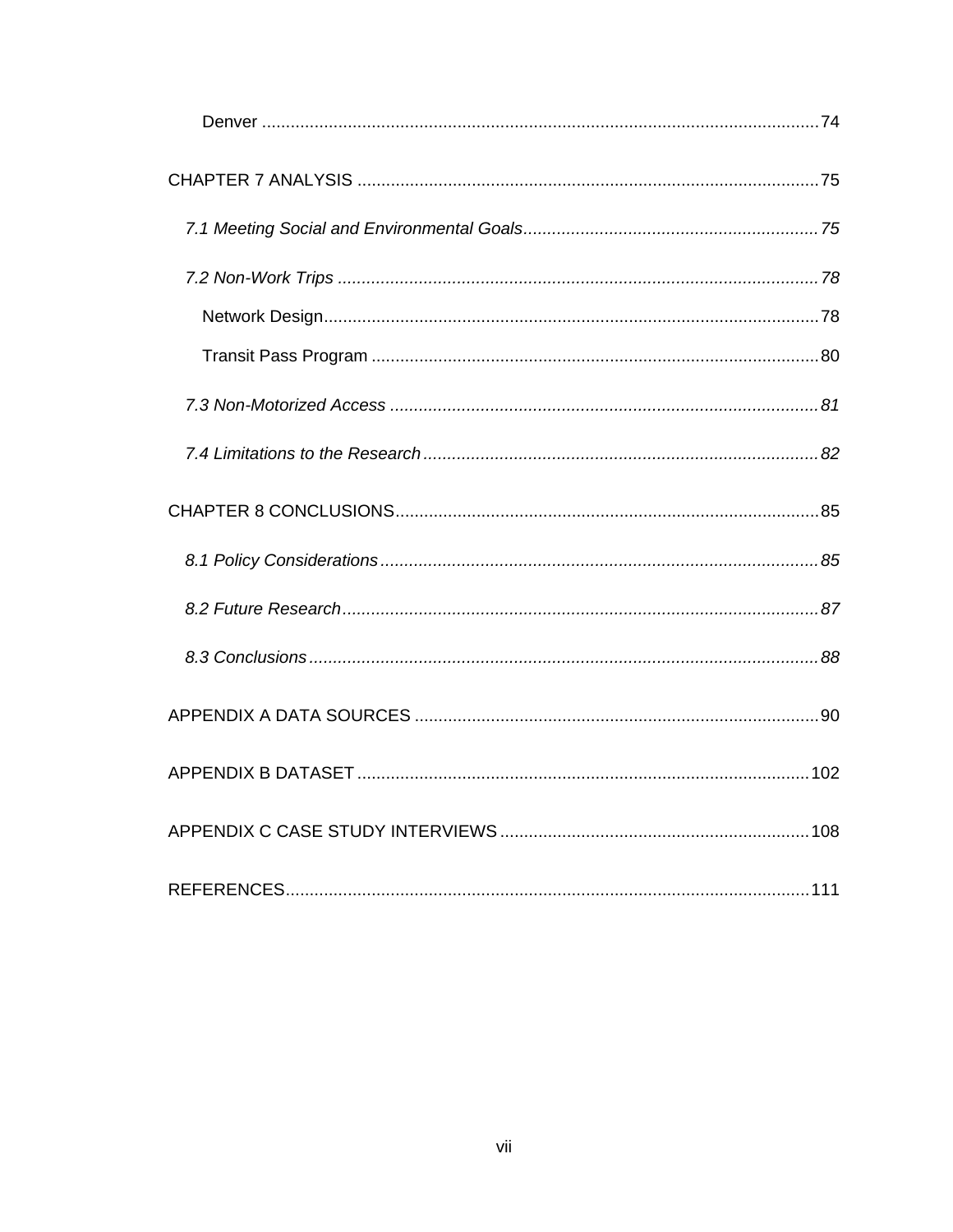## **LIST OF TABLES**

| Table 1.1 Internal and External Sustainability Goals for Public Transit2 |  |
|--------------------------------------------------------------------------|--|
| Table 1.2 Income of Express Bus Riders Compared to MARTA Riders 3        |  |
|                                                                          |  |
|                                                                          |  |
|                                                                          |  |
|                                                                          |  |
|                                                                          |  |
|                                                                          |  |
|                                                                          |  |
|                                                                          |  |
|                                                                          |  |
|                                                                          |  |
|                                                                          |  |
|                                                                          |  |
| Table 5.5 Non-Motorized Access Categorical Variable Mann-Whitney Test 45 |  |
|                                                                          |  |
|                                                                          |  |
|                                                                          |  |
|                                                                          |  |
| Table 7.1 Non-Work Trips Social and Environmental Goal Indicators 76     |  |
|                                                                          |  |
|                                                                          |  |
|                                                                          |  |
|                                                                          |  |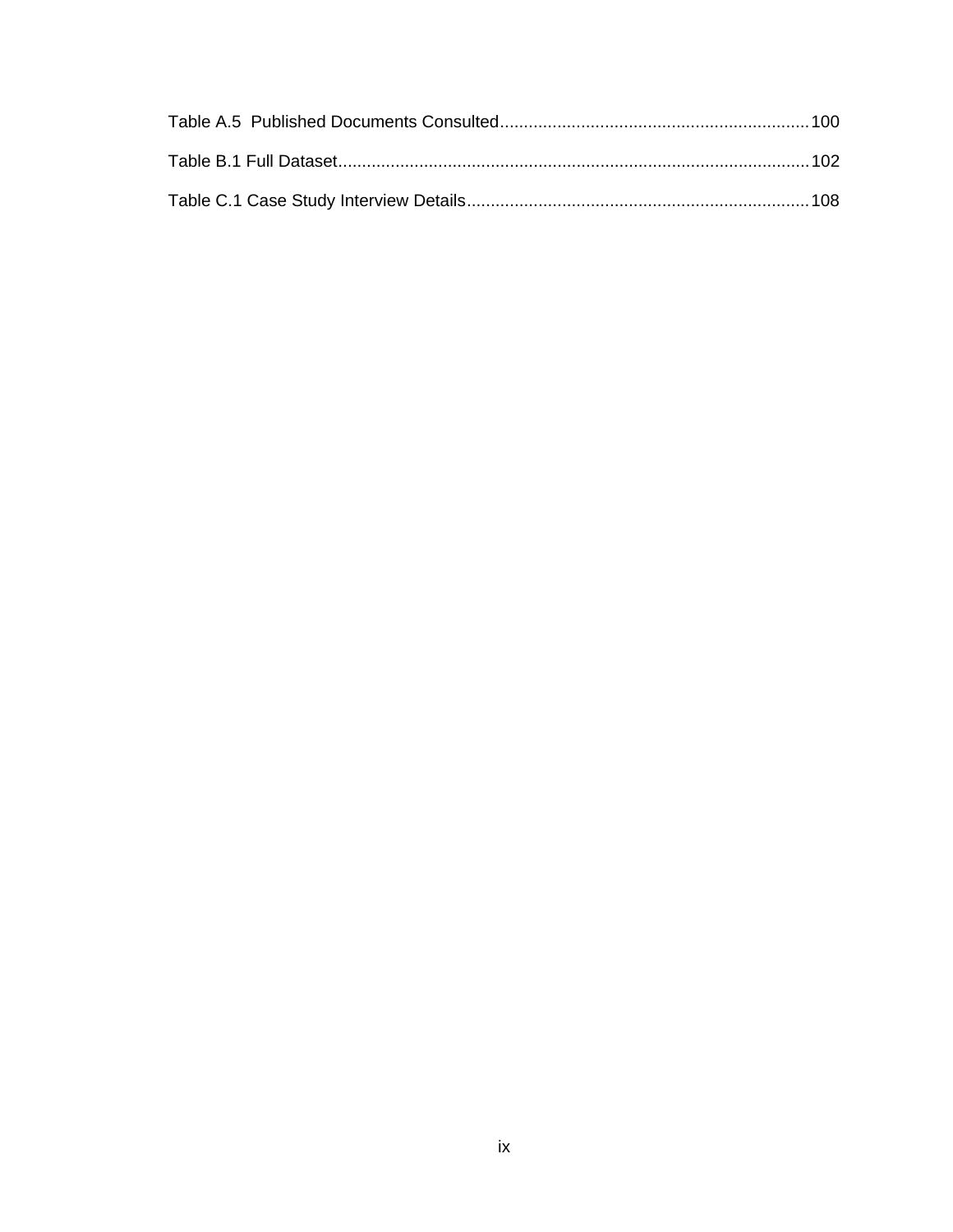### **LIST OF FIGURES**

| Figure 4.1 Unlinked Transit Trips Per Year Between 1998 and 2008 by Region27 |  |
|------------------------------------------------------------------------------|--|
| Figure 4.2 Bus Peak Hour Vehicles in Service Changes Between 1996-200729     |  |
|                                                                              |  |
|                                                                              |  |
|                                                                              |  |
|                                                                              |  |
|                                                                              |  |
|                                                                              |  |
|                                                                              |  |
|                                                                              |  |
|                                                                              |  |
|                                                                              |  |
|                                                                              |  |
|                                                                              |  |
|                                                                              |  |
|                                                                              |  |
|                                                                              |  |
|                                                                              |  |
|                                                                              |  |
|                                                                              |  |
|                                                                              |  |
|                                                                              |  |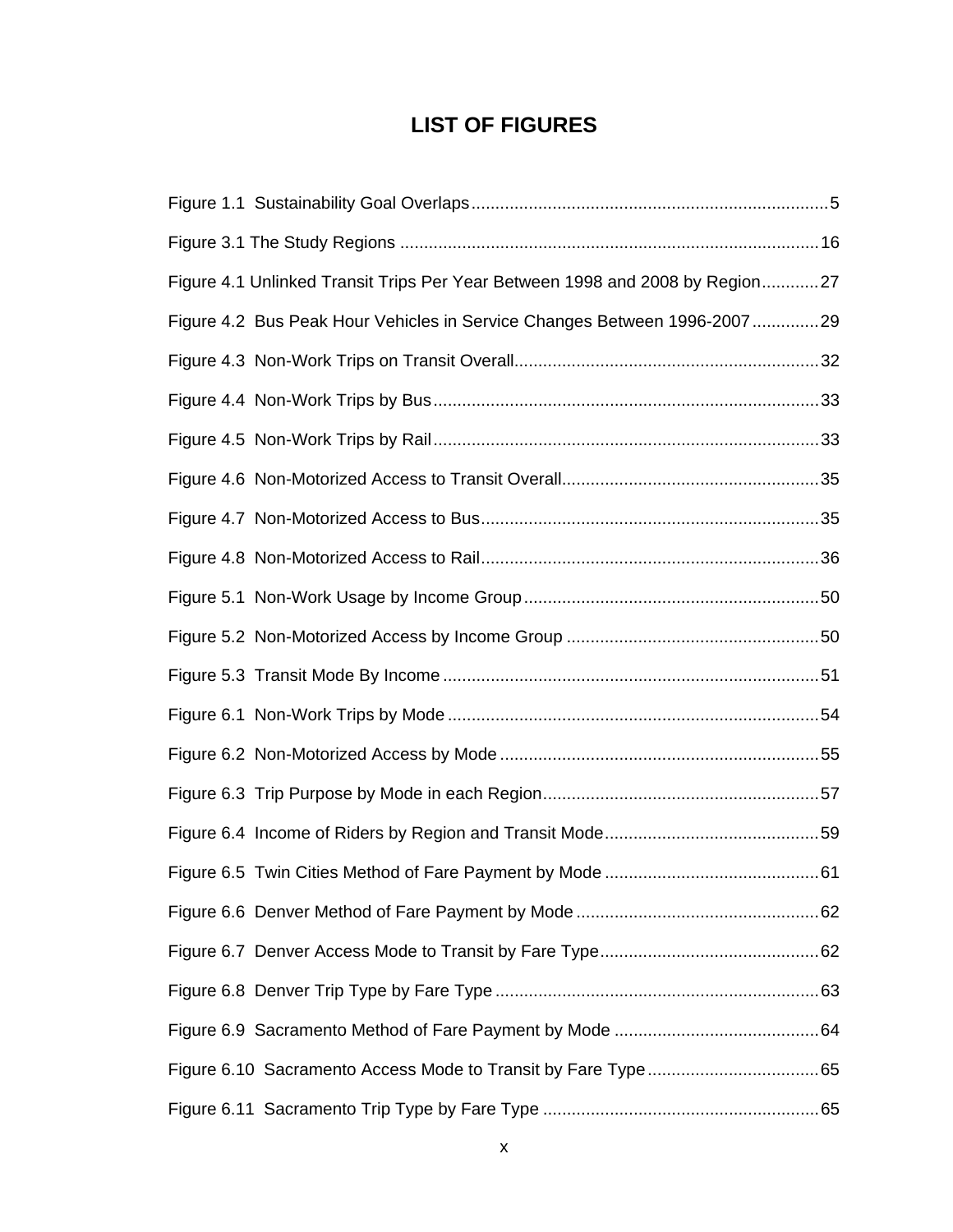|--|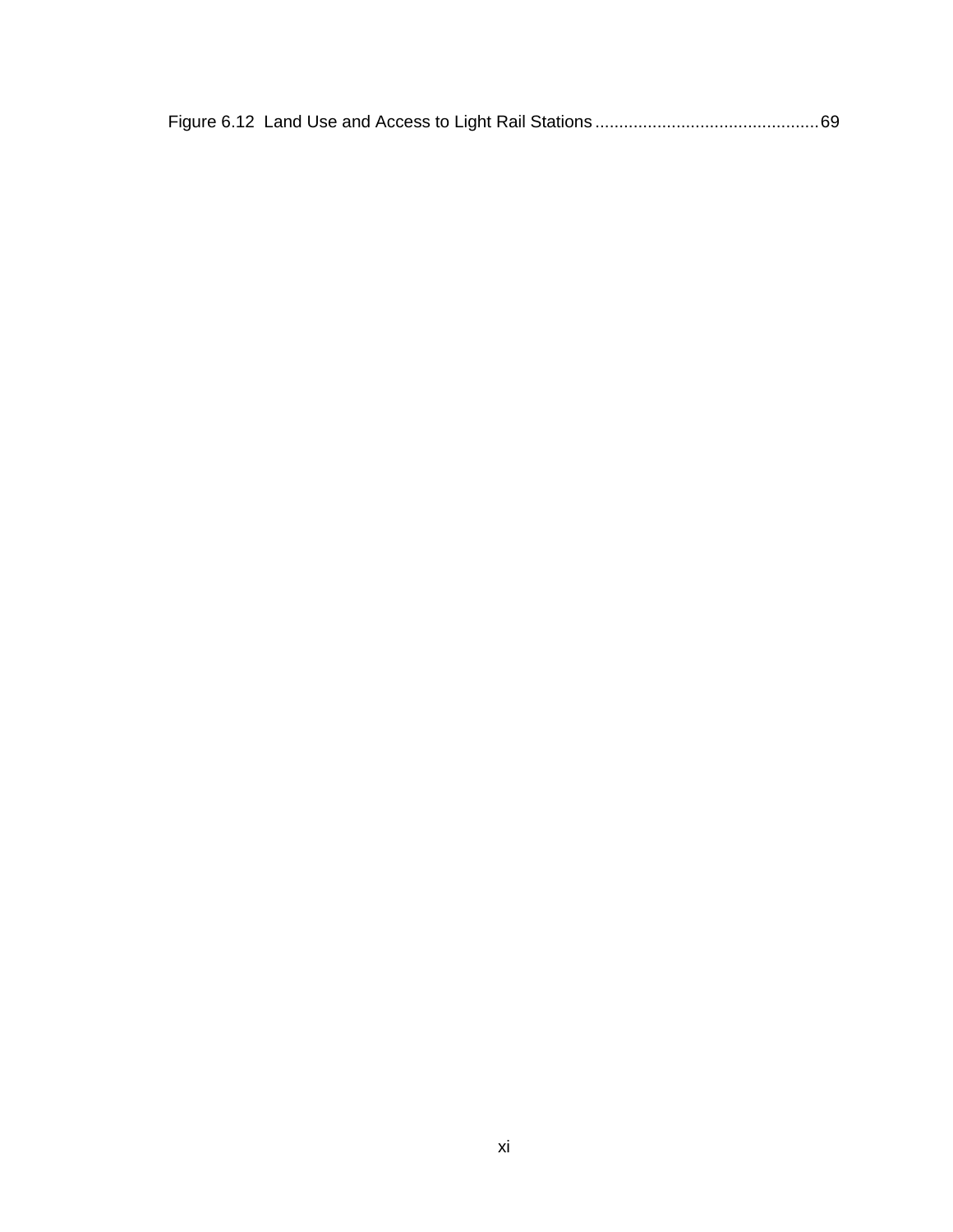### **LIST OF ABBREVIATIONS**

- BRT Bus Rapid Transit
- CAA Clean Air Act
- CBD Central Business District
- DOT Department of Transportation
- EPA Environmental Protection Agency
- FTA- Federal Transit Administration
- GIS Geographic Information Systems
- HOV High Occupancy Vehicle
- HUD- Department of Housing and Urban Development
- LR- Light Rail
- MPO Metropolitan Planning Organization
- MSA Metropolitan Statistical Area
- NTD- National Transit Database
- PM Particulate Matter
- RTD Regional Transit District (Denver)
- RTP- Regional Transportation Plan
- SRT- Sacramento Regional Transit
- TIP- Transportation Improvement Program
- TMA/TMO Transportation Management Association or Organization
- TTI- Texas Transportation Institute
- VMT- Vehicles Miles Traveled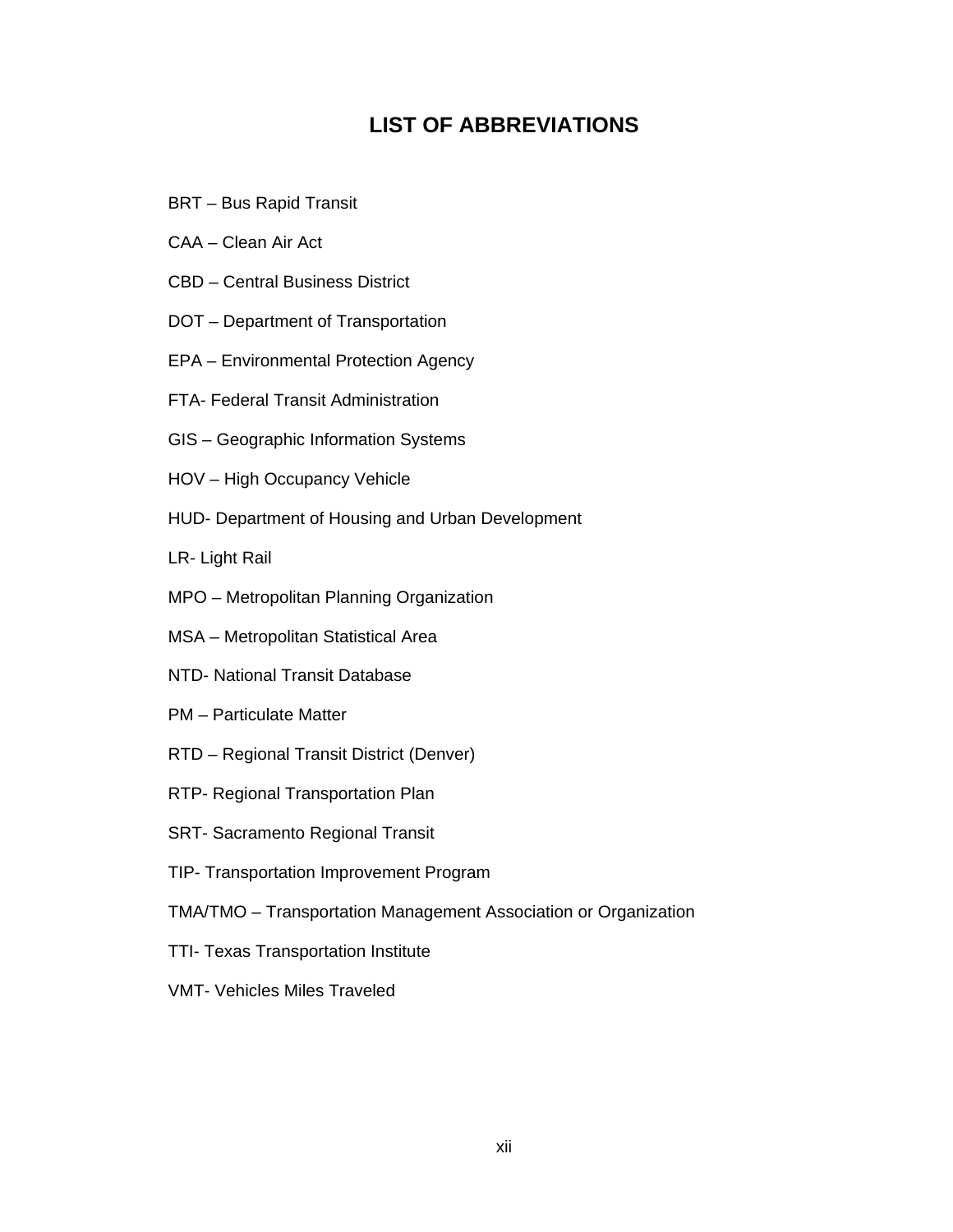#### **SUMMARY**

Public transit is a key method for increasing sustainability in the transportation sector; transit can decrease emissions harmful to the environment and increase accessibility. Given the limited resources available for public transit, it makes sense to meet multiple sustainability goals simultaneously. Transit that is accessible by nonmotorized means and serves multiple trip types can potentially reduce vehicle usage and increase mobility for everyone. This research assesses whether transit systems with high non-motorized access rates and non-work trip usage are meeting social and environmental goals and what factors impact non-work and non-motorized access rates.

Eight criteria were used to choose 17 metropolitan regions that represent a range of transit conditions in the US. Non-parametric correlations were calculated between non-work usage and non-motorized access and a dataset of 41 variables that measure regional characteristics, transit efficiency, land use, rider demographics, and transit operations and design. In-depth case studies, including site visits and interviews, were done for Denver, CO; Minneapolis/St. Paul, MN; and Sacramento, CA.

The correlations and case studies both confirm that transit system with high nonwork usage and non-motorized access are not meeting social or environmental sustainability goals. These systems primarily serve low-income riders, are less well funded, and provide limited service. Only systems with higher per capita funding levels meet social goals and higher funding is correlated to higher income riders. However, having higher income riders does not imply that social goals are met. Regional policies regarding operations and design of transit can increase usage for non-work trips and non-motorized access and are necessary to ensure both social and environmental goals are met.

xiii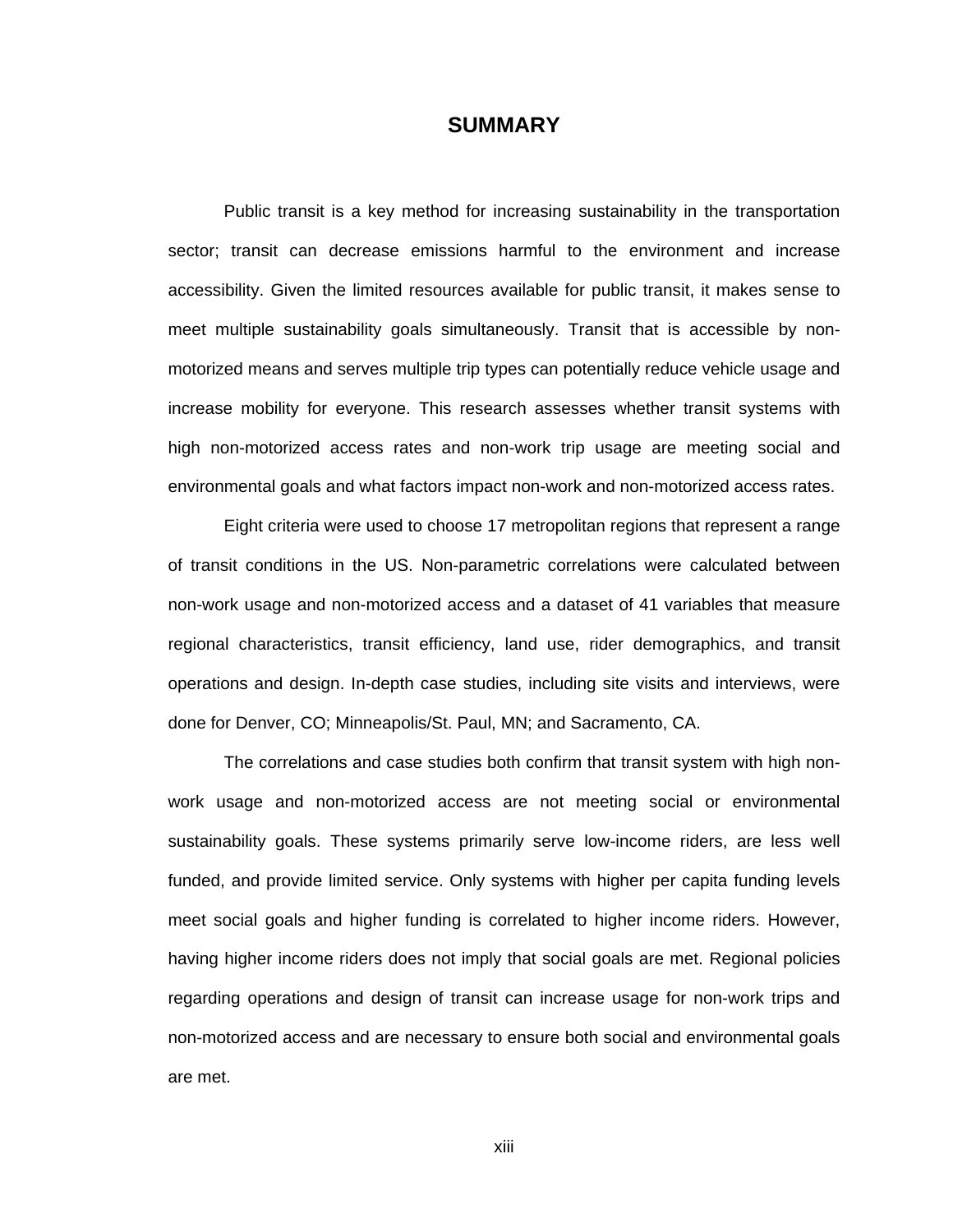# **CHAPTER 1 INTRODUCTION**

#### **1.1 Background**

Transportation policy in the United States is arguably at a crossroads with several significant challenges facing federal, state, and local decision-makers. The transportation system faces considerable levels of congestion, rising energy prices, and infrastructure that is coming to the end of useful life. The existing funding mechanisms for transportation can no longer keep up with demand and the increasing costs of transportation projects. More recently, transportation has been identified as a major contributor to greenhouse gas and, therefore, a likely source of mitigation strategies. These collective challenges in transportation present an opportunity to re-examine transportation policy and funding mechanisms from a boarder societal perspective.

The concept of sustainability is increasingly the lens through which researchers and policy-makers are examining various urban policies, including those relating to transportation. Sustainable development is generally defined as, "development that meets the needs of the present without compromising the ability of future generations to meet their own needs" (Brundtland 1987). In practice, three major componentsenvironmental, economic, and social- are included in the definition of sustainability. In transportation, these three components relate to the environmental impacts associated with the construction and operation of a facility or system, the economic benefits associated with the accessibility provided by transportation, and the social benefits of connectivity transportation provides between people and their community (Jeon, Amekudzi, and Guensler 2008).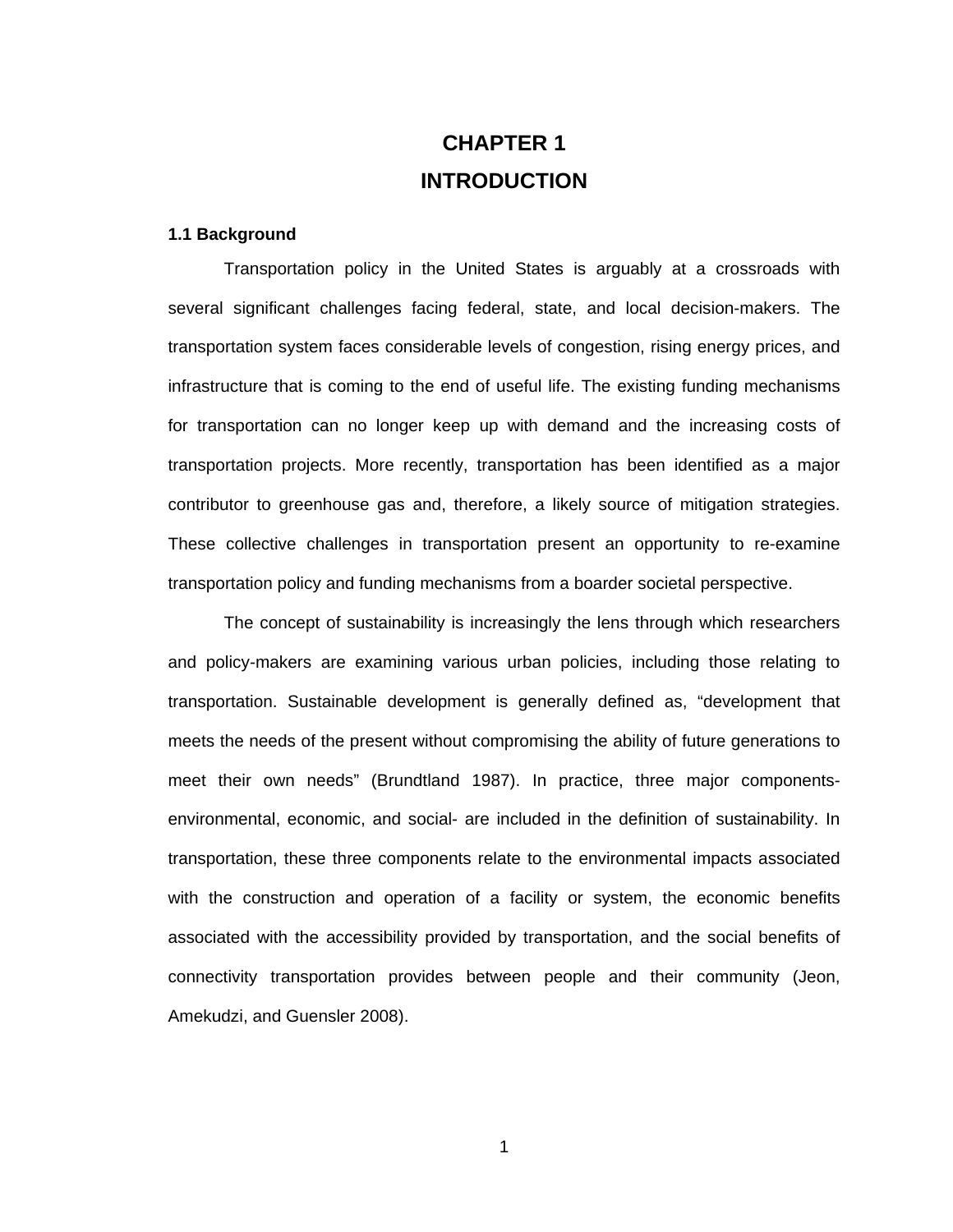Public transit is often seen as part of transportation's sustainability strategy, usually for environmental reasons. Transit service can reduce emissions of criteria pollutants and greenhouse gases by reducing vehicles miles traveled (VMT) and the number of cold starts. However, public transit systems also contribute to social and economic sustainability by relieving congestion, stimulating economic development, and improving accessibility and mobility for the transit dependent. Table 1.1 shows the sustainability goals for the three aspects of sustainability. Both goals for internal transit operations and for the community are presented.

| <b>Aspects of Sustainability</b> | Social                                                 | Economic                                                                                                   | Environmental                                                 |
|----------------------------------|--------------------------------------------------------|------------------------------------------------------------------------------------------------------------|---------------------------------------------------------------|
| <b>Internal Goals</b>            | Equitable funding and<br>service                       | Funding source that is tied<br>to behavior trying to change<br>and is stable                               | Limit emissions<br>generated from transit<br>system           |
| <b>External Goals</b>            | Increase accessibility<br>and mobility for<br>everyone | Add value to the local<br>economy, reduce<br>dependence on foreign<br>energy sources, reduce<br>congestion | Reduce emissions of<br>greenhouse gases and<br>air pollutants |

Table 1.1 Internal and External Sustainability Goals for Public Transit

Given the limited funding available for new public transit infrastructure, it makes sense to prioritize projects that meet multiple sustainability goals simultaneously. This research explores two overlaps between sustainability goals for public transit.

#### **1.2 Motivation**

Observations on transit service in Atlanta, Georgia motivated this study. With the stated goal of reducing congestion, the Georgia Regional Transportation Authority (GRTA) created an express bus system to bring suburban commuters to jobs in downtown and midtown Atlanta. While this system expanded, the local transit service operated by the Metropolitan Atlanta Rapid Transit Authority (MARTA) was cut back.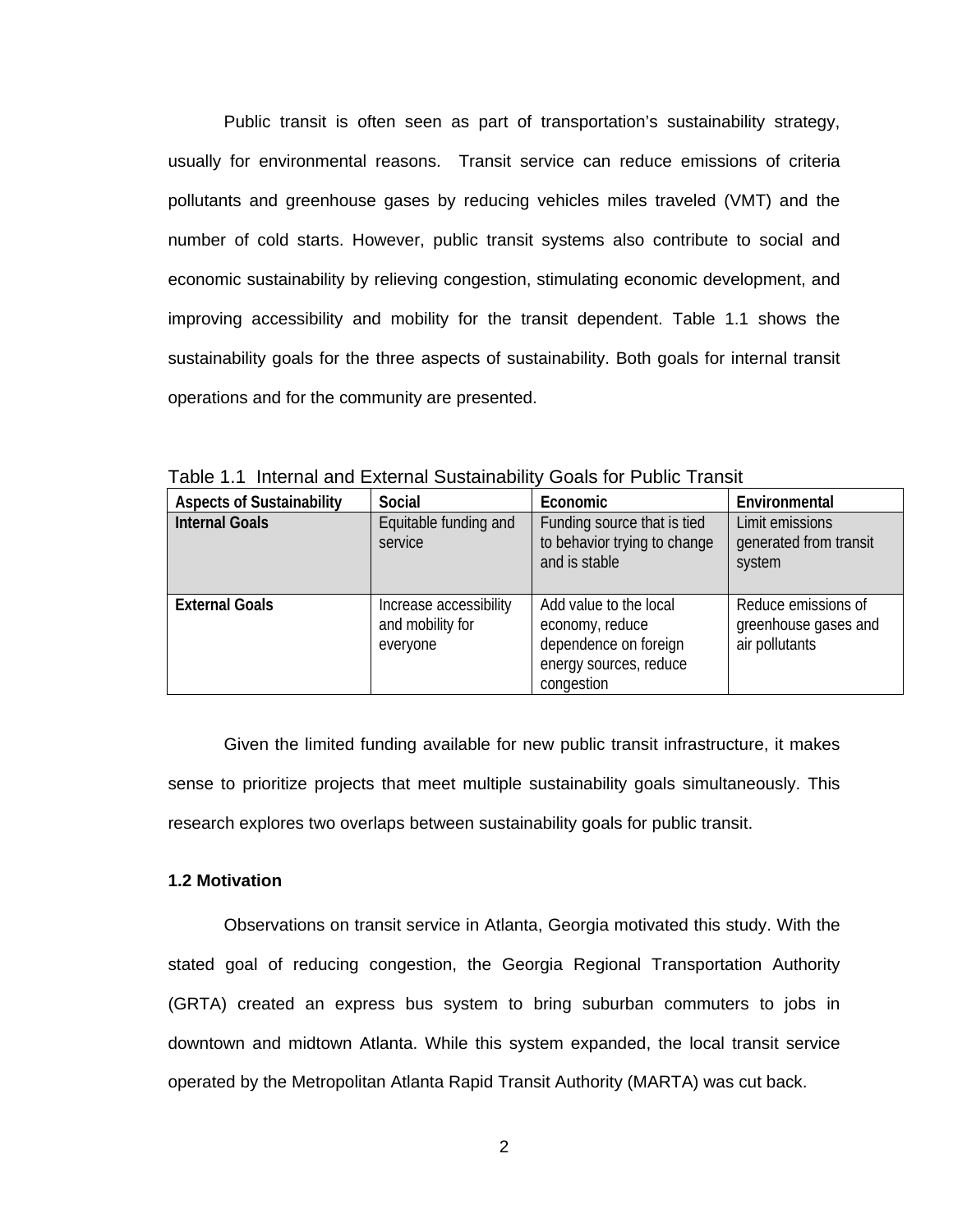The expansion of express service aimed at suburban commuters raised social equity issues, as well as questions about the overall effectiveness of reducing emissions, a major environmental sustainability goal.

As seen in Table 1.2, the income difference between MARTA and express bus riders is stark. The express service provides very limited mobility benefits to low-income riders. It only operates during peak hours on weekdays and serves only high employment districts. Also the service originates in park and ride lots, many of which have no local bus service and limited pedestrian access.

| MARTA (Own scale) |       | <b>MARTA</b><br>(common<br>scale) | <b>Express Bus</b><br>(common scale) | Express Bus (Own scale) |                    |
|-------------------|-------|-----------------------------------|--------------------------------------|-------------------------|--------------------|
| Under \$10,000    | 17.9% |                                   |                                      | 1.7%                    | Under \$15,000     |
| \$10,000-\$19,999 | 24.6% | 63%                               | 8%                                   | 5.9%                    | \$15,000-\$29,999  |
| \$20,000-\$29,999 | 20.4% |                                   |                                      |                         |                    |
| \$30,000-\$39,999 | 14.9% |                                   |                                      | 13.3%                   | \$30,000-\$44,999  |
| \$40,000-\$49,999 | 7.2%  | 30%                               | 44%                                  | 14.3%                   | \$45,000-\$59,999  |
| \$50,000-\$74,999 | 7.8%  |                                   |                                      | 16.2%                   | \$60,000-\$74,999  |
|                   | 7.2%  | 7%                                | 49%                                  | 32.7%                   | \$75,000-\$119,999 |
| Over \$75,000     |       |                                   |                                      | 15.9%                   | Over \$120,000     |

Table 1.2 Income of Express Bus Riders Compared to MARTA Riders

Source: (MARTA 2008; Georgia State University Public and Performance Management Group 2008)

The transit dependent, which includes low-income workers, people with disabilities, youth, and the elderly, require transit service that is accessible by foot, wheelchair, or bicycle. In addition, they need transit service that serves all types of destinations including work, school, shopping, medical appointments, and recreation. These trips occur during all hours of the day; even work trips for many low-income transit riders are not in the peak hours (Giuliano 2005).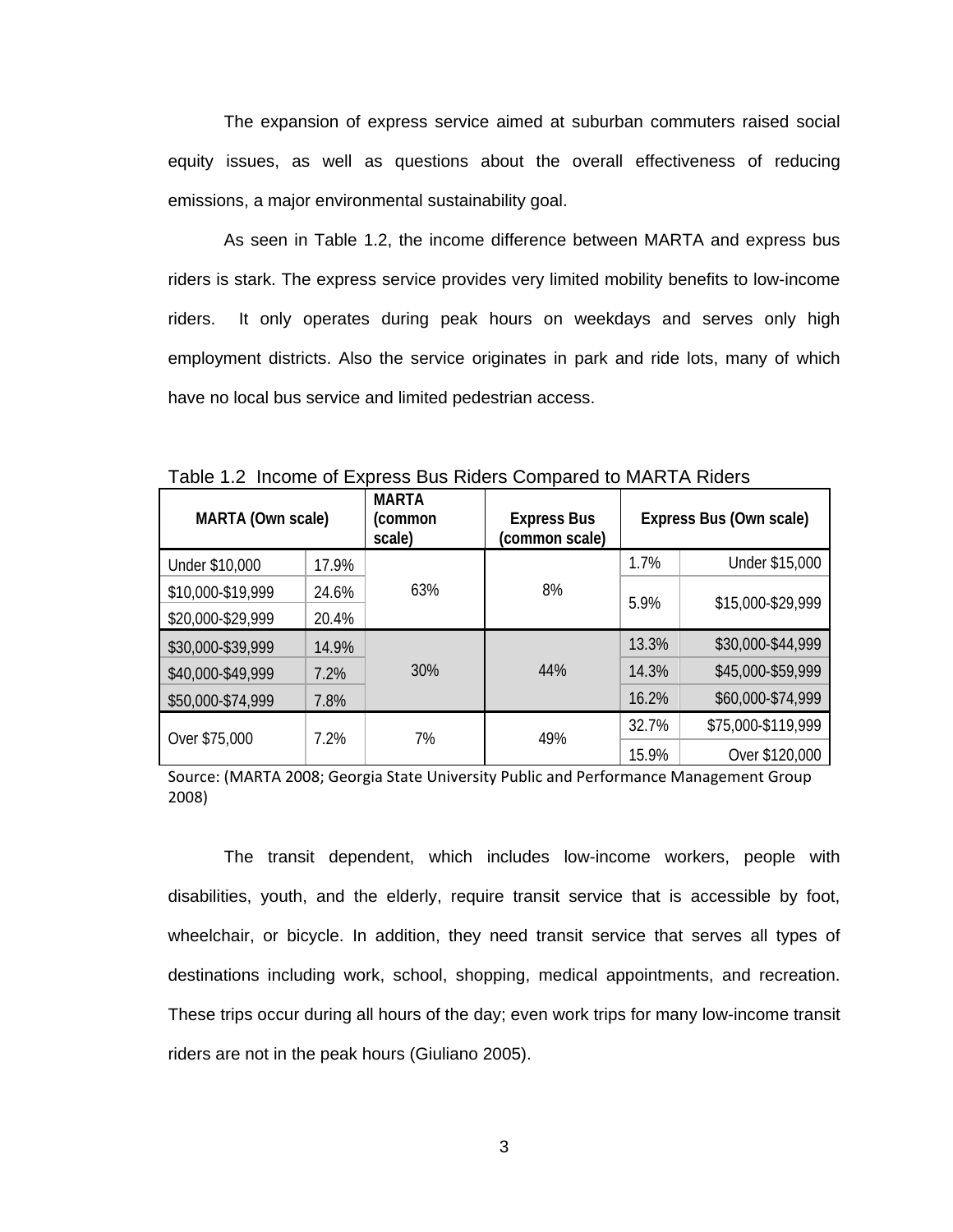Express bus riders are choice riders; the vast majority own one or more vehicles (Georgia State University Public and Performance Management Group 2008). Converting these drivers to transit riders is an important element of a transportation strategy to reduce emissions. However, transit designed to serve only the work trip requires riders to use a vehicle for all other trip types. Work trips are under 30 percent of VMT and 20 percent of person trips in the United States and non-work trips continue to increase in market share (McGuckin and Nanda 2005). In addition, a vehicle is necessary to access the express bus stop. This type of transit service reduces VMT, but not emissions from cold starts. Table 1.3 contrasts levels of non-work trip usage and non-motorized access between MARTA and express bus riders.

Table 1.3 Trip Type and Access Mode on MARTA and Express Bus

|                    | Non-Work Trips | <b>Non-Motorized Access</b> |
|--------------------|----------------|-----------------------------|
| <b>MARTA</b>       | 46.4%          | 76.2%                       |
| <b>Express Bus</b> | 4.3%           | 4.2%                        |

Source: (Georgia State University Public and Performance Management Group 2008; MARTA 2008)

Express bus service allows transit to serve areas that do not have the land use density or pedestrian infrastructure to sustain any other type of transit service. However, express bus service alone, not as a part of a functioning local transit system, provides only limited mobility benefits and emission reductions.

Transit serving multiple trip types and accessed by non-motorized means meets multiple sustainability goals. Figure 1.1 illustrates this point. The figure takes social, economic, and environmental sustainability goals from Table 1.1 and looks at how to implement them. For goals from all three aspects of sustainability the end result is the same.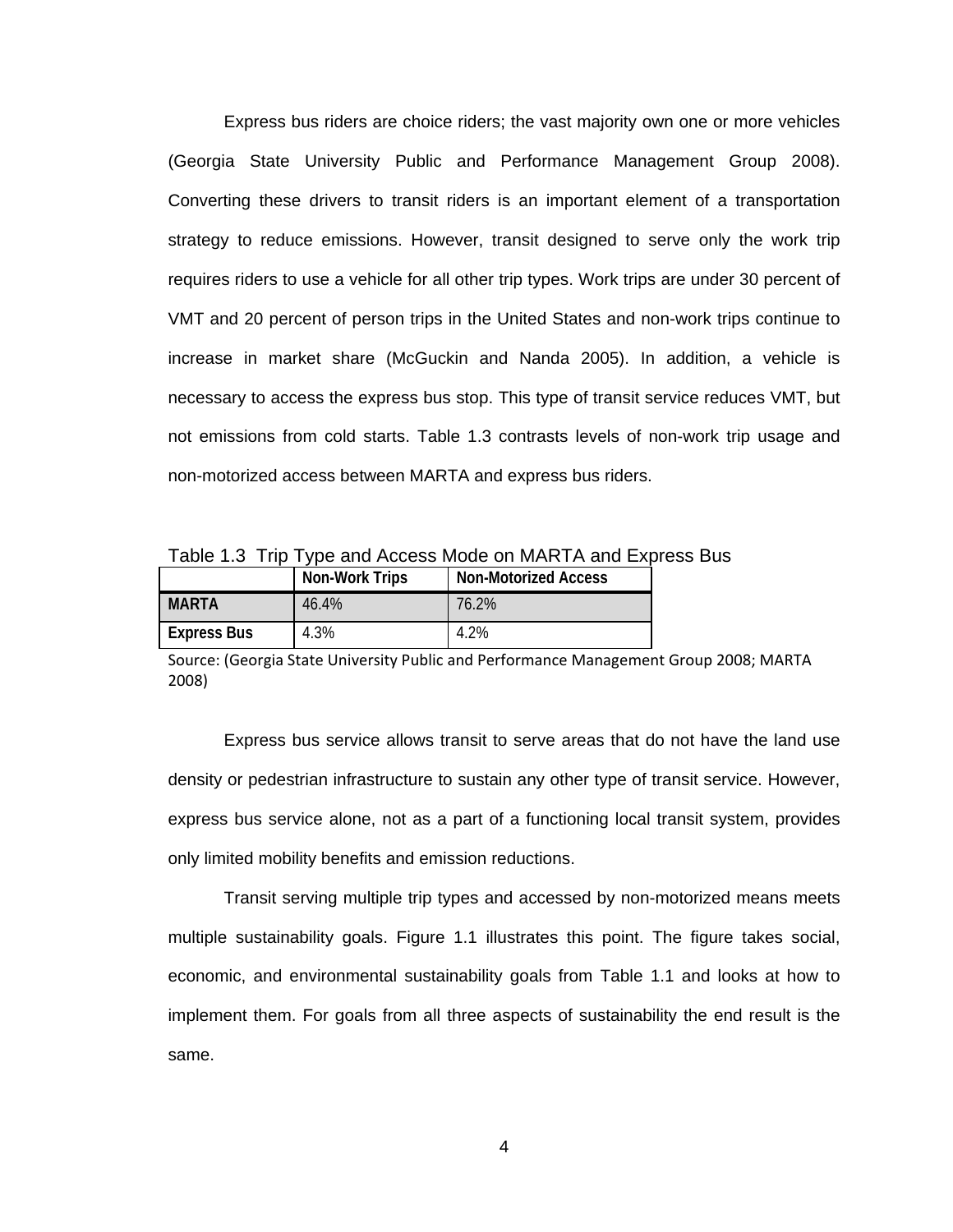

Figure 1.1 Sustainability Goal Overlaps

#### **1.3 Research Objectives and Approach**

This research has two objectives. First, this research will assess whether transit with high non-work trip usage and non-motorized access in fact meets minimum social and environmental sustainability goals. Second, this research will identify operation and design characteristics of public transit systems that increase non-motorized access and transit use for multiple trip types. This information will be used to develop policy recommendations for transit investment strategies that promote sustainability goals.

This study uses a mixed methods research design. A mixed methods design allows use of all available quantitative and qualitative data. Both case studies and statistical correlations are used to make comparisons and draw conclusions. A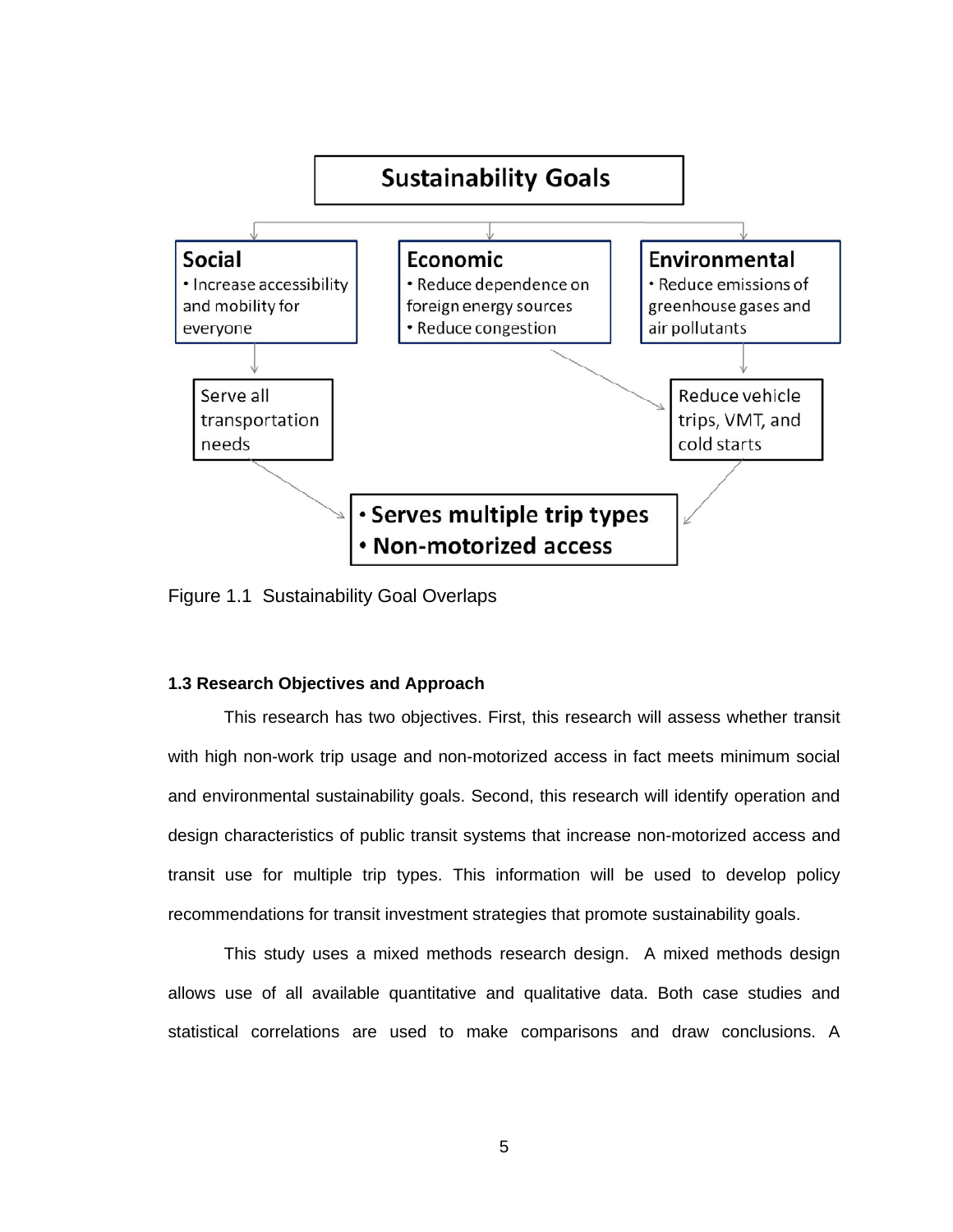representative sample of 17 metropolitan areas across the United States is used as the dataset.

The analysis is primarily at the region and transit system level. Where data exist, differences between transit modes (heavy rail, light rail, local bus, express bus, commuter rail) are noted. However, the focus is in the design and operation of the entire transit system, regardless of the number of transit modes and operators in a region. Other work has been done that examines built environment characteristics that increase non-motorized access at the station level (Cervero 2001; Ryan 2009).

This research design primarily looks at overlaps in the environmental and social aspects of sustainability. It does not directly address the economic aspects. Both the economic sustainability of transit systems themselves and transit's contribution to overall economic sustainability are important topics, but outside the scope of this effort.

There are a number of ways that public transit contributes to social sustainability; however, for the purpose of this research transit's social contribution is considered primarily to be mobility and accessibility regardless of car ownership. This will be measured by the percent of a region that is accessible by transit and peak headway of local bus service.

Likewise there are multiple environmental benefits of public transit. This analysis focuses on emission reductions from choice riders using transit instead of driving personal vehicles. Modeling trip reductions and emission levels are beyond the technical scale of this study. Instead the more general measures of transit trips per capita and the median income of transit riders will be assessed to determine if transit is replacing vehicle trips. Choice riders are defined by income rather than car ownership, since some choice riders take the choice all the way to not owning a car, despite having the financial means to do so.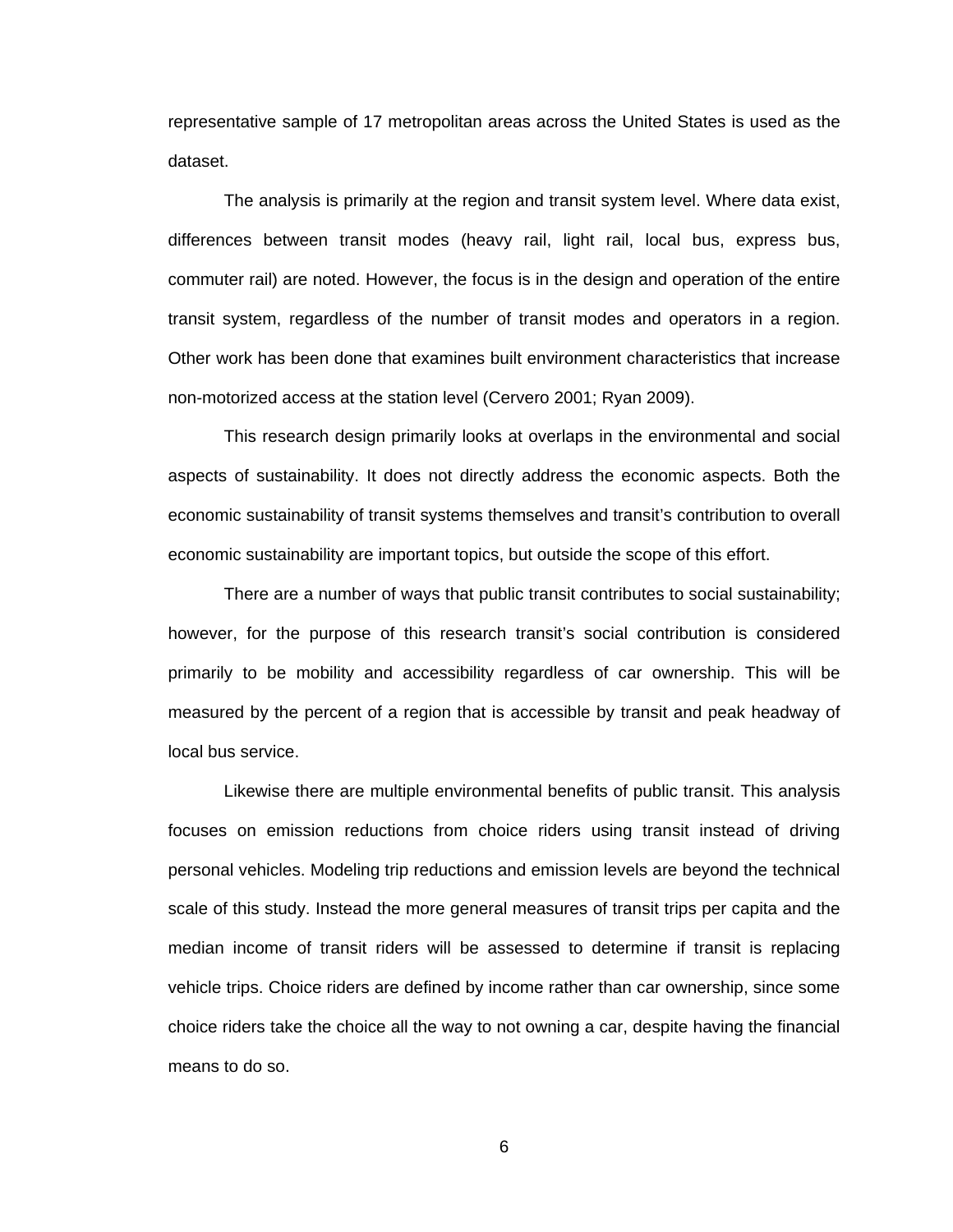#### **1.4 Dissertation Organization**

Following this introductory chapter, Chapter 2 examines how the existing literature frames social and environmental goals for public transit as trade-offs instead of focusing on the overlaps. Chapter 3 details the methodology and data sources used. Background data on the state of public transit in the 17 regions is presented in Chapter 4. Chapter 5 contains the statistical results of correlations between non-work and nonmotorized access levels and an assortment of dependent variables. The results of indepth case studies of three of the regions are presented in Chapter 6. Chapter 7 provides a synthesis of the results and draws conclusions. Chapter 8 provides policy recommendations based on these results and outlines future research needs.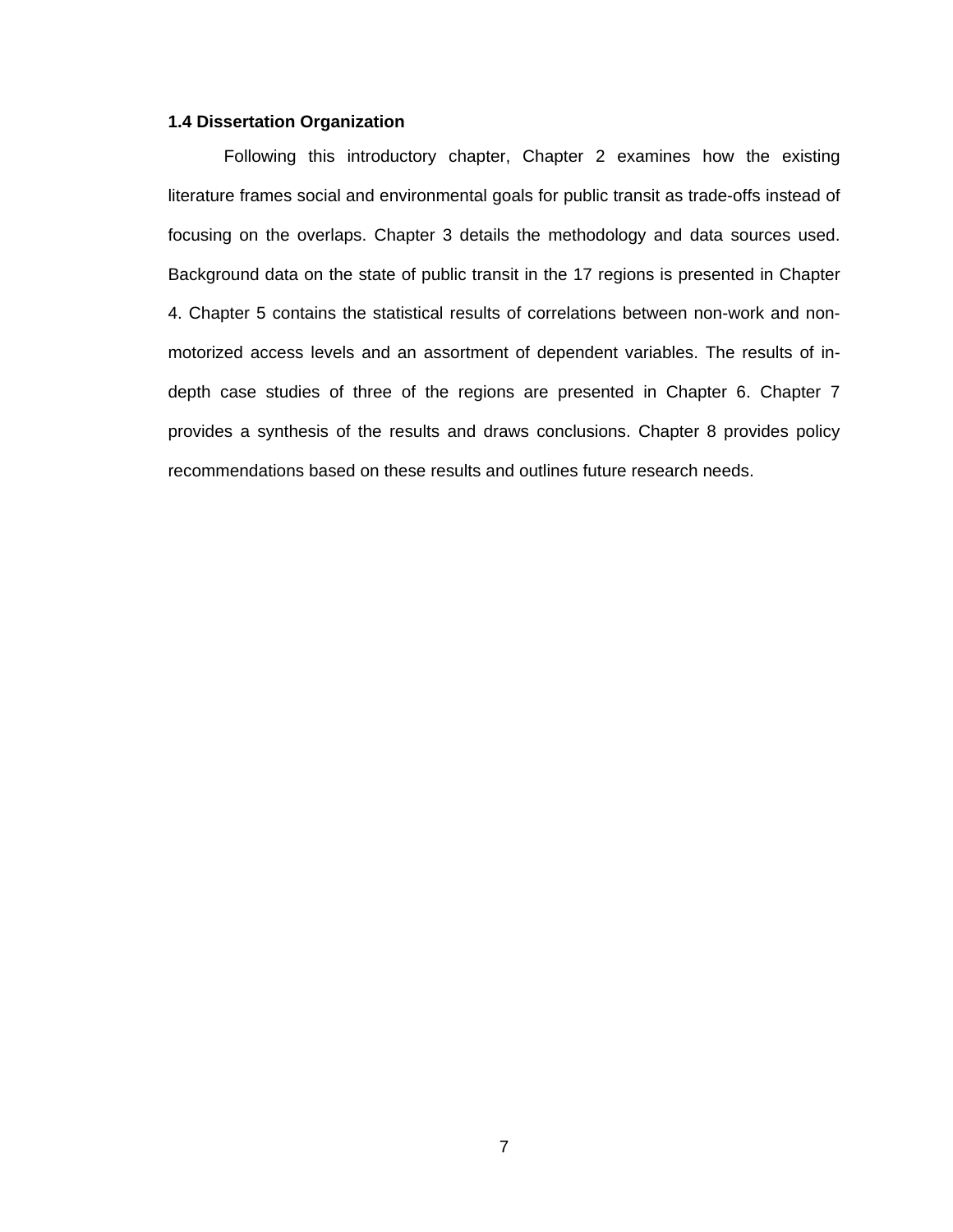# **CHAPTER 2 LITERATURE REVIEW**

It is clear from a review of recent transportation research and conference topics that sustainability has become a key topic. Researchers are attempting to develop a sustainability conceptual framework and operationalize the framework. Recent papers have suggested indicators and methods of measurement (Johnston 2008; Mitropoulos, Prevedouros, and Nathanail 2010; Jeon and Amekudzi 2010; Jeon, Amekudzi, and Guensler 2008). For example, Johnston uses theories of personal and national wellbeing to outline an approach that measures genuine wealth and equity between income classes (Johnston 2008).

However, often environmental and economic goals are put at odds with social equity goals. A critique of the focus on environmental aspects of sustainability to the detriment of social aspects in transportation has started to emerge (Martens 2006; Lucas et al. 2007; Feitelson 2002; Boschmann and Mei-Po 2008). In part, this is an analysis of the limitations of the existing methods used to measure benefits. Marten examines the built-in bias in two of the main transportation decision-making tools, transportation modeling and cost-benefit analysis, against people who travel less. He argues for substituting accessibility gains for travel time savings in the measurement of benefits (Martens 2006). Lucas et al. agree that the technical capacity to assess social impacts falls behind the assessment of economic and environmental impacts (Lucas et al. 2007).

One of the challenges for assessing social equity is the numerous definitions and measures of transportation equity found in the literature. In general, equity can be examined at the individual, group, or geographic levels. At each level, equity can be measured by market, opportunity, or outcomes standards (Taylor 2004). The 1964 Civil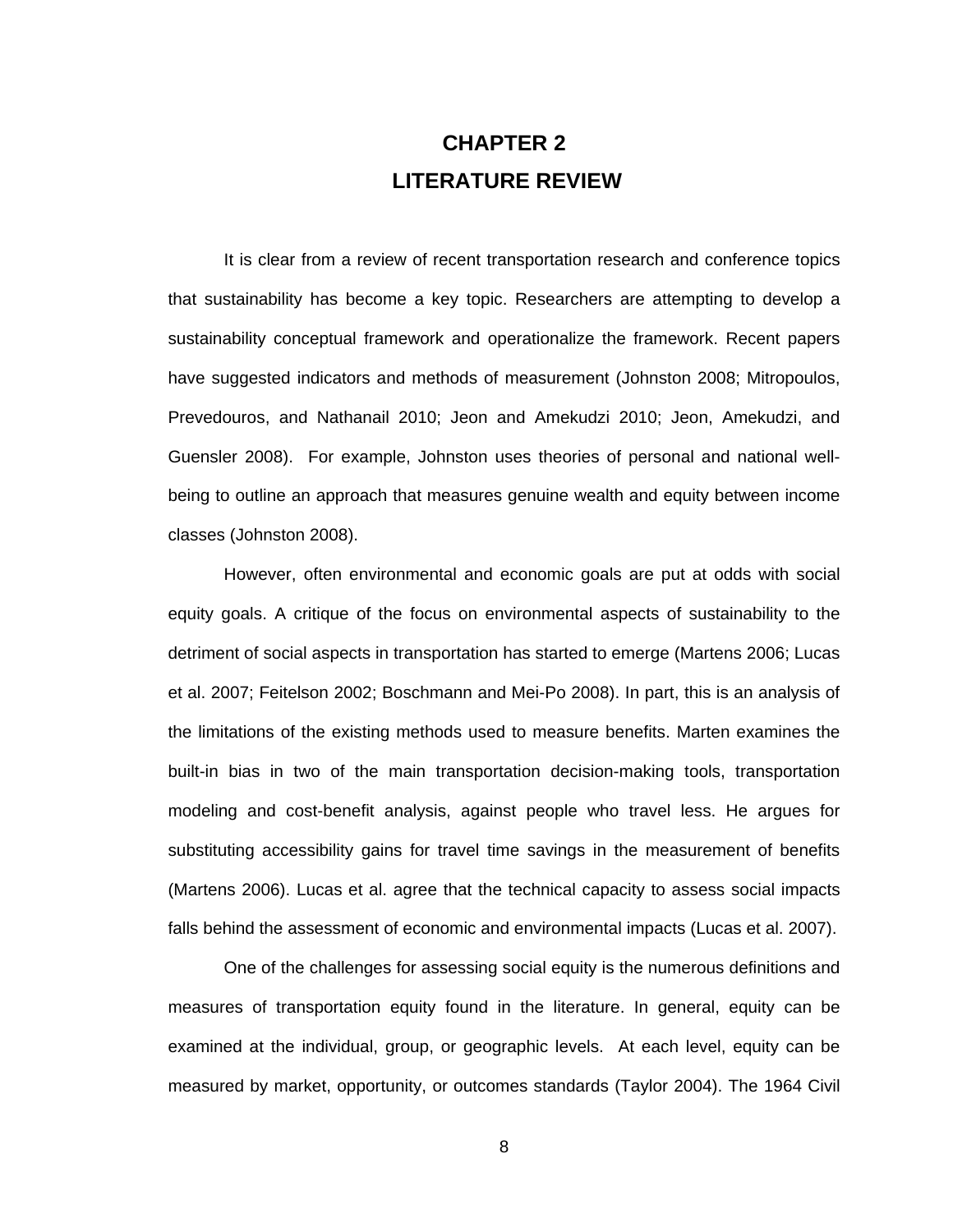Rights Act and Executive Order 12898 on Environmental Justice provide the legal foundation for the equity protections found in transportation. In practice, many transportation decisions are made from the perspective of providing equity by geographic region (Taylor 2004; Taylor and Samples 2002). This study considers the question of equality in terms of opportunity for low-income groups.

The same tension between social and environmental sustainability goals has long existing in the public transit literature in the form of the debates over type of service, funding, and population served. The issue of service type is often simplified to a bus versus rail debate. Many of the studies that have examined this issue have focused on the difference in operating and capital costs between modes, capacity and speed, impact on property values, and densities necessary to generate ridership (Zhang 2009; Brown 2009; Henry 2006). One of the most visible examples of a social equity issue relating to service type took place in Los Angeles over the building of new rail service at the expense of existing bus service (Grengs 2002).

Funding-related research has examined both the source of funds and their use for operating or capital subsidies. Examinations of capital and operating subsidies have addressed the impact of different funding sources on economic inefficiency, job creation, and political influence (Schweitzer and Taylor 2007; Taylor and Samples 2002; Taylor 2004; Pickrell 1992). Using a regional input-output model, Taylor argues that transit operating expenditures generate more economic benefits than capital investments (2004).

Research on funding sources has examined the regressive nature of various taxes and the equity of pricing (Chernick and Reschovsky 1997; Derrick and Scott 1998; Poterba 2000; Schweitzer and Taylor 2007; Wachs 2003). Taylor and Schweitzer conclude that the increasingly popular method of using local sales taxes to fund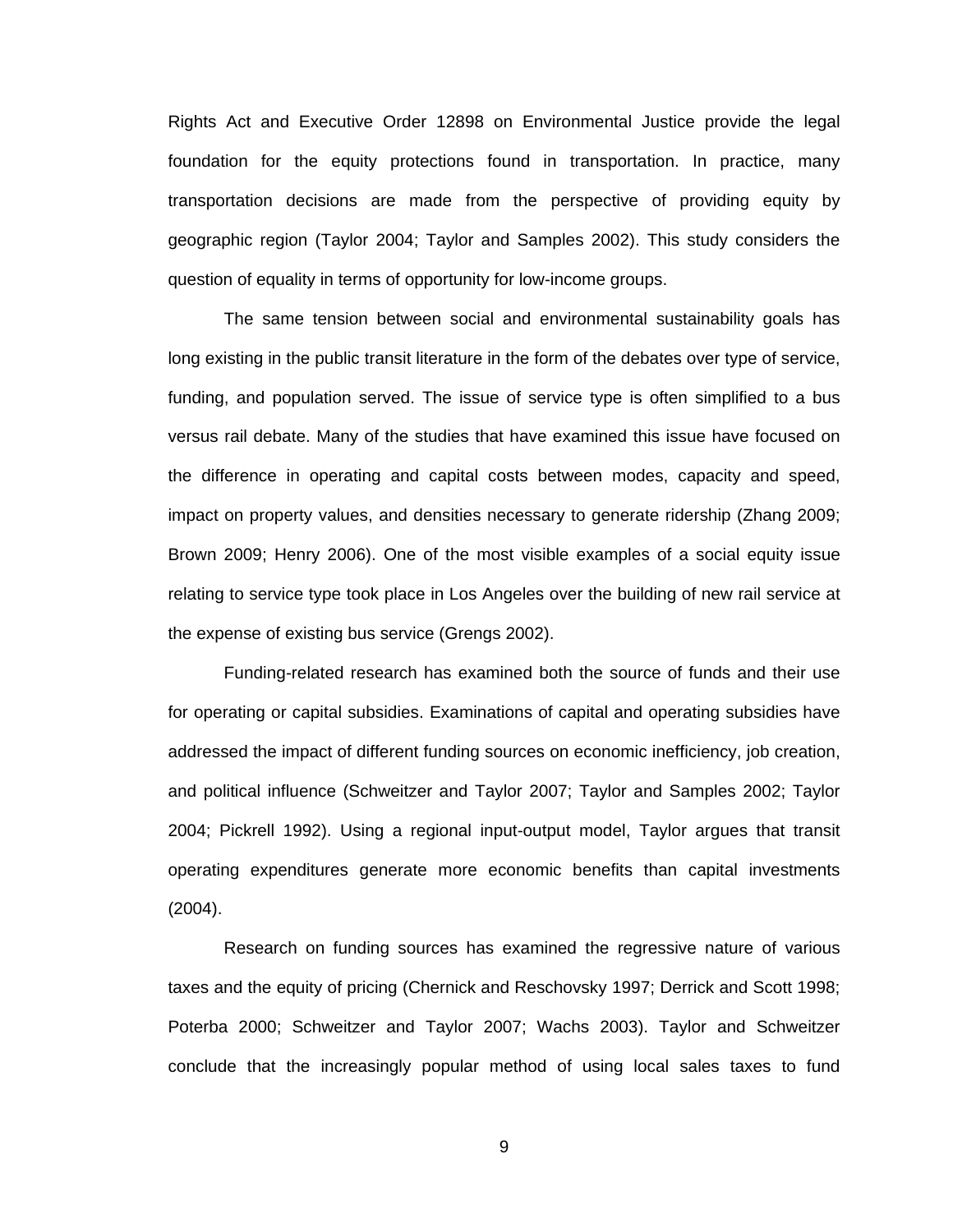transportation projects fails both equity and environmental goals, if the funds are primarily used to fund highway projects (Schweitzer and Taylor 2007).

The issue of who is receiving service often boils down to transit dependent versus choice riders. This research examines the flow of resources between central cities and suburbs, between whites and people of color, and between high and low income communities (Garrett and Taylor 1999; Giuliano 2005). Garrett and Taylor in a 1999 paper address the growing emphasis on commuter and rail services for more affluent suburban riders, in part due to environmental concerns, at the expense of local bus service in the inner-city. They conclude this shift is inequitable and economically inefficient. Over a decade later, this shift is still under discussion.

Although the variables might change, in essence, these are all arguments over how to prioritize (and how to measure) social, environmental, and economic goals for public transit. As noted, these discussions are often framed as dichotomies (e.g. bus versus rail, dependent versus choice riders), thus implying a trade-off among sustainability goals. For example, aligning policies to charge the true costs of transportation (to decrease environmental externalities) could be counter to goals of increasing transportation mobility and accessibility for low-income populations (Lucas 2006). This issue is raised in discussions on the equity of pricing (Cain and Jones 2007; Ungemah 2007).

While much of the research to date has focused on determining tradeoffs between goals, overlaps do exist. For example, recent articles have examined the dual benefits of walking to public health and the environment (Morency, Trepanier, and Demers 2009). The concept of sustainability presents a framework that emphasizes interactions between previously separate environmental, social, and economic goals. The opportunity and challenge presented by a sustainability analysis is determining the calculus of measuring the interactions between different performance measures. One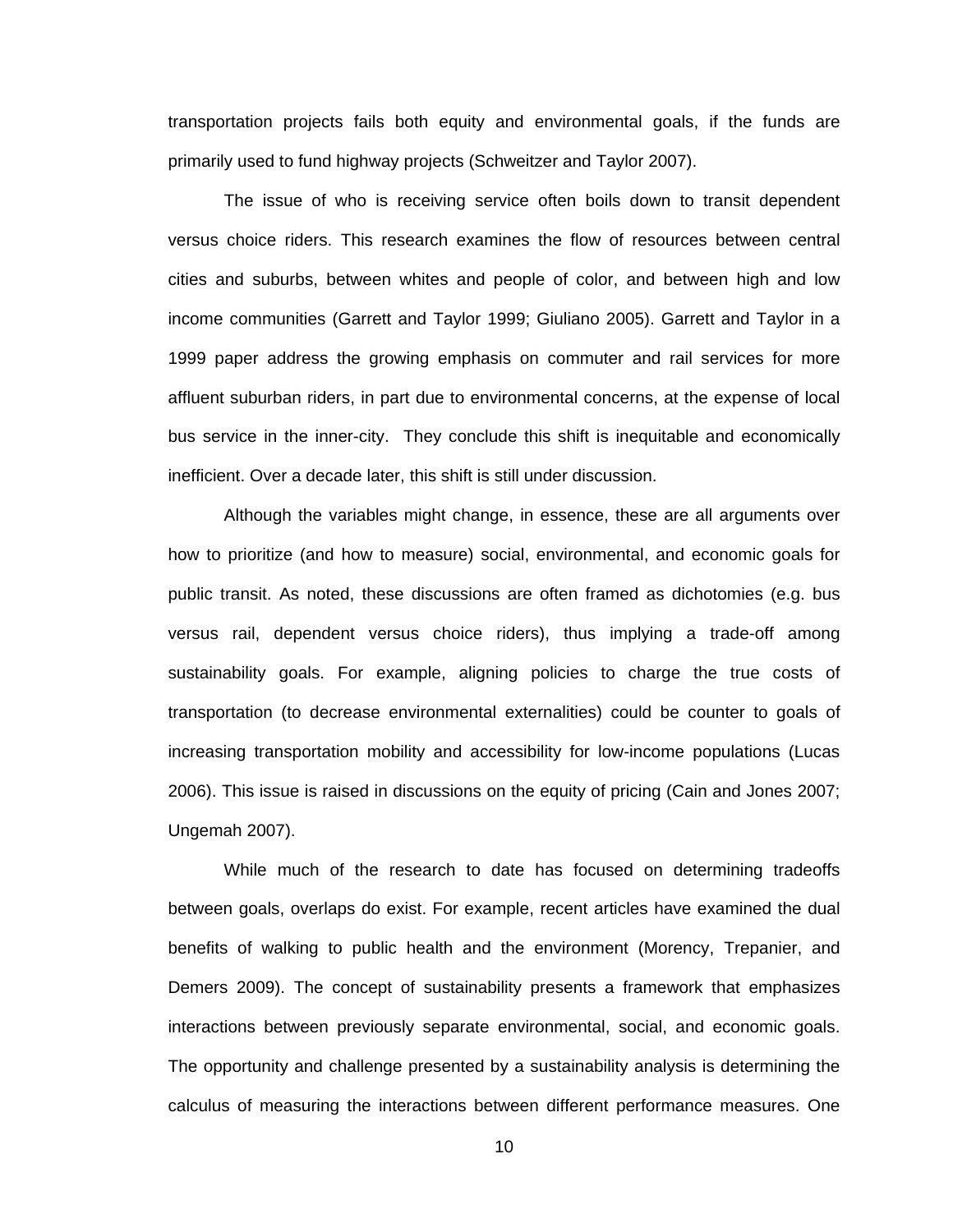solution is identifying measures that meet multiple goals simultaneously. Non-motorized access to transit and transit usage for multiple trip types are two potential measures that can meet multiple goals.

The literature on non-motorized access to transit primarily focuses on the distance people are willing to walk to transit; the general rule of thumb has been one fourth to a half mile, but some studies have shown it to be longer (Alshalalfah and Shalaby 2007; Crowley, Shalaby, and Zarei 2009; El-Geneidy 2010). A Transit Cooperative Research Program literature review on access to public transit notes that access mode choice is dependent on both characteristics of the traveler and external design and policy factors (Coffel et al. 2009). The characteristics of travelers include gender, fear of crime, and socio-demographic variables, like car ownership and income (Kim, Ulfarsson, and Hennessy 2007)

A large body of research has examined how land use and the built environment impact travel behavior and non-motorized trips, including transit access (Frank et al. 2005; Ryan 2009). Key variables identified include land use mix, and population and employment density. Cervero examined pedestrian access to rail at the aggregate level in San Francisco Bay Area and the disaggregate level in Montgomery County, Maryland. He found compact mixed use land use significantly increases walk access at the aggregate level and sidewalk and street dimensions significantly increase walk access at the disaggregate level (Cervero 2001). Cervero's research focused on station area characteristics; little research has examined transit system level variables.

The research on the use of transit for non-work trips mostly comes from mode choice modeling (Frank et al. 2005). Clearly socio-economic characteristics, like income and car ownership, have been found to be significant to higher non-work trip rates. A study of Toronto found the ownership of unlimited transit passes to be the most important variable predicting number of daily transit trips. Transit pass ownership levels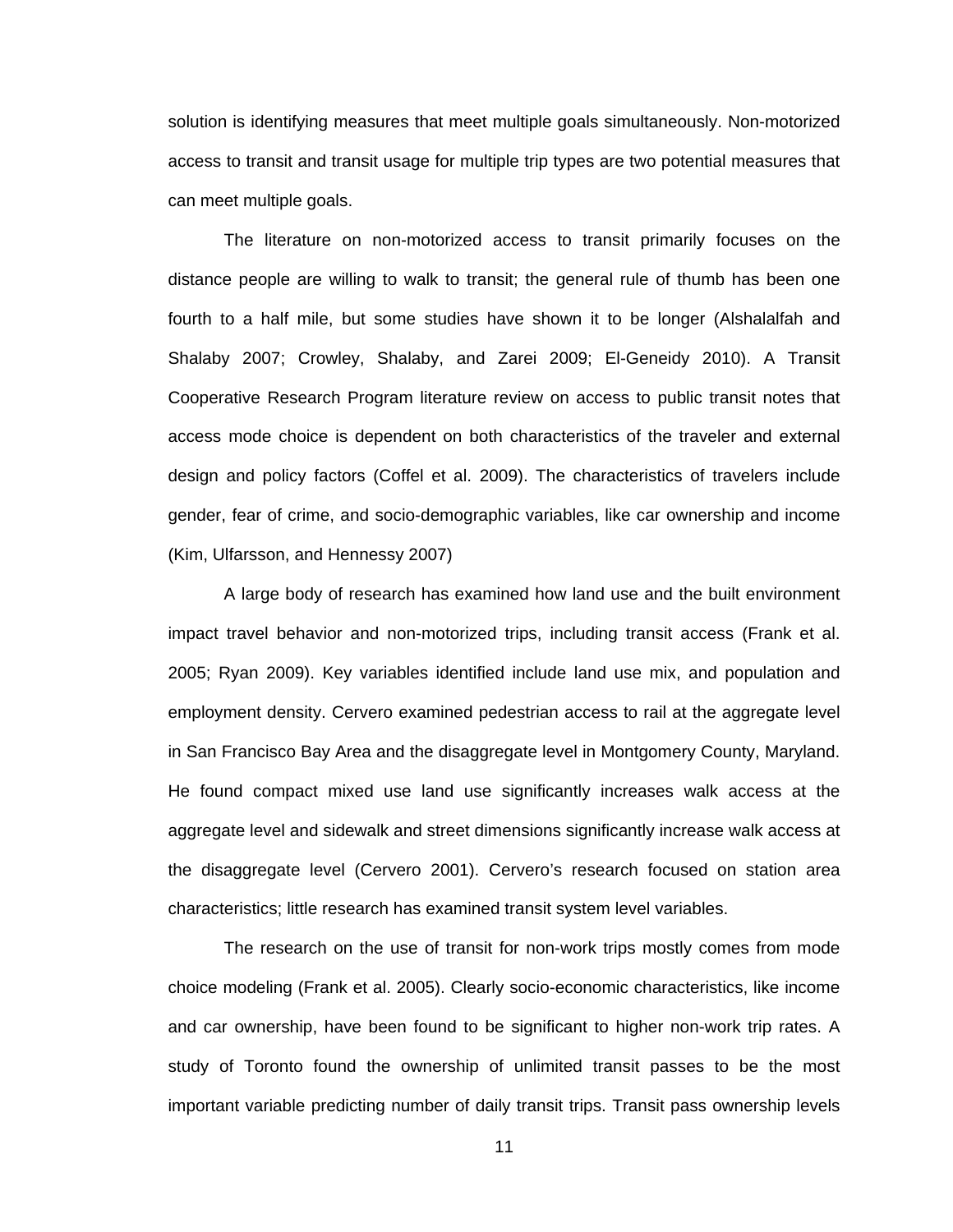were linked to demographic characteristics and access to transit and autos (Badoe and Yendeti 2007). The lack of understanding of non-work travel and the need for good data sources has been identified. (Niles 1999).

In addition to land use and socio-economic characteristics, transit operations and funding/pricing potentially impact non-work trips and non-motorized access. There is less research in these areas as they relate to sustainability impacts. Transit economics research examines fare elasticity and the impact of transit pricing on ridership over all (Litman 2004). The impact of fare programs has not been examined in great detail.

Clearly, network design could impact access and trip type usage. A number of researchers have examined characteristics of different network designs and performance indicators (Musso and Vuchic 1988). Derrible and Kennedy, using graph theory, found that network design plays a significant role in predicting boardings per capita on subway systems around the world. The coverage, directness, and connectivity of the system are all positively correlated to boardings (Derrible and Kennedy 2009). The Center for Transit Oriented Development released a study that stressed the importance of linking major destinations with transit service in order to increase ridership (Center for Transit-Oriented Development 2009).

The traditional Central Business District (CBD) hub with spokes design is focused on serving work trips. Thompson and Matoff conclude that decentralized transfer-based networks compare well to radial single seat CBD networks for effective, efficiency, and equity measures (Thompson 2003). Recent work by Brown and Thompson is attempting to break the bus/rail dichotomy and analyze the role both play in an integrated transit system. They conclude that rail as a backbone with a multidestination service strategy leads to the best performance (Brown 2009, 2009). These studies primarily examine the impact on overall transit ridership.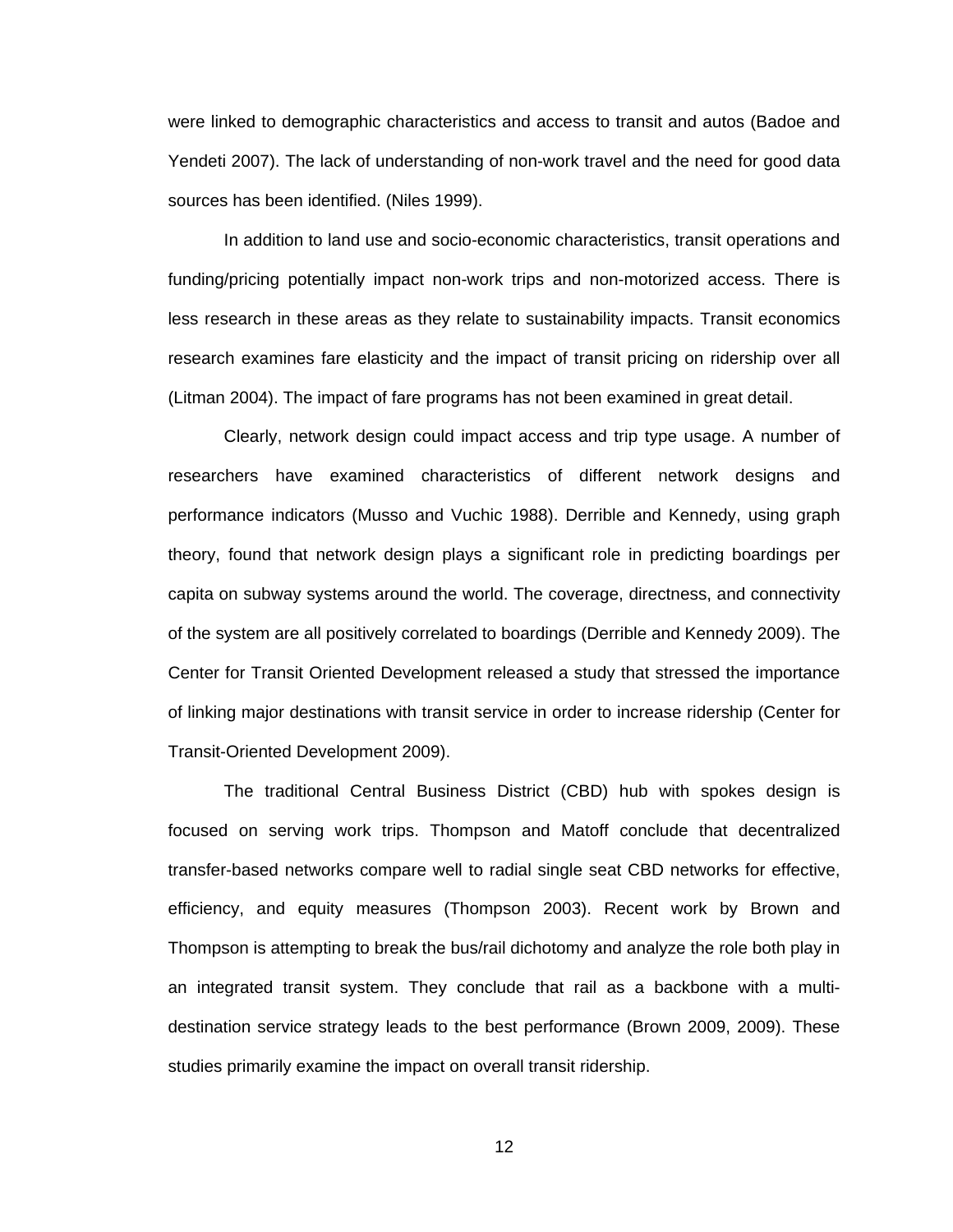While the emphasis on sustainability in transportation is a relatively new subject in the literature, the questions of how to achieve environmental, economic, and social goals with public transit has been discussed for decades. The goal of this research is to use the sustainability framework to bridge some of the divide between social and environmental goals for transit. The variables that have been found to be significant in the existing literature will be used to assess non-work trips and non-motorized access.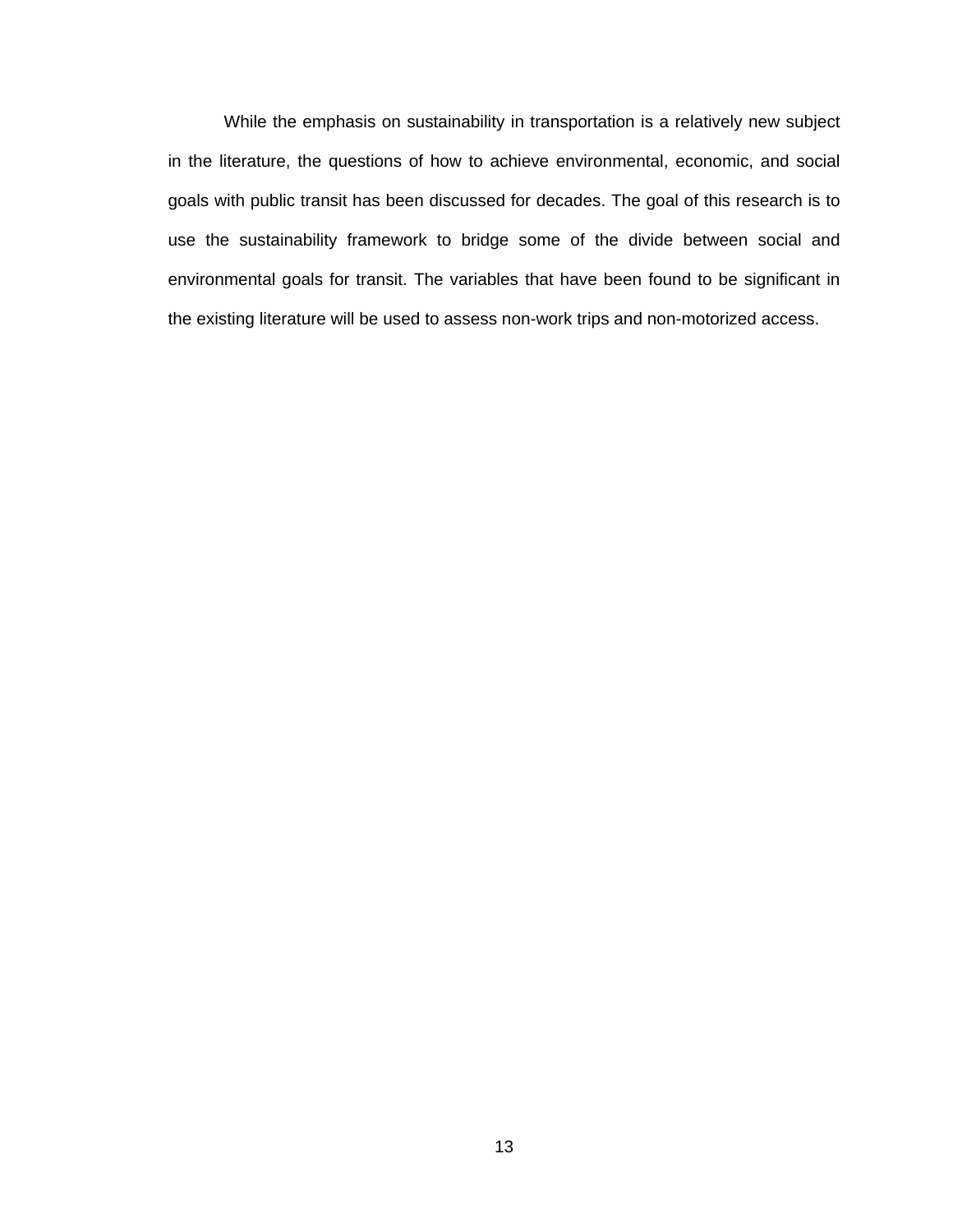# **CHAPTER 3 METHODOLOGY AND DATA SOURCES**

This research uses a representative sample of 17 metropolitan regions in the United States to examine trends in public transit usage. A mix of qualitative and quantitative factors is used to assess the regions and draw conclusions. The research was conducted in three phases. The first phase identified the study regions, provided background information on each transit system, and assessed general transit trends across the country. The second phase estimated correlations among a set of variables and the level of non-motorized access and non-work trips. The third phase consisted of an in-depth case study of three of the regions. This chapter explains the methodology and data sources used.

#### **3.1 Determining the Study Regions**

This study focuses on urban public transit systems; public transit in small cities and rural areas are not considered. Only metropolitan areas with year 2000 population over 500,000 were considered. There are multiple definitions and demarcations of metropolitan regions in the US. In this study, the Metropolitan Planning Organization (MPO) is used as the boundary for metropolitan regions and, whenever possible, is used as the unit for all regional calculations. When regional data is not available at the MPO level, the same type of regional boundary is used for all regions in order to maintain consistency.

In order to focus on regions that are investing in transit, the universe of potential regions was restricted to areas that have received non-formula federal funds for transit projects since the year 2000. A list of regions fitting these criteria was generated from the Federal Transit Administration (FTA) New Start budget allocations from between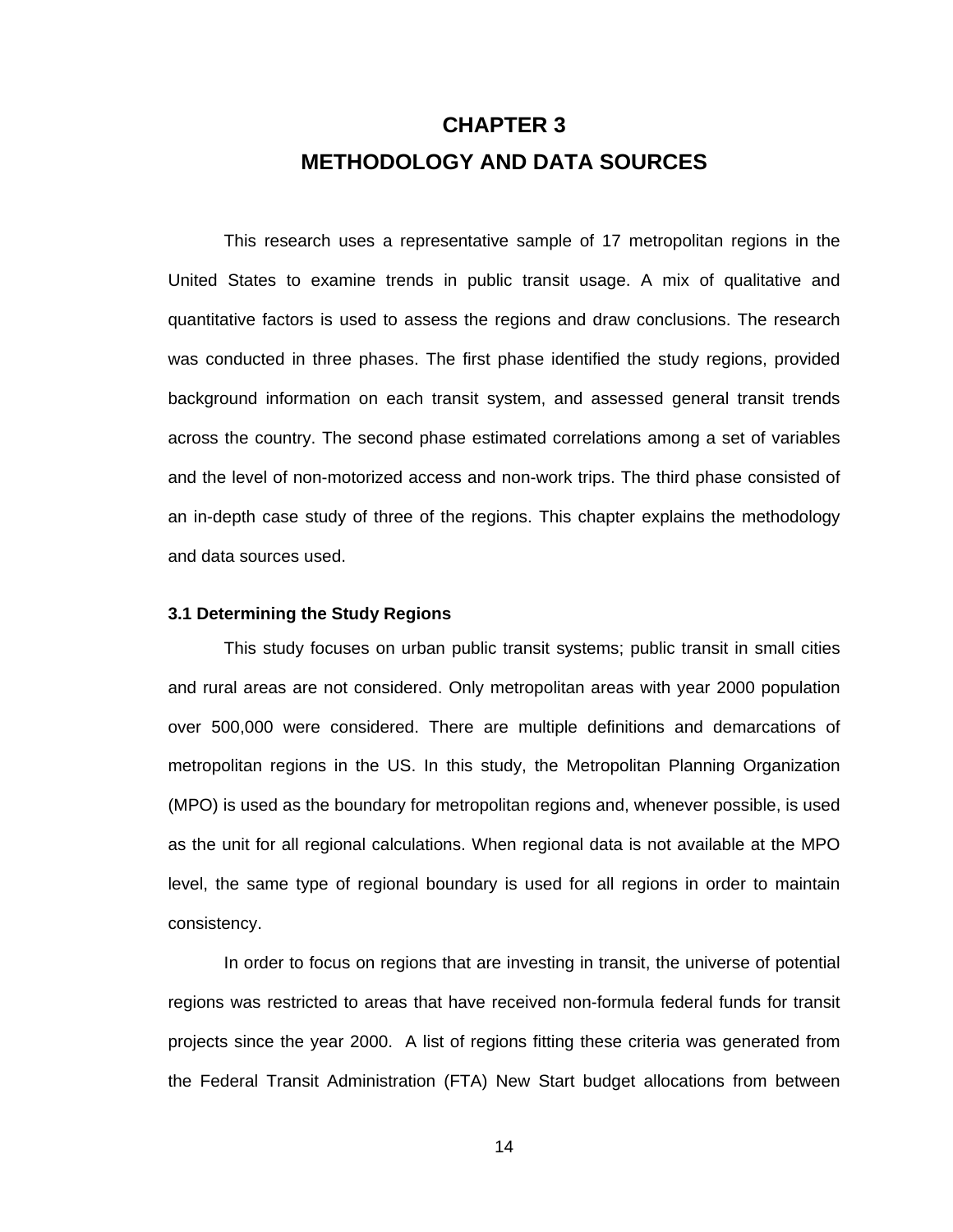2000 and 2008 and the transit earmarks in the federal transportation bill SAFETEA-LU. All of the transit related earmarks were totaled by region and regions with over \$1 million in earmarks were considered. The low threshold of \$1 million was chosen to ensure that regions with bus only service would be included.

Eight factors were used to pick a sample of 17 metropolitan areas. The eight factors are shown in Table 3.1. From the list of possible regions, 17 were chosen to ensure there were at least three cities in each category for all eight criteria. Table 3.2 shows the cities in each category. In addition, geographic dispersion was considered. A map of the regions is shown in Figure 3.1. Where multiple regions fit the criteria, data availability was considered to finalize the list.

The eight criteria ensure that the sample includes regions across the spectrum of transit conditions. The regions are spread out geographically and include a range in population size and racial make-up. The age and existence of rail service measures the level of existing transit and provides for a variety in type of rail service. The federal funding type ensures varying levels of investment; not only cities with a successful New Starts application are included. Congestion levels, air quality concerns, and economic growth are included as factors that impact regional transit decision-making.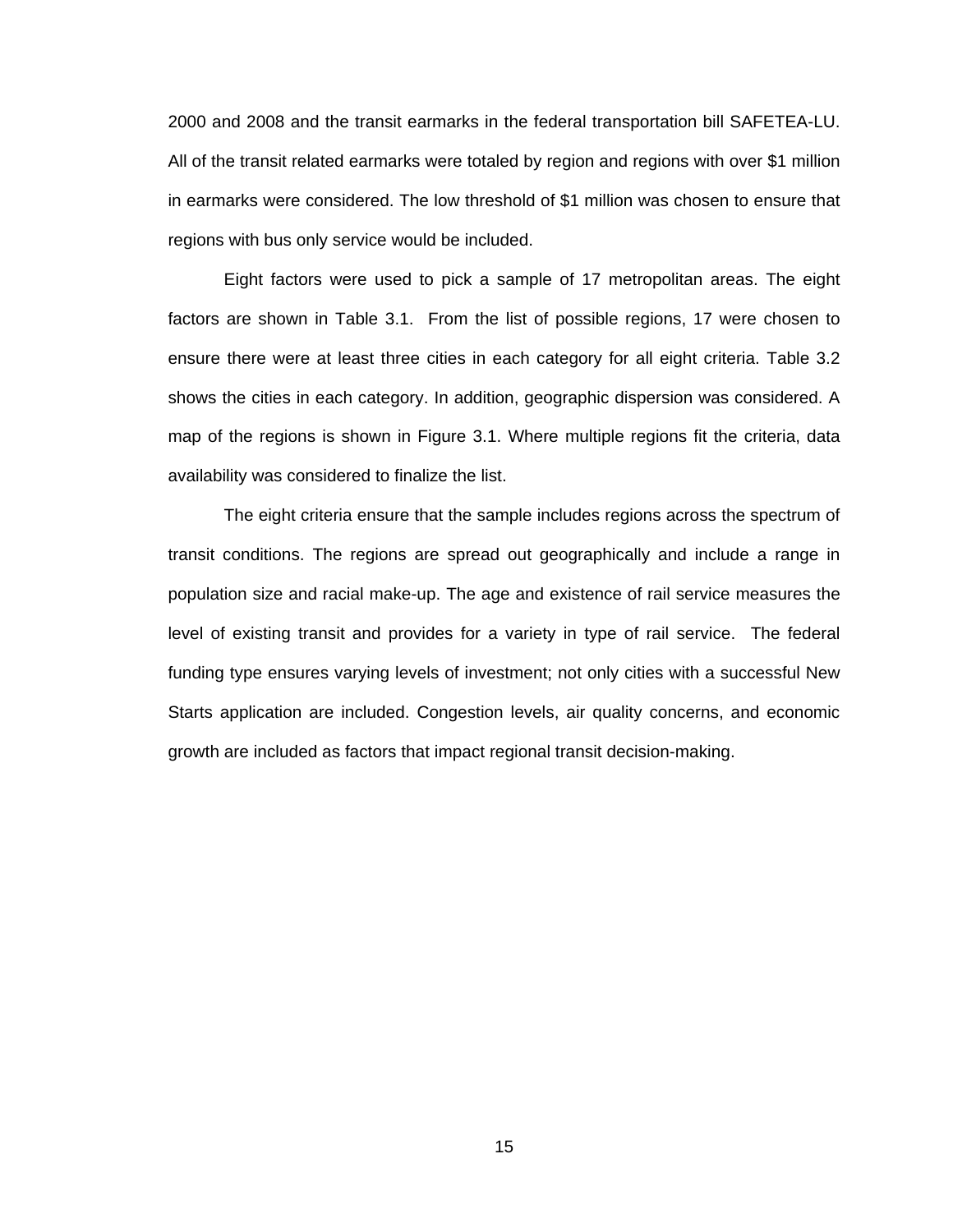| Criteria                                              | Categories                                                          |
|-------------------------------------------------------|---------------------------------------------------------------------|
| Geographic                                            | West, East, Midwest                                                 |
| Economic Conditions (Job growth between<br>1996-2006) | Over 20%, 10-20%, Under 10%                                         |
| <b>Federal Funding Status</b>                         | New Starts Project since 2000, Over \$1 million in SAFETEA-LU       |
|                                                       | earmarks                                                            |
| <b>Clean Air Act Status for Particulate Matter</b>    | Nonattainment for at least one Ozone and one PM standard,           |
| (PM) and Ozone                                        | Nonattainment for only one, Attainment                              |
| <b>Congestion Levels</b>                              | In top 25 of Texas Transportation Institute (TTI) congestion index, |
|                                                       | Not in top 25 of TTI index                                          |
| Age of Rail Service                                   | Pre 1960's, 1960-1980's, 1990-2000's, No rail or only monorail      |
|                                                       | service                                                             |
| 2000 Population of MPO                                | Over 3 million, 1-3 million, 1/2-1 million                          |
| <b>Racial Composition of Central City</b>             | Majority White, Majority People of Color                            |

Table 3.1 Criteria Used to Determine Sample



Figure 3.1 The Study Regions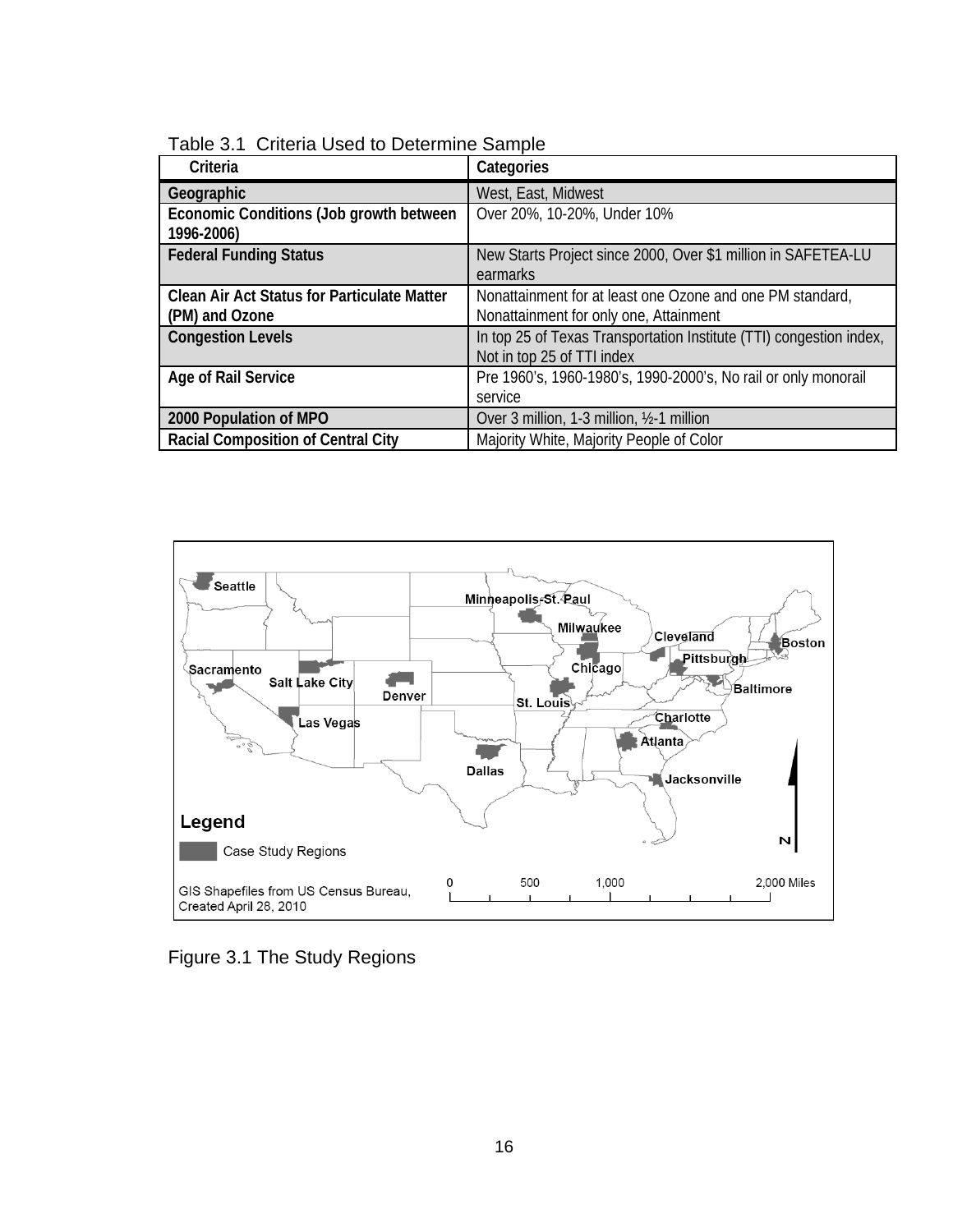|                                                                | Over 20%                                                                                                                                   | 10-20%                                                                                                         | Under 10%                                                                           |                                          |
|----------------------------------------------------------------|--------------------------------------------------------------------------------------------------------------------------------------------|----------------------------------------------------------------------------------------------------------------|-------------------------------------------------------------------------------------|------------------------------------------|
| Economic<br><b>Condition (Job</b><br>Growth 1996-<br>2006)     | Atlanta, Charlotte, Dallas,<br>Jacksonville, Las Vegas,<br>Sacramento                                                                      | Baltimore, Boston,<br>Chicago, Denver,<br>Seattle, Salt Lake City,<br><b>Twin Cities</b>                       | Cleveland,<br>Milwaukee,<br>Pittsburgh, St. Louis                                   |                                          |
|                                                                | <b>New Starts</b>                                                                                                                          | Earmarks only                                                                                                  |                                                                                     |                                          |
| Federal<br><b>Funding Status</b>                               | Seattle, Baltimore, Pittsburgh,<br>Chicago, St. Louis,<br>Cleveland, Twin Cities,<br>Denver, Salt Lake City,<br>Atlanta, Charlotte, Dallas | Sacramento, Boston,<br>Milwaukee, Las Vegas,<br>Jacksonville                                                   |                                                                                     |                                          |
|                                                                | Over 3 Million                                                                                                                             | 1-3 Million                                                                                                    | 500,000-1 million                                                                   |                                          |
| Population of<br>Metro Area<br>(MSA in 2000)                   | Atlanta, Dallas, Chicago,<br>Boston, Seattle                                                                                               | Sacramento, Denver,<br>Baltimore, Twin Cities,<br>Las Vegas, St. Louis,<br>Milwaukee, Pittsburgh,<br>Cleveland | Charlotte,<br>Jacksonville, Salt<br>Lake City                                       |                                          |
| <b>Clean Air Act</b><br><b>Attainment</b><br><b>Status for</b> | Nonattainment for at least<br>one Ozone and one PM<br><b>Standard</b>                                                                      | Nonattainment for only<br>PM or only Ozone                                                                     | Attainment                                                                          |                                          |
| Particulate<br>Matter (PM)<br>and Ozone                        | Sacramento, Baltimore,<br>Pittsburgh, Chicago,<br>Cleveland, St. Louis, Atlanta,<br>Las Vegas                                              | Boston, Denver,<br>Milwaukee, Salt Lake<br>City, Charlotte, Dallas                                             | Seattle, Twin Cities,<br>Jacksonville                                               |                                          |
| Congestion<br>Levels as                                        | In the top 25 regions for<br>congestion                                                                                                    | Not in the top 25<br>regions                                                                                   |                                                                                     |                                          |
| Defined by the<br>Texas<br>Transportation<br>Institute (TTI)   | Atlanta, Boston, Baltimore,<br>Charlotte, Chicago, Denver,<br>Seattle, Dallas, Twin Cities                                                 | Cleveland, Jacksonville,<br>Las Vegas, Milwaukee,<br>Pittsburgh, Sacramento,<br>Salt Lake City, St. Louis      |                                                                                     |                                          |
|                                                                | Majority White                                                                                                                             | Majority People of Color                                                                                       |                                                                                     |                                          |
| Racial<br><b>Composition of</b><br><b>Central City</b>         | Boston, Charlotte, Dallas,<br>Denver, Jacksonville, Las<br>Vegas, Pittsburgh, Salt Lake<br>City, Seattle, Twin Cities                      | Atlanta, Baltimore,<br>Chicago, Cleveland,<br>Milwaukee,<br>Sacramento, St. Louis                              |                                                                                     |                                          |
|                                                                | pre-1960's                                                                                                                                 | 1960-1980s                                                                                                     | 1990-2000s                                                                          | No rail                                  |
| Age of the Rail<br>System                                      | Boston, Chicago, Cleveland                                                                                                                 | Atlanta, Baltimore,<br>Pittsburgh, Sacramento                                                                  | Charlotte, Dallas,<br>Denver, Salt Lake<br>City, Seattle, St.<br>Louis, Twin Cities | Jacksonville,<br>Las Vegas,<br>Milwaukee |

Table 3.2 Cities in Each Category of Each Criteria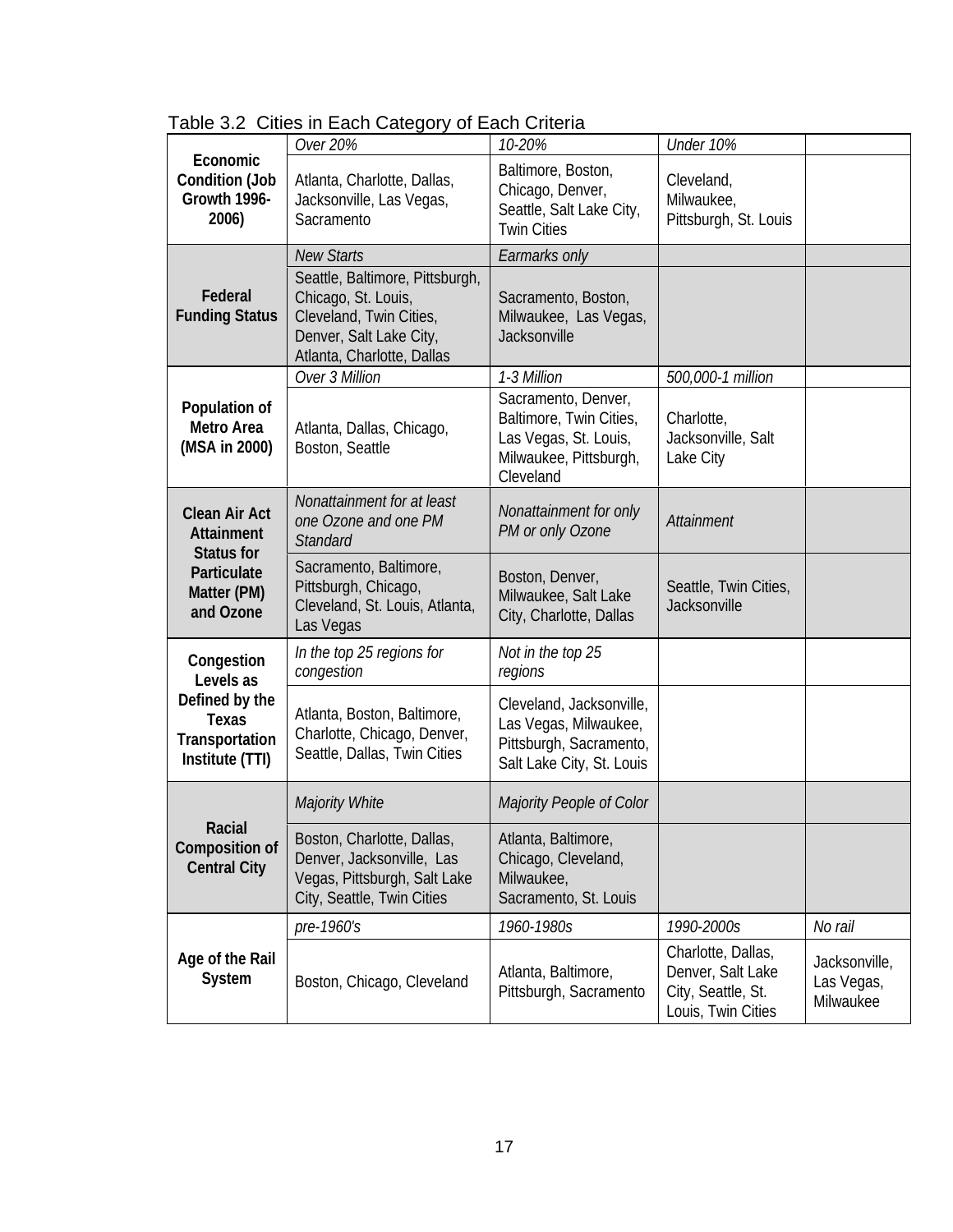#### **3.2 Background Information**

Once the study regions were selected, background information was gathered on the transit in each region. Existing transit service, future transit plans, and transit funding sources were examined. This information was used to assess general trends in transit service.

The level of transit service between 1996 and 2007 was measured by peak vehicles in service for each mode. In order to examine trends, the change in service over time was categorized into three groups: an increase followed by a decrease, increasing service, and decreasing service. Data from the National Transit Database (NTD) was used. Future transit plans for each region were obtained from New Starts applications, the Regional Transportation Plans (RTP), and planning documents from transit agencies. Sources of transit funding were determined from the NTD and transit agency budgets.

#### **3.3 Non-Work and Non-Motorized Access Correlations**

Due to the small sample size and lack of normality, non-parametric correlations were calculated for non-work usage and non-motorized access levels and a range of land use, transit operations, and demographic variables. Both Kendall's Tau and Spearman's Rho were used as a double-check mechanism; they use slightly different methods of calculating a correlation using the ranks, instead of the numeric value, of each variable in the dataset. Since correlations compare two continuous variables, the non-parametric Whitney-Mann test was used for the categorical variables. This test determines if the mean rank of the samples for each category are significantly different.

The percentage of non-work trip usage and non-motorized access were obtained from on-board surveys performed by transit agencies or the MPO. The surveys were conducted between 2005 and 2009. The number of transit agencies in each MPO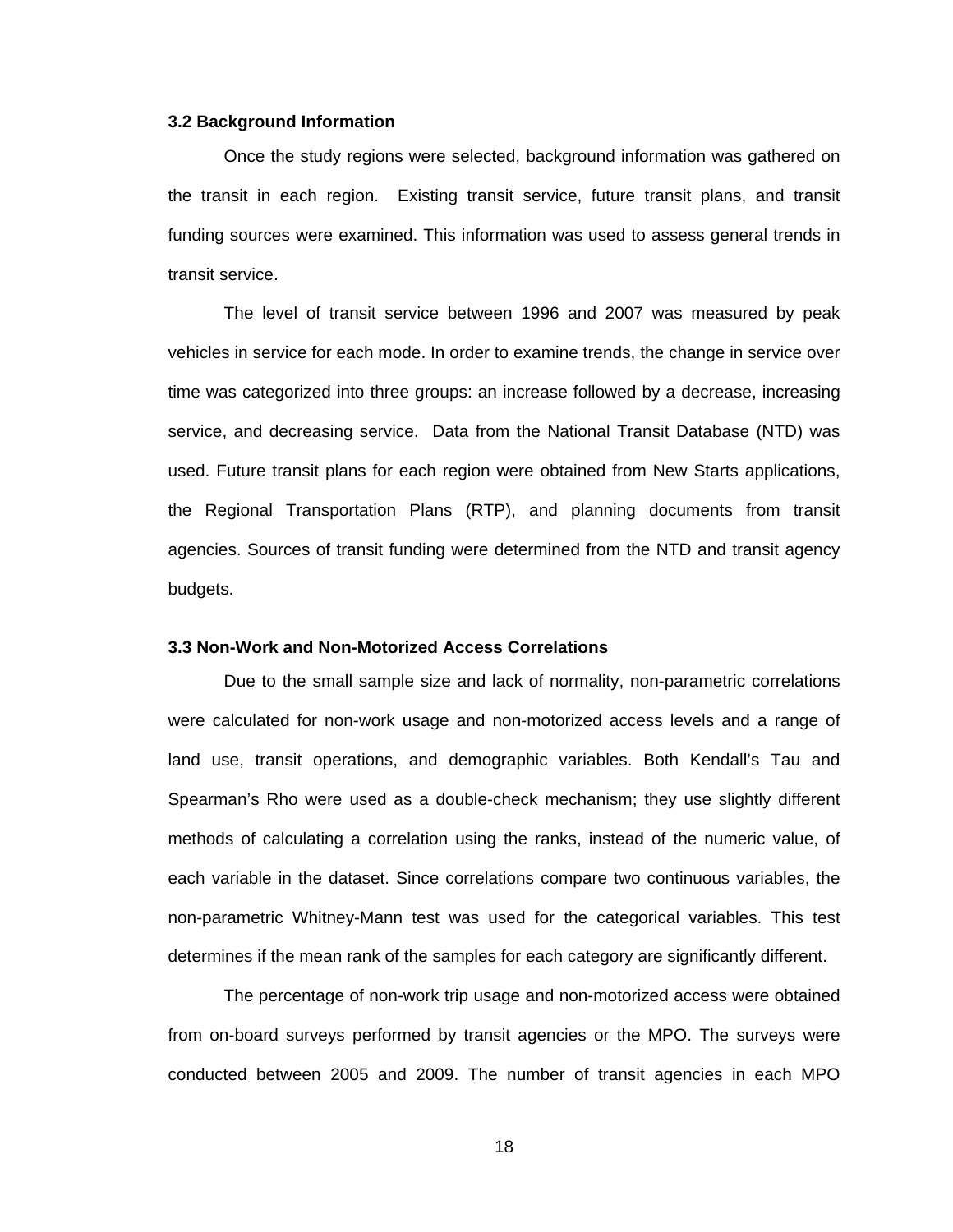ranges from one to twelve. In most cases the survey data was obtained for the main transit agencies serving the central city. Table 3.3 shows the transit agencies in each region and where survey data was obtained.

Sixteen of the regions collected data on trip purpose, but only 13 of the cities collected data on access mode. A trip was defined as a work trip if either the origin or destination was work related. In cases where access and egress of a transit trip was recorded, only the transit access was considered. Non-motorized access was defined as walk, bike, and 'other' access types. In cases where transfer from another transit mode was listed, where possible, the percent of non-motorized access to that mode was calculated. In most cases, the agencies provided a written summary of the survey results; however, in five cases the raw data was provided. In these cases, the values were calculated using the sample weighting provided by the agency.

The non-work and non-motorized access levels were compared to a set of variables. Land use and demographic variables found to be significant in other studies of public transit usage were used. In addition, new variables were formulated to measure transit system design. Most of the variables were calculated for the MPO region. Some variables are only for the transit agencies where survey data was available and others for main transit agencies. The level of analysis was primarily determined by data availability and the type of variable. Table 3.4 shows the 29 continuous variables and at what geographic level they were calculated. Table 3.5 lists the 11 categorical variables examined.

The data for the variables came from a variety of sources: the on-board surveys, the NTD, transit agency and MPO websites, and the US Census Bureau. When possible, data from the same year as the on-board survey for that region was used. If not possible, the most recent data was used. In a few cases where significant transit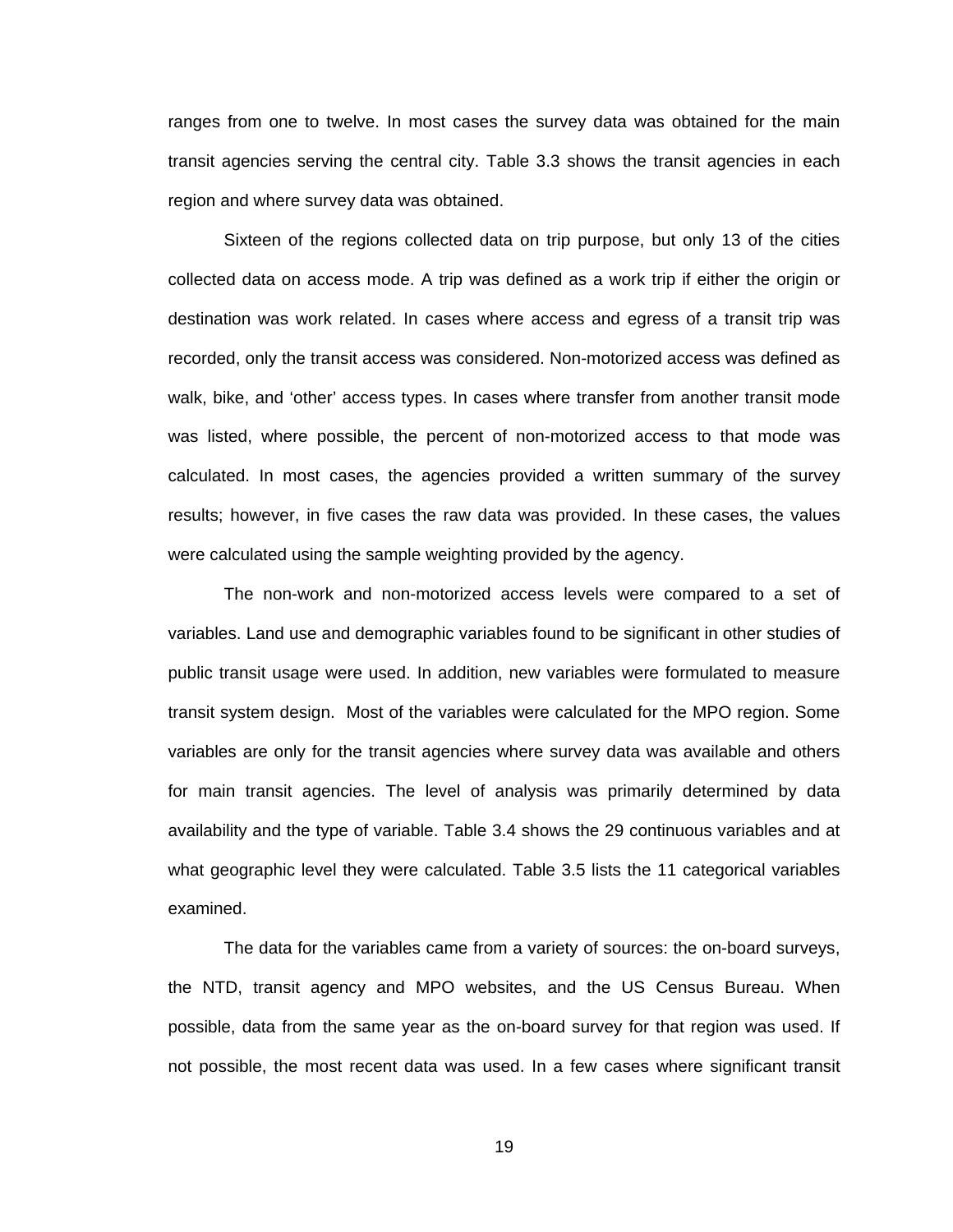service cuts had taken place since the on-board survey, only pre-service cut data was used. A full list of all data sources is in Appendix A.

 A number of the land use variables were calculated using Geographic Information System (GIS) software. The GIS files for transit routes, stops, and stations were obtained from the transit agencies and MPOs. In a few cases where GIS files were not obtainable, they were created using Google Earth and the agencies' online route maps. Access to transit was defined as within a half mile buffer of a bus stop, local bus route, or rail station. Calculations for population and jobs within the half mile transit buffer used area weighting of year 2000 population and jobs data. The population data was calculated at the census block group level; unfortunately, the job data is only available at the census tract level.

The transit operations variables were calculated from analysis of the transit routes and NTD data. Local service is defined as bus service that runs throughout the day; service with limited stops is defined as local if it is not peak-hour only. A route is defined as serving the CBD if it stops within a half mile buffer of the downtown transit station in the central city of each region. The number of hubs in a system was calculated by a visual analysis of the transit map and GIS analysis of routes with overlapping stops and half mile buffers.

Some variables required aggregation up to the regional level since the data was collected at the level of transit agency or transit mode. The variables were aggregated using the percent of annual unlinked trips on that mode or agency as a percent of the region total in the year of the on-board survey. The full dataset is in Appendix B.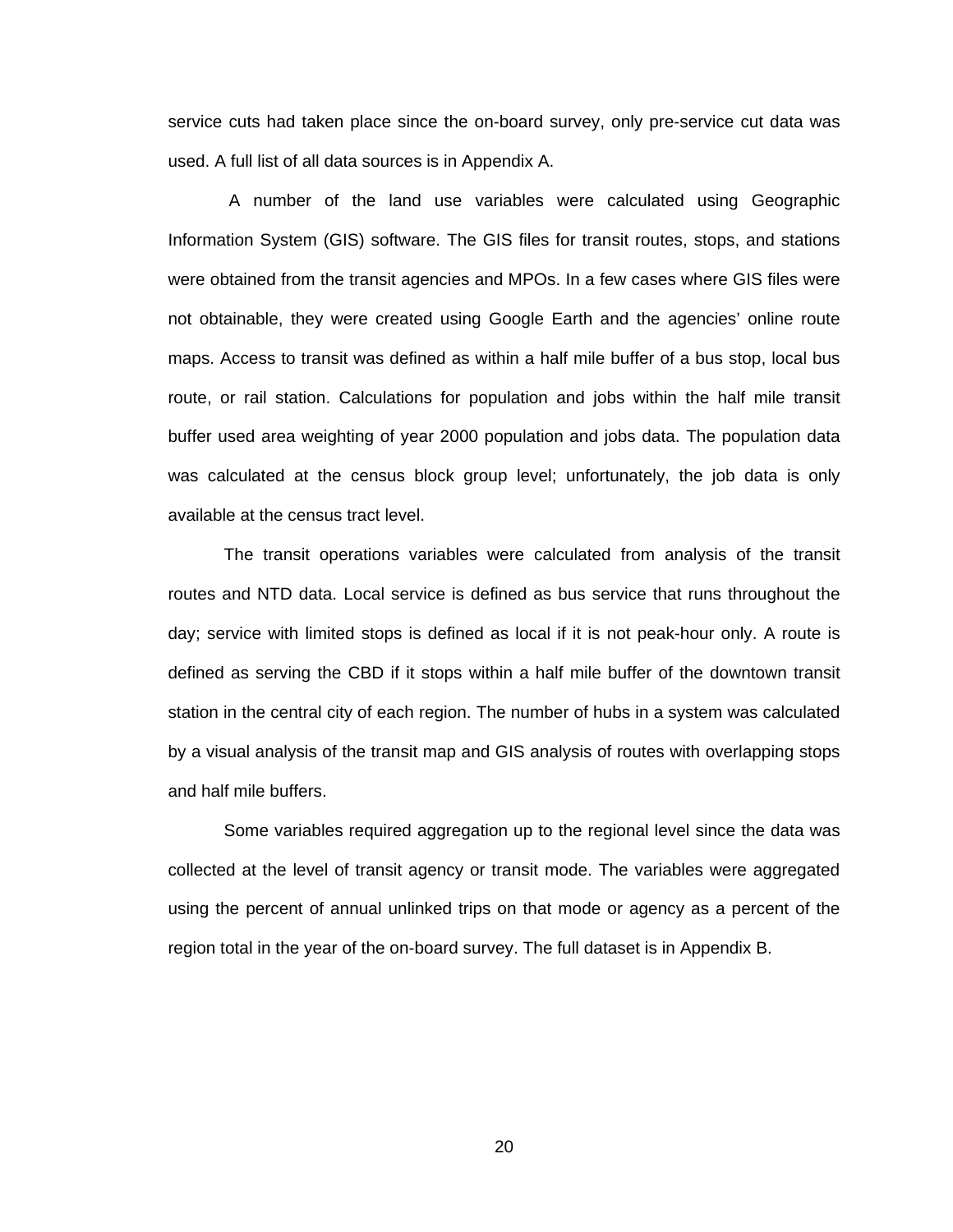|  | Table 3.3 Transit Agencies and Survey Data |  |
|--|--------------------------------------------|--|
|--|--------------------------------------------|--|

| Region                | Transit Agencies (Main Agencies in<br>Italics)                                                                                                                                      | <b>Survey Data</b><br>From       | Year of<br>Survey | Trip<br>Purpose | <b>Access</b><br>Mode |
|-----------------------|-------------------------------------------------------------------------------------------------------------------------------------------------------------------------------------|----------------------------------|-------------------|-----------------|-----------------------|
| Atlanta               | MARTA, GRTA, Cobb County, Gwinnett<br>County, Clayton County                                                                                                                        | MARTA,<br><b>GRTA</b>            | 2008              | X               | X                     |
| <b>Baltimore</b>      | Annapolis County, Carroll Transit, Harford<br>County, Howard County, Maryland Transit<br>Administration (MTA)                                                                       | <b>MTA</b>                       | 2005              | Χ               |                       |
| <b>Boston</b>         | Massachusetts Bay Transportation Authority<br>(MBTA), Boston Cape-Ann Transportation<br>Authority                                                                                   | <b>MBTA</b>                      | 2009              | X               | X                     |
| Charlotte             | Charlotte Area Transit System (CATS)                                                                                                                                                | All Agencies                     | 2007              | Χ               | Χ                     |
| Chicago               | Pace Suburban Bus, Metra, Chicago Transit<br>Authority (CTA)                                                                                                                        | <b>All Agencies</b>              | 2005-<br>2007     | $\overline{X}$  | $\overline{X}$        |
| Cleveland             | Brunswick Transit Alternative, Laketran,<br>Lorain County Transit, Greater Cleveland<br>Regional Transit Authority                                                                  | All Agencies                     | 2007              | Χ               | Χ                     |
| <b>Dallas</b>         | Dallas Area Rapid Transit (DART), Denton<br>County, Fort Worth Transportation Authority                                                                                             | <b>DART</b>                      | 2007              | $\chi$          | X                     |
| Denver                | Regional Transportation District (RTD)                                                                                                                                              | All Agencies                     | 2008              | Χ               | $\mathsf{X}$          |
| Jacksonville          | Jacksonville Transportation Authority (JTA),<br>St. Johns County                                                                                                                    | <b>JTA</b>                       | 2006              | $\overline{X}$  |                       |
| Las Vegas             | Regional Transportation Commission of<br>Southern Nevada (RTC), Las Vegas Monorail<br>Company                                                                                       | <b>RTC</b>                       | 2006              | Χ               | X                     |
| Milwaukee             | Kenosha Transit, Milwaukee County Transit<br>System (MCTS), Ozaukee County, Racine<br>Transit, Washington County, Waukesha<br>Metro                                                 | <b>MCTS</b>                      | 2009              | $\sf X$         |                       |
| Pittsburgh            | Beaver County, Fayette Area Coordinated<br>Transportation, Mid Mon Valley Transit<br>Authority, Port Authority of Allegheny County,<br>GG and C Bus Company, Westmoreland<br>County | All Agencies                     | 2007              | Χ               | X                     |
| Sacramento            | City of Elk Grove, Placer County, Roseville<br>Transit, Sacramento Regional Transit District,<br>Unitrans, Yolo County, Yuba-Sutter Transit                                         | <b>All Agencies</b>              | 2006              | $\sf X$         | Χ                     |
| Saint Louis           | Bi-State Development Agency (Metro),<br><b>Madison County</b>                                                                                                                       | Metro                            | 2008              |                 | X                     |
| <b>Salt Lake City</b> | <b>Utah Transit Authority</b>                                                                                                                                                       | All Agencies                     | 2006              | X               |                       |
| Seattle               | Everett Transit, King County, Kitsap Transit,<br>Pierce County, Seattle Center Monorail,<br>Snohomish County Transit, Sound Transit,<br>Tacoma Ferry, Washington State Ferries      | King County,<br>Pierce<br>County | 2007              | X               | X                     |
| <b>Twin Cities</b>    | Metro Transit                                                                                                                                                                       | All Agencies                     | 2008              | X               | X                     |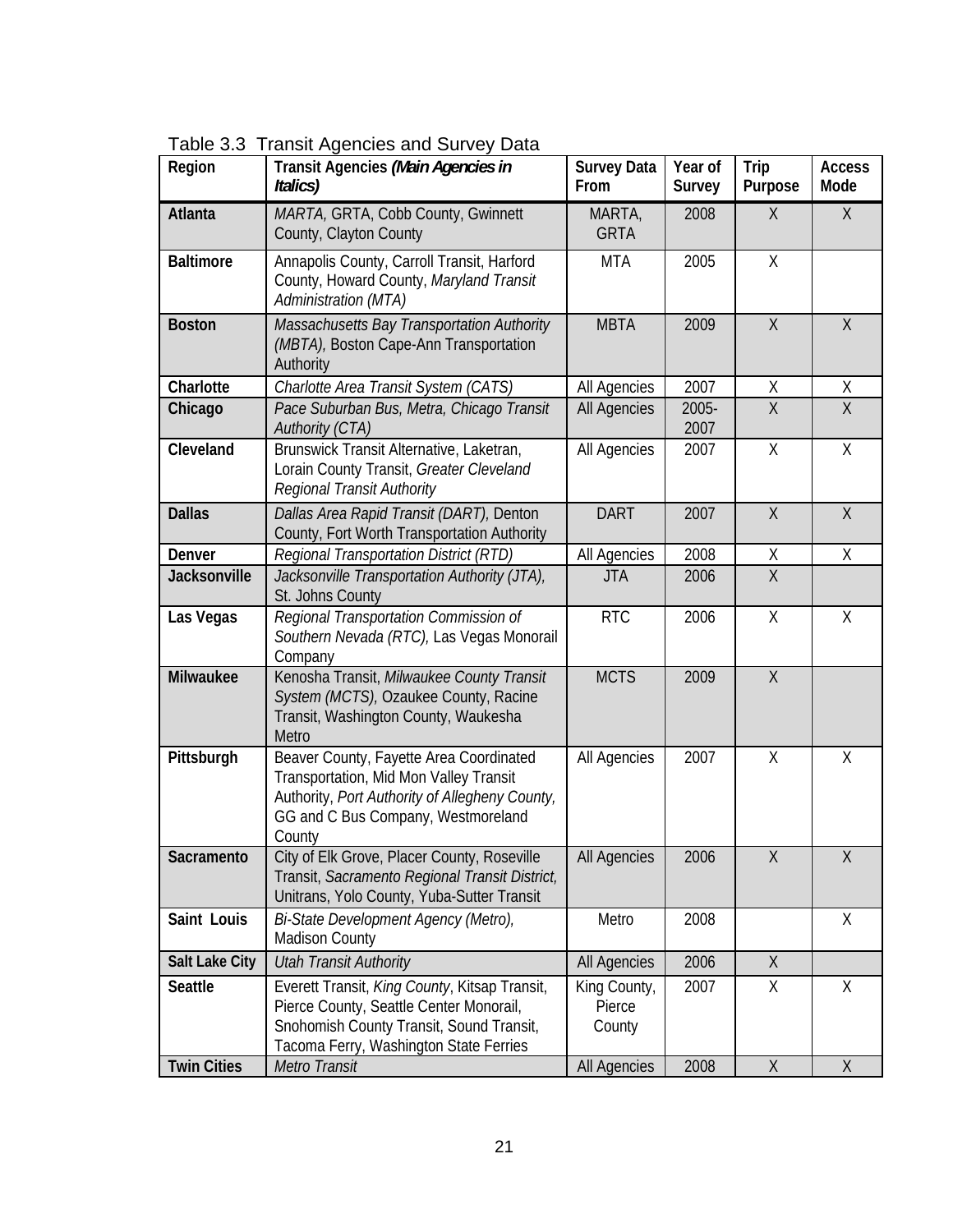| <b>Continuous Variable</b>              | Description                                                                                                        | Level of<br>Analysis                                 | Data Source                            |
|-----------------------------------------|--------------------------------------------------------------------------------------------------------------------|------------------------------------------------------|----------------------------------------|
| <b>Non-Work Trips</b>                   | Percent of trips for non-work                                                                                      | Surveyed<br>Agencies                                 | <b>On-Board Survey</b>                 |
| Non-Motorized<br><b>Access</b>          | Percent of access to transit by non-motorized<br>means                                                             | Surveyed<br>Agencies                                 | On-Board Survey                        |
| <b>Unlinked Trips per</b><br>Capita     | 2006 Unlinked transit trips per capita of the<br>region                                                            | Regional                                             | <b>NTD</b>                             |
| <b>VMT</b> per Capita                   | 2007 Vehicles Miles Traveled per capita of the<br>region                                                           | Regional                                             | Federal Highway<br>Administration      |
| <b>Land Area Cover</b>                  | Percent of land area in MPO within 1/2 mile of<br>transit                                                          | Regional                                             | 2000 Census,<br>GIS analysis           |
| <b>Population Cover</b>                 | Percent of population in MPO living within 1/2<br>mile of transit                                                  | Regional                                             | 2000 Census,<br>GIS analysis           |
| <b>Job Cover</b>                        | Percent of jobs in MPO within 1/2 mile of transit                                                                  | Regional                                             | 2000 Census,<br>GIS analysis           |
| Accessible<br><b>Population Density</b> | Population of transit accessible area in people<br>per sq mile                                                     | Regional                                             | 2000 Census,<br>GIS analysis           |
| <b>Accessible Job</b><br><b>Density</b> | Job density of transit accessible area in jobs per<br>square mile                                                  | Regional                                             | 2000 Census,<br><b>GIS analysis</b>    |
| Daily Parking                           | 2008 median daily parking price in CBD                                                                             | Regional                                             | 2008 Colliers<br>Parking Survey        |
| <b>Monthly Parking</b>                  | 2008 median monthly parking price in CBD                                                                           | Regional                                             | 2008 Colliers<br><b>Parking Survey</b> |
| Peak Bus Headway                        | Average headway of local bus service in morning<br>peak                                                            | Main<br>Agencies                                     | Agency bus<br>schedules                |
| <b>Operators</b>                        | Number of transit operators in MPO                                                                                 | Regional                                             | <b>NTD</b>                             |
| <b>Modes</b>                            | Number of transit modes in MPO                                                                                     | Regional                                             | Agency websites                        |
| <b>Percent Local Routes</b>             | Percent of bus routes in the region that are local<br>service                                                      | Regional and<br><b>Main Transit</b><br>Agencies only | Agency bus<br>schedules                |
| Percent bus routes in<br><b>CBD</b>     | Percent of bus routes in the region that serve the<br>CBD                                                          | Regional and<br>Main Transit<br>Agencies only        | GIS analysis of<br>transit routes      |
| <b>Hubs</b>                             | Number of distinct locations with transfers to<br>over 10% of all transit routes within a 1/2 mile                 | Regional and<br><b>Main Transit</b><br>Agencies      | GIS analysis of<br>transit routes      |
| Percent Trips by Bus                    | Percent of 2007 unlinked transit trips on bus                                                                      | Regional                                             | <b>NTD</b>                             |
| <b>Percent White</b>                    | Percent of transit riders who report white or<br>Caucasian ethnicity from on-board surveys                         | Surveyed<br>Agencies                                 | <b>On-Board Survey</b>                 |
| Median Income                           | Median of household income self-reported by<br>transit riders from on-board surveys                                | Surveyed<br>Agencies                                 | On-Board Survey                        |
| Percent of Region's<br>Income           | Median income of transit riders as a percentage<br>of region's household median income from same<br>year as survey | Surveyed<br>Agencies                                 | On-Board<br>Survey, HUD                |

Table 3.4 Continuous Variables for Correlations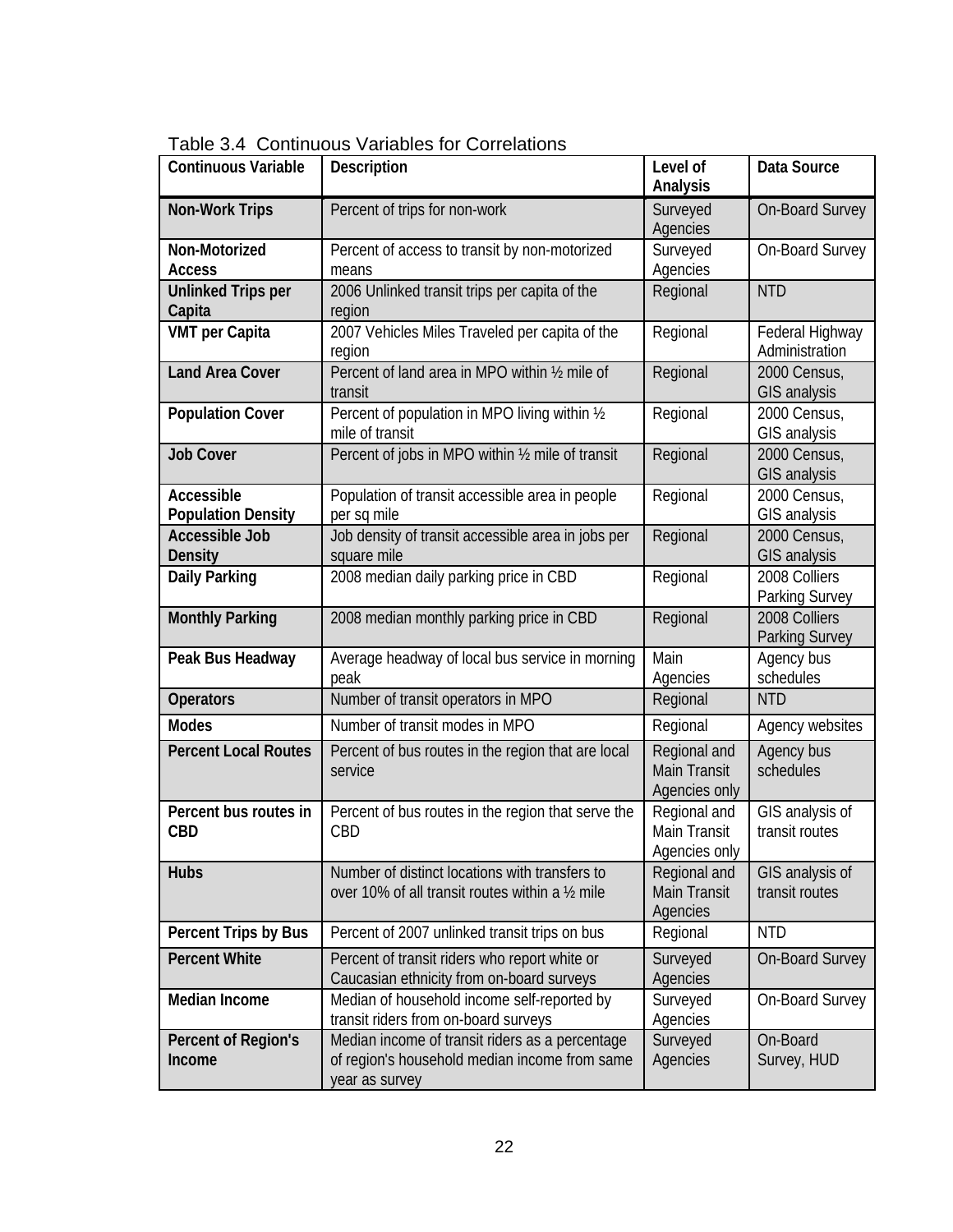## Table 3.4 (continued)

| <b>Unlimited Passes</b>                           | Percent of trips paid for with unlimited ride                                                               | Surveyed | On-Board        |
|---------------------------------------------------|-------------------------------------------------------------------------------------------------------------|----------|-----------------|
|                                                   | passes from on-board surveys                                                                                | Agencies | Surveys         |
| Rail with Parking                                 | Percent of rail stations that have parking                                                                  | Regional | Agency websites |
| <b>Bus at Rail Stations</b>                       | Percent of rail stations with local bus transfers                                                           | Regional | Agency websites |
| Park and Ride with<br><b>Local Bus</b>            | Percent of park and ride lots for commuter bus<br>that are also served by local bus                         | Regional | Agency websites |
| Cost per Passenger                                | Operating expense per unlinked passenger trip                                                               | Main     | <b>NTD</b>      |
| Trip                                              | for surveyed transit agencies for year of survey                                                            | Agencies |                 |
| Passenger per                                     | Unlinked passenger trips per vehicle revenue                                                                | Main     | <b>NTD</b>      |
| <b>Vehicle Hour</b>                               | hour for surveyed transit agencies in survey year                                                           | Agencies |                 |
| Average Length of                                 | Annual unlinked passenger trips divided by                                                                  | Main     | <b>NTD</b>      |
| Trip                                              | annual passenger miles for year of survey                                                                   | Agencies |                 |
| <b>Annual Transit</b><br><b>Budget per Capita</b> | Annual Transit Operating and Capital budgets in<br>the year of the survey divided by 2000 MPO<br>population | Regional | <b>NTD</b>      |

## Table 3.5 Categorical Variables for Correlations

| <b>Categorical Variables</b>                | Categories                                                                                                      | Data Source                                                              |
|---------------------------------------------|-----------------------------------------------------------------------------------------------------------------|--------------------------------------------------------------------------|
| <b>Geographic Location</b>                  | East, West, Midwest                                                                                             | Map of the US                                                            |
| Jobs growth (1996-2006)                     | Over 20%, 10-20%, Under 10%                                                                                     | <b>Bureau of Economic Analysis</b>                                       |
| <b>State Funding</b>                        | Yes, No/Minimal                                                                                                 | MPO and Transit Agency Budget<br>Reports                                 |
| <b>Federal Transit Funding</b><br>2000-2008 | New Start Funding, Earmarks only                                                                                | SAFETEA-LU, FTA New Starts<br><b>Annual Reports</b>                      |
| <b>Population of Metro Area</b>             | Over 3 million, 1-3 million, 500,000-1 million                                                                  | <b>US Census Bureau</b>                                                  |
| <b>Clean Air Act Status</b>                 | Nonattainment for at least one Ozone and<br>one PM standard, Nonattainment for only<br>one standard, Attainment | <b>EPA The Green Book Nonattainment</b><br>Areas for Criteria Pollutants |
| <b>Congestion Level</b>                     | In the top 25 regions for congestion, not in<br>the top 25 regions for congestion                               | Texas Transportation Institute 2007<br><b>Urban Mobility Report</b>      |
| Racial Make-Up of Central<br>City           | Majority White, Majority People of Color                                                                        | <b>US Census Bureau</b>                                                  |
| <b>Bus Service Changes</b><br>1996-2007     | Increasing, Decreasing                                                                                          | <b>NTD</b>                                                               |
| <b>Transfer Fees at Main</b><br>Agencies    | Free, No transfers, Small fee                                                                                   | <b>Transit Agency Websites</b>                                           |
| <b>Fare Structure at Main</b><br>Agencies   | Flat, No Flat (Time of Day or Zones)                                                                            | <b>Transit Agency Websites</b>                                           |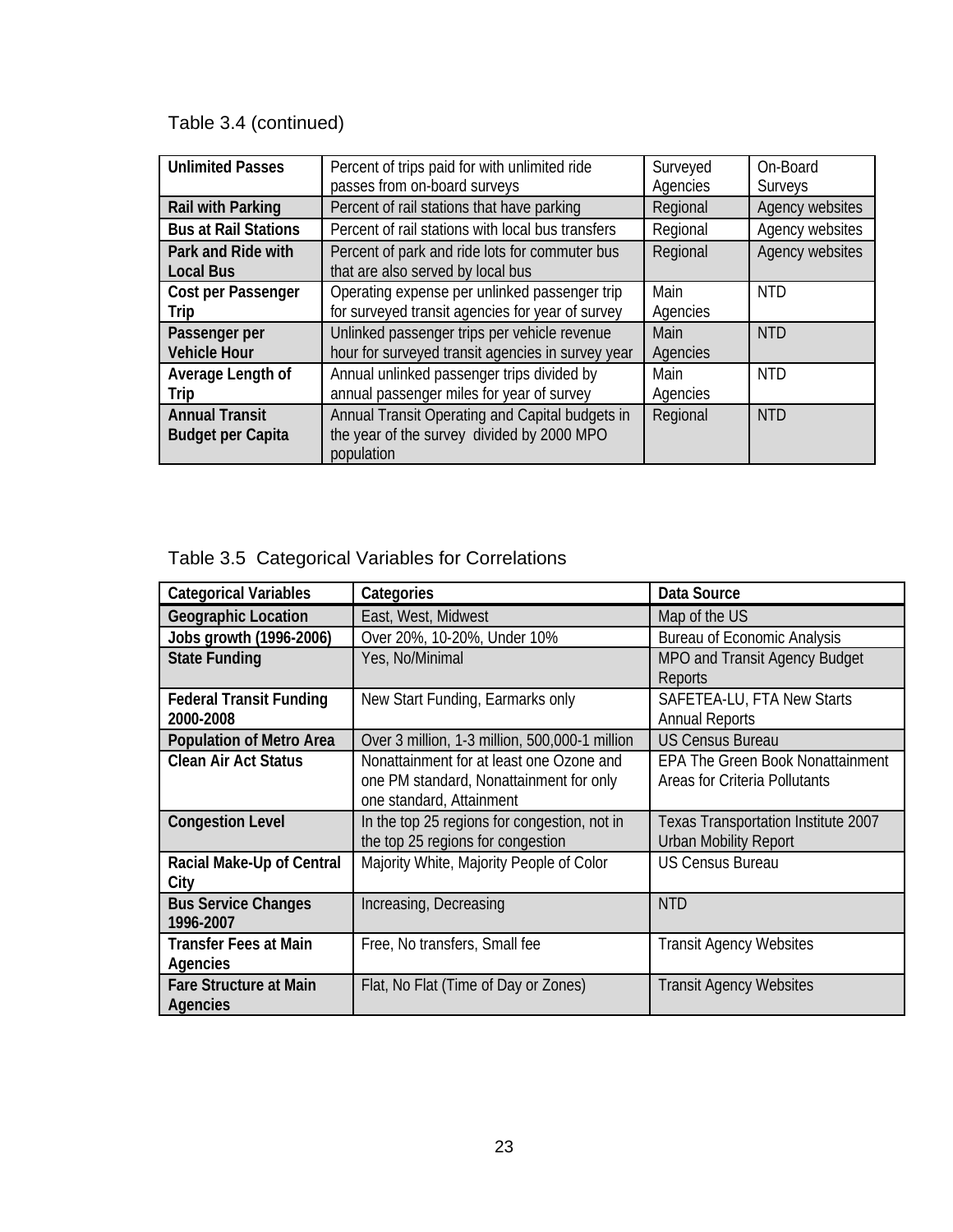#### **3.4 In-depth Case Studies**

The last phase of research used in-depth case studies of three of the metropolitan regions to identify qualitative factors that can influence transit usage for non-work trips and non-motorized access to transit. The regions were chosen based on data availability, similar transit infrastructure, and different non-motorized access and non-work usage rates. Considering the current emphasis on light rail investments, the decision was made to focus on cities in varying stages of building light rail networks. Using these three criteria, the list of 17 regions was narrowed to Denver, Colorado; Sacramento, California; and the Twin Cities region in Minnesota. All three are state capital regions with a similar population and a light rail and bus transit network.

The three regions were compared using the variables from the previous phase along with additional variables focusing on the light rail infrastructure and regional policies. The new light rail variables included land use and pedestrian access around stations, operating characteristics, destinations served, and parking levels. Policy variables included decision-making determining the light rail corridors, parking policies, MPO transit-related goals, and route planning for schools.

The surrounding land use type and access level to light rail stations were determined using Google Earth satellite images. Land use was categorized in five general types and a visual assessment was used to place each half mile station area into a type. A description of each type is listed in Table 3.6. Each station was assessed to determine if pedestrians had access to both, one, or no sides of the station due to freight lines, freeways, or sound walls.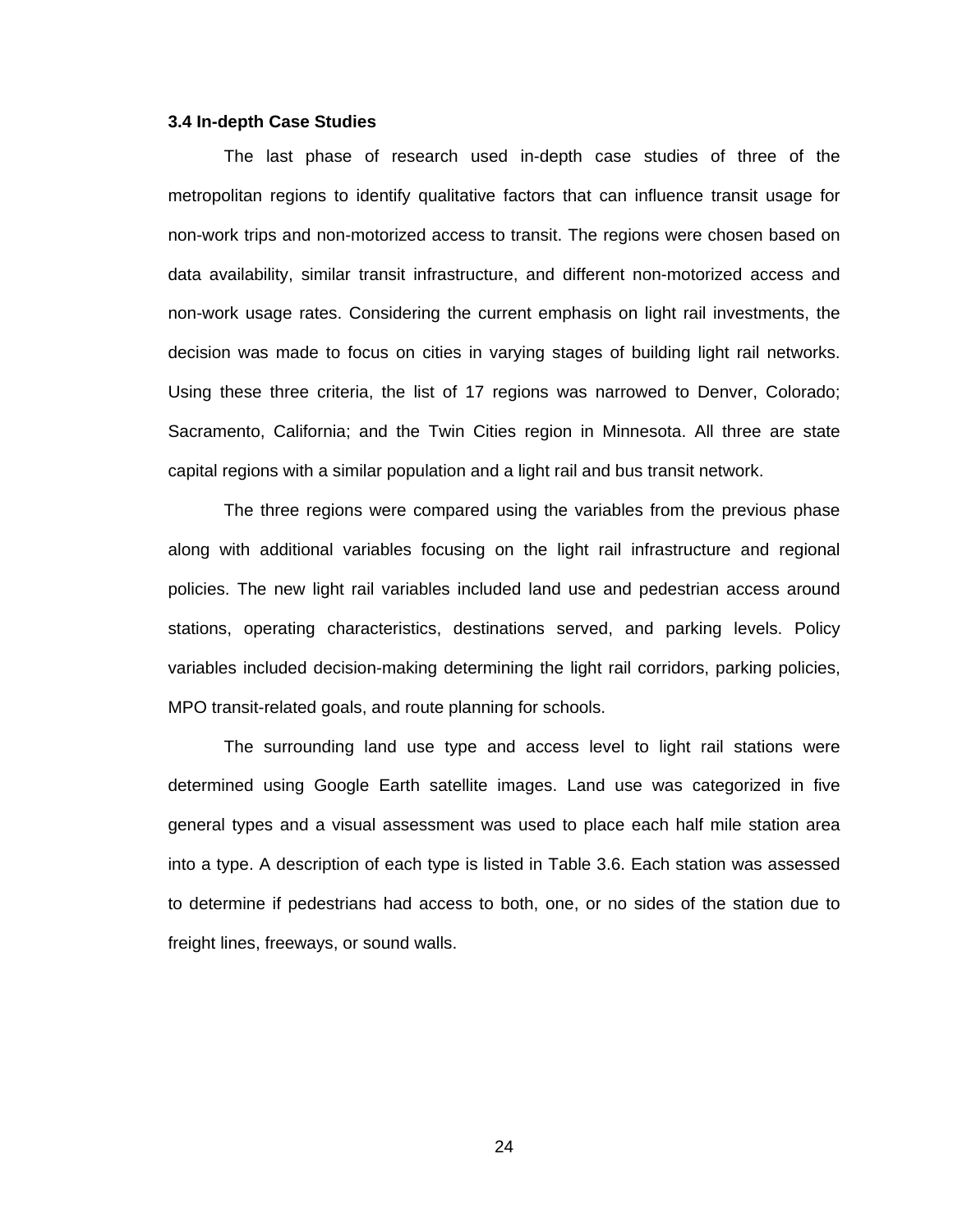| Land Use Type      | <b>Description</b>                                          |
|--------------------|-------------------------------------------------------------|
| Downtown           | Mixed use with buildings at the curb                        |
| Transitional       | Commercial uses with parking lots surrounded by residential |
| <b>Residential</b> | Urban or suburban residential                               |
| Suburban           | Office parks, park and ride lots, malls                     |
| <b>Destination</b> | Single use (e.g. stadium, airport)                          |

Table 3.6 Land Use Types Around Light Rail Stations

 A site visit was made to each region to collect and verify data. A visual inspection of each light rail line was made to assess surrounding land use and operating characteristics. Interviews were conducted with staff members at the main transit agency and MPO in each region. The interviews provided insight into policy goals, the politics behind the light rail corridor selection process, and verification of survey data. The details of the site visit interviews are in Appendix C.

#### **3.5 Data Sources and Limitations**

Data was collected from a range of sources; unfortunately these sources vary in reliability. Some of the sources are easily available, updated regularly, and standardized for all cities. These sources include the US Census, the National Transit Database, and New Starts funding requests. Regional Transportation Plans and Transportation Improvement Programs (TIPs) are available and updated for each region, but they are not standardized in content or clarity. Transit agency planning documents and on-board surveys can be hard to access, are not always up-to-date, and not standardized. Replacement measures were found for variables that could not be standardized.

A large amount of the necessary sources were publicly available on the internet. Websites for the transit agencies and MPO for each region contain many of the relevant documents and system information. In addition, data was downloaded from the US Census Bureau, State Departments of Transportation, and the FTA. Staff members at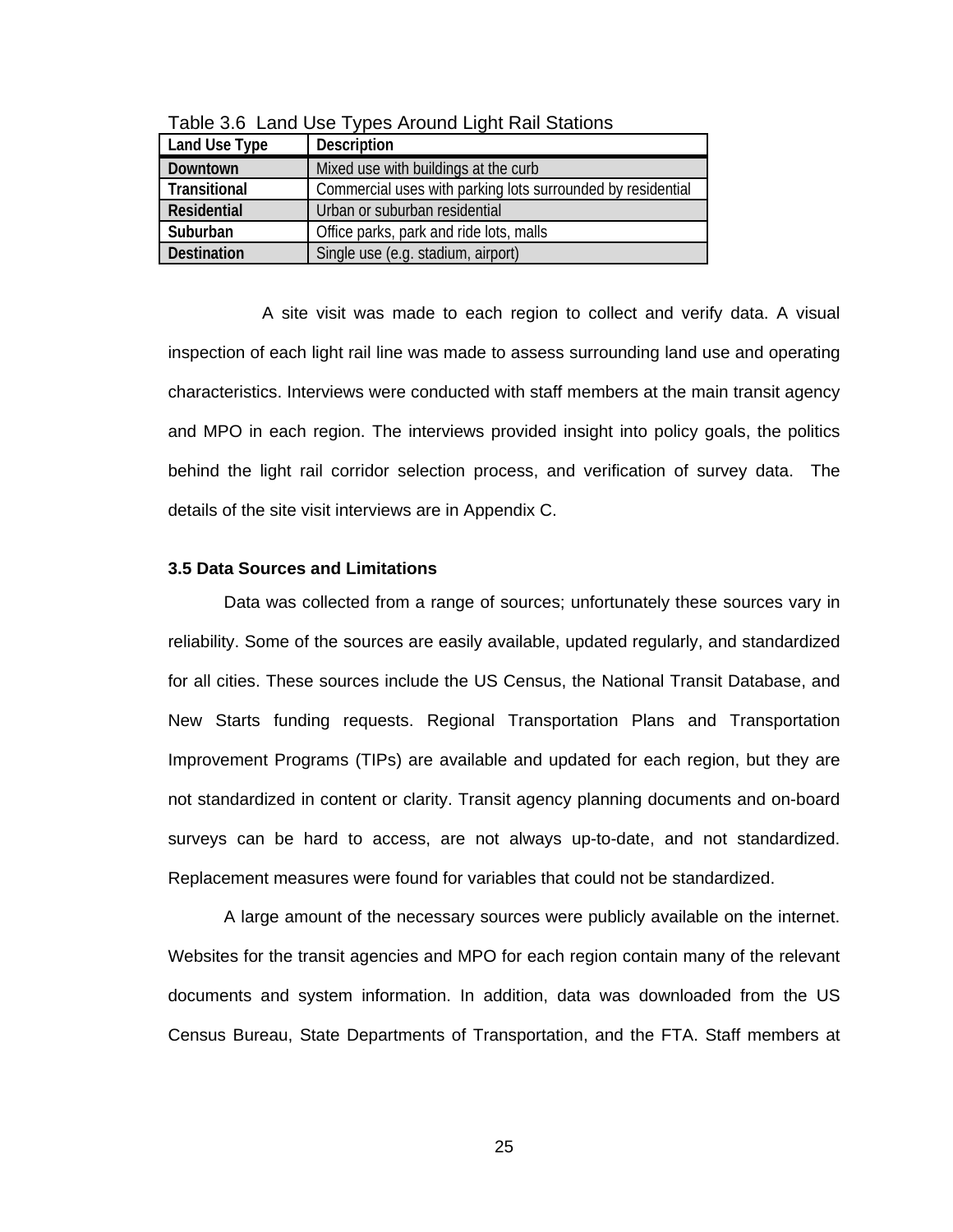the transit agencies and MPO for each region were contacted by email or phone to obtain data not found online.

Data availability was not as much a problem as was expected. Almost all of the agencies contacted were willing to assist in providing the data requested; one region had to be dropped from the study due to unresponsiveness by the transit agency. The requested data was not available for all transit agencies; some of the calculations were done without all 17 of the regions due to missing data.

Validity is also threatened if the data available is dated or collection dates vary significantly. For regions, like St. Louis, Missouri, where services levels changed significantly during this research project, extra effort was taken to ensure the system variables were from the same year as the survey data. Almost all of the data is from 2005 to 2009. The exception is the 2000 census, which was the only source for geographic-specific population and employment data. Since land use variables are aggregated to the level of the entire transit system, localized changes in population and employment should not significantly influence the general measure.

In general, the data used for this research was the best data available and reflected local agency and research efforts to compile a high quality and credible database.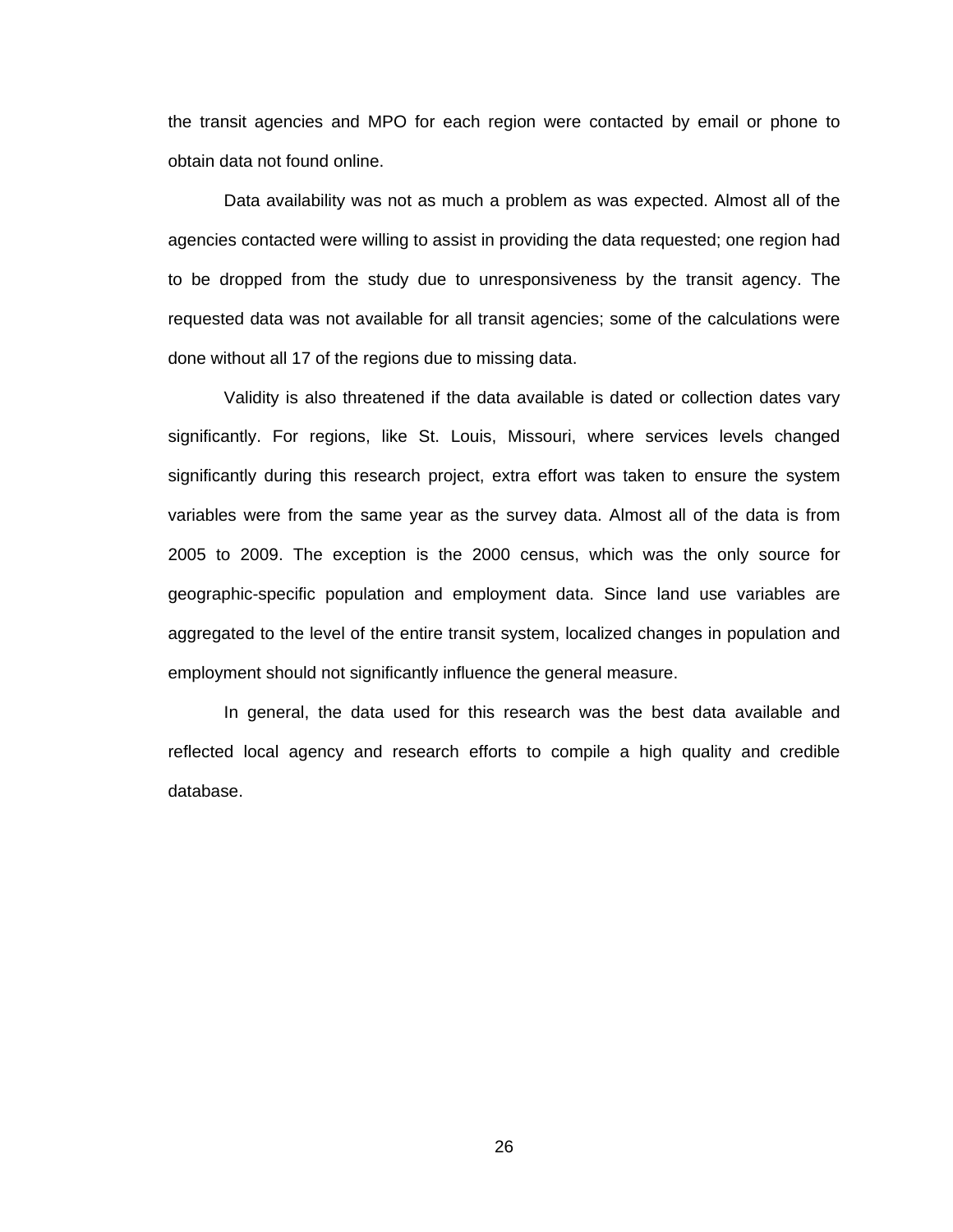# **CHAPTER 4 BACKGROUND ON TRANSIT SERVICE**

## **4.1 Service Levels over the Past Decade**

Transit service and ridership levels vary over time; this chapter presents the changes between 1996 and 2008, and the new service in each study region. Since the ridership data ends in 2008, the impacts of the late 2008 economic crash are not reflected in this data. The ridership levels in each region between 1998 and 2008 are shown in Figure 4.1



Source: (Federal Transit Administration 2008)

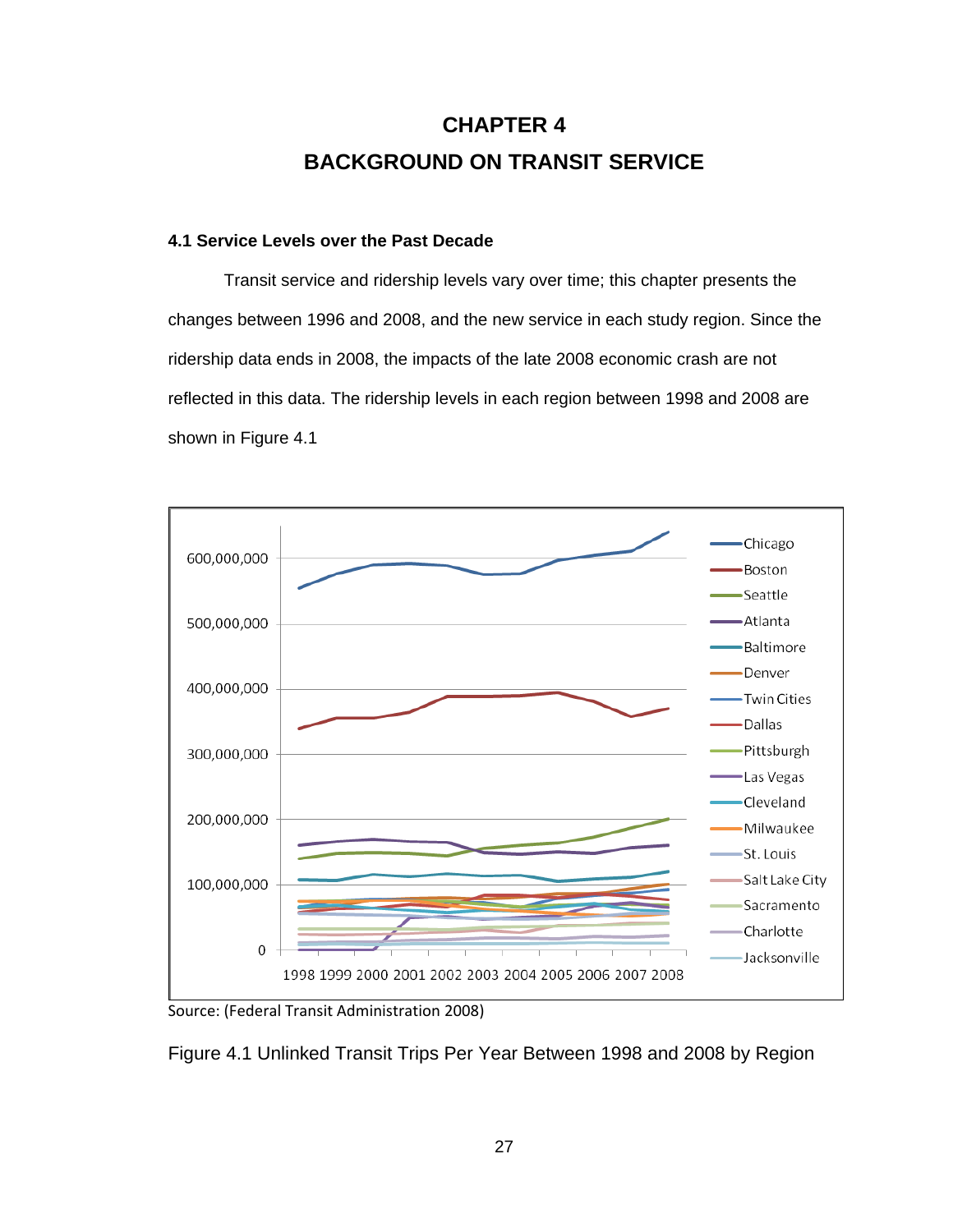As seen in Figure 4.1, the trips per year in the study regions vary from 600 million in Chicago and close to 400 million in Boston to a clustering of the majority of regions under 100 million. Atlanta, Seattle, and Baltimore are in the middle region between 100 and 200 million. Seattle surpassed Atlanta in ridership in the middle of the decade with steady increases, while Atlanta's ridership decreased mid-decade. Las Vegas stands out as having made the most significant gains during this decade; it started with no transit service and ended the decade with 66 million trips per year.

Ridership levels are closely related to the amount of transit service provided. Peak hour vehicles in service is used as an indicator of the amount of service provided. Changes in bus service levels over the decade took three basic forms. The first form has service increasing until a peak, in most cases in 2003 or 2004, and then service decreases, but not below the original level. The second form has some initial years of increase, but by 2001 the service is decreasing and by 2007 is below the initial bus service level. The third form has service increasing with only minor decreases and ends at higher levels. Sample graphs of the three forms are in Figure 4.2.

The most consistent indicator for increasing bus service is job growth; all of the cities with increasing bus service had job growth over 10 percent during the study period. All of the cities with decreasing bus service have received federal New Starts or Small Starts funding for rail or Bus Rapid Transit (BRT) projects. Five out of the six cities with increasing bus service are also building rail projects.

In contrast to bus service, the only region where rail service decreased was Cleveland. In Atlanta and Baltimore the rail service takes the same form as their bus service, an initial increase followed by a decrease. In the remaining regions with rail service, the service increased over the 11 years.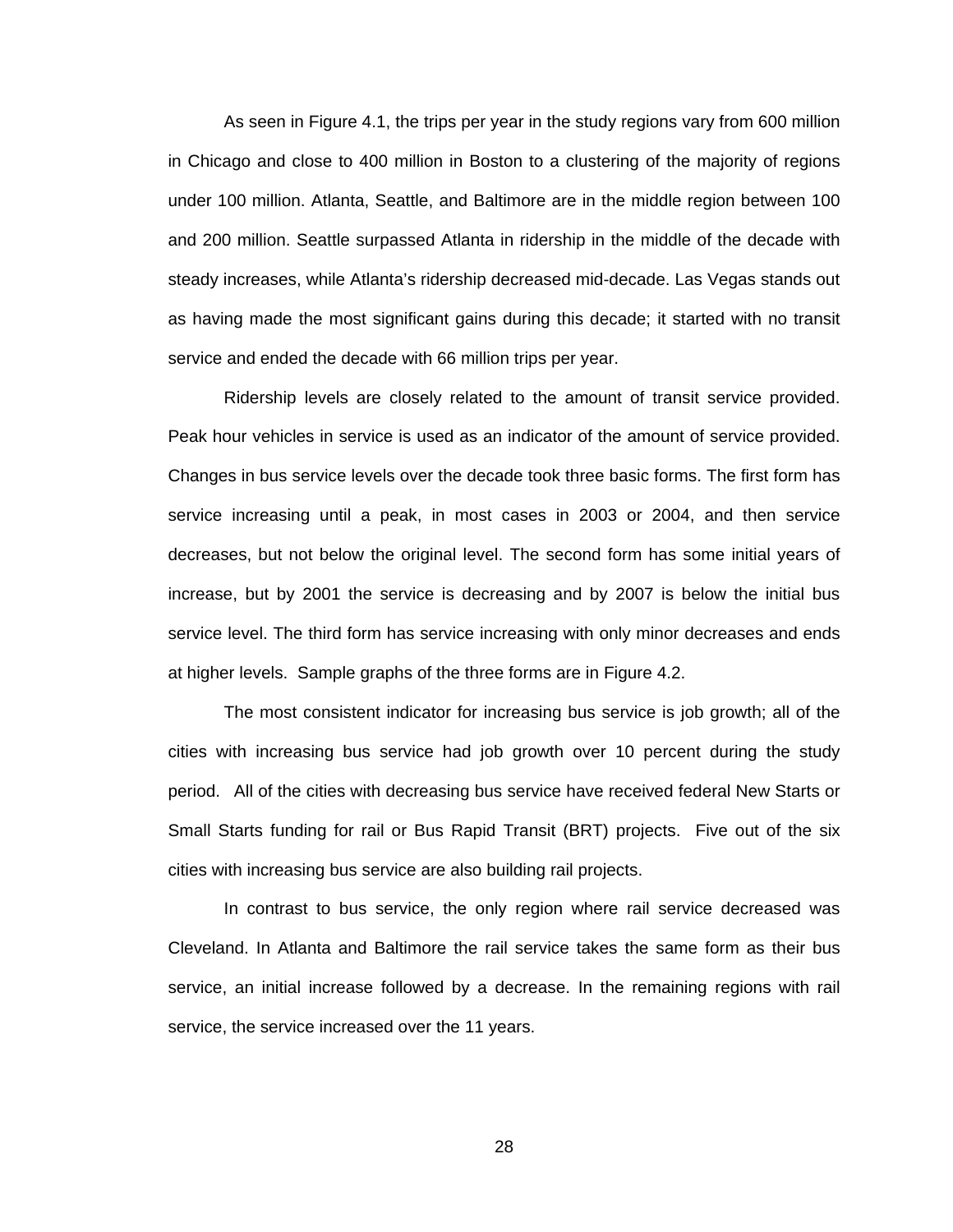

Source: (Federal Transit Administration 2008)

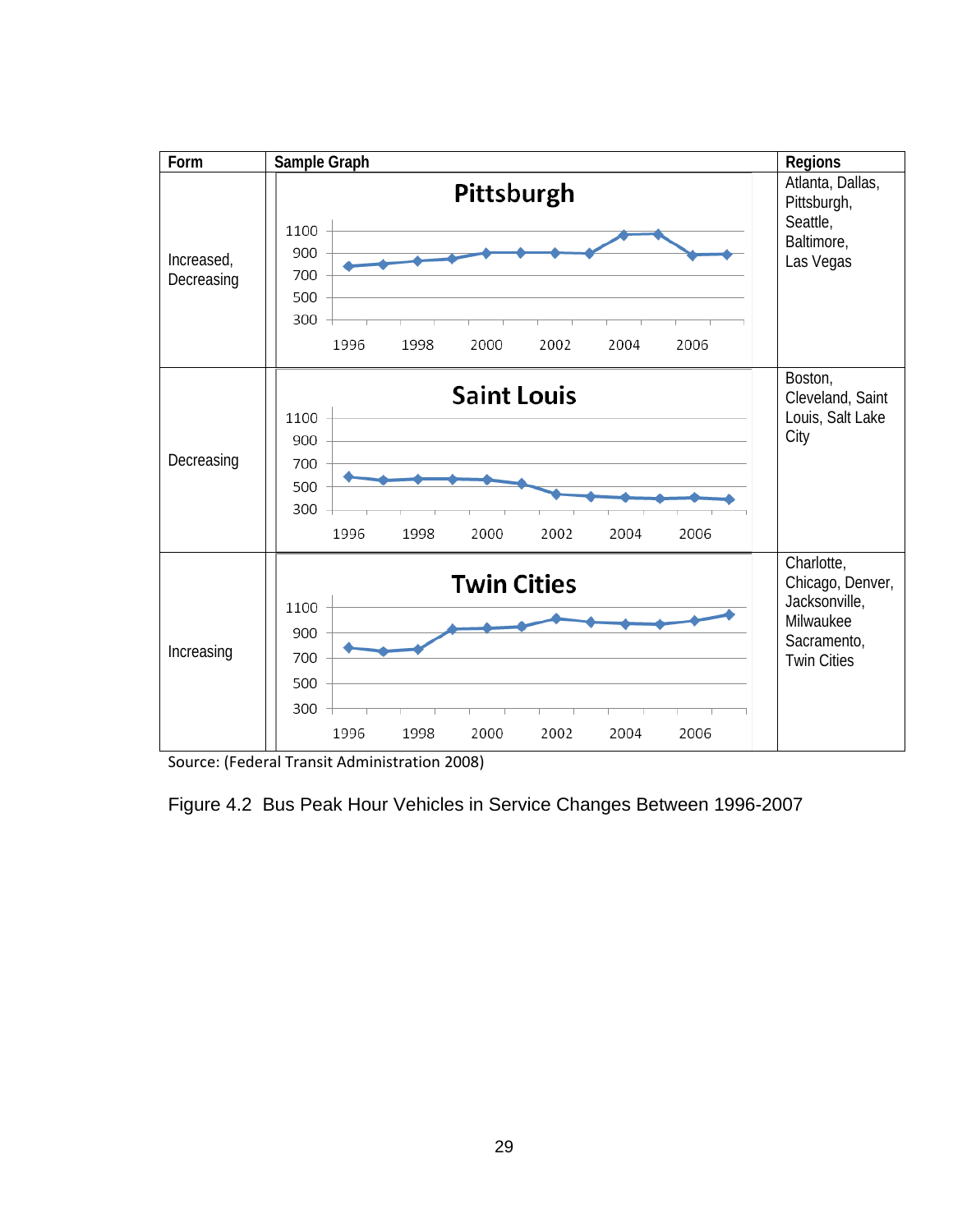Some of the increase in service was caused by the introduction of new service. Table 4.1 shows the new service by transit mode and type of project by region. Express bus service is the most common new service due to lower capital costs and less planning time. Cities with older rail systems, like Chicago and Boston, primarily did improvements to their existing heavy and commuter rail infrastructure. Light rail is the most popular new rail type with three cities starting service and seven cities expanding their existing system.

| <b>Transit Technology</b>       | <b>Project Type</b>           | <b>Cities</b>                                                                                                                                                       |
|---------------------------------|-------------------------------|---------------------------------------------------------------------------------------------------------------------------------------------------------------------|
|                                 | New System                    | Charlotte, Seattle, Twin Cities                                                                                                                                     |
| <b>Light Rail</b>               | Extension and<br>Improvements | Baltimore, Dallas, Denver, Pittsburgh, Sacramento,<br>Salt Lake City, St. Louis                                                                                     |
|                                 | <b>New System</b>             | Salt Lake City, Seattle, Twin Cities                                                                                                                                |
| <b>Commuter Rail</b>            | Extension                     | Chicago                                                                                                                                                             |
|                                 | Improvements                  | Boston, Chicago                                                                                                                                                     |
|                                 | Extension                     | Atlanta, Chicago                                                                                                                                                    |
| <b>Heavy Rail</b>               | Improvements                  | Chicago                                                                                                                                                             |
| <b>BRT</b>                      | New System                    | Cleveland, Las Vegas, Salt Lake City                                                                                                                                |
| <b>Express Bus/P&amp;R lots</b> | <b>New Service</b>            | Atlanta, Baltimore, Charlotte, Cleveland, Dallas,<br>Denver, Jacksonville, Milwaukee, Pittsburgh,<br>Sacramento, Salt Lake City, Seattle, St. Louis, Twin<br>Cities |
| Monorail/Streetcar              | <b>New Service</b>            | Las Vegas, Seattle                                                                                                                                                  |

Table 4.1 New Transit Projects 2000-2008 by Type

Source: Transit Agency and MPO websites and planning documents, FTA New Starts Budgets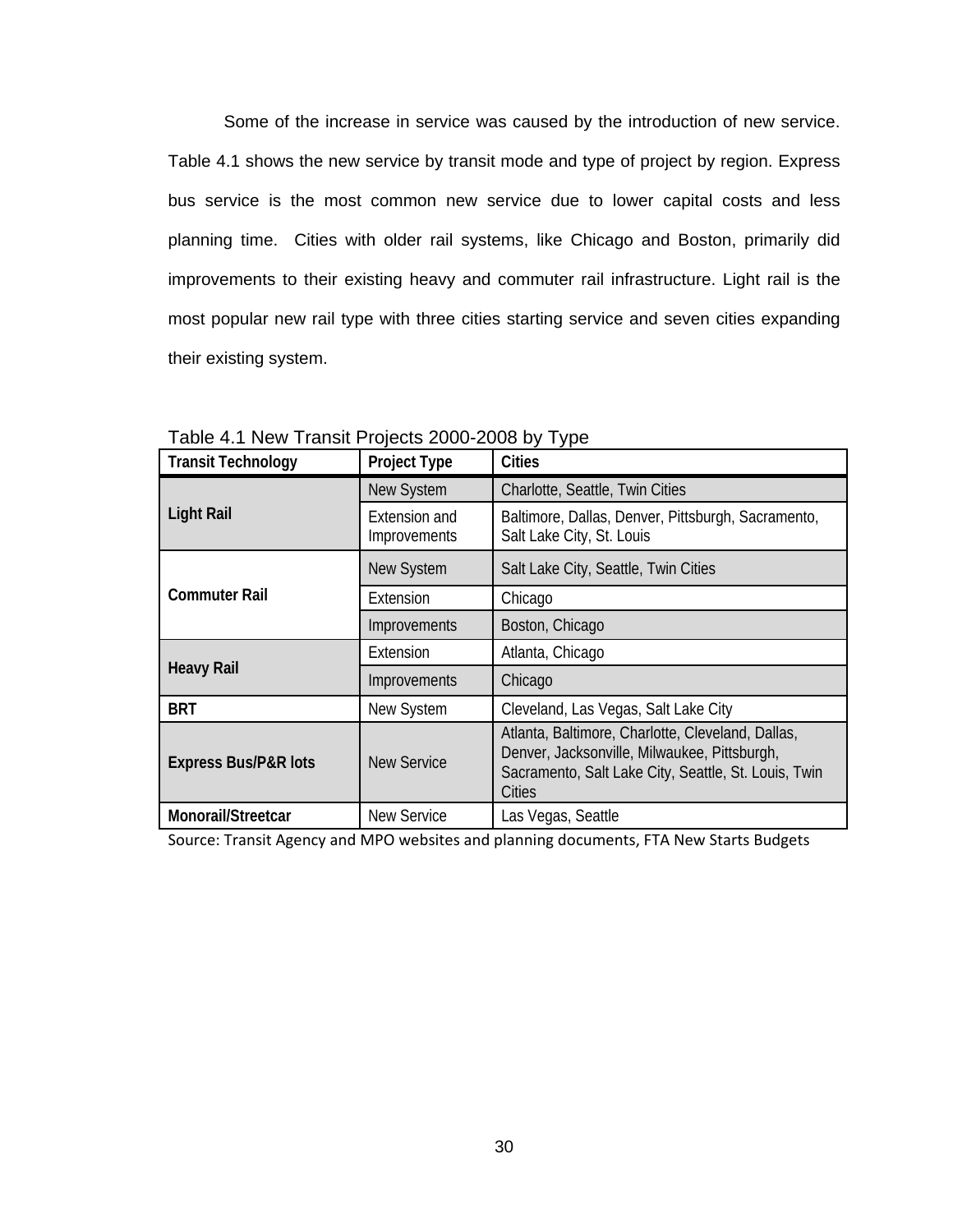In addition to the new service, all of the regions have future expansion plans. Dallas, Denver, Salt Lake City, and Seattle have full funding grant agreements to continue their light rail projects. A number of the study regions received stimulus funding for transit expansion projects. Chicago received funds for two BRT projects. Atlanta, St. Louis, Dallas/Ft. Worth, and Charlotte received funds for streetcar projects. Baltimore, Salt Lake City, Denver, and Seattle received funds for intermodal centers.

## **4.2 Non-Work Trips**

Transit usage for non-work trips is the first of the two variables examined in this study. Within the sample, non-work trip usage ranges from 28 percent in Charlotte, North Carolina to 58 percent in Las Vegas, Nevada. The national average from a 2007 American Public Transit Association study is 41 percent (American Public Transportation Association 2007). The non-work usage for all of the regions is shown in Figure 4.3.

Some of the transit systems reported data by mode. Figures 4.4 and 4.5 show the non-work trips by bus and non-work trips by rail, respectively. Where the data is available, it is separated by bus or rail type. For example, since a different agency operates the commuter bus in Atlanta it is included separately; however, the local bus is not included since MARTA combines its bus and heavy rail data. Only Atlanta and Baltimore report their commuter bus separately. For the rest of the cities, the bus data includes commuter and local bus together.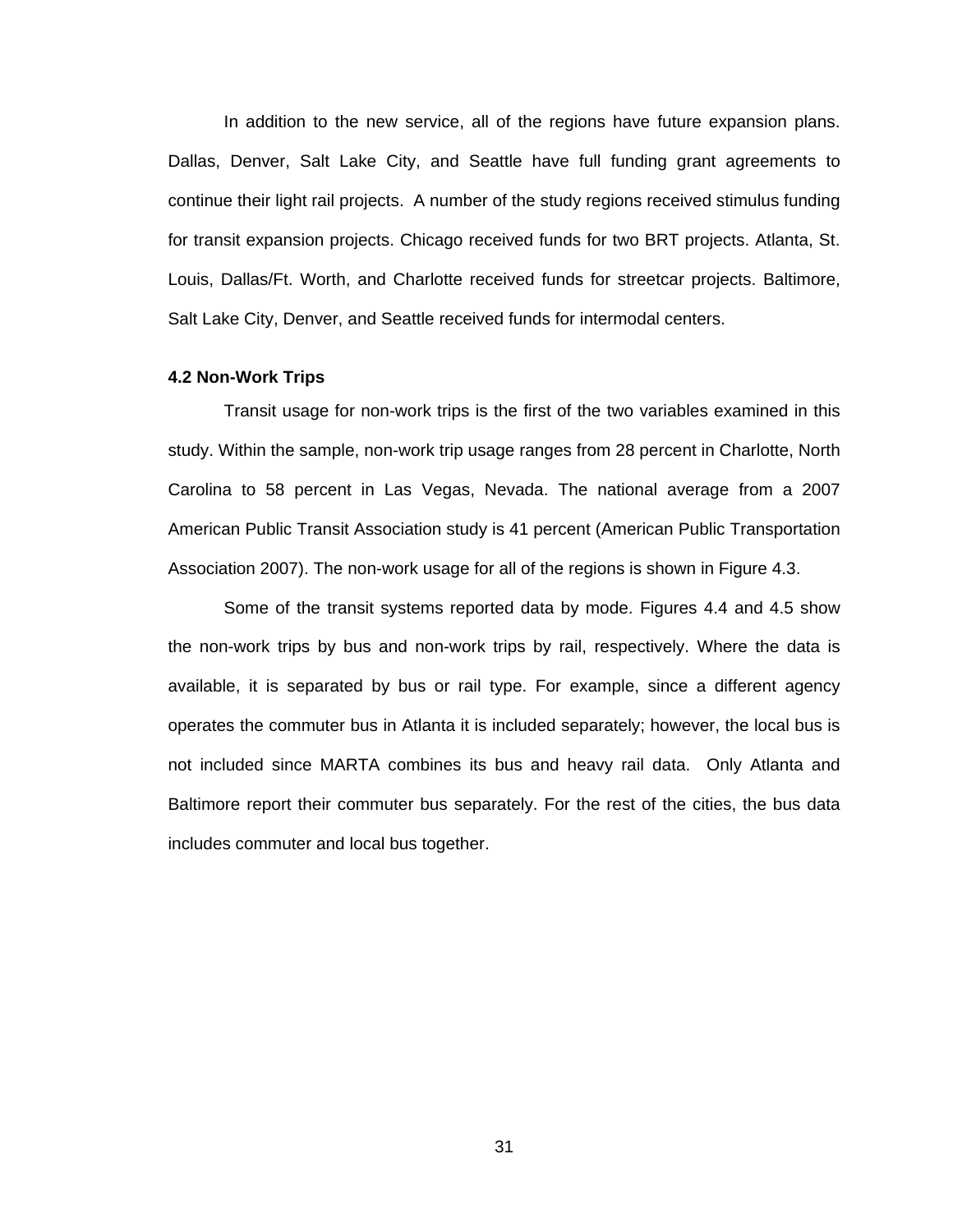

Source: On‐board survey data

Figure 4.3 Non-Work Trips on Transit Overall

Figures 4.4 and 4.5 indicate "commuter" rail and "commuter" bus have the highest work usage. More interesting is the large range in light rail systems, between 26 percent in the Twin Cities to 50 percent in Sacramento. Both Sacramento and the Twin Cities appear to be outliers from the five point range between light rail in Baltimore, Dallas, and Denver. The large ranges demonstrate that there are differences between systems worth examining.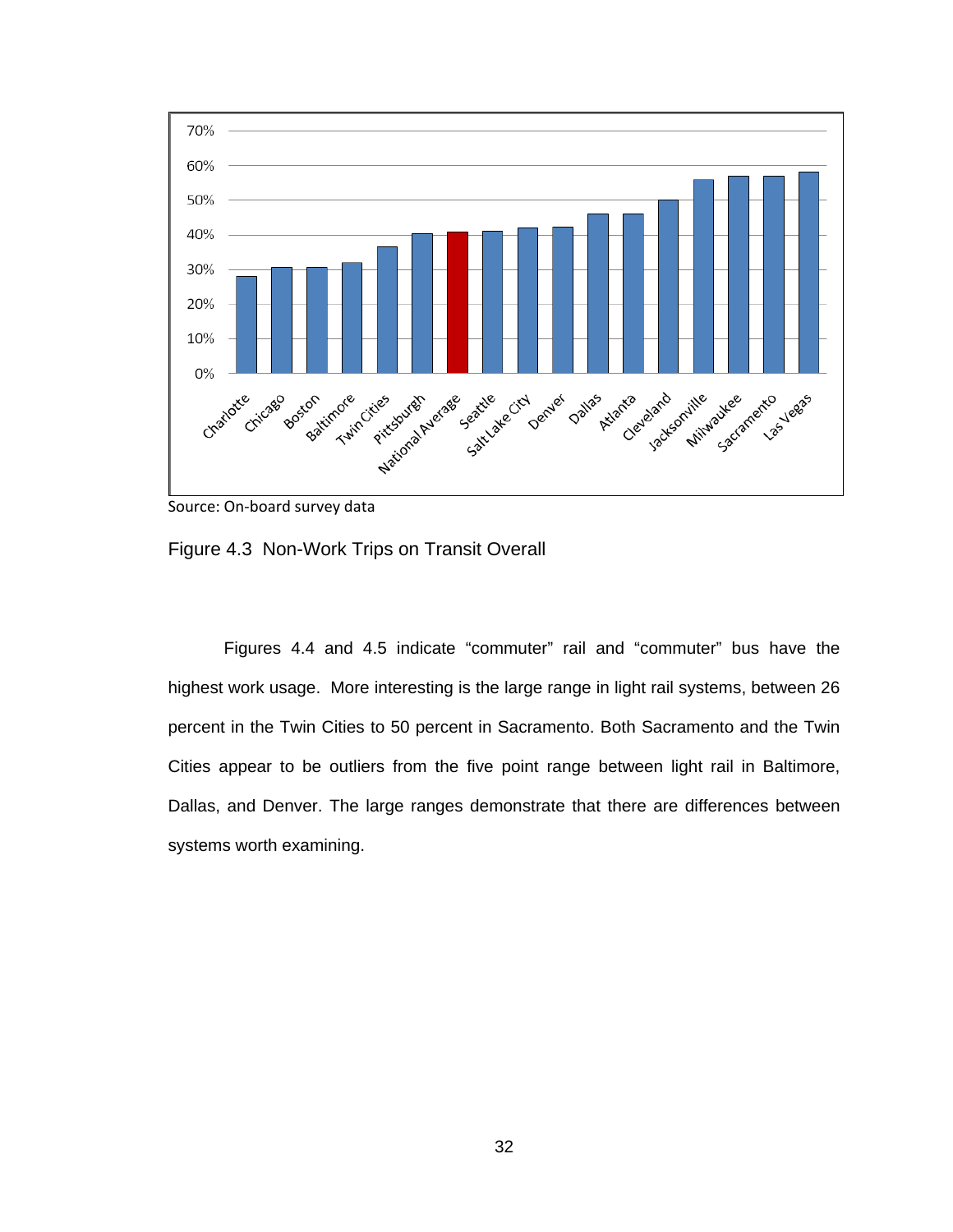



Figure 4.4 Non-Work Trips by Bus





Figure 4.5 Non-Work Trips by Rail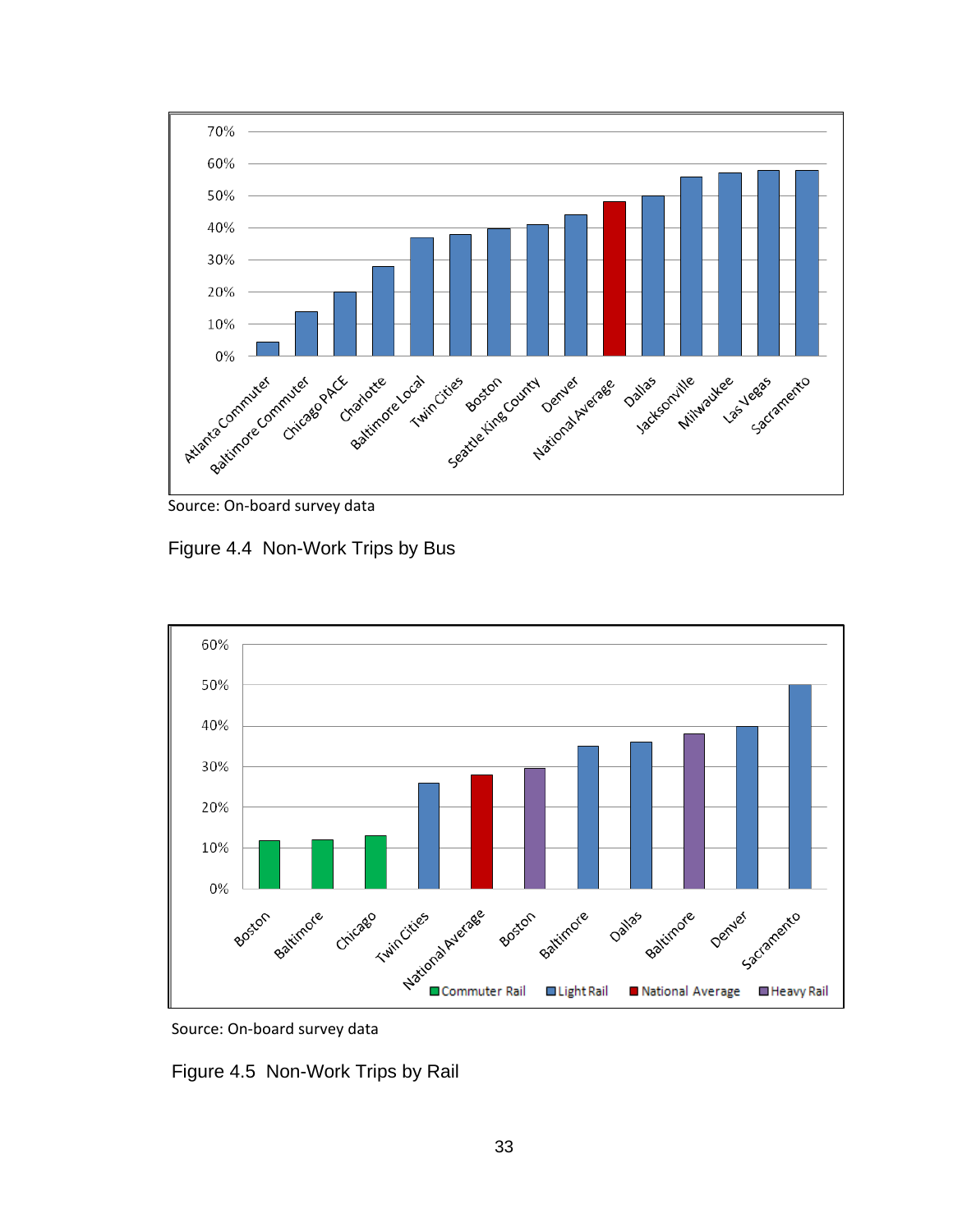### **4.3 Non-Motorized Access**

The non-motorized access rate runs from 67 percent in Cleveland, Ohio to 94 percent in Las Vegas, Nevada. The national average from the 2007 study is 75 percent (American Public Transportation Association 2007). Clearly, Las Vegas has a unique economy that contributes to high rates of both non-motorized access and non-work trips. The non-motorized access for all transit in each region is shown in Figure 4.6.

As with the non-work trips some agencies report data by transit mode. Figures 4.7 and 4.8 show the non-motorized access to bus and rail, respectively. Access to bus has less variation, except in the case of Atlanta where commuter bus is considered alone. In contrast to Atlanta, Pace, which provides bus service to suburban Chicago, has very high non-motorized access. Along with commuter bus, commuter rail has the lowest non-motorized access. As would be expected, the one heavy rail system has the highest non-motorized access. Light rail again provides a large range from 45 percent in Saint Louis to 70 percent in Sacramento.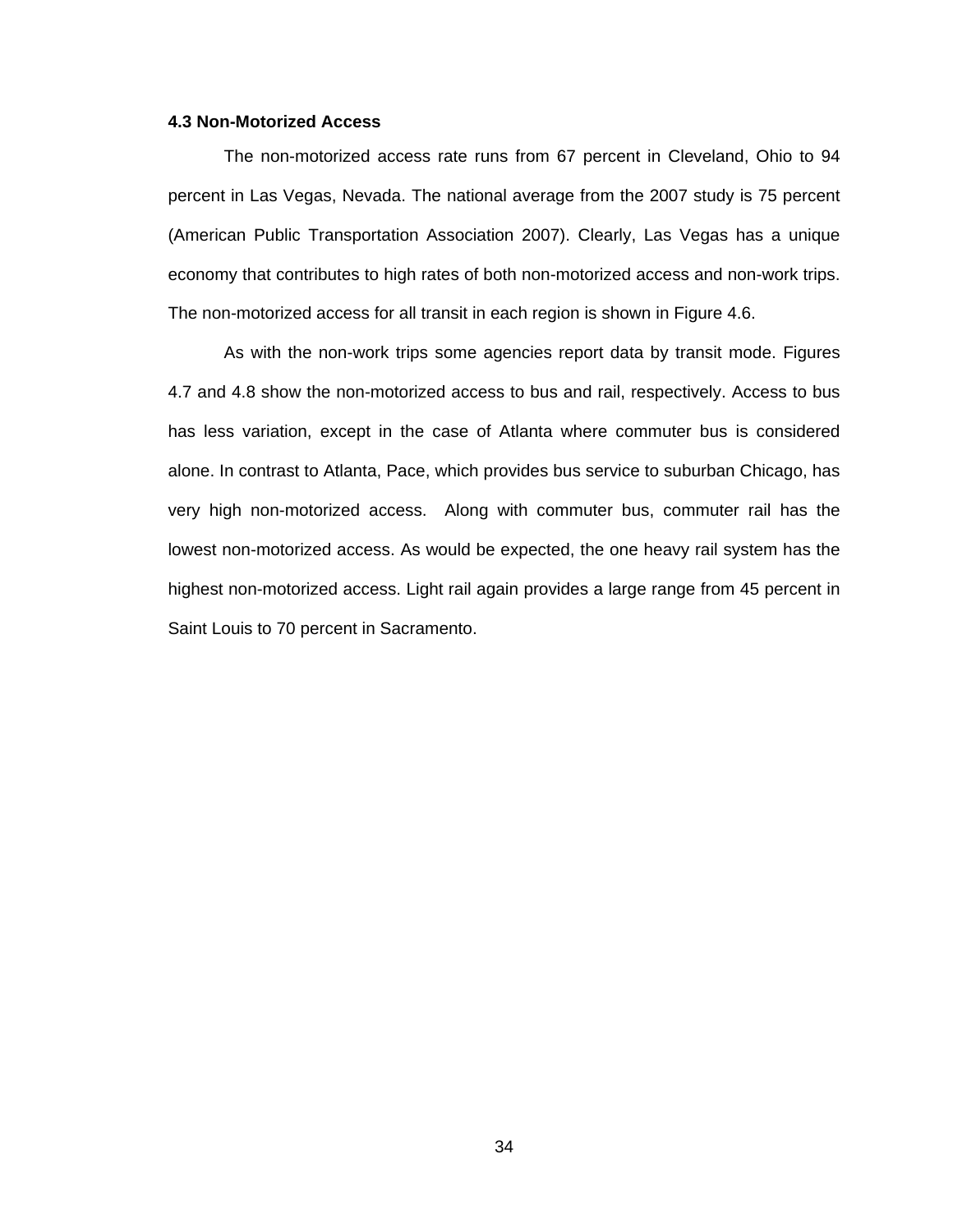

Source: On‐board survey data

Figure 4.6 Non-Motorized Access to Transit Overall



Figure 4.7 Non-Motorized Access to Bus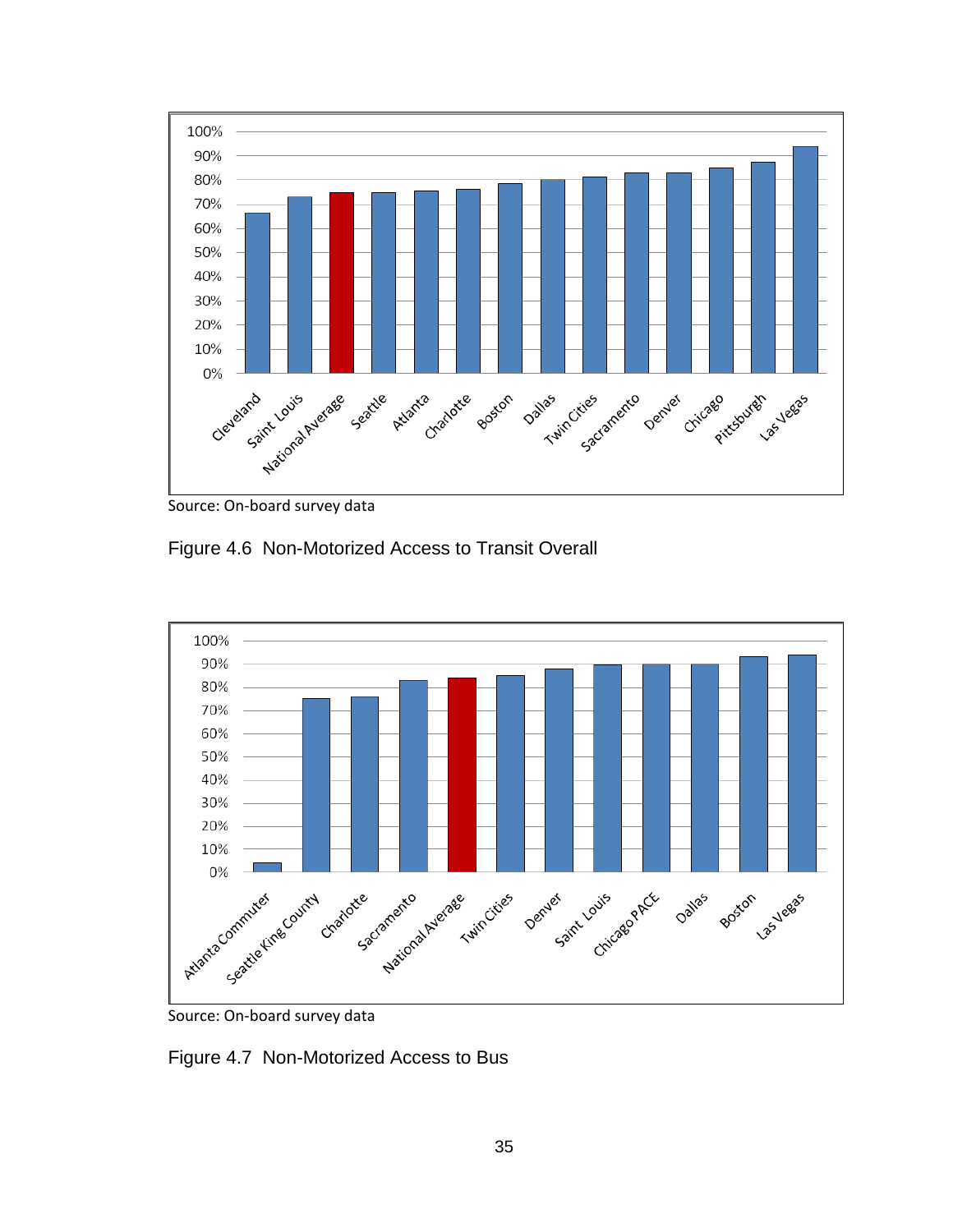

Source: On‐board survey data

Figure 4.8 Non-Motorized Access to Rail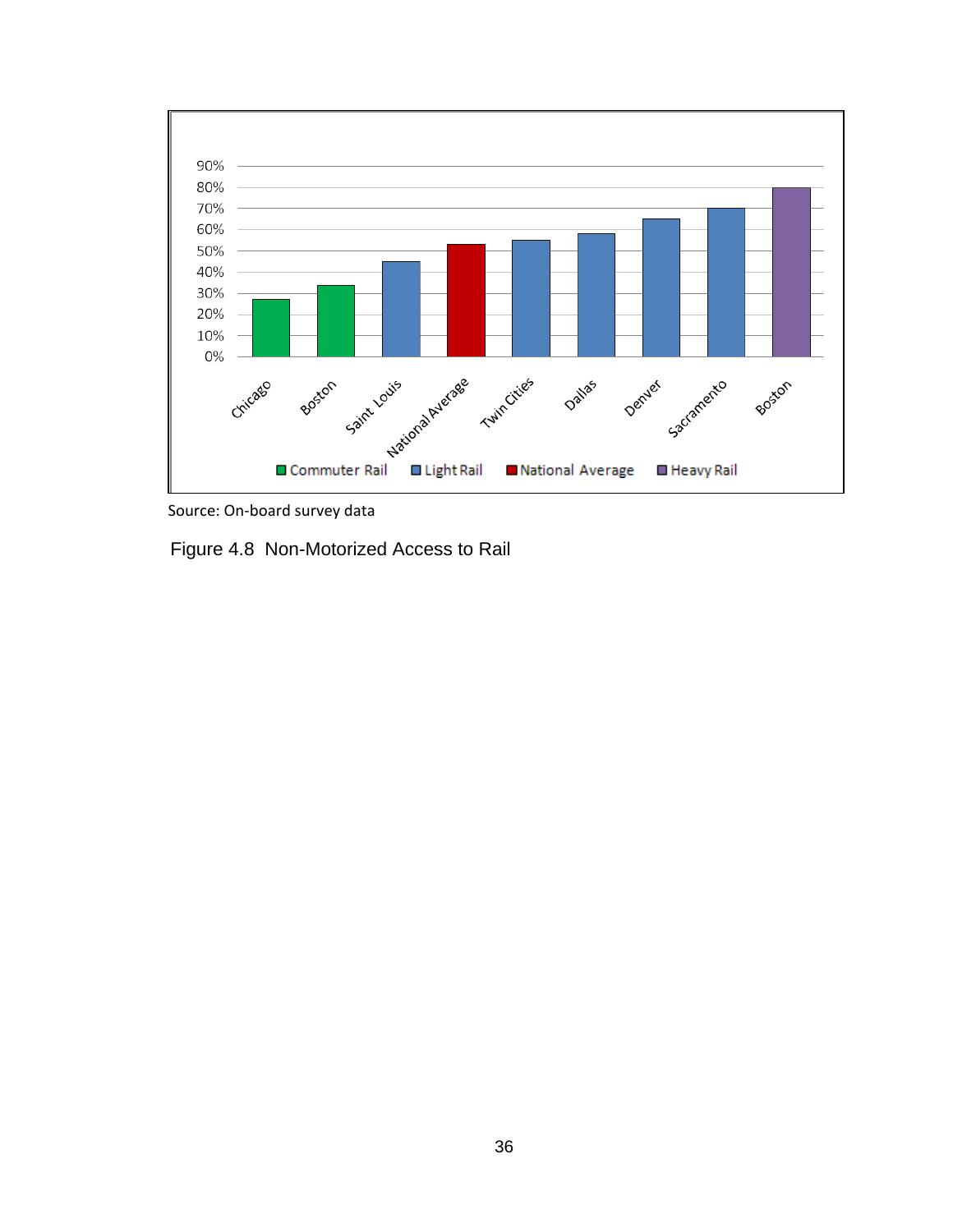## **CHAPTER 5 CORRELATIONS**

Chapter 4 illustrated the range of non-work trip usage and non-motorized access across the sample regions. This chapter examines correlations between these two variables and a set of explanatory variables. Two sets of variables- continuous and categorical- are found in this study. Kendall's Tau and Spearman's Rho, both nonparametric correlation coefficients, are calculated for the continuous variables. Mann-Whitney tests are used to calculate significant differences for categorical variables.

The continuous variables fall into four categories. The first five variables measure transportation usage in the region and the second three measure transit efficiency. The next five are land use variables; they measure how much of the region has transit access and density levels. Three variables measure the demographics of transit riders. The remaining 14 variables measure aspects of the operations and design of the transit network. The categorical variables fall into two categories: variables that describe characteristics of the region and transit operations.

#### **5.1 Non-Work Trips**

The correlations and significance levels for non-work trip usage and the explanatory variables are presented in Table 5.1. The categorical test results are shown in Table 5.2. A number of variables have significant correlations to non-work trip usage at the 95 percent and 90 percent confidence levels.

Within the transportation usage category, two variables are significant. Transit spending per capita is negative indicating that as the spending per capita on transit increases the percent of non-work trips decreases. Daily parking is also negative and significant for one test at the 90 percent level. This validates the commonly accepted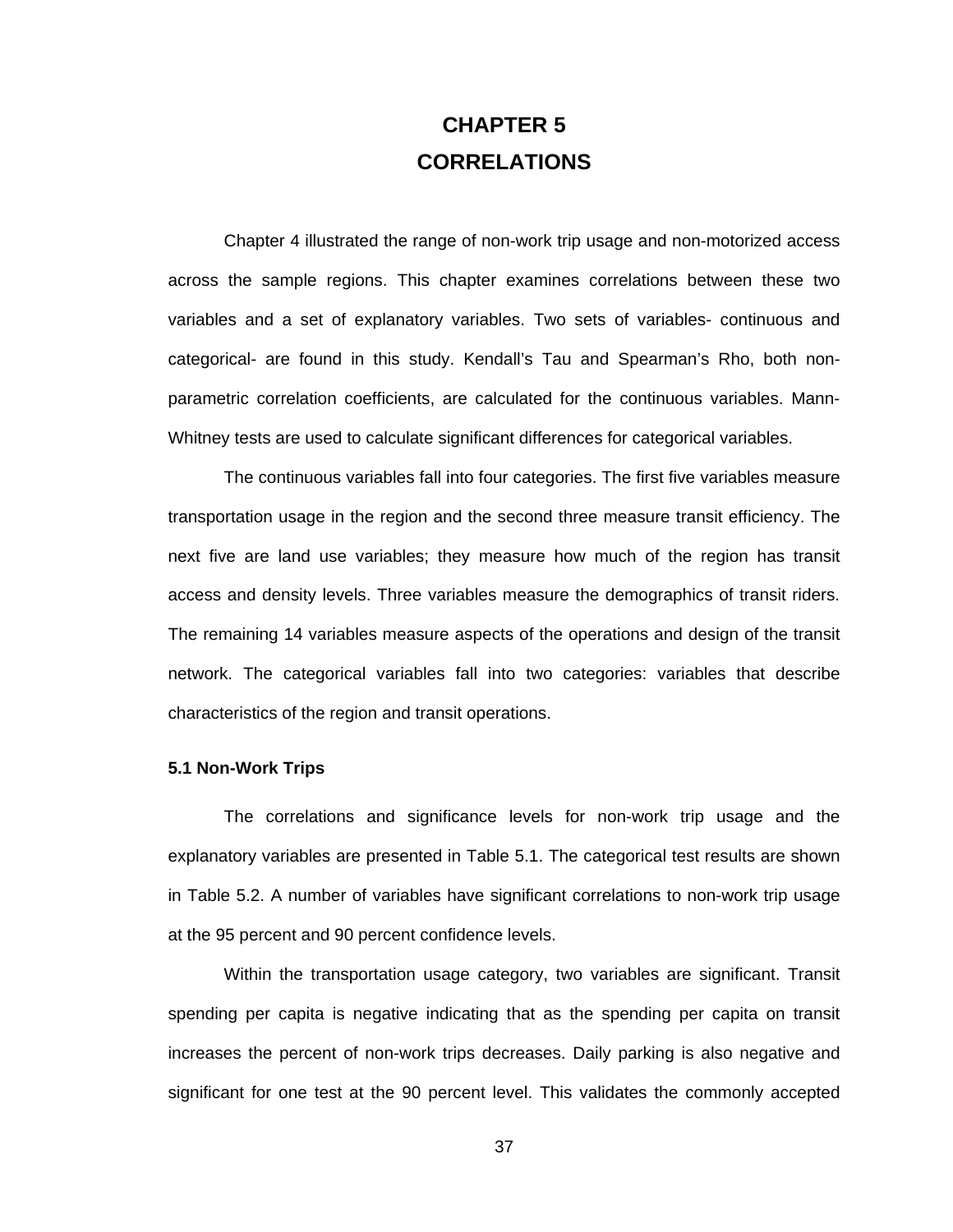knowledge that higher parking prices in the CBD is correlated to higher transit usage for work trips. The average length of transit trips is also negative. This means that there are more non-work trips in regions with on average shorter transit trips. The only land use variable that is significant is land area cover. Again the result is negative indicating that regions with higher non-work trip usage have a smaller percent of their land area accessible by transit. The percent of population and jobs accessible by transit and job and population density are not significant.

In the rider demographics category, the level of white riders is not significant, but both versions of the income variable are significant. Both variables are negative indicating that non-work usage is higher in regions with lower income riders.

Three of the transit operations and design variables are significant. The peak bus headway is positive, which means that there is higher non-work trip usage on systems with more time between buses. The number of modes is negative and significant at 90 percent for one test. This indicates that there is some correlation between a region having fewer modes, bus only, and higher non-work trip usage. Finally, the higher the percent of park and ride lots with local bus service (as opposed to only express bus service) the higher the non-work trip usage.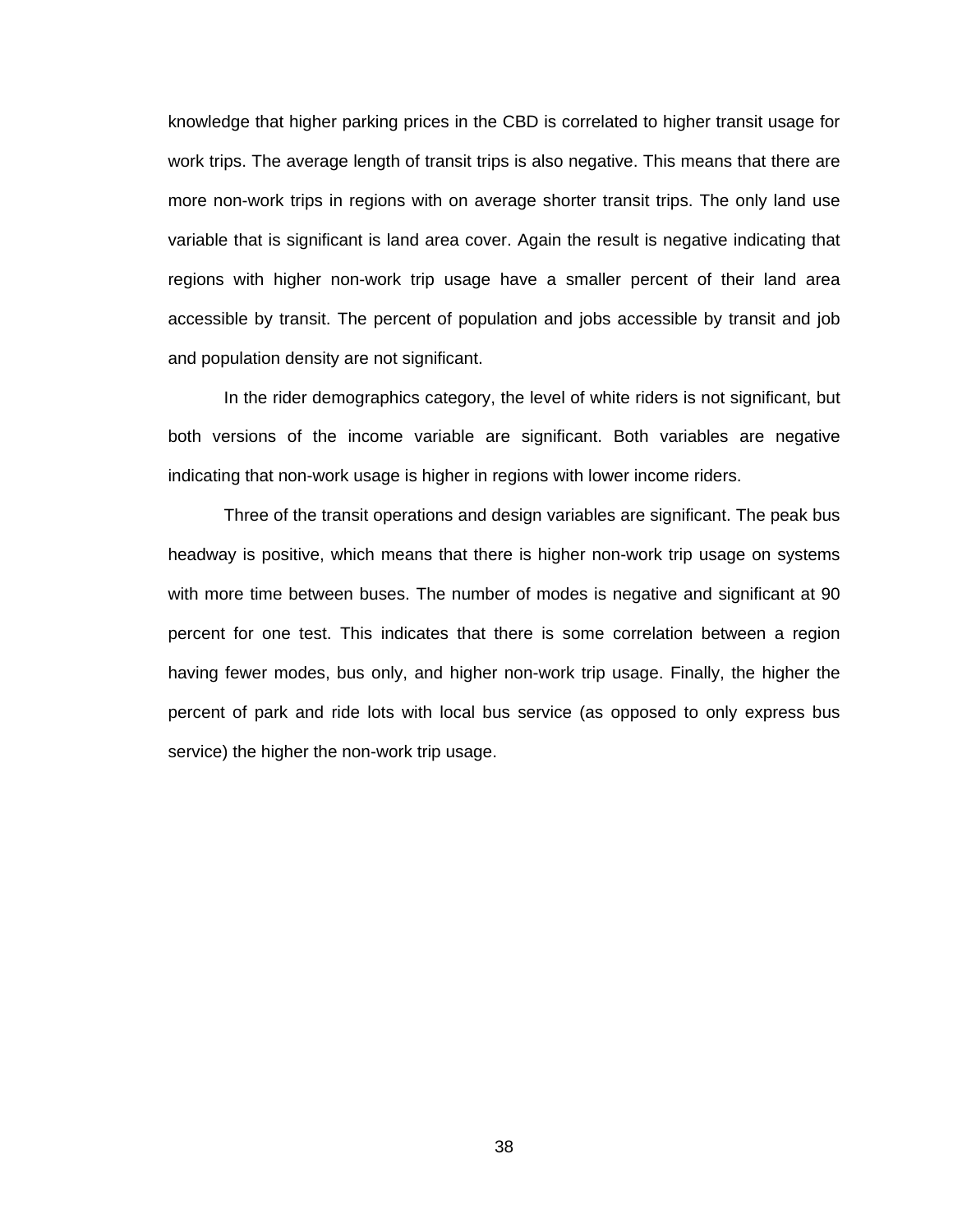|                       | $(N=16)$                             |                  |            |                   |            |
|-----------------------|--------------------------------------|------------------|------------|-------------------|------------|
| <b>Type</b>           | Variable                             | Kendall's<br>Tau | Sig.       | Spearman's<br>Rho | Sig.       |
| Independent           | Non-Motorized Access                 | 0.03             | 0.891      | 0.049             | 0.88       |
|                       | Unlinked Transit Trips per Capita    | $-0.293$         | 0.115      | $-0.393$          | 0.132      |
|                       | <b>Transit Spending per Capita</b>   | $-0.594$         | $0.001**$  | $-0.767$          | $0.001**$  |
| Transportation        | VMT per Capita                       | 0.042            | 0.822      | $-0.031$          | 0.91       |
| Usage                 | <b>Daily Parking Rate</b>            | $-0.301$         | 0.123      | $-0.452$          | $0.091*$   |
|                       | Monthly Parking Rate                 | $-0.269$         | 0.149      | $-0.418$          | 0.107      |
|                       | Cost per Passenger Trip              | 0.008            | 0.964      | $-0.018$          | 0.948      |
| Transit               | Passenger per Vehicle Hour           | $-0.025$         | 0.892      | $-0.026$          | 0.922      |
| Efficiency            | <b>Average Length of Trip</b>        | $-0.31$          | $0.095*$   | $-0.444$          | $0.085*$   |
|                       | <b>Land Area Cover</b>               | $-0.559$         | $0.003**$  | $-0.698$          | $0.003**$  |
|                       | <b>Population Cover</b>              | 0.034            | 0.857      | 0.028             | 0.918      |
| Land Use              | Job Cover                            | $-0.094$         | 0.619      | $-0.114$          | 0.673      |
|                       | <b>Accessible Population Density</b> | 0.059            | 0.752      | 0.038             | 0.888      |
|                       | Accessible Job Density               | $-0.126$         | 0.499      | $-0.159$          | 0.557      |
|                       | Percent White                        | $-0.033$         | 0.869      | 0.033             | 0.911      |
| Rider<br>Demographics | <b>Median Income</b>                 | $-0.433$         | $0.026***$ | $-0.59$           | $0.021**$  |
|                       | Percent of Region's Median Income    | $-0.325$         | $0.092*$   | $-0.449$          | $0.093*$   |
|                       | Peak Bus Headway                     | 0.454            | $0.015***$ | 0.571             | $0.021***$ |
|                       | Operators                            | 0.213            | 0.271      | 0.299             | 0.261      |
|                       | <b>Modes</b>                         | $-0.335$         | $0.097*$   | $-0.418$          | 0.107      |
|                       | Percent Local Routes (Region)        | 0.185            | 0.321      | 0.286             | 0.282      |
|                       | Percent Local Routes (Main)          | 0.177            | 0.343      | 0.254             | 0.343      |
|                       | Percent Bus Routes in CBD (Region)   | 0.025            | 0.892      | $-0.034$          | 0.901      |
| Operations            | Percent Bus Routes in CBD (Main)     | $-0.068$         | 0.718      | $-0.096$          | 0.724      |
| and Design            | Hubs (Region)                        | 0.164            | 0.421      | 0.2               | 0.457      |
|                       | Hubs (Main)                          | 0.241            | 0.223      | 0.323             | 0.222      |
|                       | Percent Trips by Bus                 | 0.143            | 0.443      | 0.197             | 0.465      |
|                       | <b>Unlimited Passes</b>              | 0.026            | 0.903      | 0.07              | 0.82       |
|                       | Rail with Parking                    | $-0.144$         | 0.475      | $-0.222$          | 0.445      |
|                       | <b>Bus at Rail Stations</b>          | 0.079            | 0.7        | 0.022             | 0.94       |
|                       | Park and Ride with Local Bus         | 0.528            | $0.01**$   | 0.667             | $0.009**$  |

Table 5.1 Non-Work Usage Correlations

**\*\*Significant at 95 percent confidence level** 

**\*Significant at 90 percent confidence level**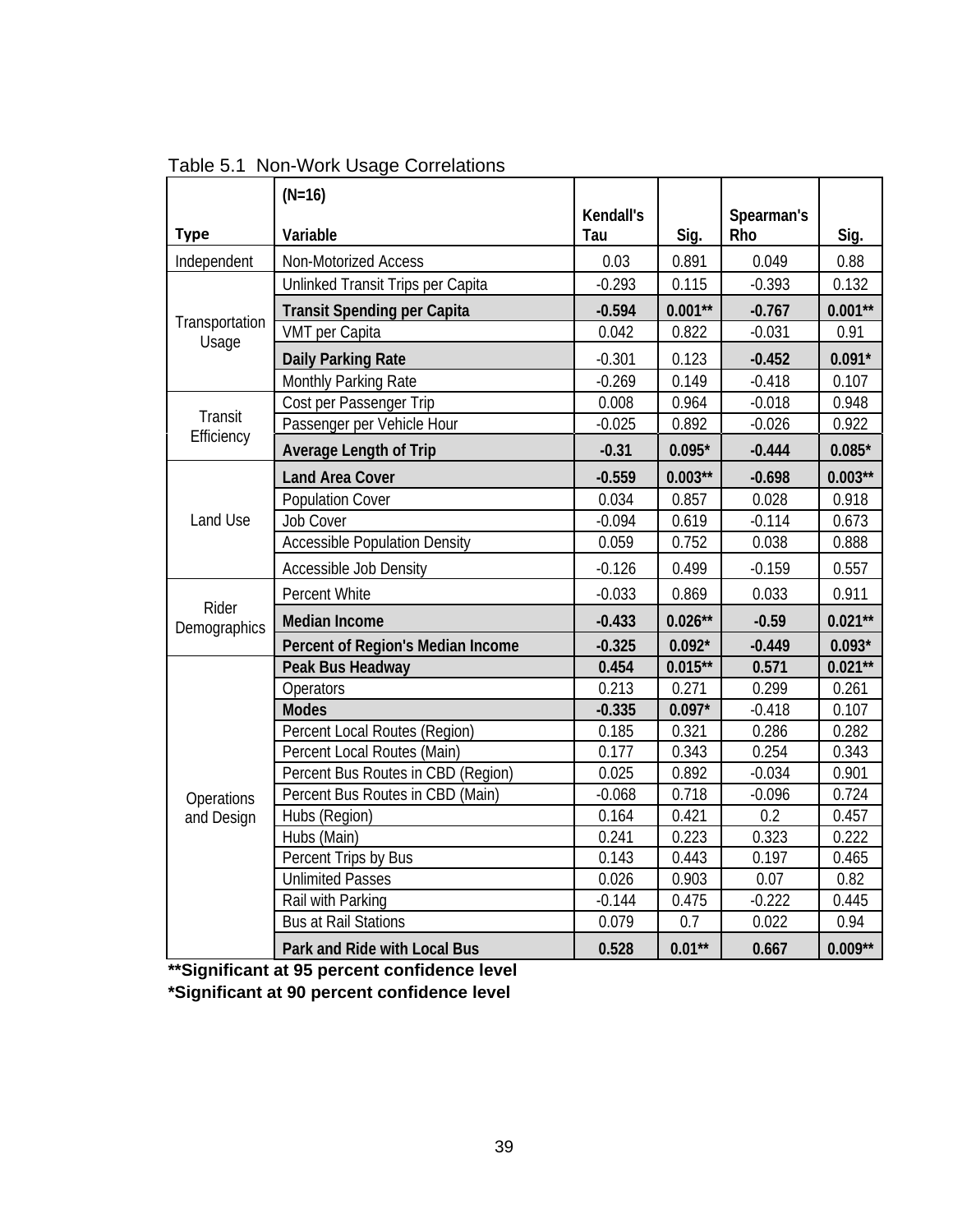|                     | Two Category Variables   |                      |                      |                 |                |                       |  |
|---------------------|--------------------------|----------------------|----------------------|-----------------|----------------|-----------------------|--|
| <b>Type</b>         | Variable                 | Category / Rank Mean |                      | Ua              | Z              | P                     |  |
|                     | State Funding            | N <sub>0</sub>       | Yes                  | 29.5            | $\overline{0}$ | 0.5                   |  |
|                     |                          | 8.6                  | 8.5                  |                 |                |                       |  |
|                     | Race of Central          | POC                  | White                | 23.5            | 0.65           | 0.2578                |  |
| Regional<br>Factors | City                     | 9.6                  | 7.9                  |                 |                |                       |  |
|                     | Presence of Rail         | <b>No</b>            | Yes                  | 18.5            | 0.96           | 0.1685                |  |
|                     |                          | 10.3                 | 7.7                  |                 |                |                       |  |
|                     | Top 25 TTI               | N <sub>o</sub>       | Yes                  | $\overline{7}$  | 2.54           | $0.0055**$            |  |
|                     | Congested                | 12                   | 5.8                  |                 |                |                       |  |
| Operations          | <b>Fare Structure</b>    | Flat                 | Not Flat             | 10.5            | 2.17           | $0.015***$            |  |
|                     |                          | 10.8                 | 5.5                  |                 |                |                       |  |
|                     | <b>Bus Service</b>       | Decreasing           | Increasing           | 29              |                | Sample Size Too Small |  |
|                     | 1996-2006                | 7.3                  | 8.9                  |                 |                |                       |  |
|                     | Three Category Variables |                      |                      |                 |                |                       |  |
|                     | Variable                 |                      | Category / Rank Mean |                 | H              | P                     |  |
|                     | Economic                 | Under 10%            | 10-20%               | <b>Over 20%</b> | 5.18           | $0.075*$              |  |
|                     | Conditions               | 10.8                 | 5.4                  | 10.9            |                |                       |  |
|                     | Metro                    | 500,000-1 million    | 1-3 million          | Over 3 million  | 1.91           | 0.3848                |  |
| Regional            | Population               | 7.3                  | 10.1                 | 6.6             |                |                       |  |
| Factors             | <b>CAA Status</b>        | Attainment           | Only 1               | 2 or more       | 0.38           | 0.826                 |  |
|                     |                          | 8.3                  | 7.7                  | 9.3             |                |                       |  |
|                     | Region of                | East                 | Middle               | West            | 1.94           | .379                  |  |
|                     | Country                  | 7.1                  | 8                    | 10.9            |                |                       |  |
|                     |                          | Free                 | Small Fee            | No Transfer     | 2.22           | 0.32960               |  |
| Operations          | <b>Transfer Policy</b>   | 8.6                  | 5.9                  | 10.9            |                |                       |  |

Table 5.2 Non-Work Categorical Variable Mann-Whitney Test

**\*\*Significant at 95 percent confidence level** 

**\*Significant at 90 percent confidence level**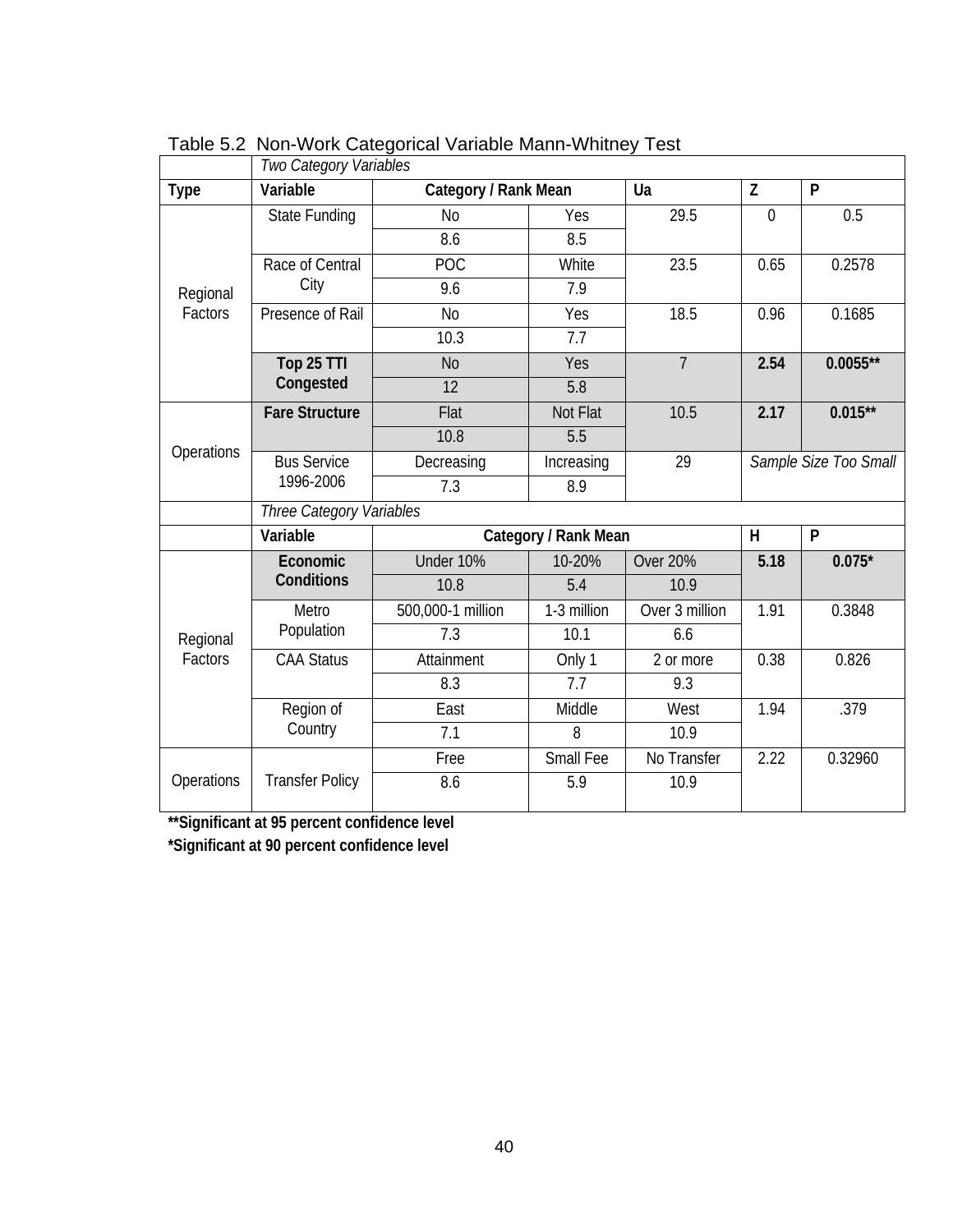Two regional factors are significant in the categorical variables test. There is a significant difference between the non-work trip usage in regions that are in the top 25 of the TTI congestion index and regions that are not in the top 25. The non-work trip usage is significantly higher in regions not in the top 25. The non-work usage is higher in regions with the lowest or highest job growth compared to regions with intermediate job growth. Finally, non-work usage is higher in regions with flat transit fares compared to regions with distance or time of day variations.

The significant variables should be considered alone; it turns out that many are correlated to each other. The significant correlations between variables that are significantly correlated to non-work trips are shown in Table 5.3. Each pair of significant variables is only listed once.

All of the significant variables, except daily parking rates, are correlated to transit spending per capita. More than half are correlated to the median income of transit riders. The importance of these two factors will be examined in more detail at the end of this chapter.

Some of the correlations make perfect sense. Land area covered is positively correlated to average trip length; the smaller the transit accessible area the shorter the transit trips. Since correlations do not show causation, in other cases the connection is less clear. It can be debated whether the low-income ridership causes less accessible land, fewer modes (bus only), and higher local bus access to park and ride lots or if these design factors influence ridership. However, taken together these correlations paint a picture of the high non-work usage regions.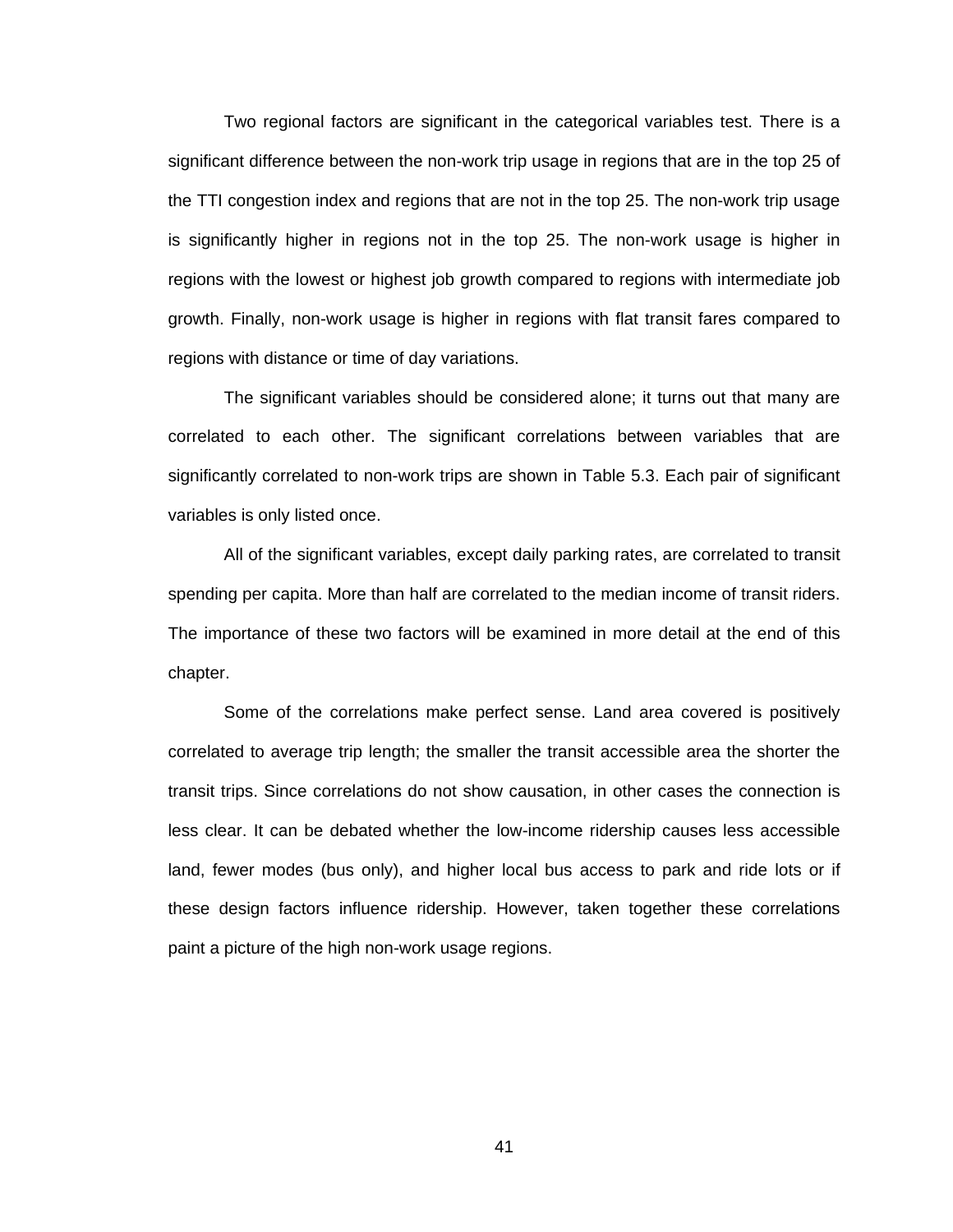| <b>First Significant</b><br>Variable | <b>Second Significant Variable</b> | Kendall's<br>Tau | Sig.       | Spearman's<br>Rho | Sig.       |
|--------------------------------------|------------------------------------|------------------|------------|-------------------|------------|
| <b>Transit Spending</b>              | Average Length of Trips            | 0.309            | $0.084*$   | 0.38              | 0.133      |
| per Capita                           | Land Area Cover                    | 0.483            | $0.007**$  | 0.647             | $0.005***$ |
|                                      | Median Income                      | 0.494            | $0.008**$  | 0.639             | $0.008**$  |
|                                      | Percent of Region's Income         | 0.3              | 0.105      | 0.45              | $0.08*$    |
|                                      | Peak Bus Headway                   | $-0.364$         | $0.043**$  | $-0.455$          | $0.067*$   |
|                                      | Modes                              | 0.34             | $0.081*$   | 0.446             | $0.072*$   |
|                                      | Park and Ride with Local Bus       | $-0.522$         | $0.007**$  | $-0.695$          | $0.004***$ |
| Median Income                        | Land Area Cover                    | 0.321            | $0.086*$   | 0.5               | $0.049**$  |
|                                      | Modes                              | 0.416            | $0.039**$  | 0.552             | $0.027**$  |
|                                      | Percent of Region's Income         | 0.778            | $0.00**$   | 0.909             | $0.00**$   |
|                                      | Park and Ride with Local Bus       | $-0.402$         | $0.048***$ | $-0.573$          | $0.032**$  |
| <b>Land Area Cover</b>               | Average Length of Trip             | 0.394            | $0.029**$  | 0.516             | $0.034***$ |
|                                      | Park and Ride with Local Bus       | $-0.363$         | $0.065*$   | $-0.417$          | 0.122      |
| <b>Modes</b>                         | Percent of Region's Income         | 0.423            | $0.035***$ | 0.559             | $0.024***$ |
|                                      | Park and Ride with Local Bus       | $-0.354$         | $0.097*$   | $-0.427$          | 0.113      |

Table 5.3 Correlations Between Significant Variables

**\*\*Significant at 95 percent confidence level \*Significant at 90 percent confidence level** 

High non-work trip usage occurs in regions with primarily infrequent bus only service (which tend to have flat fare pricing), a high low income ridership, and limited congestion and transit accessibility. In other words, high levels of non-work trips are made by transit dependent riders on buses in regions where transit is not widespread, frequent, or well funded.

## **5.2 Non-Motorized Access**

The same correlation tests were run for the non-motorized rates in each region. Unfortunately the smaller sample size for non-motorized access may have limited the findings. In addition, there is less variation in non-motorized access across the regions compared to non-work trip usage. The results of the non-parametric correlations are shown in Table 5.4. The categorical variable test results are shown in Table 5.5.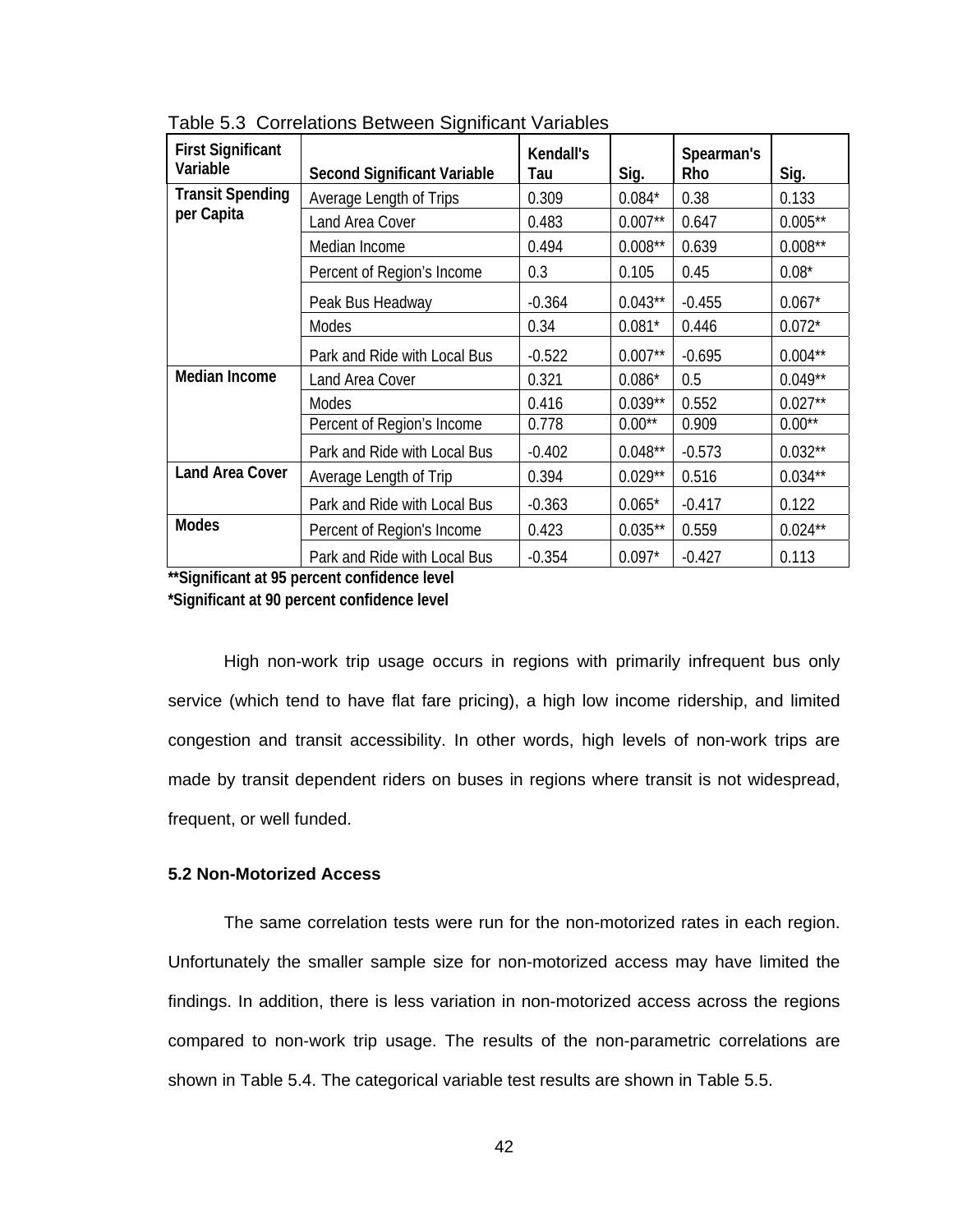Of all the variables, only median income and percent of regions median income are significant and negative at the 90 percent level for one test each. Again this indicates that non-motorized access is higher in regions with lower-income riders.

These results are from an analysis of transit systems in totality, not broken down by transit mode. The data that are available by mode confirms what one would expect; in general non-work usage and non-motorized access are higher on local bus than rail. Commuter rail service has the lowest rates for both variables. However, for light rail systems there is a variation of 25 percentage points for non-motorized access and 24 percentage points for non-work usage across the sample. The next chapter takes a qualitative approach to explaining that variation. But first, a closer examination is made of the income of transit riders, transit spending per capita, and transit trips per capita.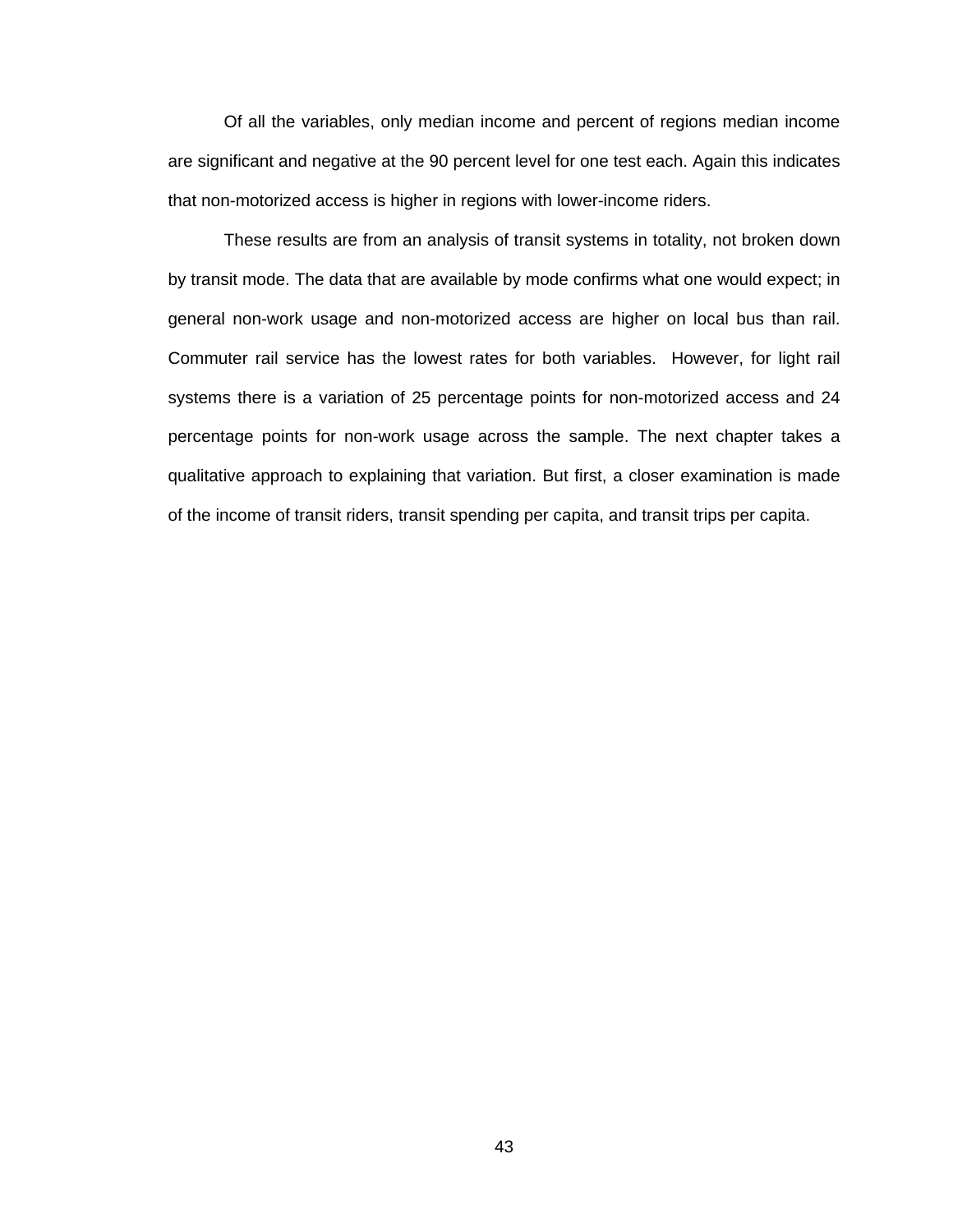|                         | $(N=13)$                             |                  |          |                   |          |
|-------------------------|--------------------------------------|------------------|----------|-------------------|----------|
| <b>Type</b>             | Variable                             | Kendall's<br>Tau | Sig.     | Spearman's<br>Rho | Sig.     |
|                         | Unlinked Transit Trips per Capita    | 0.154            | 0.464    | 0.214             | 0.482    |
| Transportation<br>Usage | Total Transit Budget per Capita      | $-0.103$         | 0.635    | $-0.11$           | 0.721    |
|                         | VMT per Capita                       | $-0.282$         | 0.18     | $-0.352$          | 0.239    |
|                         | Daily Parking Rate                   | 0.076            | 0.731    | 0.091             | 0.778    |
|                         | Monthly Parking Rate                 | 0.039            | 0.855    | 0.047             | 0.879    |
| Transit                 | Cost per Passenger Trip              | $-0.026$         | 0.903    | $-0.099$          | 0.748    |
| Efficiency              | Passenger per Vehicle Hour           | $-0.051$         | 0.807    | $-0.082$          | 0.789    |
|                         | Average Length of Trip               | 0.051            | 0.807    | 0.038             | 0.901    |
|                         | Land Area Cover                      | $-0.116$         | 0.582    | $-0.223$          | 0.464    |
|                         | <b>Population Cover</b>              | 0.333            | 0.113    | 0.456             | 0.117    |
| Land Use                | <b>Job Cover</b>                     | 0.182            | 0.391    | 0.27              | 0.372    |
|                         | <b>Accessible Population Density</b> | 0.103            | 0.625    | 0.225             | 0.459    |
|                         | Accessible Job Density               | 0.051            | 0.807    | 0.088             | 0.775    |
|                         | Percent White                        | 0.107            | 0.63     | 0.179             | 0.579    |
| Rider<br>Demographics   | <b>Median Income</b>                 | $-0.348$         | $0.099*$ | $-0.459$          | 0.114    |
|                         | Percent of Region's Median Income    | $-0.333$         | 0.113    | $-0.495$          | $0.086*$ |
|                         | Peak Bus Headway                     | 0.092            | 0.667    | 0.144             | 0.64     |
|                         | Operators                            | $-0.04$          | 0.852    | $-0.045$          | 0.885    |
|                         | Modes                                | $-0.103$         | 0.648    | $-0.163$          | 0.595    |
|                         | Percent Local Routes (Region)        | $-0.142$         | 0.501    | $-0.253$          | 0.404    |
|                         | Percent Local Routes (Main)          | $-0.245$         | 0.246    | $-0.344$          | 0.25     |
|                         | Percent Bus Routes in CBD (Region)   | 0.026            | 0.903    | 0.066             | 0.831    |
| Operations              | Percent Bus Routes in CBD (Main)     | 0.039            | 0.855    | 0.052             | 0.865    |
| and Design              | Hubs (Region)                        | 0.195            | 0.407    | 0.235             | 0.439    |
|                         | Hubs (Main)                          | $-0.221$         | 0.329    | $-0.271$          | 0.371    |
|                         | Percent Trips by Bus                 | 0.128            | 0.542    | 0.22              | 0.471    |
|                         | <b>Unlimited Passes</b>              | 0.091            | 0.697    | 0.127             | 0.709    |
|                         | Rail with Parking                    | $-0.015$         | 0.945    | $-0.032$          | 0.923    |
|                         | <b>Bus at Rail Stations</b>          | $-0.313$         | 0.166    | $-0.402$          | 0.195    |
|                         | Park and Ride with Local Bus         | 0.33             | 0.16     | 0.392             | 0.233    |

Table 5.4 Non-Motorized Access Correlations

**\*\*Significant at 95 percent confidence level** 

**\*Significant at 90 percent confidence level**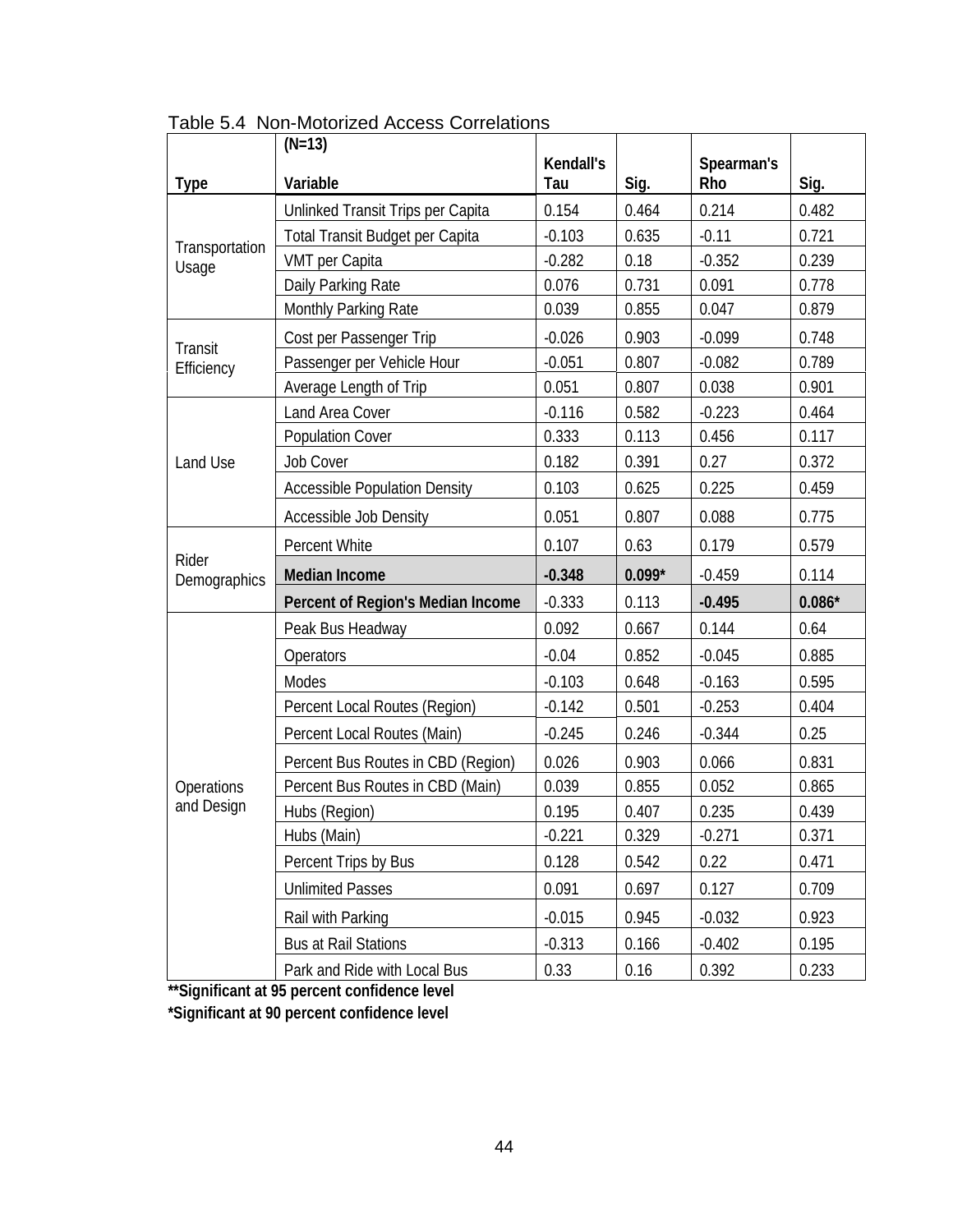|            | Two Category Variables   |                |                      |                       |         |                                 |  |  |
|------------|--------------------------|----------------|----------------------|-----------------------|---------|---------------------------------|--|--|
|            | Variable                 |                | Category / Rank Mean | Ua                    | Z       | P                               |  |  |
|            | <b>State</b>             | N <sub>o</sub> | Yes                  | 20                    | 0.07    | 0.4721                          |  |  |
|            | Funding                  | 7              | 7                    |                       |         |                                 |  |  |
|            | Race of                  | <b>POC</b>     | White                | 28                    | $-1.1$  | 0.1357                          |  |  |
|            | <b>Central City</b>      | 5.4            | 8                    |                       |         |                                 |  |  |
| Regional   | Presence of              | N <sub>0</sub> | Yes                  | 15                    |         | Sample Size Too Small           |  |  |
| Factors    | Rail                     | $\overline{7}$ | 7                    |                       |         |                                 |  |  |
|            | Top 25 TTI               | N <sub>0</sub> | Yes                  | 18                    | 0.22    | 0.4129                          |  |  |
|            | Congested                | 7.4            | 6.8                  |                       |         |                                 |  |  |
|            | Metro<br>Population      | 1-3 million    | Over 3 million       | 13                    | 0.65    | 0.2578                          |  |  |
|            |                          | 7.1            | 5.6                  |                       |         |                                 |  |  |
|            | <b>Bus Service</b>       | Decreasing     | Increasing           | Sample Size Too Small |         |                                 |  |  |
|            | 1996-2006                | 5.3            | 7.8                  |                       |         |                                 |  |  |
| Operations | Fare                     | Flat           | Not Flat             | 26                    | $-0.64$ | 0.2611                          |  |  |
|            | Structure                | 6.2            | 7.7                  |                       |         |                                 |  |  |
|            | Three Category Variables |                |                      |                       |         |                                 |  |  |
|            | Variable                 |                | Category / Rank Mean |                       | H       | P                               |  |  |
|            | Economic                 | Under 10%      | 10-20%               | <b>Over 20%</b>       | 1.03    | 0.5975                          |  |  |
|            | Conditions               | 5              | 7.6                  | 7.6                   |         |                                 |  |  |
| Regional   | <b>CCA Status</b>        | Attainment     | Only 1               | 2 or more             | 0.38    | Sample Size Too<br><b>Small</b> |  |  |
| Factors    |                          | 5.5            | 7                    | 7.4                   |         |                                 |  |  |
|            | Region of                | East           | Middle               | West                  | 1.45    | 0.4843                          |  |  |
|            | Country                  | 5.6            | $\overline{7}$       | 8.8                   |         |                                 |  |  |
|            | Transfer                 | Free           | Small Fee            | No Transfer           | 2.5     | Sample Size Too                 |  |  |
| Operations | Policy                   | 5.3            | 7.8                  | 10                    |         | Small                           |  |  |

Table 5.5 Non-Motorized Access Categorical Variable Mann-Whitney Test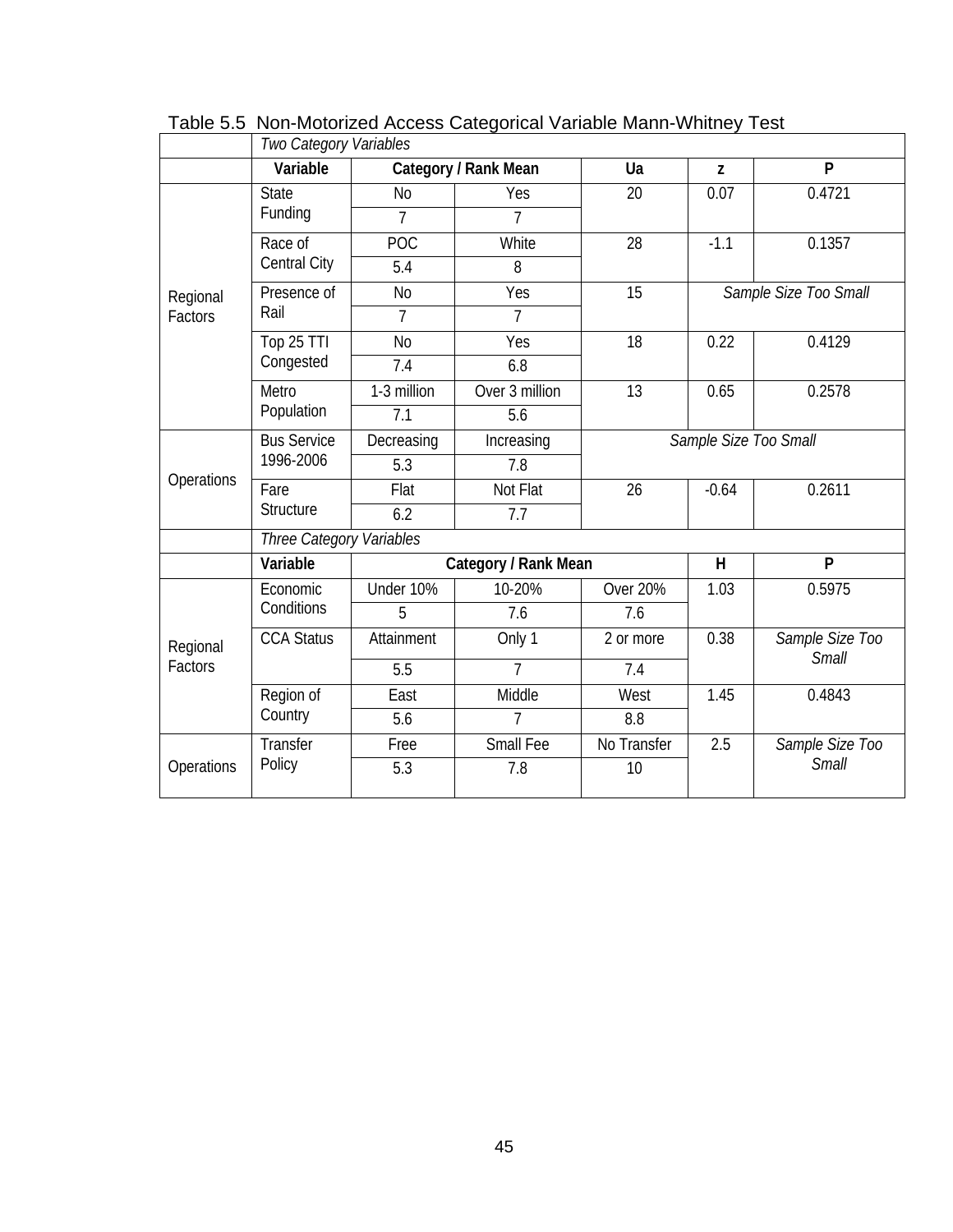#### **5.3 Transit Spending Per Capita**

Not only is transit spending per capita correlated to the other significant variables for non-work trips, but it is a good indicator of how much a region prioritizes transit. For a better understanding of this variable, correlation analysis with all of the other explanatory variables was conducted. The results are shown in Table 5.6.

As one would expect transit spending per capita is positively correlated to transit trips per capita. It is not, however, significantly correlated to a reduction in VMT per capita. In addition, it is not significantly correlated to either measure of transit efficiency: cost per passenger trip or passengers per vehicle hour. It does lead to increased peak local bus headway, but those local buses are less likely to serve park and ride lots.

High transit spending per capita is correlated at the 90 percent confidence level to longer transit trips. Similarly the more the spending the more land area of the region that is accessible. But that is the only land use variable that is significant. Higher spending does not correlate to higher population or job access by transit.

The racial composition of transit riders is not significant, but both income variables are. Regions that spend more per capita on transit have transit riders with a higher median income. Which comes first, the higher income riders or the higher transit spending is not given by a correlation. It is possible they have synergetic effects.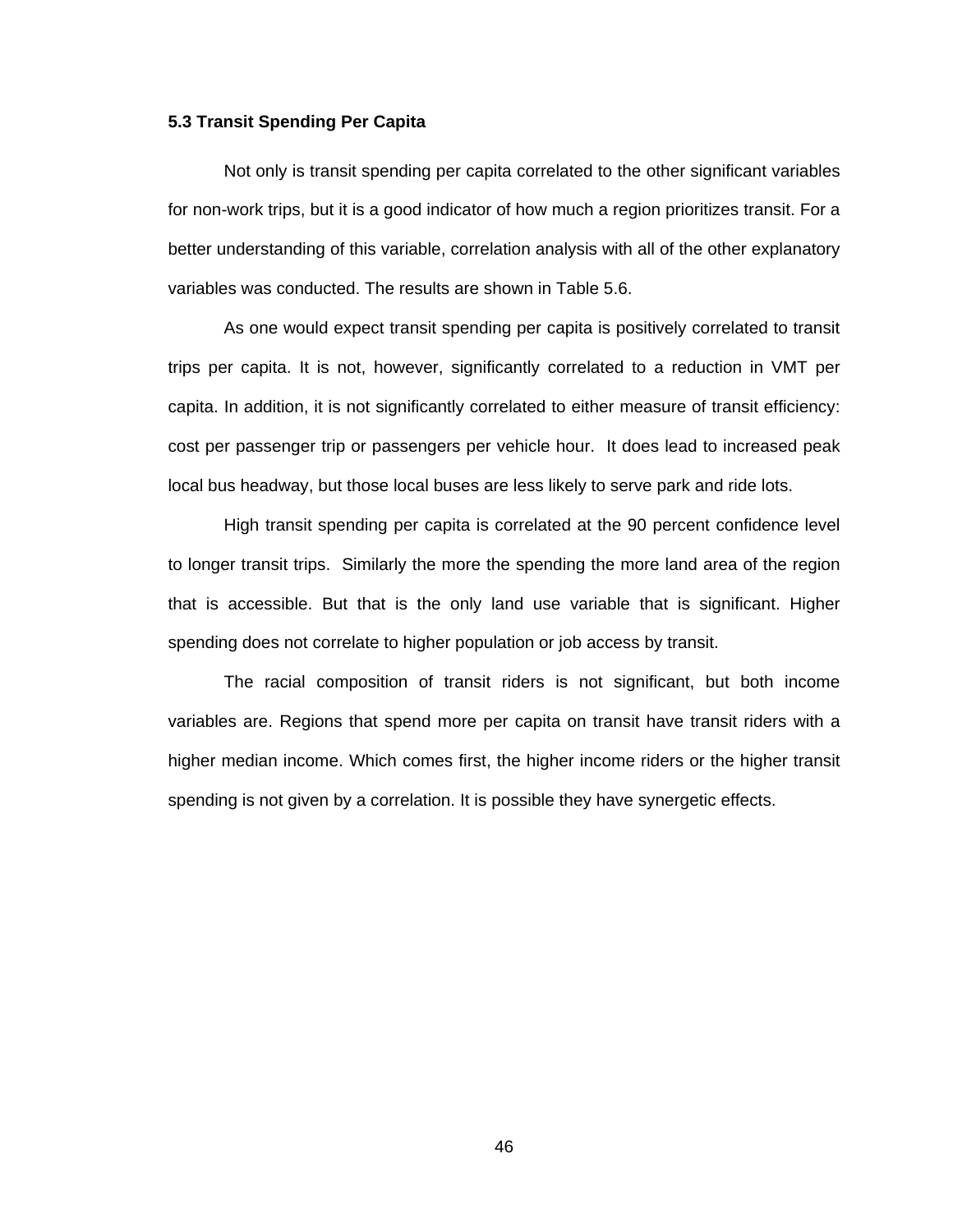|                       | $(N=17)$                              | <b>Kendall's</b> |           | Spearman's  |              |
|-----------------------|---------------------------------------|------------------|-----------|-------------|--------------|
| <b>Type</b>           | Variable                              | Tau              | Sig.      | Rho         | Sig.         |
|                       | Unlinked Transit Trips per Capita     | 0.544            | $0.002**$ | 0.696       | $0.002**$    |
| Transportation        | VMT per Capita                        | $-0.103$         | 0.564     | $-0.176$    | 0.498        |
| Usage                 | Daily Parking Rate                    | 0.245            | 0.19      | 0.33        | 0.211        |
|                       | Monthly Parking Rate                  | 0.17             | 0.343     | 0.254       | 0.326        |
|                       | Cost per Passenger Trip               | $-0.088$         | 0.621     | $-0.169$    | 0.516        |
| Transit<br>Efficiency | Passenger per Vehicle Hour            | 0.029            | 0.869     | 0.037       | 0.889        |
|                       | <b>Average Length of Trip</b>         | 0.309            | $0.084*$  | 0.38        | 0.133        |
|                       | <b>Land Area Cover</b>                | 0.483            | $0.007**$ | 0.647       | $0.005**$    |
|                       | <b>Population Cover</b>               | 0.178            | 0.322     | 0.286       | 0.266        |
| Land Use              | <b>Job Cover</b>                      | 0.239            | 0.186     | 0.372       | 0.141        |
|                       | <b>Accessible Population Density</b>  | 0.015            | 0.934     | 0.029       | 0.911        |
|                       | <b>Accessible Job Density</b>         | 0.118            | 0.51      | 0.14        | 0.593        |
|                       | Percent White                         | 0.134            | 0.488     | 0.236       | 0.397        |
| Rider                 | <b>Median Income</b>                  | 0.494            | $0.008**$ | 0.639       | $0.008**$    |
| Demographics          | Percent of Region's Median<br>Income  | 0.3              | 0.105     | 0.45        | $0.08*$      |
|                       | Peak Bus Headway                      | $-0.364$         | $0.043**$ | $-0.455$    | $0.067*$     |
|                       | Operators                             | $-0.195$         | 0.295     | $-0.283$    | 0.271        |
|                       | <b>Modes</b>                          | 0.34             | $0.081*$  | 0.446       | $0.072*$     |
|                       | Percent Local Routes (Region)         | $-0.111$         | 0.536     | $-0.155$    | 0.554        |
|                       | Percent Local Routes (Main)           | 0.015            | 0.934     | $\mathbf 0$ | $\mathbf{1}$ |
|                       | Percent Bus Routes in CBD<br>(Region) | $-0.074$         | 0.68      | $-0.113$    | 0.666        |
| Operations and        | Percent Bus Routes in CBD (Main)      | $-0.126$         | 0.483     | $-0.188$    | 0.47         |
| Design                | Hubs (Region)                         | $-0.101$         | 0.608     | $-0.153$    | 0.558        |
|                       | Hubs (Main)                           | $-0.146$         | 0.442     | $-0.171$    | 0.513        |
|                       | Percent Trips by Bus                  | $-0.296$         | $0.099*$  | $-0.4$      | 0.112        |
|                       | <b>Unlimited Passes</b>               | $-0.221$         | 0.273     | $-0.26$     | 0.37         |
|                       | Rail with Parking                     | 0.317            | 0.102     | 0.438       | 0.102        |
|                       | <b>Bus at Rail Stations</b>           | $-0.118$         | 0.548     | $-0.108$    | 0.701        |
|                       | Park and Ride with Local Bus          | $-0.522$         | $0.007**$ | $-0.695$    | $0.004**$    |

Table 5.6 Total Transit Spending Per Capita Correlations

**\*\*Significant at 95 percent confidence level** 

**\*Significant at 90 percent confidence level**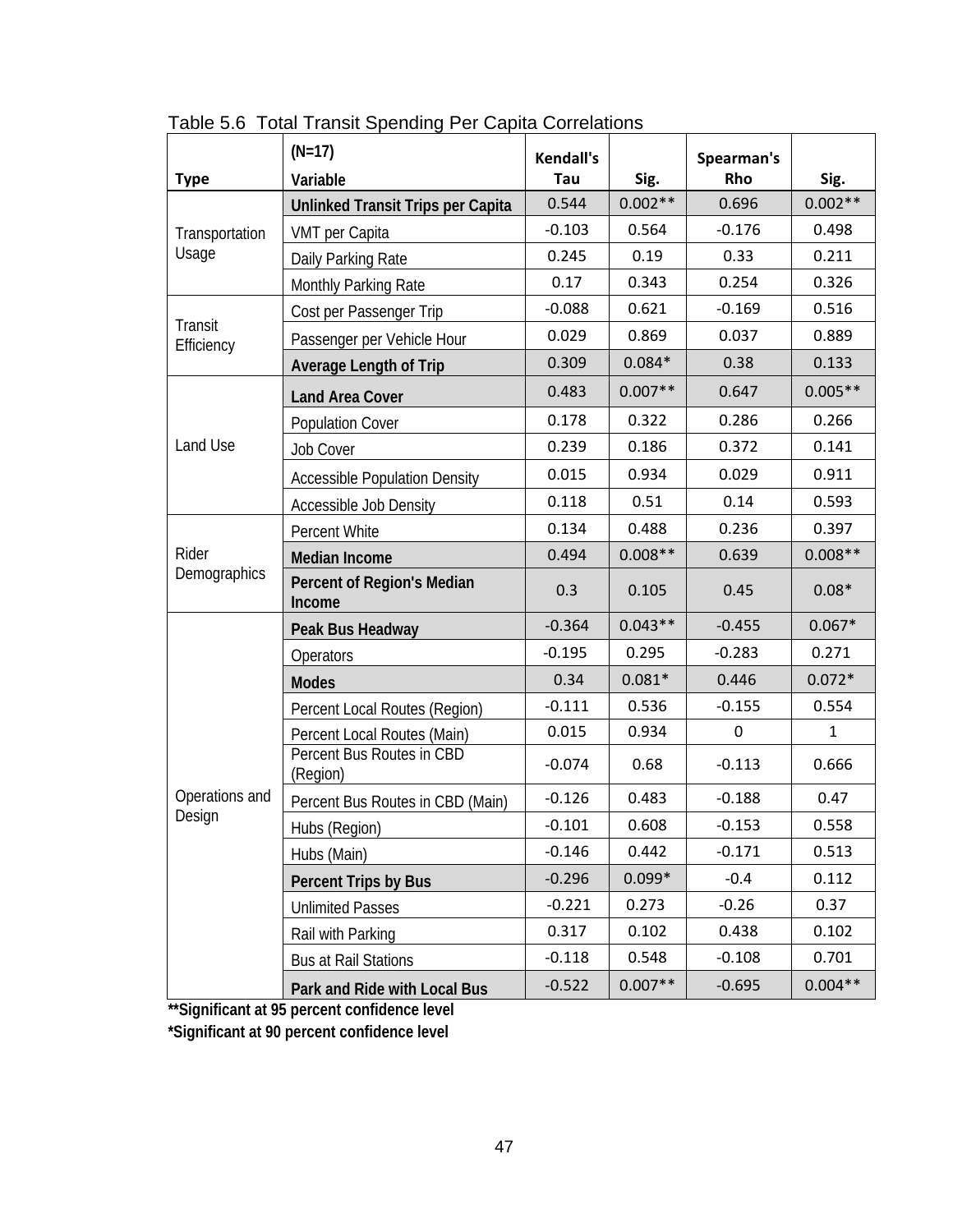#### **5.4 Income Impacts**

Since the median income of transit riders is correlated to both independent variables, correlations were calculated between median income and all of the remaining variables. The results are shown in Table 5.7. The only additional significant variables are monthly parking rates and unlinked transit trips per capita. Both are positive, which indicates that the median income of transit riders is higher in regions with higher monthly parking rates in the CBD and with higher transit usage. It is worth noting that while the accessible land area is significantly higher with higher income riders, the headway of local bus service is not significant.

In order to get a better idea of how income impacts non-work trips and nonmotorized access, an examination by income group was done for cities with available data. Using the raw data from five cities, cross-tabs of income group by access mode and trip purpose were calculated. Each city used different income brackets for its survey so the x-axis for each figure is a compilation of all of the income brackets.

Non-work usage, shown in Figure 5.1, is the highest for the lowest income, drops for middle income riders and rises slightly for the highest income. Non-motorized access, shown in Figure 5.2, decreases as income increases. The exception in both cases is Las Vegas, where non-work and non-motorized access increase with income, likely due to high tourist ridership. Atlanta also stands out for having higher non-work usage by high income riders, but very low non-motorized access by high income riders. The Chicago data is only from the Chicago Transit Authority and so the higher non-motorized access is expected due to the higher density within the city.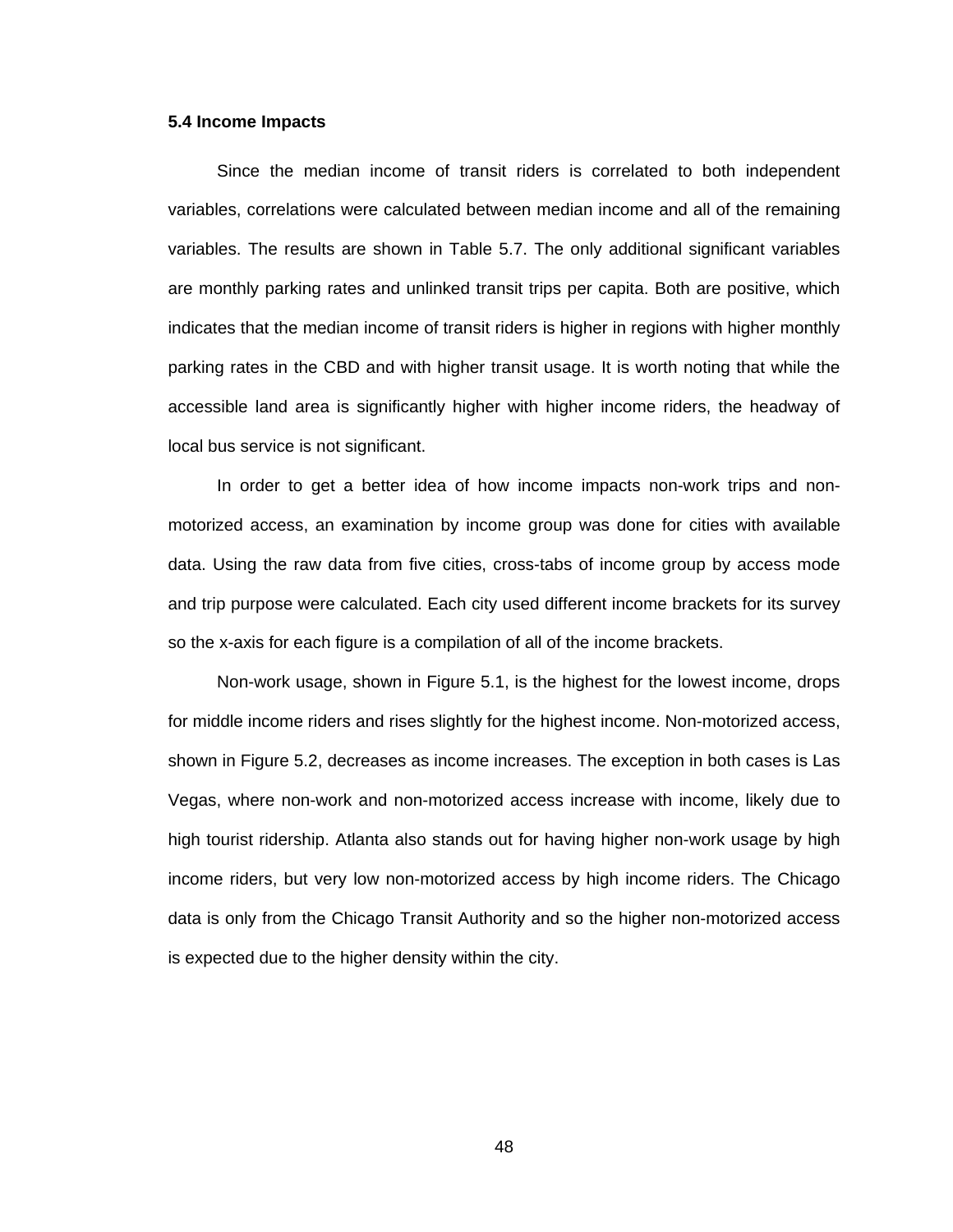|                          | $(N=16)$                                    | <b>Kendall's</b> |           | Spearman's |           |
|--------------------------|---------------------------------------------|------------------|-----------|------------|-----------|
| <b>Type</b>              | Variable                                    | Tau              | Sig.      | <b>Rho</b> | Sig.      |
|                          | <b>Unlinked Transit Trips per</b><br>Capita | 0.31             | $0.095*$  | 0.437      | $0.09*$   |
|                          | VMT per Capita                              | $-0.042$         | 0.822     | $-0.047$   | 0.863     |
| Transportation<br>Usage  | <b>Transit Spending per Capita</b>          | 0.494            | $0.008**$ | 0.639      | $0.008**$ |
|                          | Daily Parking Rate                          | 0.184            | 0.344     | 0.269      | 0.332     |
|                          | <b>Monthly Parking Rate</b>                 | 0.37             | $0.047**$ | 0.459      | $0.073*$  |
|                          | Cost per Passenger Trip                     | $-0.042$         | 0.822     | $-0.018$   | 0.948     |
| Transit<br>Efficiency    | Passenger per Vehicle Hour                  | 0.042            | 0.822     | 0.031      | 0.91      |
|                          | Average Length of Trip                      | 0.176            | 0.344     | 0.277      | 0.3       |
|                          | <b>Land Area Cover</b>                      | 0.321            | $0.086*$  | 0.5        | $0.049**$ |
|                          | <b>Population Cover</b>                     | 0.134            | 0.47      | 0.177      | 0.513     |
| Land Use                 | <b>Job Cover</b>                            | 0.23             | 0.222     | 0.356      | 0.175     |
|                          | <b>Accessible Population Density</b>        | $-0.042$         | 0.822     | $-0.153$   | 0.571     |
|                          | Accessible Job Density                      | $-0.042$         | 0.822     | $-0.146$   | 0.59      |
| <b>Riders</b>            | Percent White                               | 0.133            | 0.511     | 0.29       | 0.314     |
|                          | Peak Bus Headway                            | $-0.153$         | 0.416     | $-0.177$   | 0.512     |
|                          | Operators                                   | $-0.132$         | 0.493     | $-0.211$   | 0.432     |
|                          | <b>Modes</b>                                | 0.416            | $0.039**$ | 0.552      | $0.027**$ |
|                          | Percent Local Routes (Region)               | $-0.034$         | 0.857     | $-0.024$   | 0.931     |
|                          | Percent Local Routes (Main)                 | 0.034            | 0.857     | 0.027      | 0.922     |
|                          | Percent Bus Routes in CBD<br>(Region)       | 0.034            | 0.857     | 0.069      | 0.799     |
| Operations<br>and Design | Percent Bus Routes in CBD<br>(Main)         | 0.025            | 0.892     | 0.053      | 0.845     |
|                          | Hubs (Region)                               | $-0.075$         | 0.714     | $-0.073$   | 0.789     |
|                          | Hubs (Main)                                 | 0.139            | 0.482     | 0.184      | 0.494     |
|                          | Percent Trips by Bus                        | $-0.16$          | 0.391     | $-0.206$   | 0.443     |
|                          | <b>Unlimited Passes</b>                     | $-0.103$         | 0.625     | $-0.11$    | 0.721     |
|                          | Rail with Parking                           | $-0.056$         | 0.784     | $-0.095$   | 0.747     |
|                          | <b>Bus at Rail Stations</b>                 | $-0.173$         | 0.404     | $-0.238$   | 0.412     |
|                          | Park and Ride with Local<br><b>Bus</b>      | $-0.402$         | $0.048**$ | $-0.573$   | $0.032**$ |

Table 5.7 Median Income of Transit Riders Correlations

**\*\*Significant at 95 percent confidence level** 

**\*Significant at 90 percent confidence level**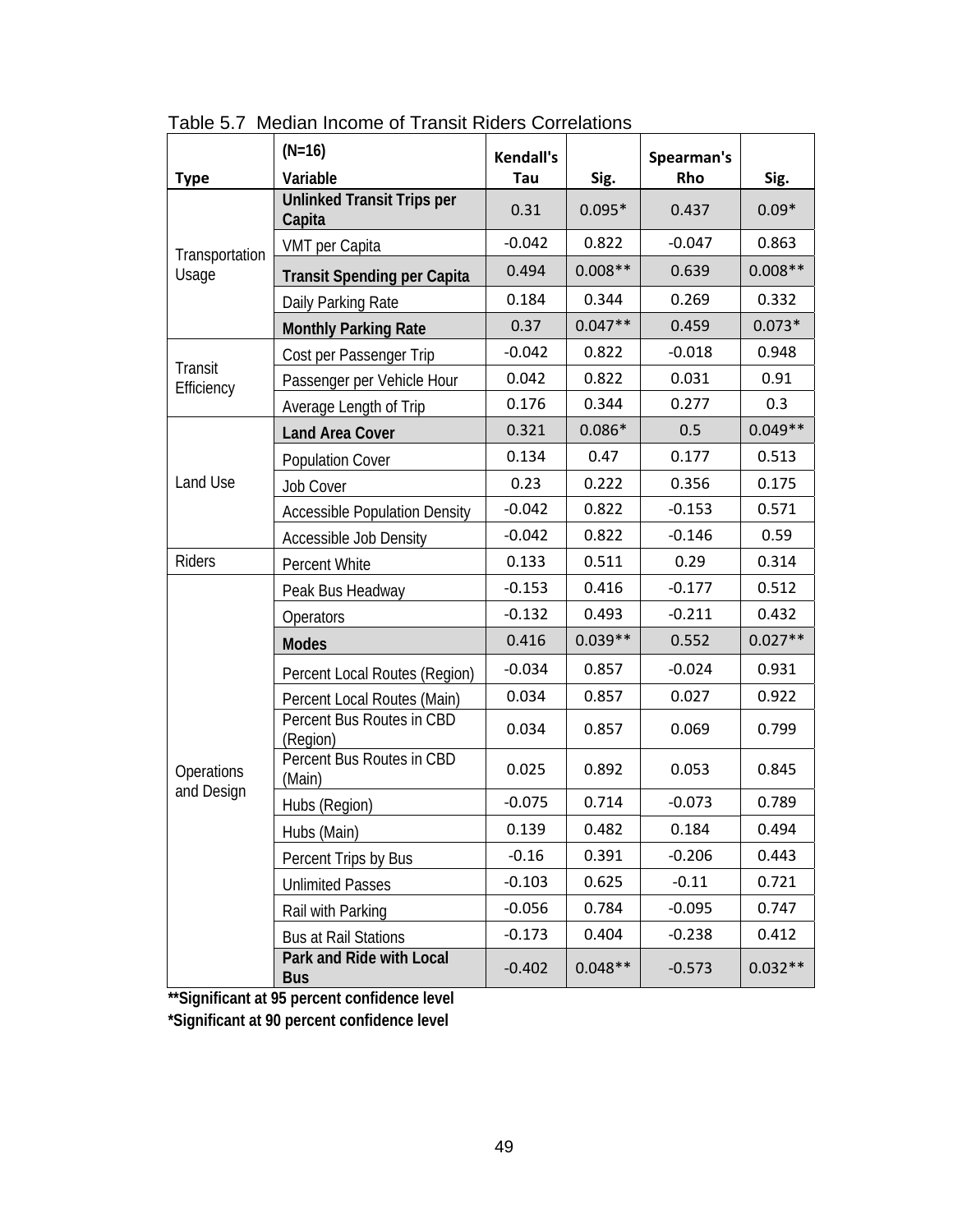

Source: On-board survey data

Figure 5.1 Non-Work Usage by Income Group



Source: On-board survey data

Figure 5.2 Non-Motorized Access by Income Group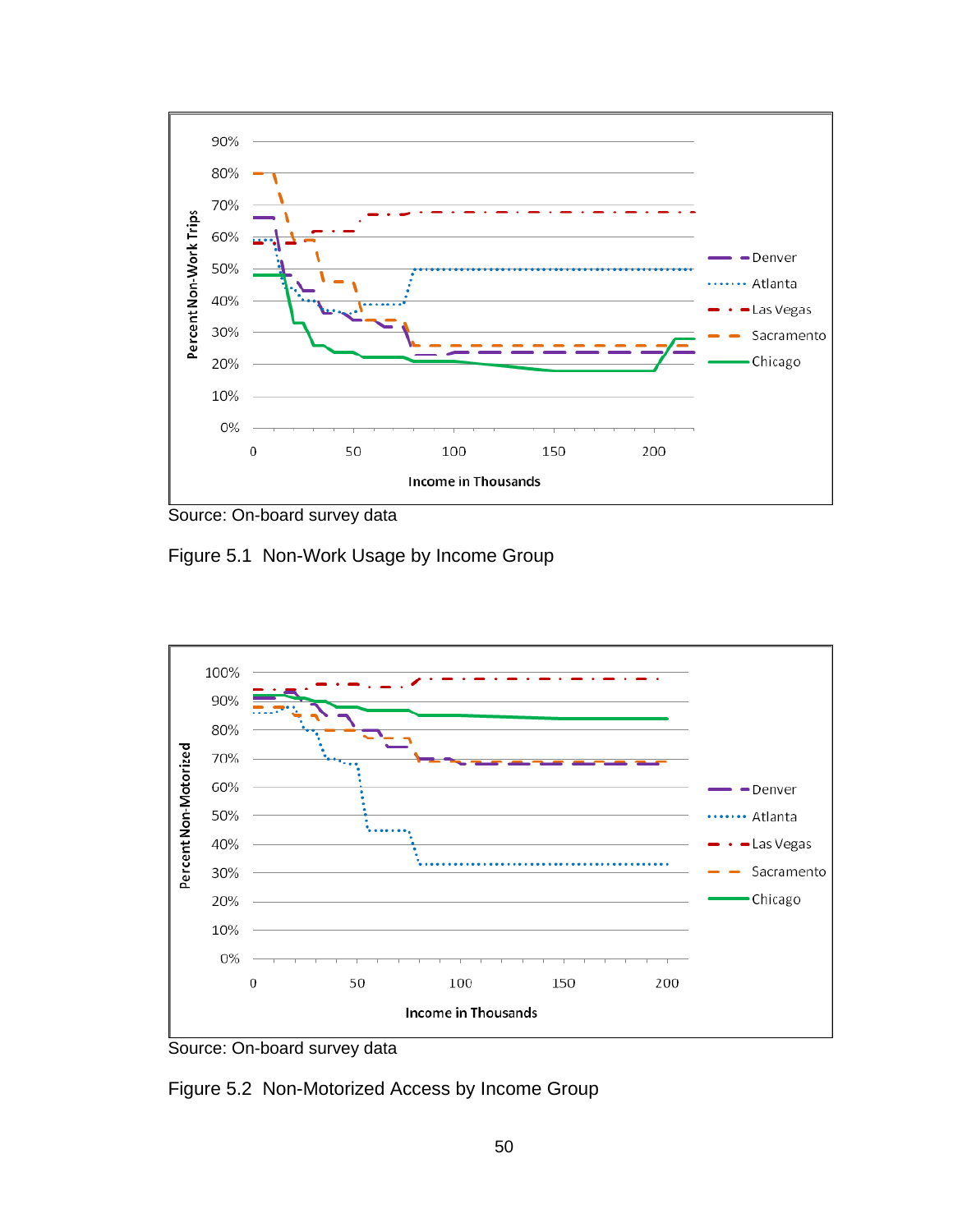There are income differences between transit modes as well. The generally accepted knowledge that rail riders have higher income than bus riders holds true in this sample. However, it is worth distinguishing between types of rail and bus. Figure 5.3 shows the median income by transit type for each region where data is available by mode. In some regions the local and commuter bus data is combined and in some regions local bus is separate from commuter bus.

Commuter bus and commuter rail have the highest median incomes. Light and heavy rail occupy the center of the income levels. Bus, local and mixed, is clustered at the lowest income levels. The two notable exceptions are light rail in Sacramento, which is near the bottom, and bus in Seattle, which is near the top.



Source: On‐board survey data

Figure 5.3 Transit Mode By Income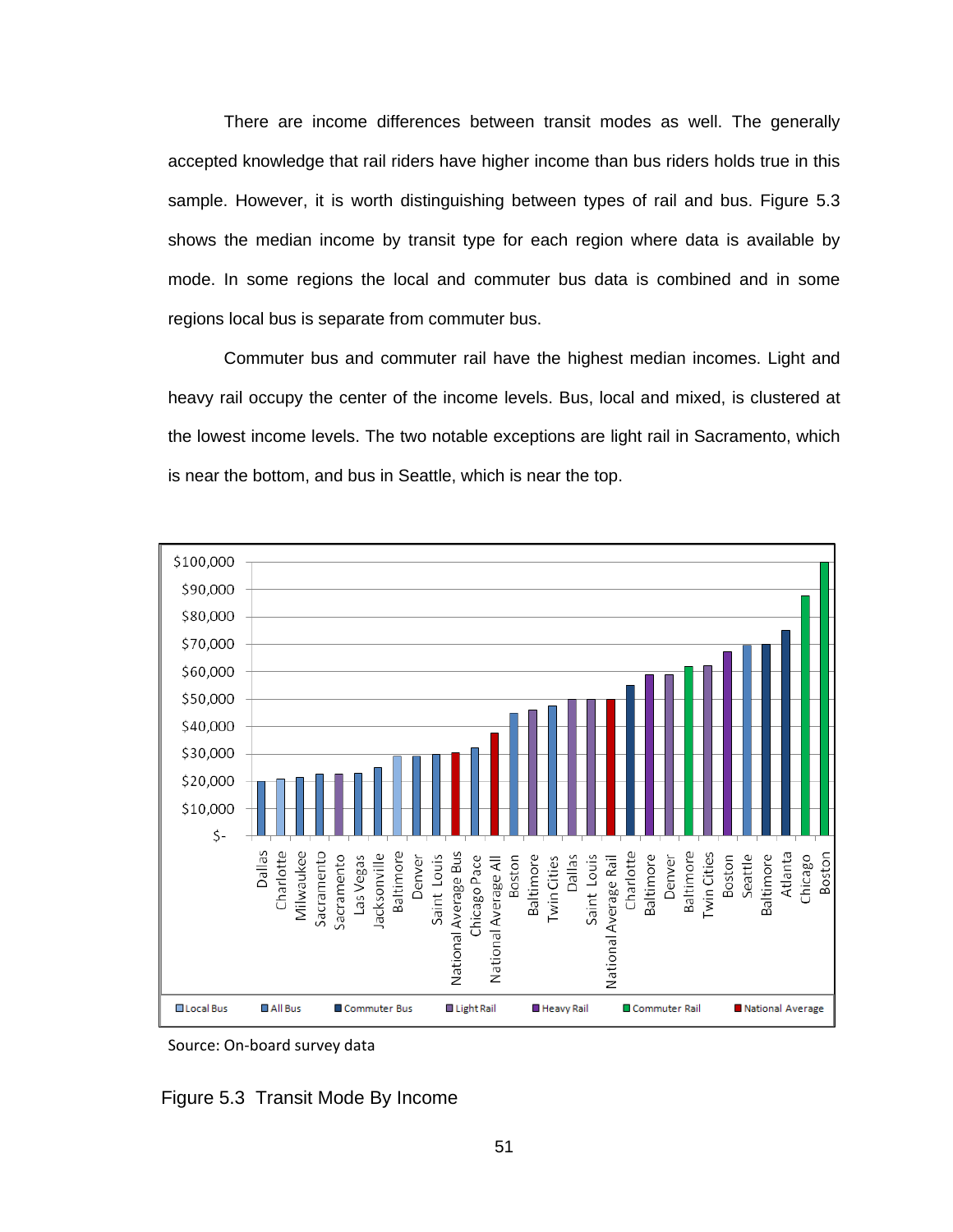#### **5.5 Transit Trips Per Capita**

Since transit trips per capita is one of the indicators of meeting environmental goals, a separate correlation analysis was done for this variable. The results are in Table 5.8. More transit trips per capita occur in regions with high transit spending per capita, lower VMT per capita, higher population density in the transit accessible area, and where a larger percentage of the population is accessible by transit. They have more frequent peak local bus service, are more likely to have multiple modes of transit, have a smaller percent of their trips on bus, fewer transit routes in the CDB, and more rail stations with parking. The median income of riders is barely significant at the 90 percent level on both tests.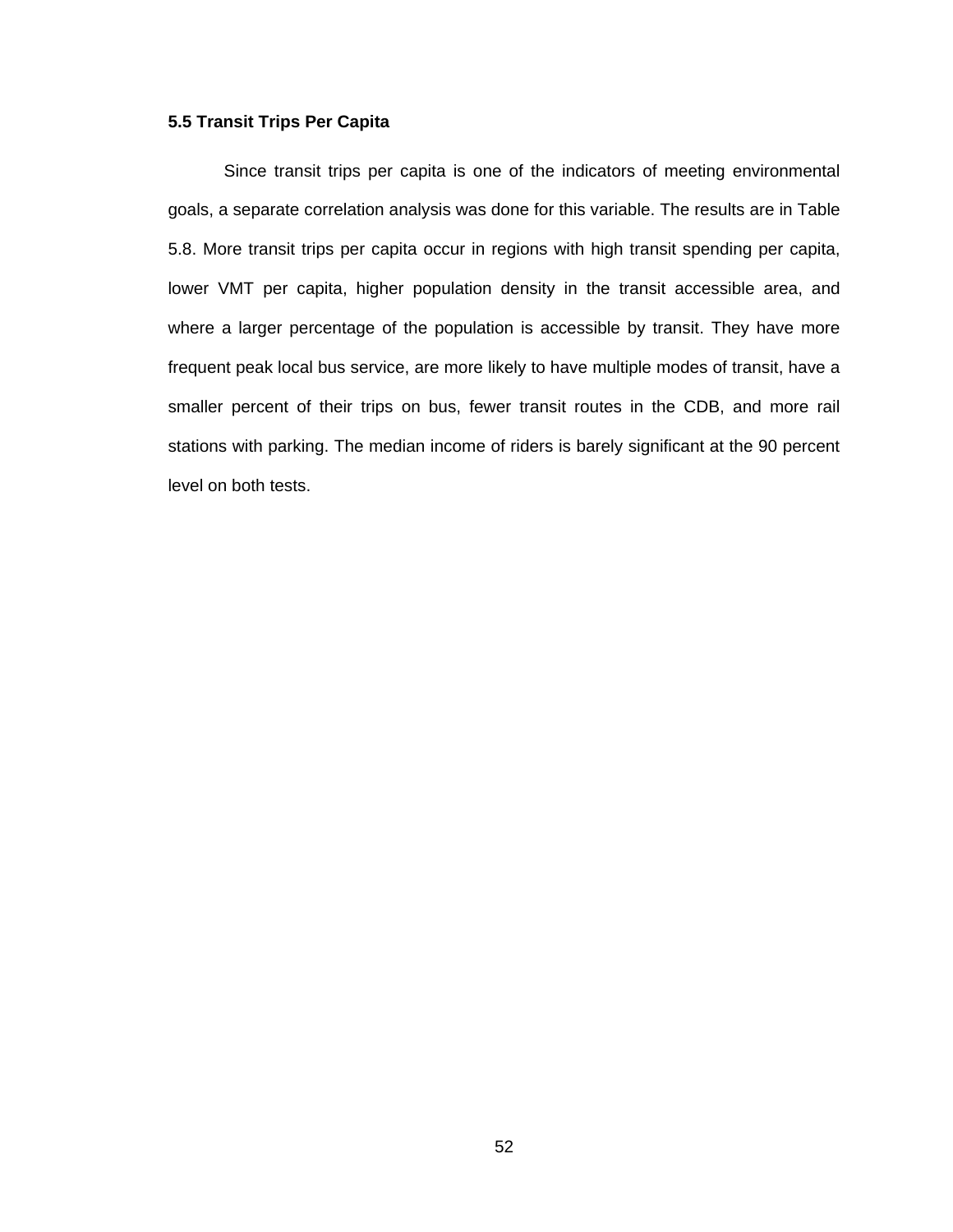| <b>Type</b>              | $(N=17)$<br>Variable                           | Kendall's<br>Tau | Sig.       | Spearman's<br>Rho | Sig.       |
|--------------------------|------------------------------------------------|------------------|------------|-------------------|------------|
|                          | <b>Transit Spending Per</b>                    |                  |            |                   |            |
|                          | Capita                                         | 0.54             | $0.002**$  | 0.70              | $0.002**$  |
| Transportation           | <b>VMT</b> per Capita                          | $-0.471$         | $0.008**$  | $-0.64$           | $0.006***$ |
| Usage                    | Daily Parking Rate                             | 0.228            | 0.222      | 0.342             | 0.195      |
|                          | Monthly Parking Rate                           | 0.273            | 0.127      | 0.38              | 0.132      |
|                          | <b>Cost per Passenger Trip</b>                 | $-0.40$          | $0.026***$ | $-0.51$           | $0.036**$  |
| Transit<br>Efficiency    | Passenger per Vehicle<br>Hour                  | 0.25             | 0.161      | 0.336             | 0.188      |
|                          | Average Length of Trip                         | 0.147            | 0.41       | 0.228             | 0.379      |
|                          | Land Area Cover                                | 0.23             | 0.2        | 0.34              | 0.182      |
|                          | <b>Population Cover</b>                        | 0.30             | $0.099*$   | 0.44              | $0.081*$   |
| Land Use                 | Job Cover                                      | 0.25             | 0.16       | 0.38              | 0.13       |
|                          | <b>Accessible Population</b><br><b>Density</b> | 0.35             | $0.048**$  | 0.45              | $0.069*$   |
|                          | Accessible Job Density                         | 0.28             | 0.12       | 0.36              | 0.16       |
|                          | Percent White                                  | 0.096            | 0.62       | 0.136             | 0.629      |
| Rider                    | Median Income                                  | 0.31             | $0.095*$   | 0.44              | $0.09*$    |
| Demographics             | Percent of Region's<br>Median Income           | 0.18             | 0.32       | 0.28              | 0.30       |
|                          | Peak Bus Headway                               | $-0.35$          | $0.052*$   | $-0.48$           | $0.05***$  |
|                          | Operators                                      | $-0.008$         | 0.967      | $-0.015$          | 0.955      |
|                          | <b>Modes</b>                                   | 0.43             | $0.029**$  | 0.51              | $0.036**$  |
|                          | Percent Local Routes<br>(Region)               | 0.022            | 0.902      | 0.04              | 0.877      |
|                          | <b>Percent Local Routes</b><br>(Main)          | 0.044            | 0.804      | 0.09              | 0.732      |
|                          | <b>Percent Routes in CBD</b><br>(Region)       | $-0.37$          | $0.039**$  | $-0.47$           | $0.06*$    |
| Operations<br>and Design | Percent Routes in CBD<br>(Main)                | $-0.29$          | 0.11       | $-0.39$           | 0.12       |
|                          | Hubs (Region)                                  | $-0.028$         | 0.889      | $-0.058$          | 0.825      |
|                          | Hubs (Main)                                    | 0.032            | 0.864      | 0.006             | 0.981      |
|                          | <b>Percent Trips by Bus</b>                    | $-0.30$          | $0.099*$   | $-0.39$           | 0.12       |
|                          | <b>Unlimited Passes</b>                        | $-0.133$         | 0.511      | $-0.163$          | 0.578      |
|                          | Rail with Parking                              | 0.38             | $0.053*$   | 0.47              | $0.077*$   |
|                          | <b>Bus at Rail Stations</b>                    | $-0.217$         | 0.271      | $-0.314$          | 0.255      |
|                          | Park and Ride with Local<br>Bus                | $-0.193$         | 0.321      | $-0.286$          | 0.301      |

Table 5.8 Per Capita Transit Trips Correlations

**\*\*Significant at 95 percent confidence level \*Significant at 90 percent confidence level**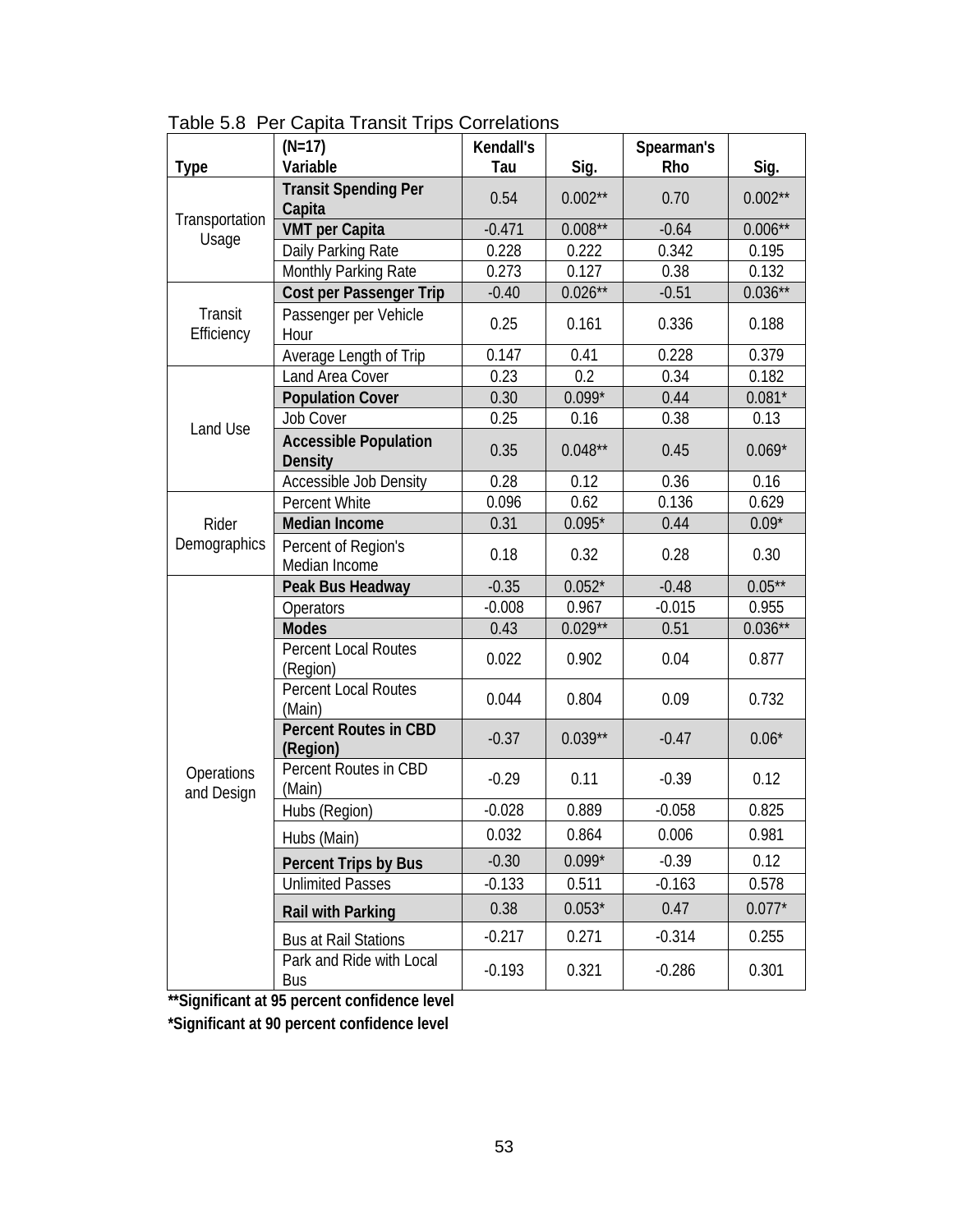## **CHAPTER 6 CASE STUDIES**

Since statistical correlations cannot give the full picture of the factors impacting non-work usage and non-motorized access, a closer analysis was done for three regions. Denver, Colorado, Minneapolis/St. Paul (Twin Cities), Minnesota, and Sacramento, California were chosen due to similar regional characteristics, but different non-work and non-motorized access levels. The non-work trip usage by transit mode is shown in Figure 6.1 and non-motorized access by transit mode in Figure 6.2. The nonmotorized access overall and by bus is similar, but the non-motorized access to light rail has a 15 percentage point range.



Source: (Sacramento Regional Transit District 2006; Regional Transportation District 2008; Periscope 2008)

Figure 6.1 Non-Work Trips by Mode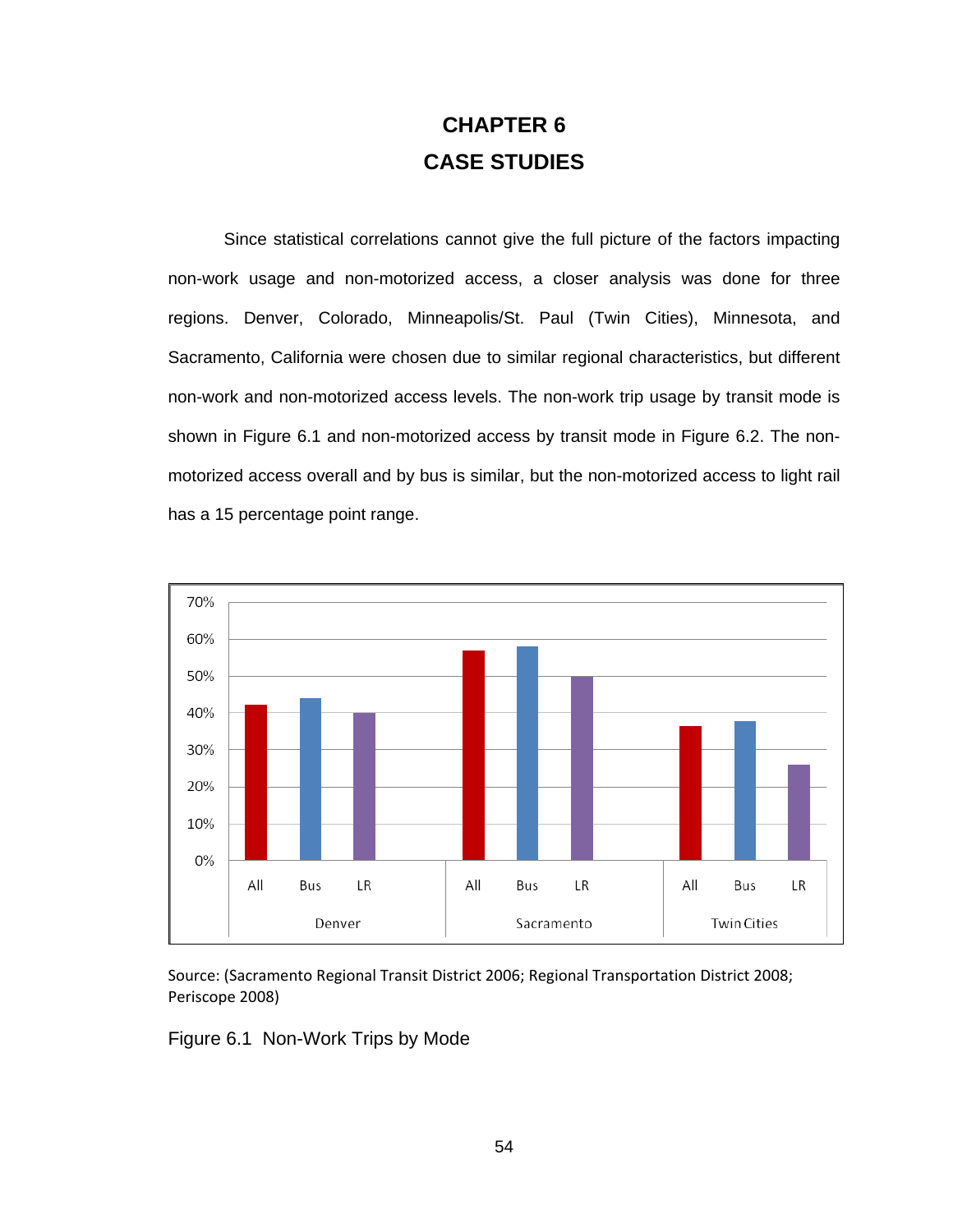

Source: (Sacramento Regional Transit District 2006; Regional Transportation District 2008; Periscope 2008)

Figure 6.2 Non-Motorized Access by Mode

## **6.1 Regional Comparison**

The Denver, Twin Cities, and Sacramento regions share a few key characteristics. They have a similar population; in 2007 the MPO population estimates were 2.7 million in Denver, 2.8 million in Twin Cities, and 2.1 million in Sacramento. All three are their state's capital. All three regions have a light rail and bus transit system and extensive bicycle infrastructure. Each region has a per capita VMT in the range of 9500-10,000 miles per year and a non-motorized mode share for all trips between seven and nine percent.

The similar population figures do not translate into similar job numbers. In 2000, the Twin Cities MPO region had 1.5 million jobs compared to 1.3 million in Denver and only 830,000 in Sacramento. Within the total transit accessible area of the MPO, Denver has the lowest population and job density. Sacramento has the highest population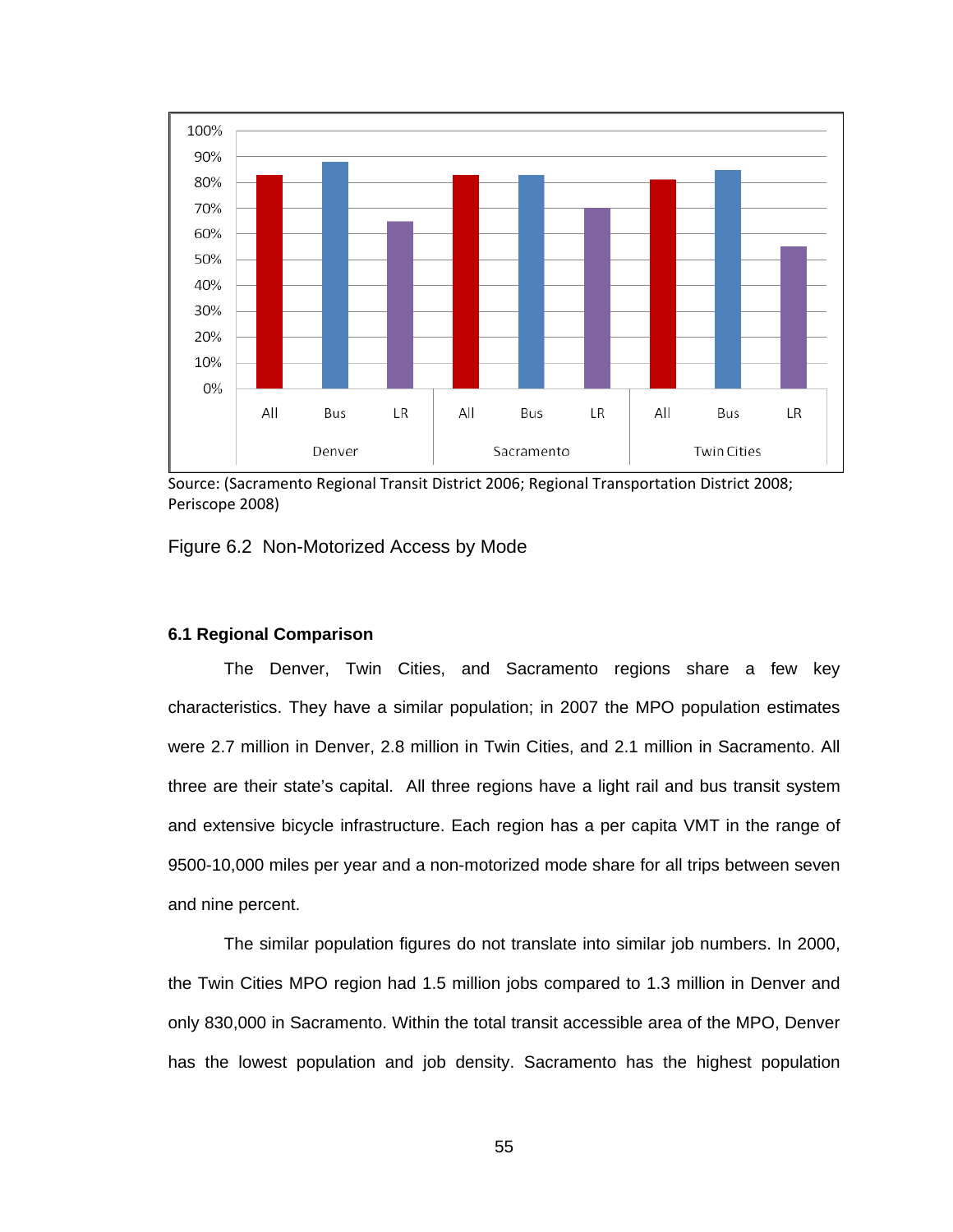density with 3614 people per square mile compared to Denver's 2624. The Twin Cities had the highest job density with 2015 jobs per square mile compared to Denver's 1393.

Despite its low density, a larger percent of the population and jobs in Denver are accessible by transit. Close to 90 percent of Denver's population and 88 percent of the jobs are within a half mile of transit service. In Sacramento, only 70 percent of the jobs and population is accessible to transit. In the Twin Cities 74 percent of the population and 82 percent of the jobs are within a half mile of transit.

One of the key differences between the regions is the age and extent of their light rail system. Sacramento opened its first light rail line in 1987 and has 37 miles and 47 stations. Denver opened its first light rail line in 1994 and has 35 miles with 37 stations. The Twin Cities started service on its first line in 2004; it has 12 miles with 17 stations. (The Twin Cities have a commuter rail line that opened in November 2009; no ridership data was available for this study.) Despite having the largest light rail network, Sacramento has the lowest annual transit usage per capita. In 2008, the Sacramento region had 18 fixed route trips per capita compared to 36 in Denver and 32 in the Twin Cities.

Weather is another major difference among the regions. Denver has an average temperature of 30˚ (F) in January and 74˚ in July. It gets on average 60 inches of snowfall and on average 89 days with precipitation. The Twin Cities has a January average of 12˚ and 74˚ in July. It gets 50 inches of snowfall and an average of 116 days with precipitation. Sacramento has an average January temperature of 45˚ and 76˚ in July. It gets no average snowfall and an average of 58 days with precipitation. It is worth pointing out that none of the on-board surveys were conducted in the winter.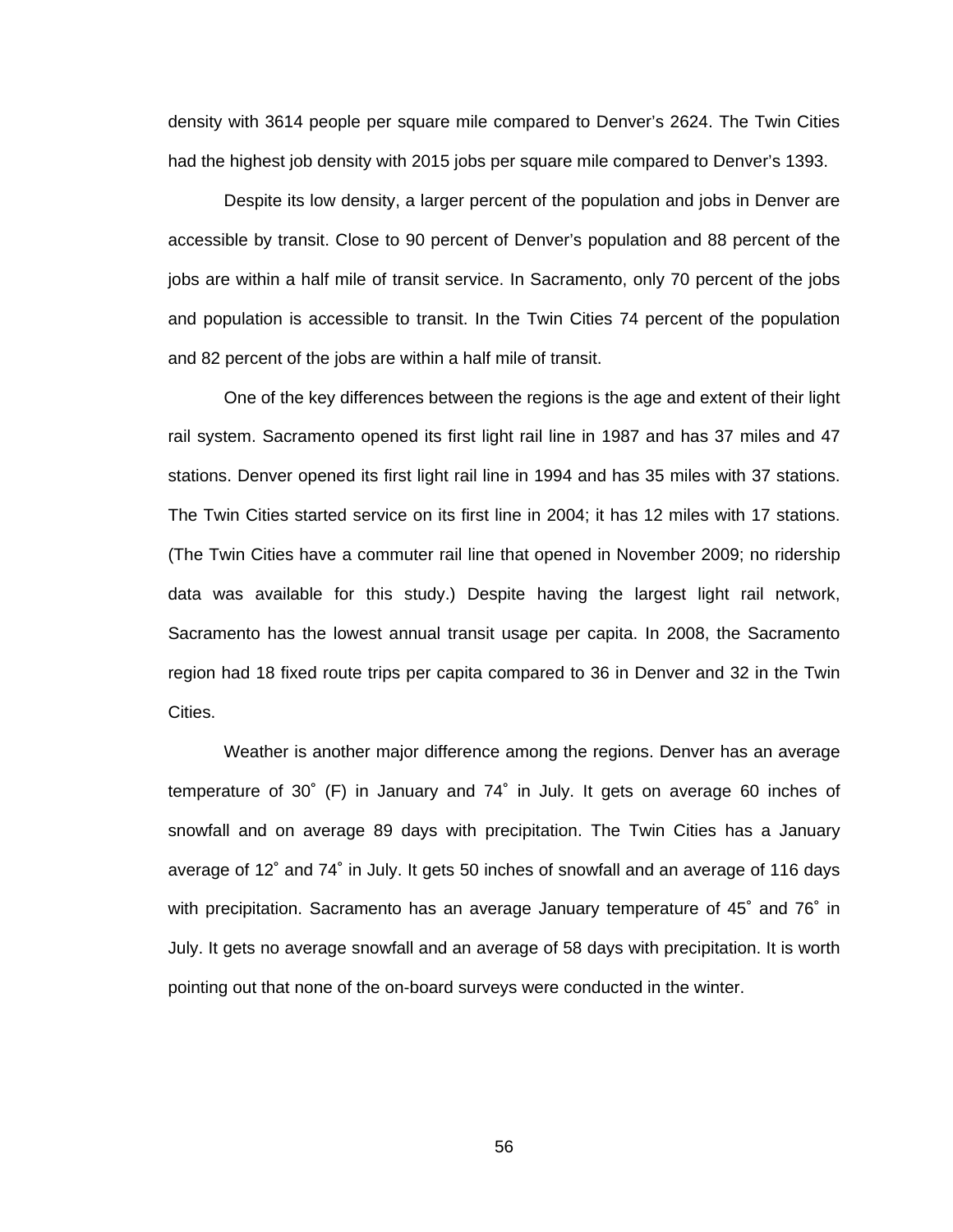## **6.2 Trip Purpose and Major Destinations**

In order to explain the levels of non-work trips, it is useful to know the trip purpose. Figure 6.3 compares the three systems across six categories of trip purpose. The percentage of work trips in the Twin Cities is higher on both bus and light rail than in Sacramento and Denver; in fact, work trips by bus in the Twin Cities are higher than work trips on light rail in the other cities. The lower work trips are replaced by higher school and social trips in Denver and Sacramento.



Source: (Sacramento Regional Transit District 2006; Periscope 2008; Regional Transportation District 2008)

Figure 6.3 Trip Purpose by Mode in each Region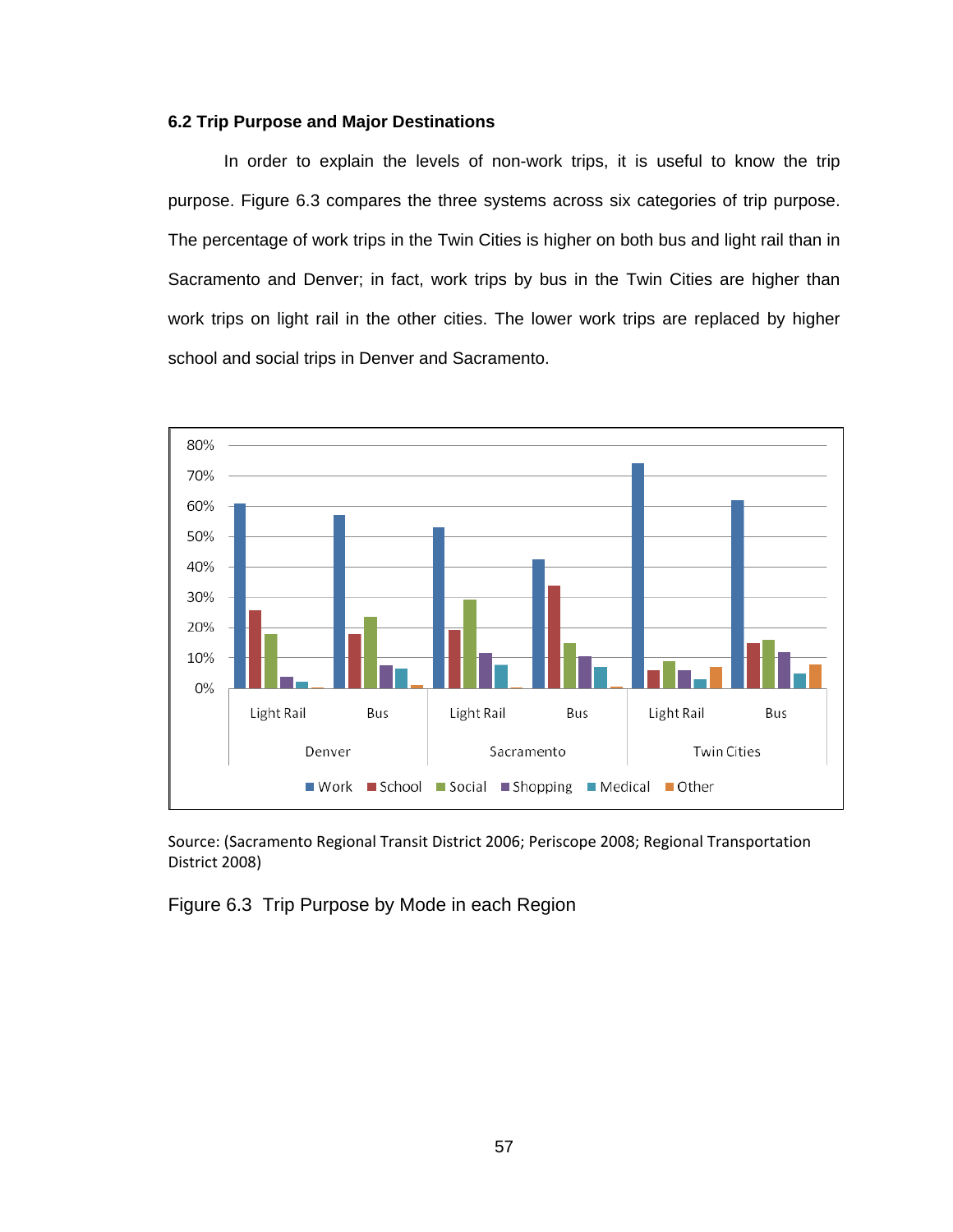The light rail lines in Denver and Sacramento each serve two large colleges/universities. The Hiawatha line in the Twin Cities serves the far western edge of the University of Minnesota. While all three cities have buses that serve K-12 schools, Sacramento and Denver have bus routes exclusively designed for middle and high schools. All three regions have bus service designed for large universities. In the Twin Cities, the University of Minnesota has its own campus shuttle system, whose trips are not included in the results of the region's on-board survey. In Denver, the Regional Transit District (RTD) operates the bus service around the University of Colorado, Boulder. In Sacramento, the bus service for the University of California, Davis is provided by Unitrans; the trips on Unitrans are included in the on-board survey data.

Sacramento's light rail also serves the convention center and the state capitol. The Denver lines serve the convention center and two major sports arenas. The Twin Cities' line serves the airport, the Mall of America, and two major sports arenas. Denver and Sacramento have bus service to their major airports.

#### **6.3 Demographics of Riders**

As demonstrated by the correlations in Chapter 5, low-income transit riders are more likely to take non-work trips and access transit by non-motorized means. Figure 6.4 shows the transit ridership by a common income bracket for bus and light rail in each region.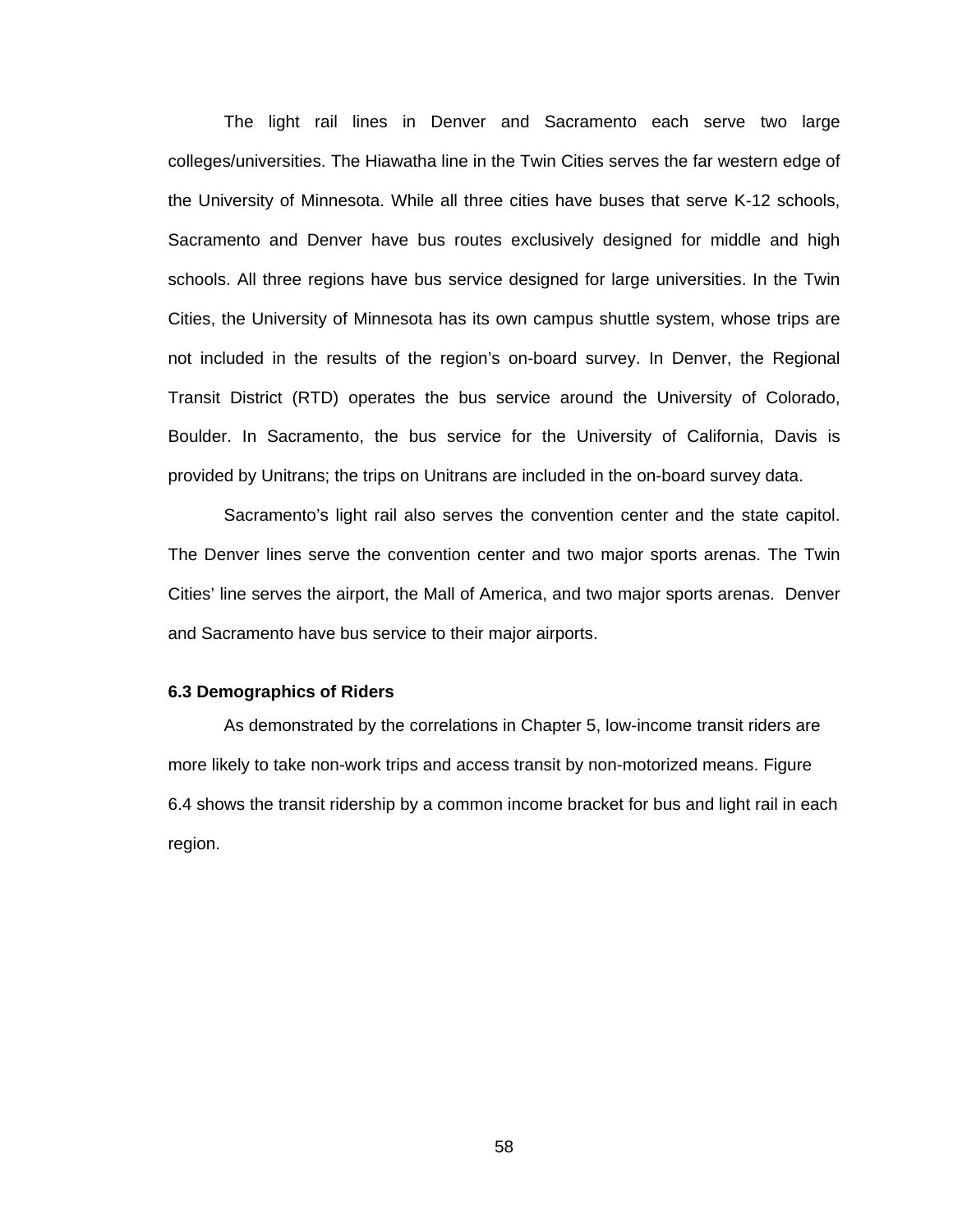

Source: (Sacramento Regional Transit District 2006; Regional Transportation District 2008; Periscope 2008)

#### Figure 6.4 Income of Riders by Region and Transit Mode

In both Denver and the Twin Cities the assumption that light rail attracts higher income riders holds true. By contrast the highest light rail ridership in Sacramento is the lowest income bracket, under \$10,000. The median income of bus riders and light rail riders in Sacramento are both under \$30,000. The median bus rider makes 30 percent of the region's median income and the median light rail rider makes 36 percent of region's median income. In Denver and the Twin Cities, the median income of light rail riders is much higher. In Denver, the median income of bus riders is 40 percent of the region's median income compared to 74 percent for light rail riders. In the Twin Cities, the median income of bus riders is 59 percent of the region's median income and light rail riders have a median income of 77 percent of the regional value.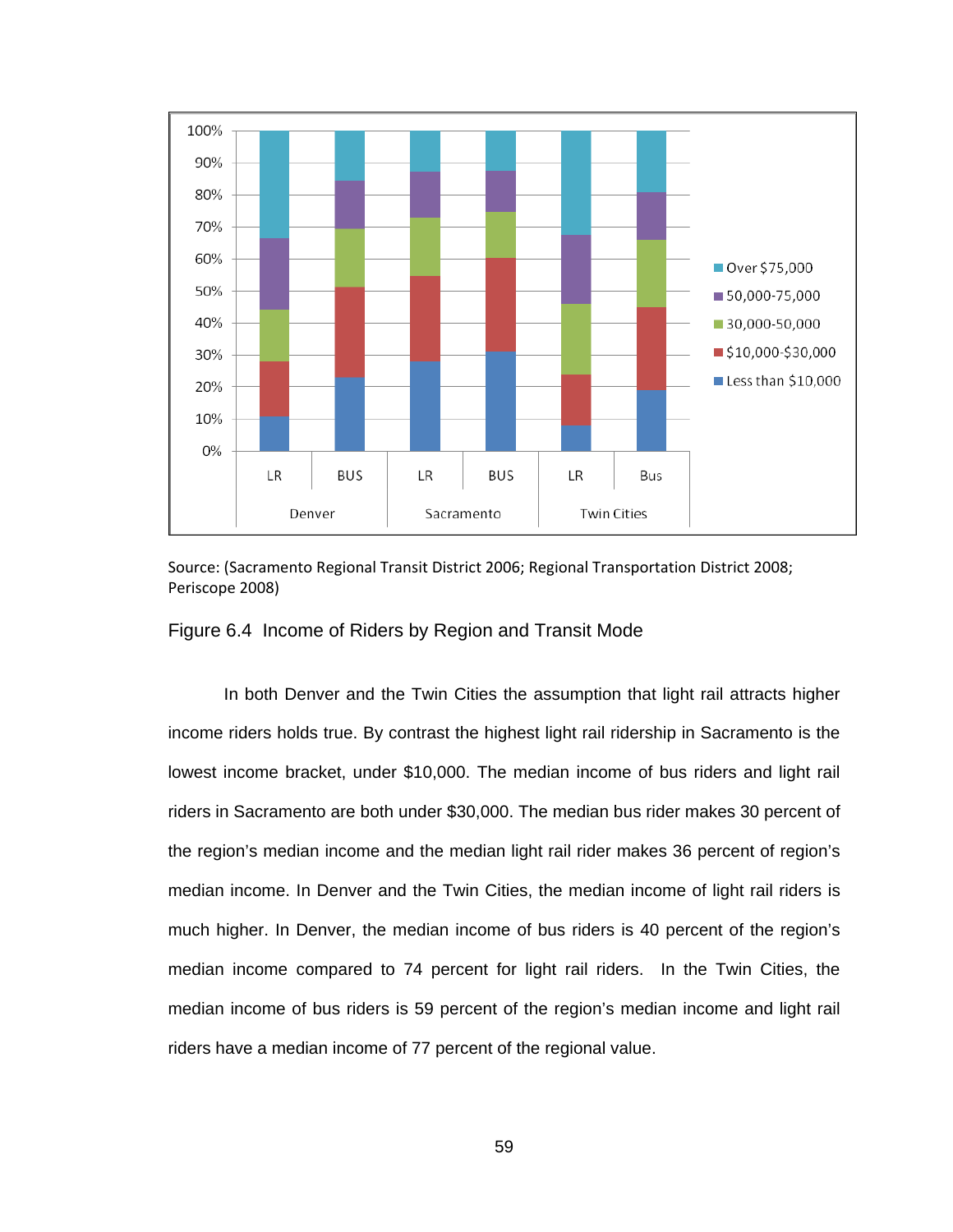#### **6.4 Pass and Fares**

How transit agencies price and market their transit passes and how riders pay for their trips can potentially impact the types of trips that are made. The Twin Cities has a variable fare depending on peak or off-peak hours. A downtown fare zone in both Minneapolis and St. Paul has \$0.50 fares at all times. The bus and light rail fare is the same and express bus fare is higher. Transfers are free but a surchange is added when transferring to a more expensive mode.

The fares in Denver vary by distance, not time of day. Regional and express buses have higher fares than local buses. Trips to the airport are the most expensive. The light rail uses a system of four zones to calculate fare. The transfer policy is the same as the Twin Cities.

The Sacramento Regional Transit District (SRT) has a flat fare for buses and light rail. The other 11 transit agencies in the region have their own pricing; transfer policies between agencies vary.

All three regions have special youth fares. Denver and Sacramento give half price up to age 18, while the Twin Cities give a discount for youth up to 12 during nonrush hours. All three regions have various student passes for colleges and university students. Sacramento has a program for community college students that actually makes it cheaper to enroll as a college student to get a transit pass than buy the regular transit pass. In 2008, these passes accounted for nine percent of light rail trips and seven percent of bus trips (Drake 2010).

All three regions sell transit passes through employers, especially to state employees. However, Metro in the Twin Cities has made a deliberate effort to sell passes through employers. They found it is easiest to access potential riders through employers, which allows people to take advantage of tax incentives (Filipi 2010). The monthly unlimited ride card available through participating employers is \$76 compared to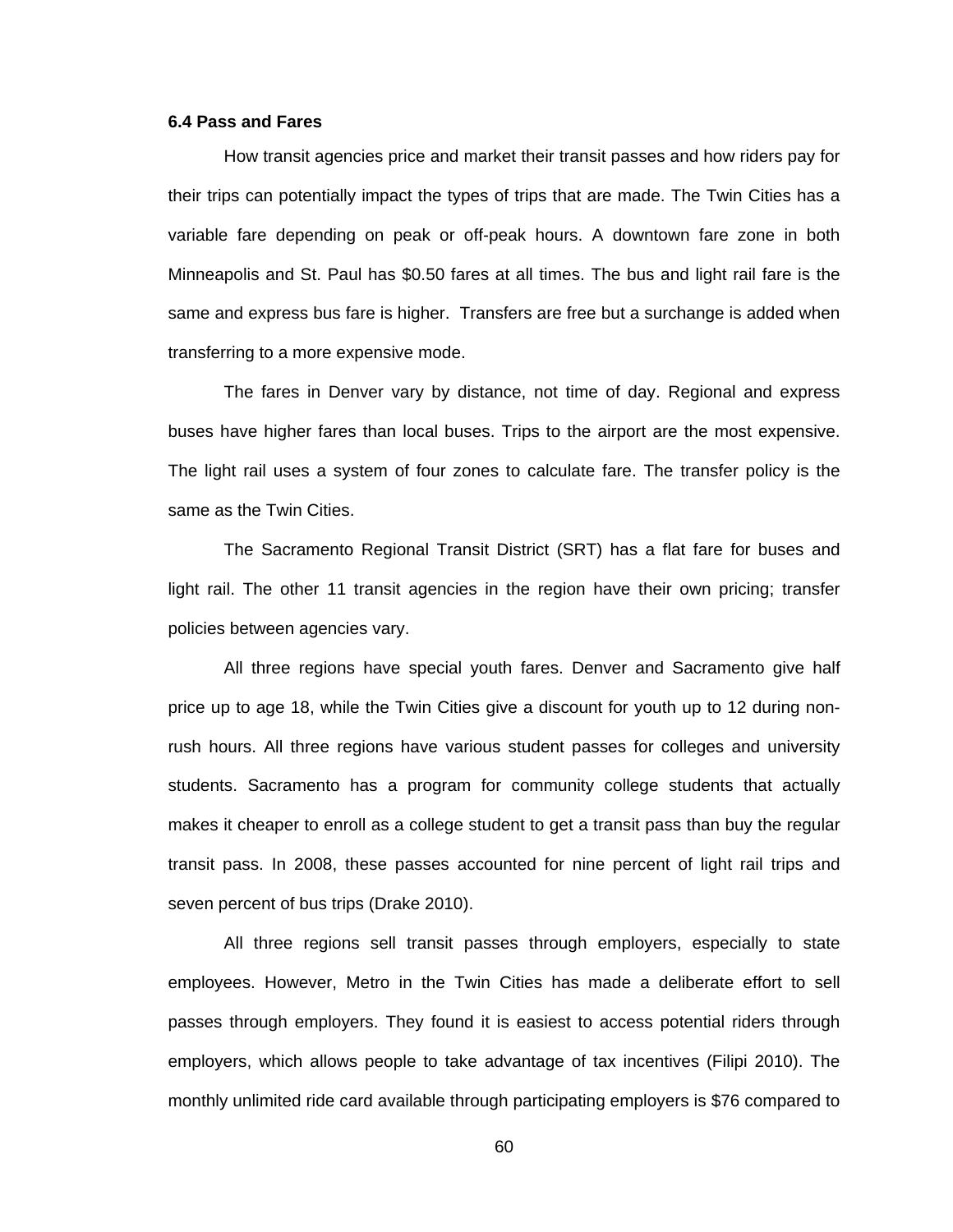\$85 for a similar monthly pass for the general public. Half of all light rail and 37 percent of bus riders reported that their employer offers transit passes. Of those offering passes, 80 percent of light rail and 74 percent of bus riders report that the employer pays part of the cost. The pass usage for bus and light rail is shown in Figure 6.5. The employer monthly pass is the most used payment method on light rail.



Source: (Periscope 2008)

#### Figure 6.5 Twin Cities Method of Fare Payment by Mode

Denver also has a special pass program for employers called the eco pass. These passes are purchased on an annual basis so there is no price comparison to the monthly unlimited ride passes available to the public. A similar annual pass is also available for neighborhood organizations to purchase for households. The pass usage by mode is shown in Figure 6.6.

The raw data from Denver's on-board survey allows a comparison of trip type and access mode by fare payment method. Figure 6.7 shows the access mode by fare and Figure 6.7 shows the trip type by fare.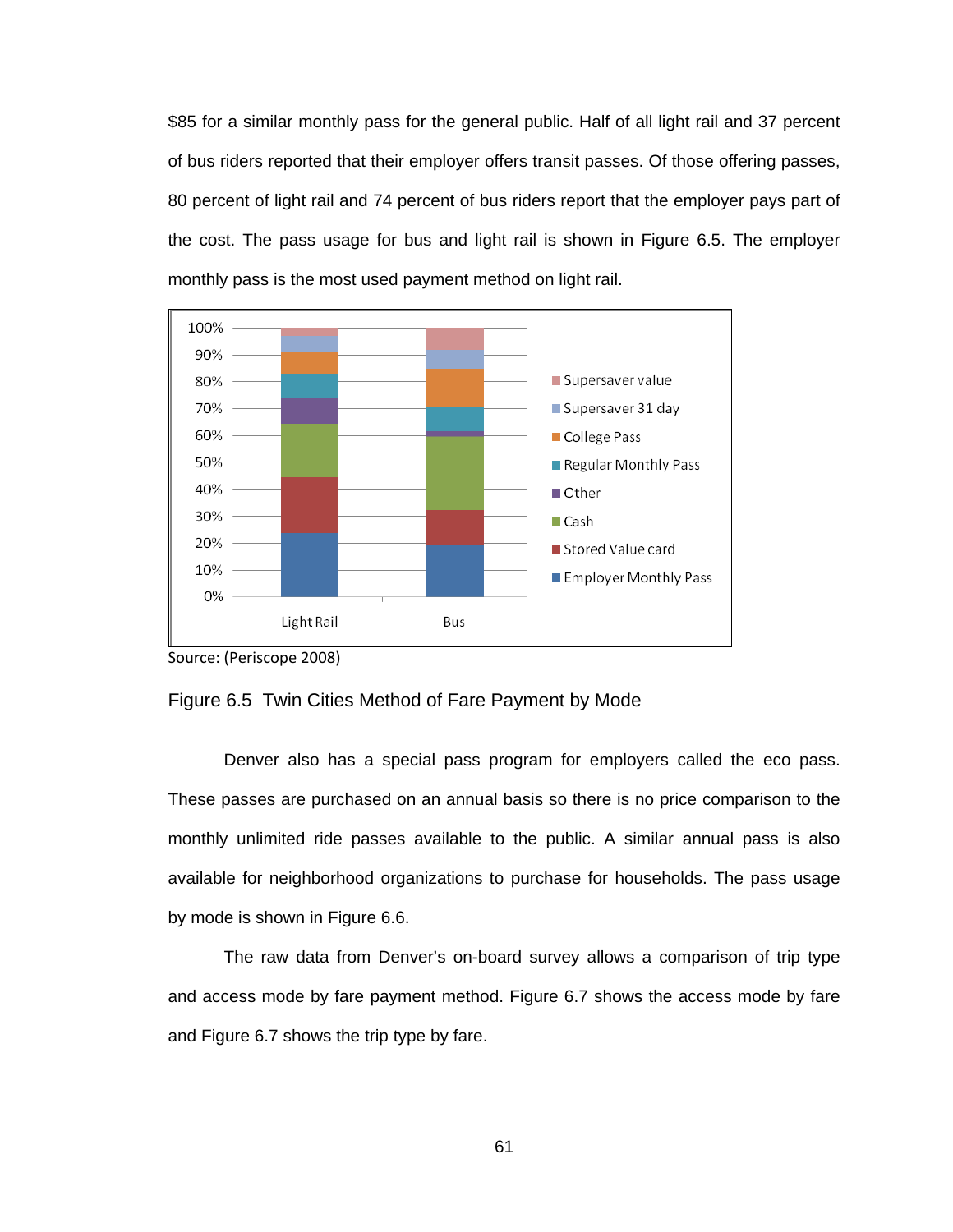

Source: (Regional Transportation District 2008)

Figure 6.6 Denver Method of Fare Payment by Mode



Source: (Regional Transportation District 2008)

Figure 6.7 Denver Access Mode to Transit by Fare Type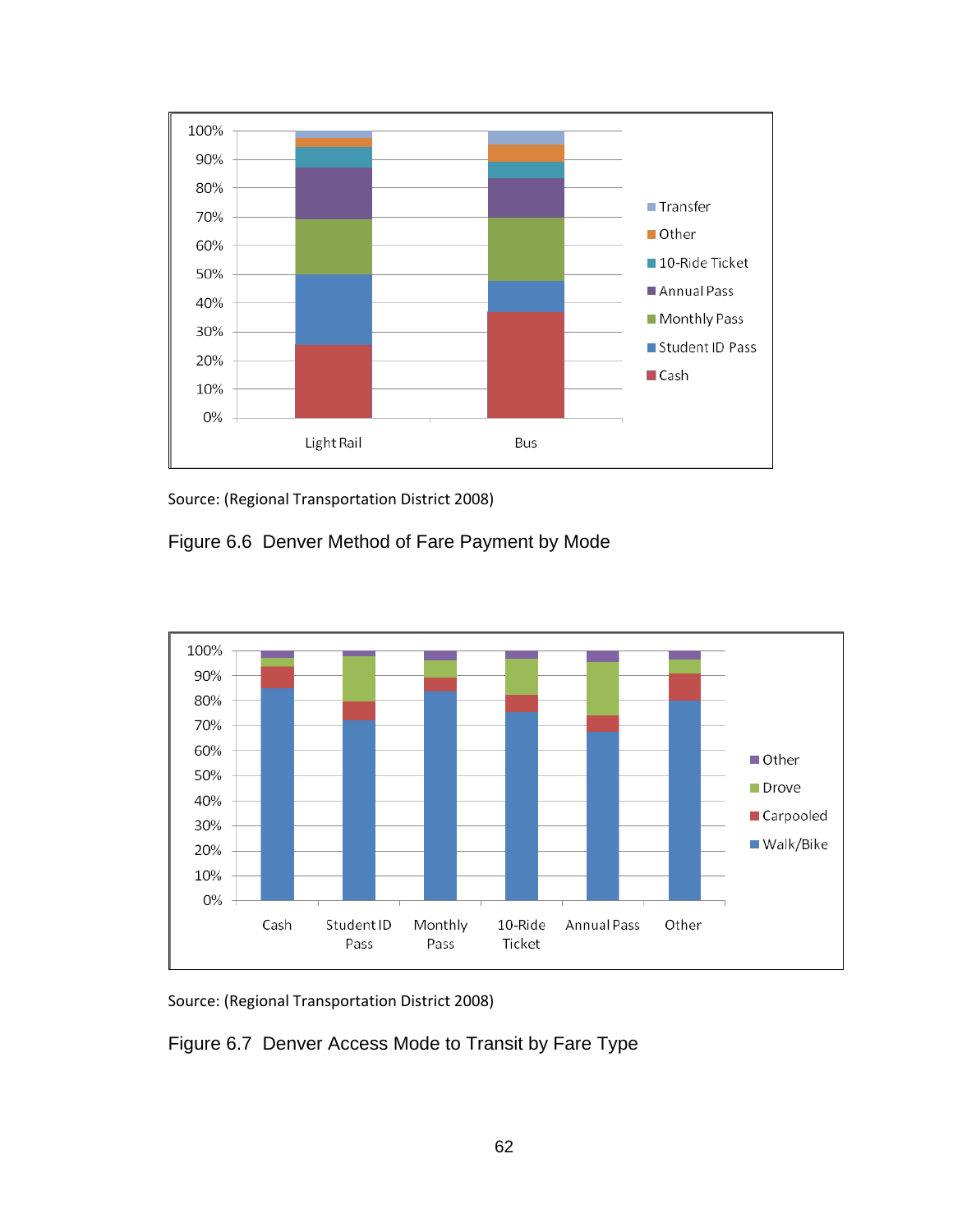

Source: (Regional Transportation District 2008)

Figure 6.8 Denver Trip Type by Fare Type

Users of the pass obtained through an employer are the most likely to drive to transit followed by student pass holders. People who pay cash or use a regular monthly pass are most likely to walk or bike to transit. However, there is less than a 20 percentage point difference between the non-motorized access of cash payers and those using the annual employer pass. The differential for the trip types by payment method is far larger. Of the annual employer pass users, 86 percent are making work trips. This is compared to 62 percent of monthly pass users and 47 percent of riders paying cash. Clearly, student pass users are considerably more likely to be taking college or university trips.

SRT does not have a special employer pass program. It does have a program for passes for the Department of Human Assistance, which assists low-income residents. In 2008, these passes counted for seven percent of bus trips and six percent of light rail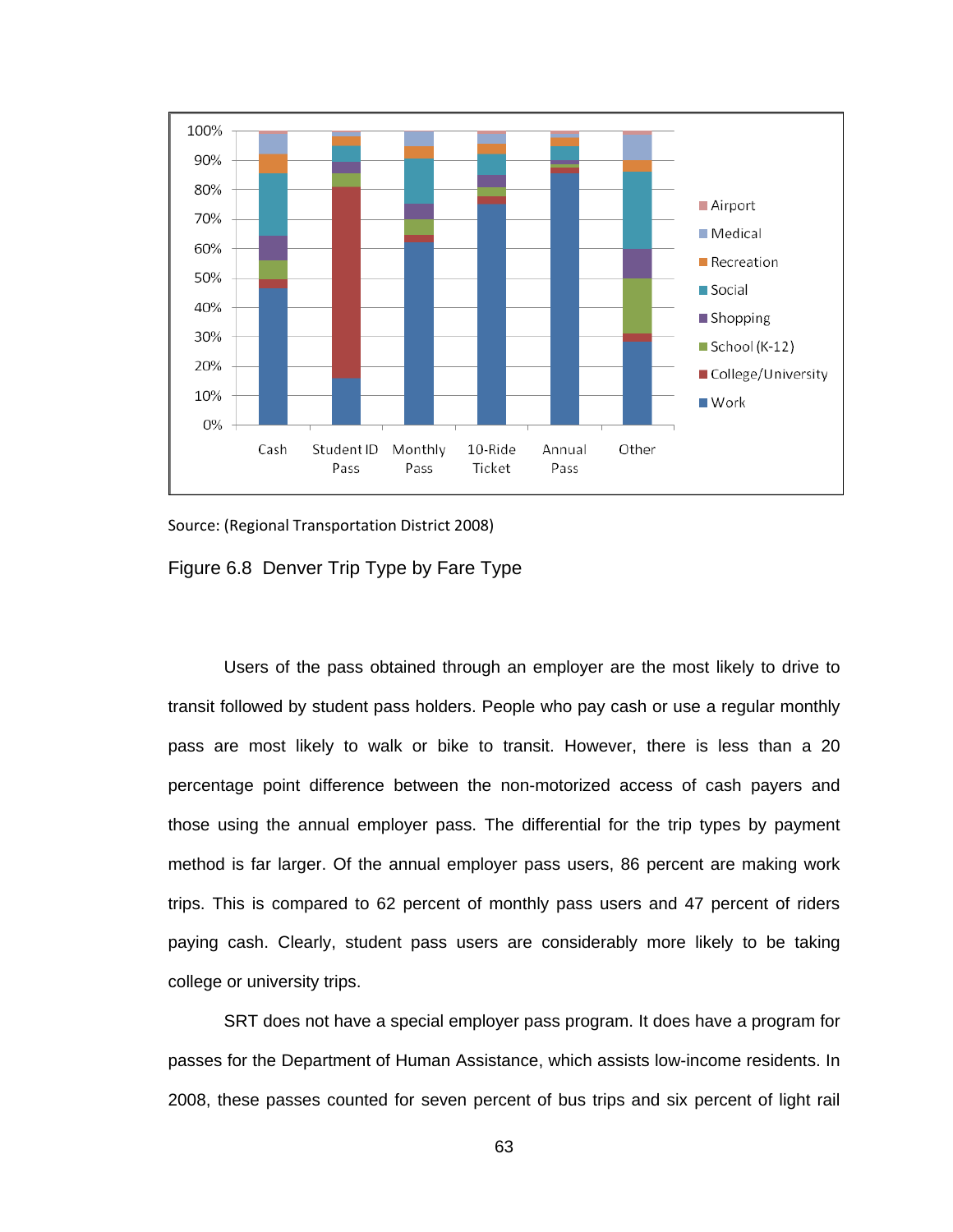trips. In addition, paratransit riders were able to ride fixed route transit for free, which accounted for just over three percent of all trips (Drake 2010). The usage of pass types is shown in Figure 6.9.

The raw data was also available for Sacramento allowing a comparison of access mode and trip type by payment method. The access mode broken down by mode is shown Figure 6.10. The trip type by fare type is shown in Figure 6.11. There is less variation in access mode by payment in Sacramento compared to Denver. Those paying cash or riding for free are most likely to use a non-motorized mode. There is also less variation in the trip purpose in Sacramento than Denver. The highest work trip usage in Sacramento are monthly and ticket users at 60 percent compared to 86 percent work trips on the annual pass in Denver. In part this is due to fewer work trips overall in Sacramento.



Source: (Sacramento Regional Transit District 2006)

Figure 6.9 Sacramento Method of Fare Payment by Mode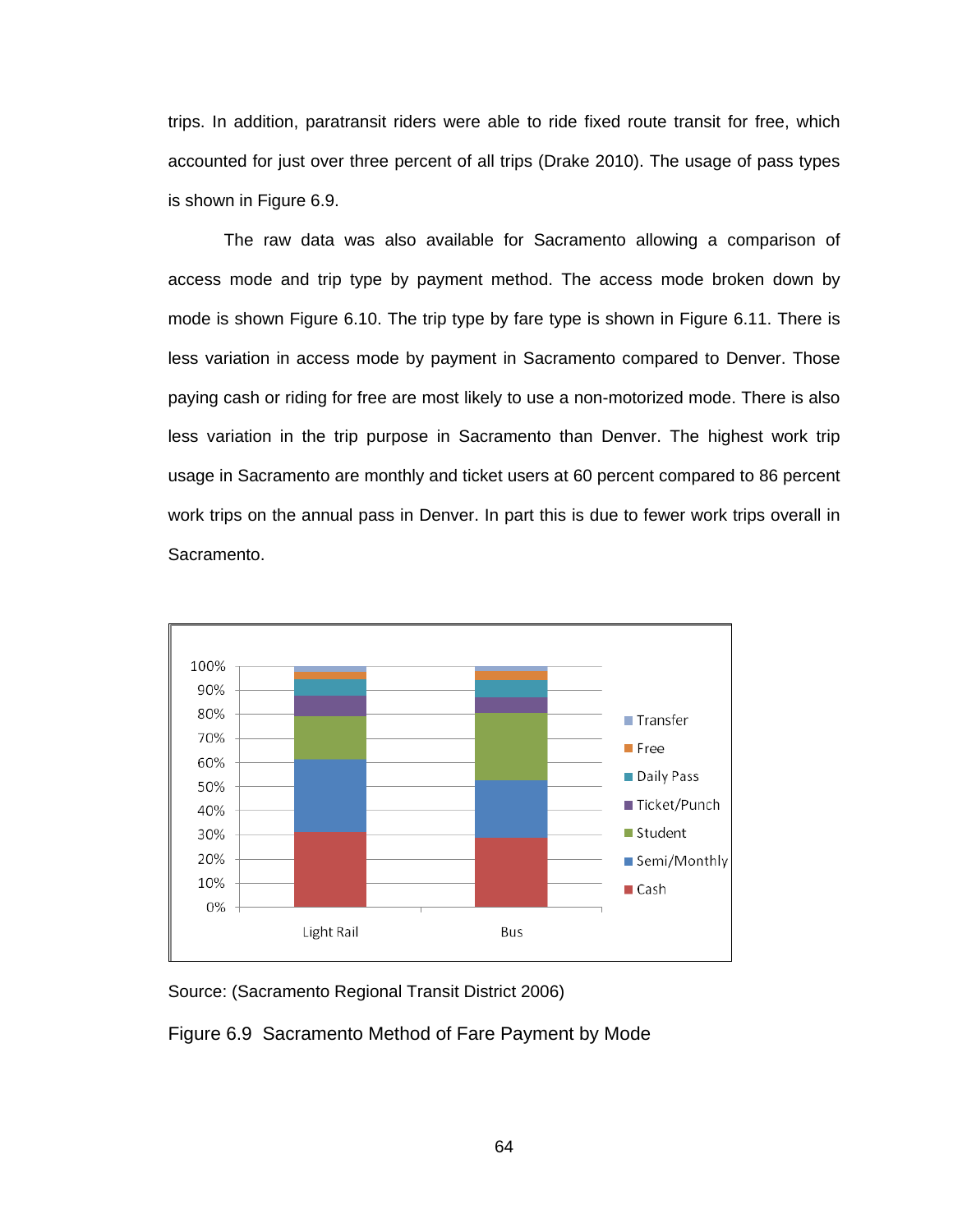

Source: (Sacramento Regional Transit District 2006)

Figure 6.10 Sacramento Access Mode to Transit by Fare Type





Figure 6.11 Sacramento Trip Type by Fare Type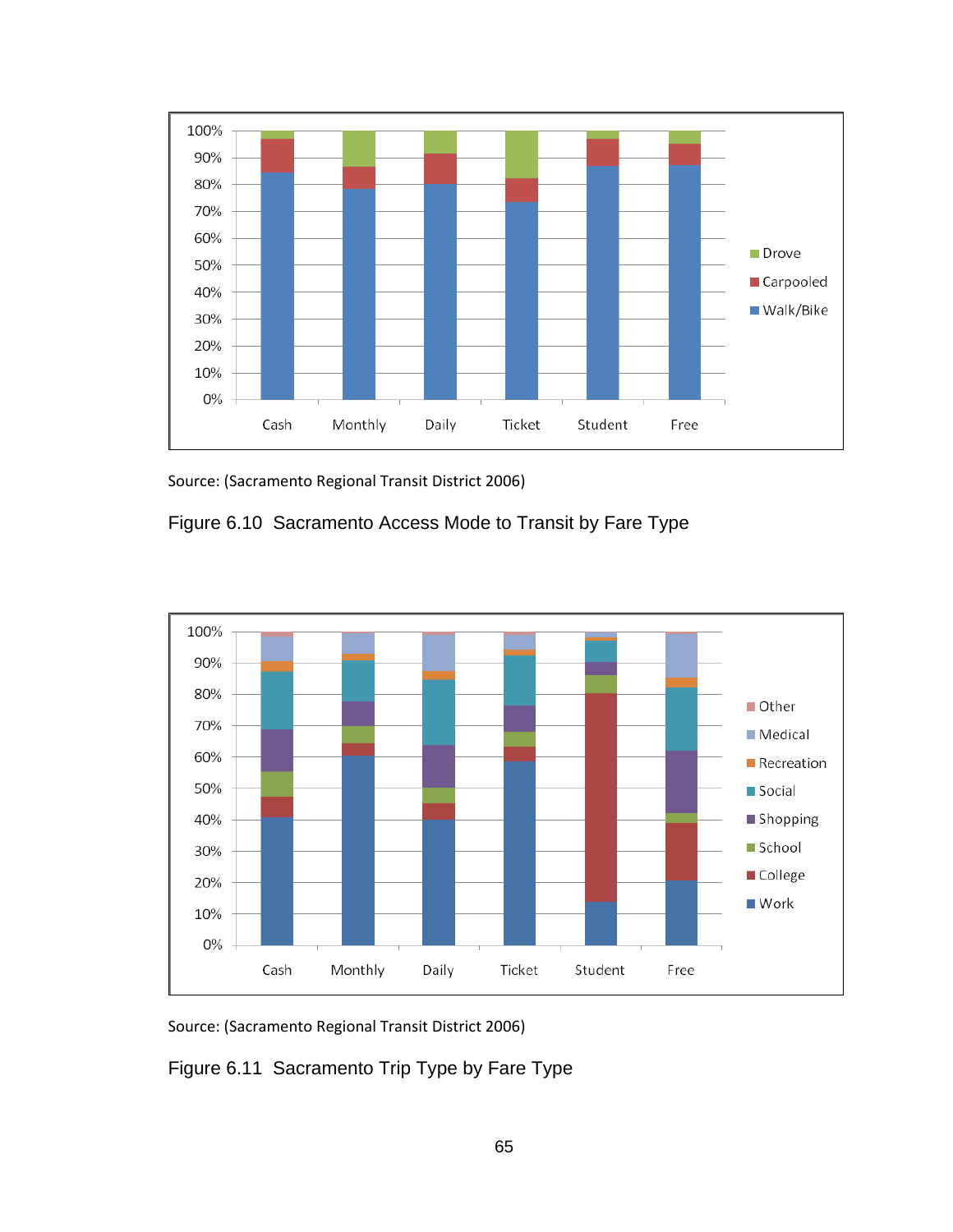#### **6.5 Network Design**

All three regions use different network design models. The Twin Cities has the most traditional CBD model, only they have two CBDs rather than one. Within the urban core, they have a high frequency bus network where buses run every 15 minutes. The buses operate on arterials that feed into the two downtowns and the job rich suburb of Bloomington. A network of transit centers facilitates transfers between buses.

 Denver has a regional model with bus service connecting Denver and multiple surrounding suburbs. Again a network of transit centers is used for transfers between regional and express service to local service. In areas with low demand Denver has a call and ride system for flexible curb to curb service.

Sacramento has multiple transit agencies. The SRT operates the light rail and bus service in Sacramento and 11 other transit agencies operate service in the surrounding towns and regional service to and from Sacramento.

As shown in Table 6.1 the Twin Cities has the highest percentage of its bus routes that enter the CBD (Minneapolis) and the highest percent of express routes. Almost 60 percent of the Twin Cities' bus routes are express routes designed to serve commuters during peak hours. In contrast only a third of the routes in Denver and Sacramento are express or peak only service. Denver has the most frequent local service while Sacramento has the least frequent.

| <u>Fabio O. Finotwork Dobigh Dobbiliptoru</u> |                        |               |                              |  |  |  |  |
|-----------------------------------------------|------------------------|---------------|------------------------------|--|--|--|--|
|                                               | Routes which are Local | Routes in CBD | Peak Local Bus Headway (min) |  |  |  |  |
| Denver                                        | 66%                    | 41%           |                              |  |  |  |  |
| Sacramento                                    | 64%                    | 28%           | 43.6                         |  |  |  |  |
| <b>Twin Cities</b>                            | 39%                    | 58%           |                              |  |  |  |  |

Table 6.1 Network Design Descriptors

Sources: (Sacramento Regional Transit 2008; Regional Transportation District 2008; Metropolitan Council 2008)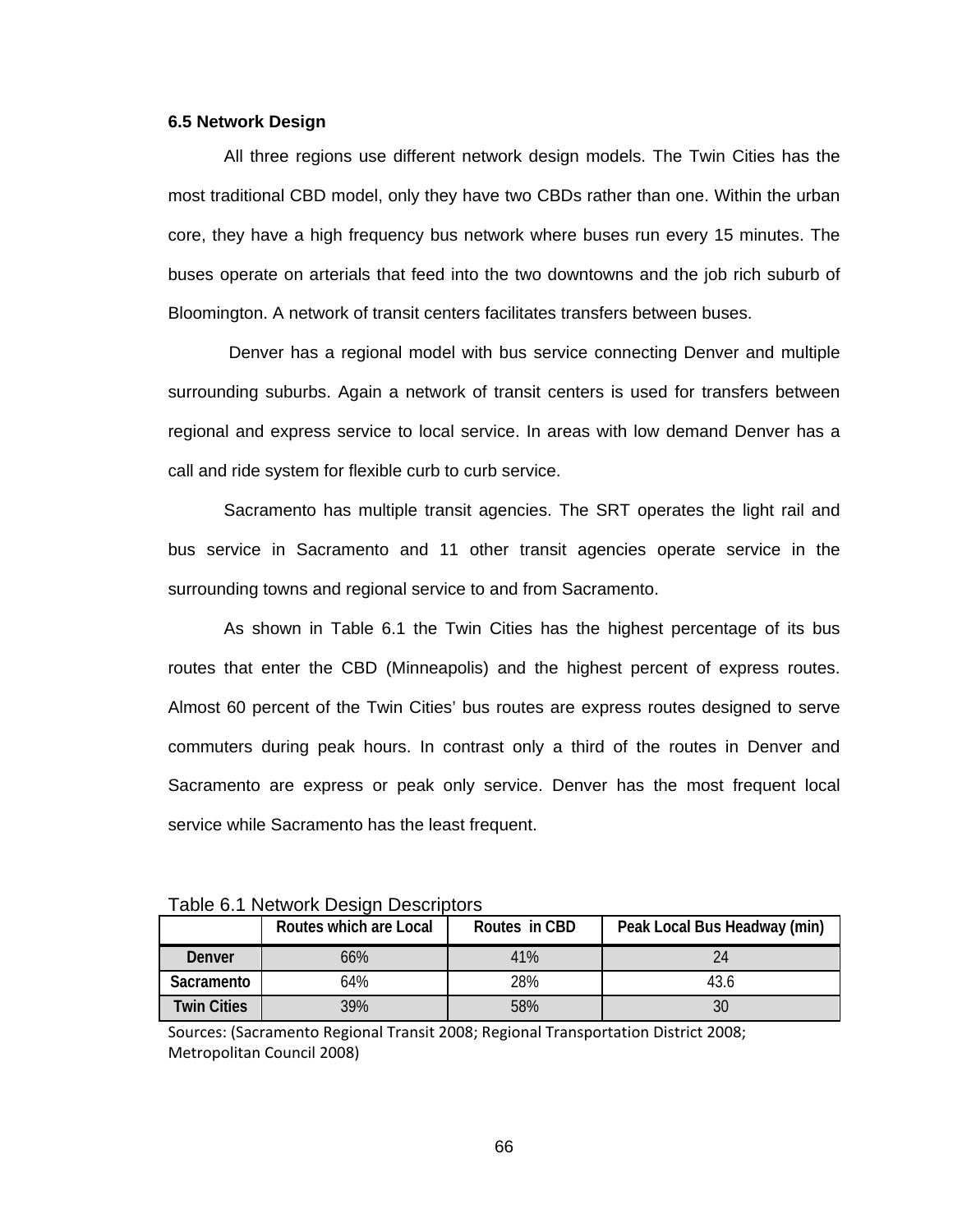Denver operates a very successful free downtown shuttle on a street otherwise reserved for pedestrians. The shuttle gets regional and express buses off the downtown streets and concentrates them into northern and southern downtown bus terminals. Downtown Minneapolis takes a different approach with bus stops spread out in the downtown area. It employs real-time technology to inform passengers of the next bus arrival time at stops throughout downtown. A section of one downtown street functions as a transit and pedestrian only mall with free bus service being added. Downtown Sacramento lacks the amenities in Denver and Minneapolis. Regional and express bus stops are clustered around the state capitol.

All three regions have park and ride lots to facilitate drive to transit access and carpooling. In 2008, the Twin Cities had 111 park and ride locations with 26,000 spots. Denver had 24,500 spots in 76 locations. Sacramento has only 12,000 spots in 87 locations.

#### **6.6 Light Rail Station Access and Land Use**

The land use around and ease of access to the light rail stations can explain both type of trips served and mode of access. Figure 6.8 shows a map of each light rail system with each station coded by the surrounding land use and how many sides are accessible by pedestrians. Each system has a similar percentage of stations in their downtown area. But Denver and the Twin Cities have 21 percent and 22 percent of their stations, respectively, surrounded by suburban land uses, primarily office parks, park and ride lots, and shopping malls. Sacramento only has 10 percent of its stations in suburban land uses (Google Inc. 2010).

Only 56 percent of Denver's stations can be accessed on both sides by pedestrians compared to 80 percent of the stations in the Twin Cities and Sacramento (Google Inc. 2010). All three systems have bicycle racks and lockers at light rail stations.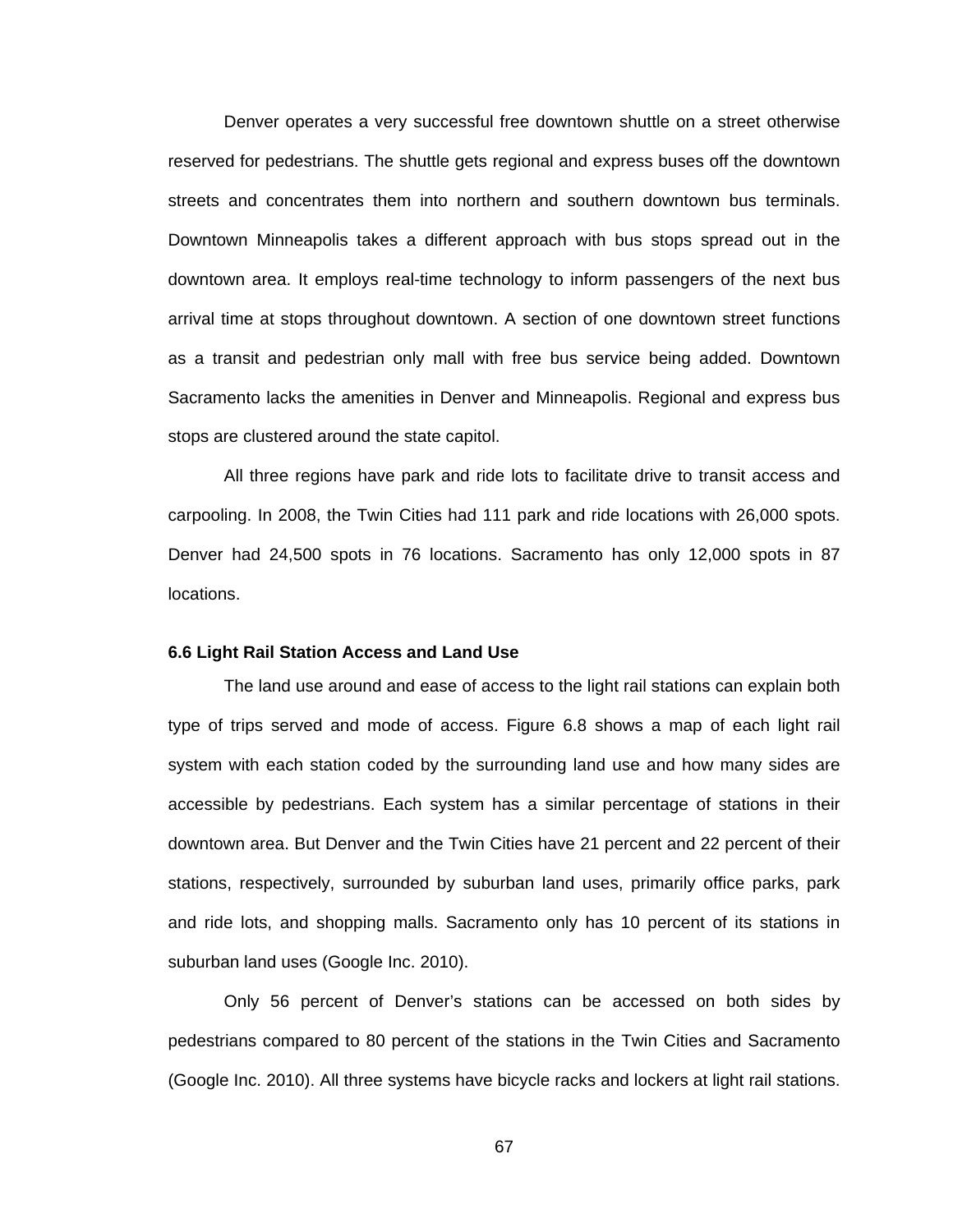A limited number of bicycles are allowed on trains in each city. Denver and the Twin Cities have low floor train cars with special bicycle hanging racks. Sacramento has old high floor train cars, which makes loading bicycles much harder.

Denver has vehicle parking at just over half of its stations for a total of 10,750 spots. This is an average of 290 spots per station in the system. Sacramento has parking at 38 percent of its stations with a total of 7379; this is an average of 157 spots over their 47 stations. The Twin Cities has parking at only three stations with a total of 2800 spots and an average of 165 spots per station. At the time of the on-board surveys, parking was free in all regions.

Denver uses modeling to determine the level of parking needed on a light rail corridor; however, when the Southwest line opened, there was not enough parking. The transit agency's policy was to build as much parking as needed to accommodate demand. Currently the transit agency staff and board members are re-evaluating whether they want to prioritize parking at transit stations. Sacramento and the Twin Cities have not had a problem with parking lots filling to capacity. In Sacramento the larger concern about parking is safety (Cryer 2010; Griesenbeck 2010; Filipi 2010).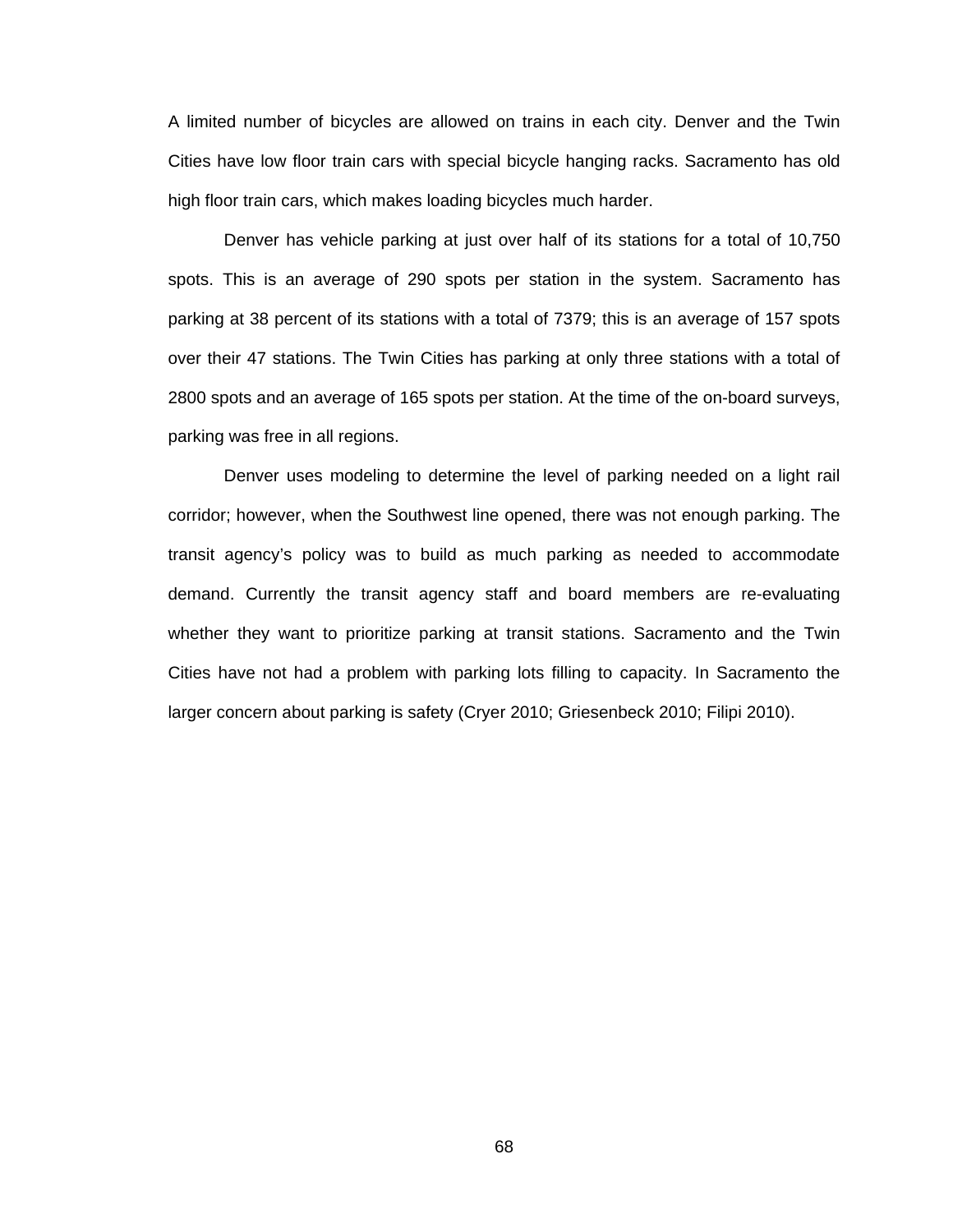

Figure 6.12 Land Use and Access to Light Rail Stations

Agency staff members in all three regions explained how the corridor selection process was a result of politics, availability of cheap right of way, and estimated transit demand. The initial Sacramento light rail lines were built with federal funds allocated for interstate projects. The lines were chosen in part for future expansion potential and where right of way was available in freight corridors. The final Environmental Impact Study from 1983 justified the project citing traffic congestion, transit crowding, future urban growth, air quality and energy concerns, and the opportunity to develop transit that might not be available in the future (Sacramento Transit Development Authority 1983; Koegel 2010).

The Denver light rail corridors were chosen in congested highway corridors, where travel times saving could be demonstrated in order to get federal funding, and in markets where transit could be competitive. The first line built was the cheapest, not the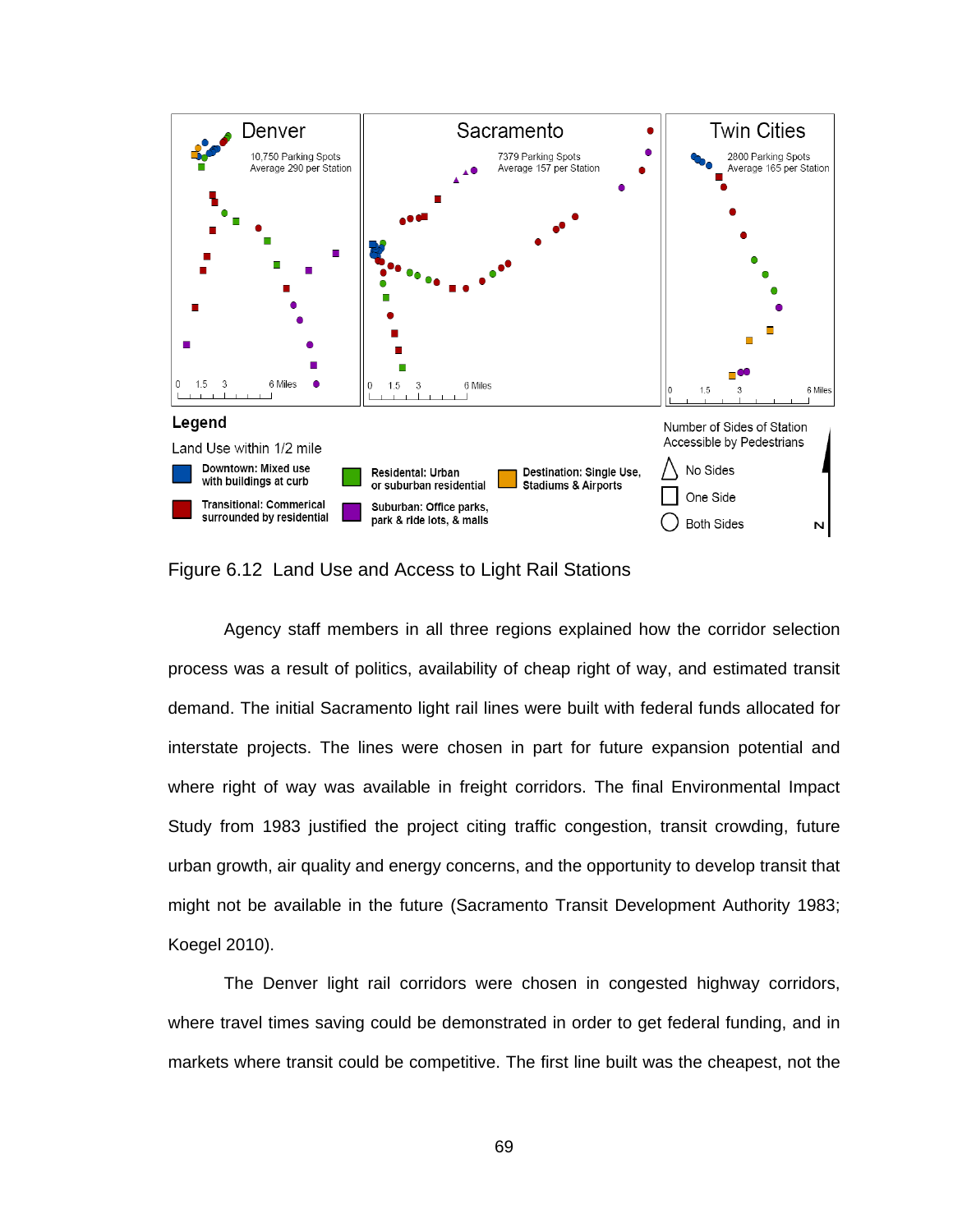one with the highest expected ridership. The south-east line was built as part of a \$1.6 billion interstate expansion project (Cryer 2010).

The Hiawatha line in the Twin Cities region was built as part of a deal surrounding the expansion of the Minneapolis airport. The state had promised a busway as part of a highway expansion; grassroots and downtown Minneapolis interests pushed for a light rail line. The Central Corridor, currently set to begin construction, was the first priority of the MPO (Filipi 2010).

#### **6.7 Regional Priorities**

All three regional councils have policy language in their regional transportation plans encouraging transit usage and transit oriented development. In 2004, the MPO for the Twin Cities adopted a goal of doubling regional transit ridership by 2030 from 2003 levels. By 2008, they were 22 percent above the pace for meeting the goal.

The board of the Denver MPO is considering adopting goals to reduce the percent of trips to work by single-occupant vehicles to 65 percent by 2035 and reducing regional per capita VMT by 10 percent by 2035. These are part of a strategy to meet a goal of reducing per capita greenhouse gas emissions from transportation by 60 percent by 2035 (Sandal 2010). The Sacramento MPO has no set regional goals for transit use, but is working on their plan to comply with California's greenhouse gas emission law (Griesenbeck 2010).

All three major transit agencies have some form of transit service standards. Sacramento has a process for evaluating existing service, but does not have standards based on land use to determine minimum service levels (Sacramento Regional Transit District 2007). The Twin Cities identifies service type and minimum frequency using a transit market index that considers population and employment density and transit dependent population. It also sets goals for transit travel time compared to auto time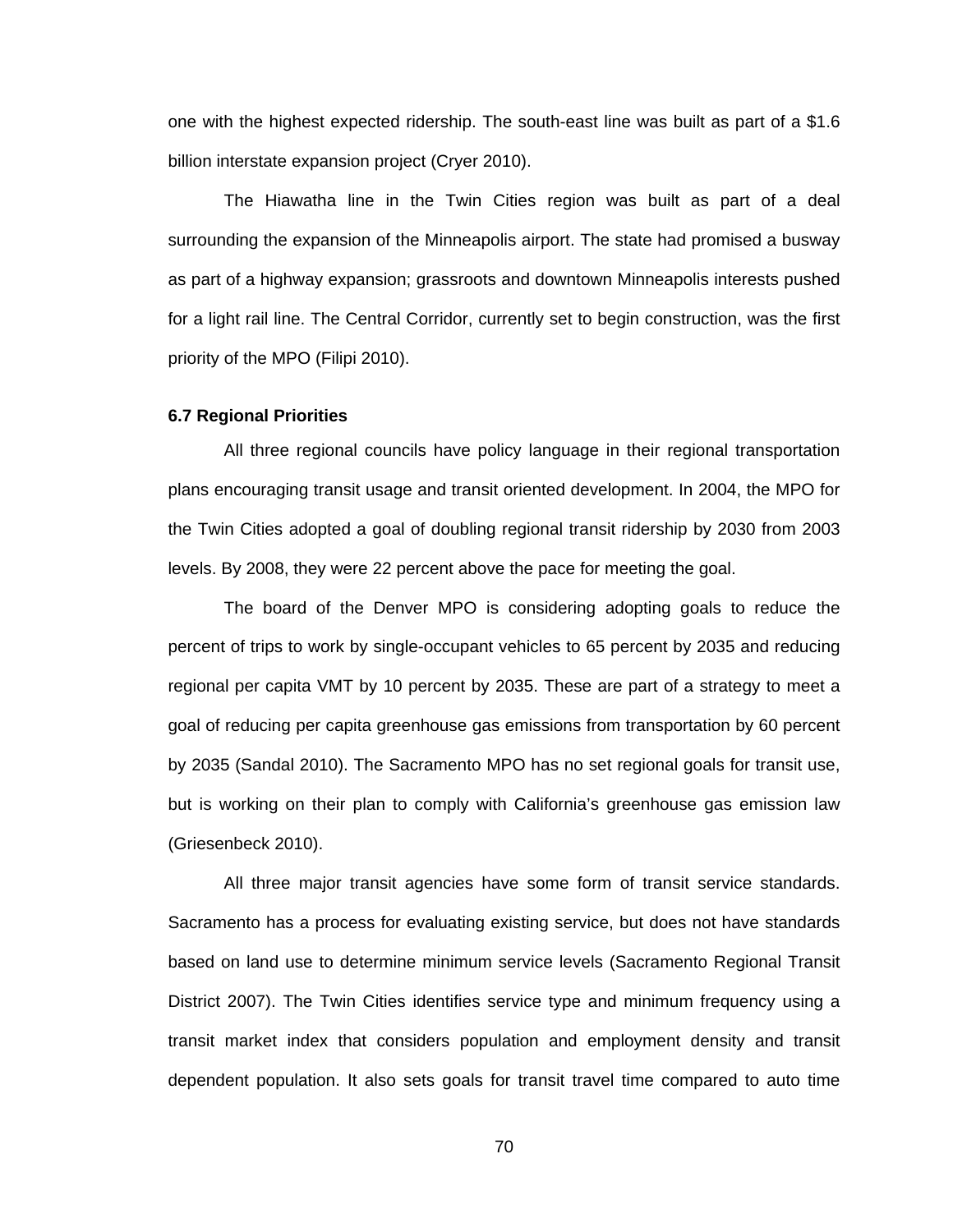(Metropolitan Council 2008). Denver's standards set minimum frequency levels by types of service and minimum service levels based on land use. Special consideration is given to routes with high transit dependent ridership (Regional Transportation District 2002). Denver is explicit that actual service levels are dependent on the agency budget.

In 2008, RTD in Denver had an operating budget of over \$435 million. In the Twin Cities, Metro's operating budget was over \$258 million. SRT and the six smaller operators in the MPO had a combined operating budget of just under \$200 million. Similarly the Sacramento region's capital budget of \$42 million is dwarfed by a capital budget of \$283 million in Denver and \$158 million in the Twin Cities (Federal Transit Administration 2008).

Sacramento faces more competition for funds within the state of California than the other regions. It is the fourth largest MPO out of 18 MPOs in the state. Denver is the largest of five in Colorado and the Twin Cities is the largest of four in Minnesota.

#### **6.8 Comparison**

While the three metropolitan areas share some key regional characteristics, the case studies paint a picture of three different transit environments.

#### *Sacramento*

The Sacramento region has not prioritized transit at the same level as Denver and the Twin Cities. It has the largest light rail network, but the lowest transit operating budget. A former staff member of the MPO pointed to Sacramento's inability to compete within California for funding (Koegel 2010).

The lack of funding has led to service cuts and fare increases in Sacramento. SRT had a major service cut in June of 2010 due to budget shortfalls. While Sacramento's transit pass programs are aimed at serving lower-income riders, they have the most expensive basic monthly pass of the three regions. The cycle of decreasing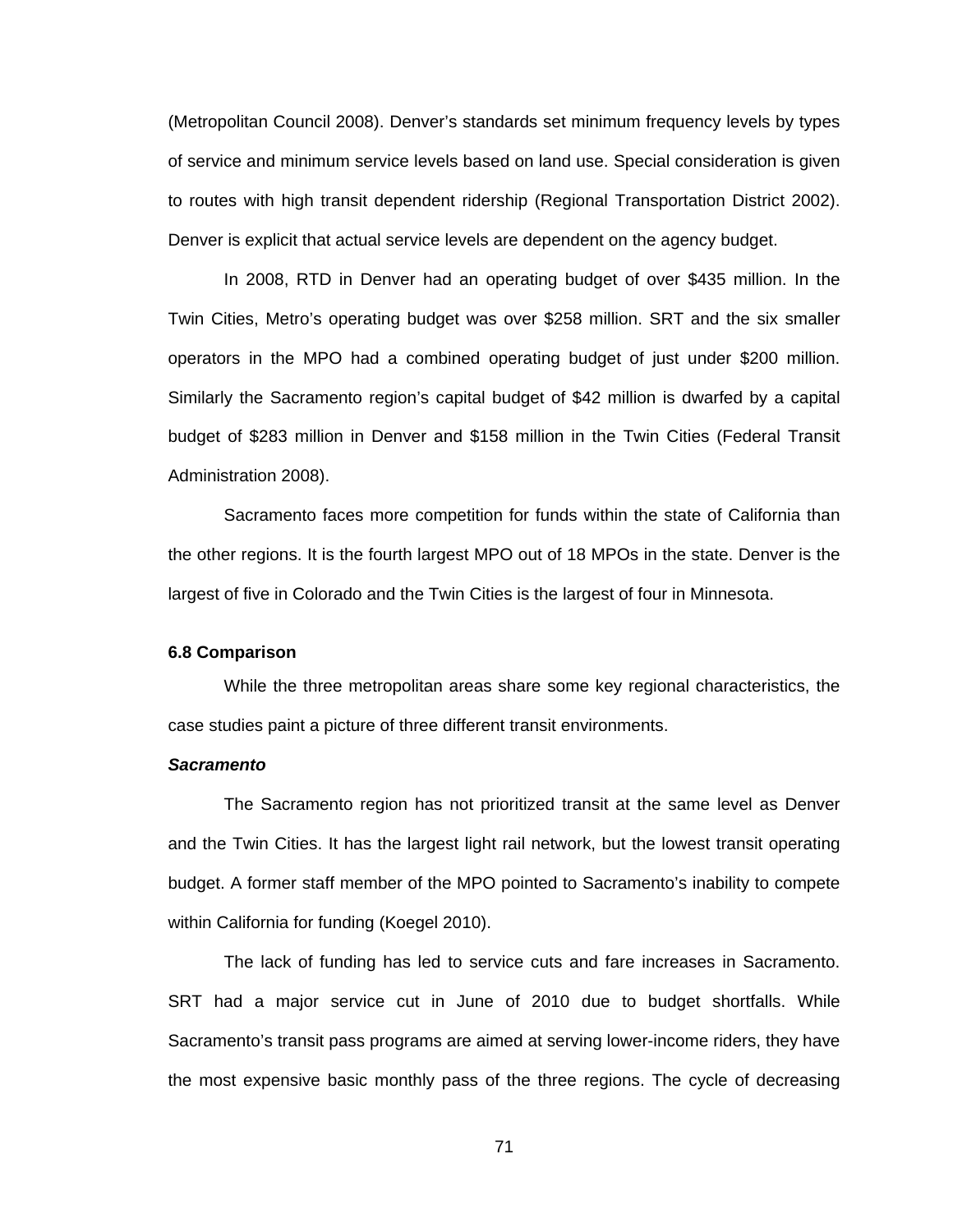resources and service cuts makes it harder to attract or retain choice riders. The most striking difference between Sacramento and the other regions is the lower income ridership, especially on light rail.

The low median income, along with the lower per capita transit usage, begs the question of why higher income people are not using transit in Sacramento. The motivations of non-riders was not examined in this study; however, only in Sacramento did the transit agency staff bring up safety and cleanliness as concerns. The system is showing its age in comparison to the new systems in Denver and the Twin Cities. Recently a board member of SRT proposed a ban on passengers wearing hooded sweatshirts on light rail because they can be intimidating (Barnard 2010). Whether actual crime or stereotypes about the low-income passengers is the problem is not clear.

The level of low-income riders on light rail can in part be explained by the fact that light rail in Sacramento does serve several low-income neighborhoods. This is not the case in all cities. Activists in the Twin Cities won a victory in 2010 when the Federal Transit Administration asked that three stations serving low-income neighborhoods be added to the plans for the Central Corridor line. In addition, light rail in Sacramento carries 38 percent of transit trips, the highest of the three regions.

Sacramento does have the lowest number of stations surrounded by suburban land use patterns. However, Sacramento has had light rail for over 20 years and the land use has still not evolved around most of the transit stations (Griesenbeck 2010). Because the initial light rail lines in Sacramento were built in place of an interstate highway, in contrast to Denver where light rail was built as part of an interstate project, the lines are more accessible to pedestrians. Sacramento has also made efforts to install safety features to improve pedestrian access across freight lines.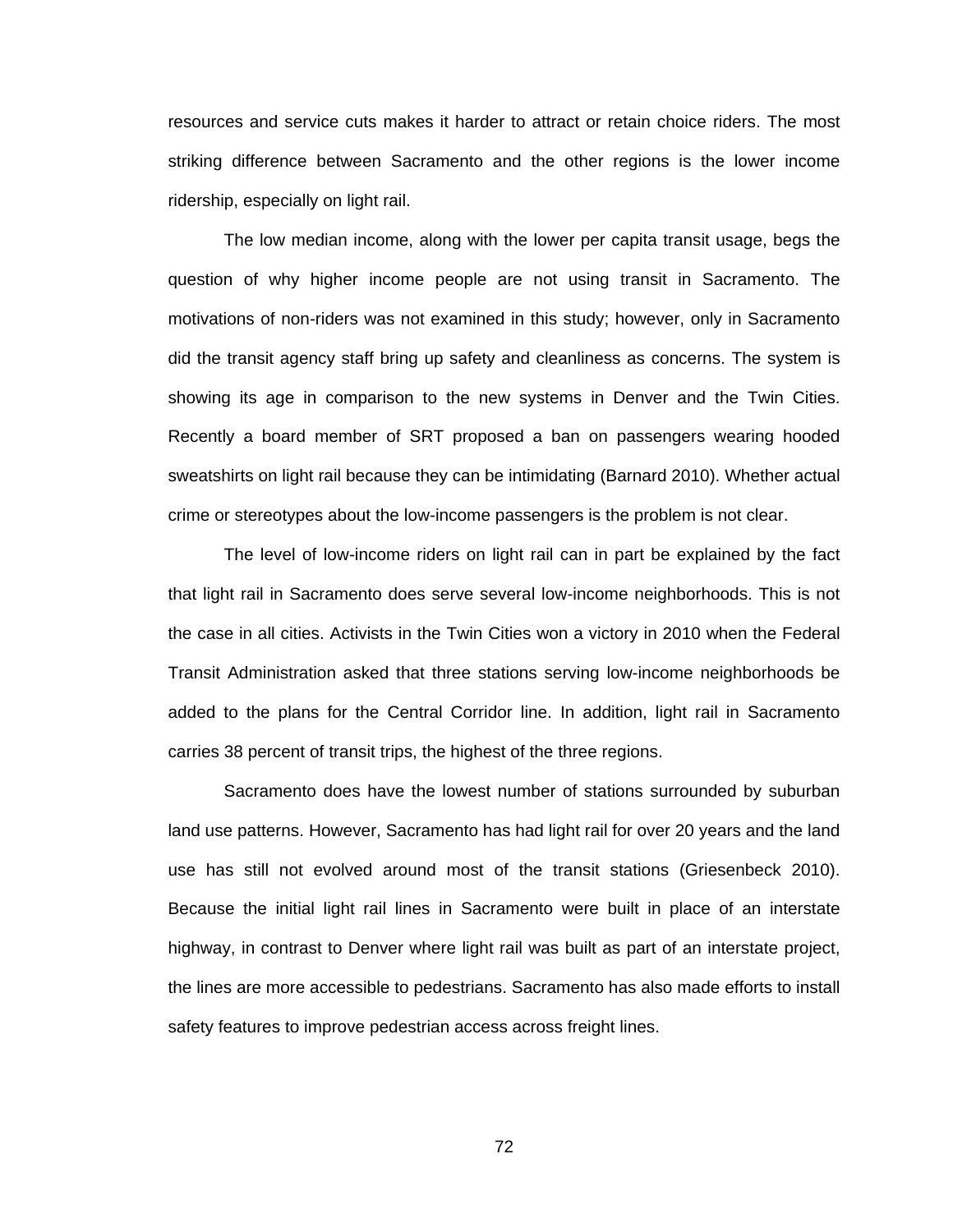#### *Twin Cities*

In contrast to Sacramento, the Twin Cities region is making a concerted effort to attract choice riders. The region has set a goal to increase transit ridership and is meeting its goal by serving work trips. The focus on serving commuters was motivated by a desire to use peak hour express bus service in High Occupancy Vehicle (HOV) lanes to preserve the capacity on interstate investments (Filipi 2010). The transit marketing and pass program is designed for commuters. This effort is reflected in the high levels of work trips and employer pass usage.

The Twin Cities' bus and light rail lines are centered on serving work trips. Almost 60 percent of the Twin Cities' bus routes are commuter service and over half of all routes serve downtown Minneapolis. The Twin Cities do have a high frequency network and a number of transit centers that could be the basis of a regional network.

The light rail line connects downtown Minneapolis with the suburban job center of Bloomington and the Mall of Americas. Job density around the light stations is very high. A low level of school trips is in part due to the lack of direct access to a major college or university. Once the Central Corridor line serving the University of Minnesota is completed, the university/college trip usage will increase.

Despite having only three stations with parking, 45 percent of light rail riders are using a motorized mode to access transit. There are a number of factors for the low pedestrian access. First, physical access from the eastside of the light rail line is difficult. The southern half of the line is surrounded by land use that discourages pedestrian access. There is not enough residential land use in the corridor to attract high levels of walk access to stations; only 26 percent of riders walk to a station. The other option is walking to a bus and transferring to light rail, which is done by 27 percent of riders (Periscope 2008).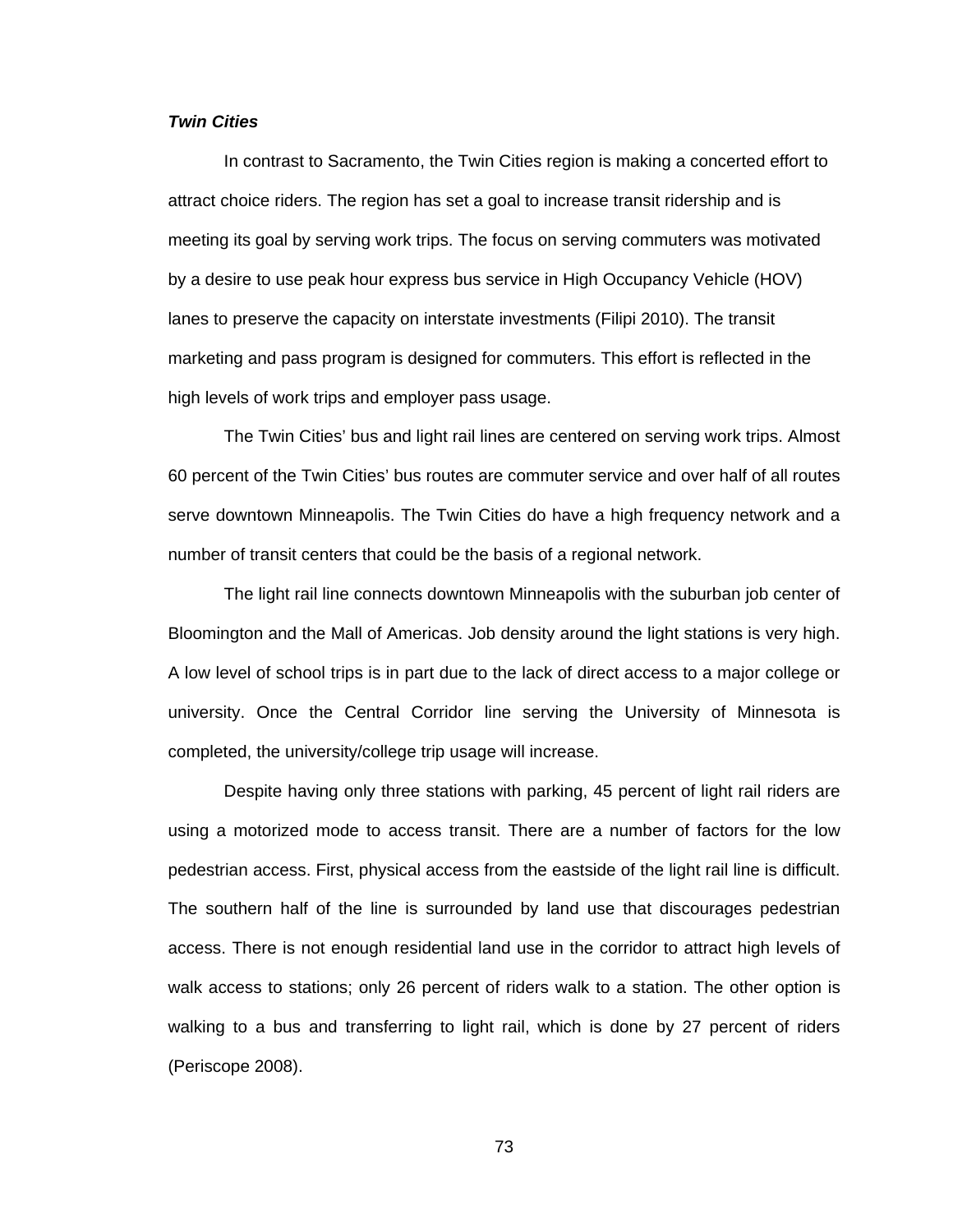The Twin Cities has only one rail line; a mere 13 percent of Metro's annual trips are on light rail (Federal Transit Administration 2008). Bus riders end up on the light rail line if it happens to be on the way. People not willing to take buses, or without bus access, drive to a station. Over 40 percent of light rail riders say they traveled over 2 miles to reach their initial station. Parking is free; 30 percent of light rail riders report that one of the main reasons they use transit is to save money on parking (Periscope 2008). It is likely once the light rail network expands, the level of non-motorized access will increase.

#### *Denver*

Denver has the lowest job and population density of the three regions and the highest transit usage per capita. It has the largest transit budget of the three regions and is continuing to expand. Denver also provides transit access to the highest percentage of its population and jobs.

Denver has three times the mileage of light rail as the Twin Cities. The larger network allows Denver to carry more diverse trip types and light rail to play a larger role in the network. Light rail carries 21 percent of all trips in Denver (Federal Transit Administration 2008). The high level of school trips is explained by light rail stations at two major university centers. In addition, Denver's pass programs and overall regional network design does not cater to the work trip as much as the Twin Cities.

Denver has fairly high levels of non-motorized access considering its emphasis on parking, difficulty in pedestrian access, and low density suburban land use. Close to 60 percent of light rail riders walk to start their transit trip (Regional Transportation District 2008). Denver's larger network light rail network has a larger residential capture area than the Twin Cities. In addition, downtown Denver is oriented to the pedestrian with its successful 16<sup>th</sup> Street Pedestrian Mall.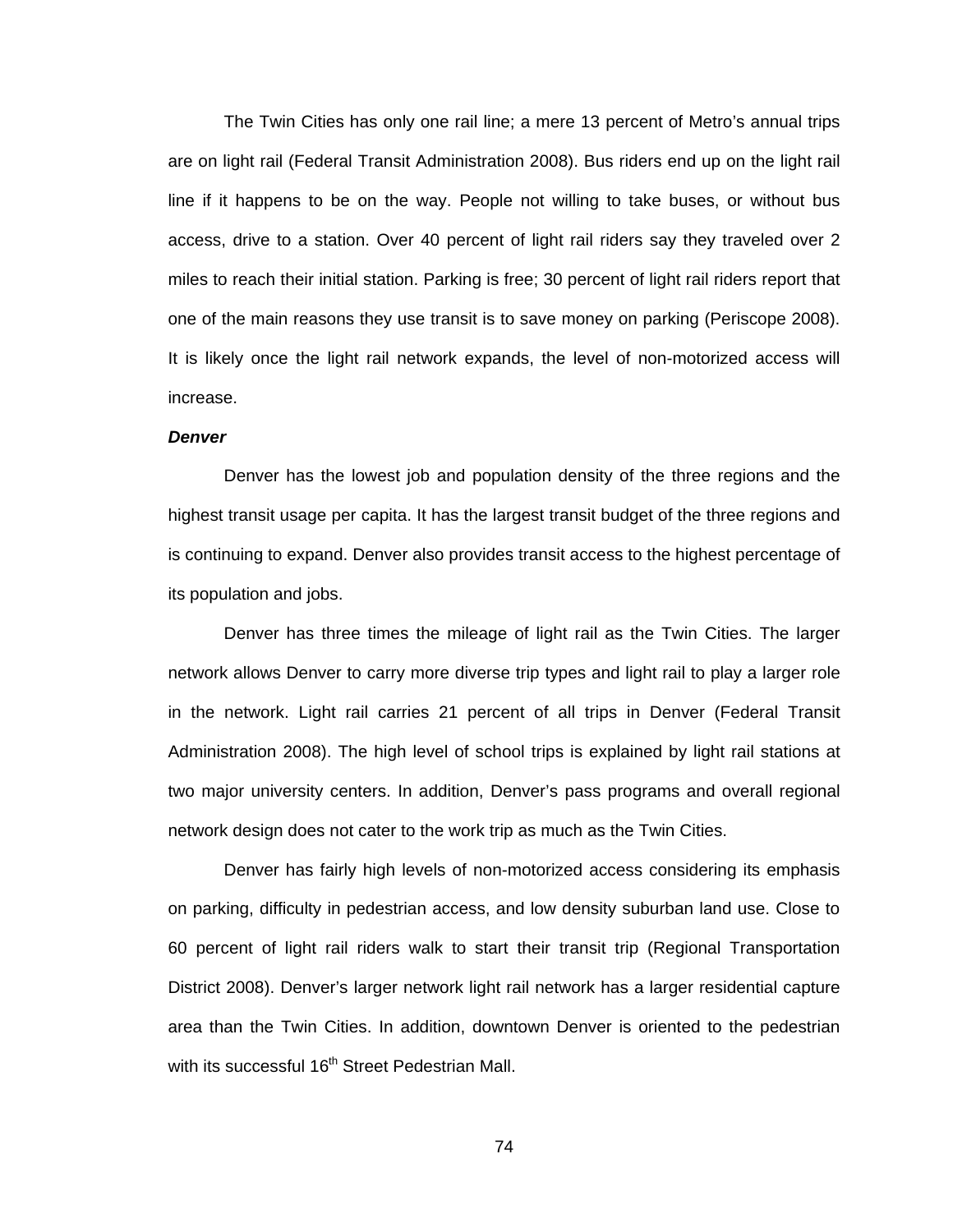## **CHAPTER 7 ANALYSIS**

There are two related questions this research is answering. Do higher levels of non-work trips and non-motorized access imply that social and environmental goals are being met and what factors increase non-motorized access and non-work trip usage on transit.

#### **7.1 Meeting Social and Environmental Goals**

As stated in the introduction, at a minimum for transit to meet social sustainability goals it must increase mobility and accessibility for everyone, regardless of car ownership. Mobility refers to the ability to move about the region; in this case it is measured by peak hour frequency for local buses. Local buses were chosen because local bus service exists in all 17 regions, its service is accessible on foot, and in general buses carry the majority of transit trips.

There are three variables that measure the accessibility of the region. The land area cover measures what percent of the land area of region is accessible within a half mile of transit access. The population cover and job cover measure the percent of the population and jobs that are within a half mile of transit access.

There are multiple environmental goals for transit, but a primary goal is for transit use to replace personal vehicle trips and reduce the emissions of air pollutants and greenhouse gases. In order for this to occur, transit has to be used by people who otherwise would be driving personal vehicles or people who can afford to own a car but choose not to use it. This is measured by the median income of transit riders and a measure that normalizes for differing costs of living by calculating the median rider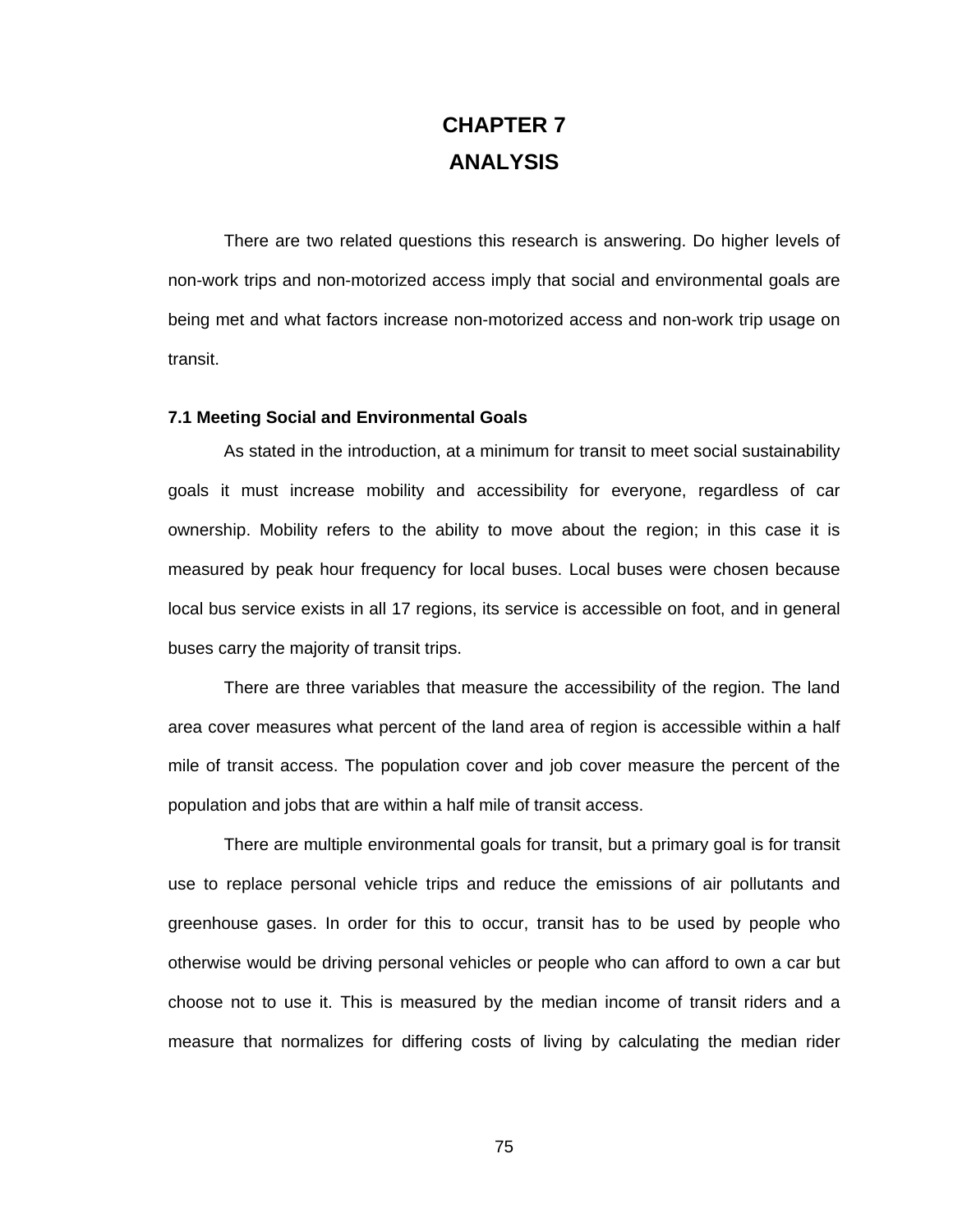income as a percent of the region's median income overall. In addition, the overall use of transit in a region is measured by the per capita transit trips in the region.

For non-work trips, the results in Table 7.1 indicate that systems with higher nonwork trip usage do not meet either social or environmental measures. In fact, the opposite is true, non-work trips are highest on systems negatively correlated to social and environmental indicators.

| Goal          | Indicator                     | <b>Result</b>                                            |
|---------------|-------------------------------|----------------------------------------------------------|
| <b>Social</b> | Peak Headway of Local         | Positive correlation – More non-work trips correlated to |
|               | <b>Bus</b>                    | long wait times                                          |
| Social        | Land Area Cover               | Negative correlation – More non-work trips correlated to |
|               |                               | less accessible area                                     |
| <b>Social</b> | <b>Population Cover</b>       | No correlation                                           |
| Social        | <b>Job Cover</b>              | No correlation                                           |
| Environmental | Median Income                 | Negative correlation - More non-work trips correlated to |
|               |                               | lower median income                                      |
| Environmental | Percent of Region's           | Negative correlation - More non-work trips correlated to |
|               | Median Income                 | lower percent of region's median income                  |
| Environmental | <b>Unlinked Transit Trips</b> | No correlation                                           |
|               | per Capita                    |                                                          |

Table 7.1 Non-Work Trips Social and Environmental Goal Indicators

 The results are less conclusive for non-motorized access. There are no significant correlations between non-motorized access and any of the social indicators. For environmental indicators, non-motorized access is negatively correlated at the 90 percent confidence level for one test to both income variables. There is higher nonmotorized access on systems serving primarily lower income riders.

High levels of non-work trips and non-motorized access do not indicate social or environmental sustainability. This does not mean that non-work trip usage and nonmotorized access are unimportant sustainability goals; instead these results indicate a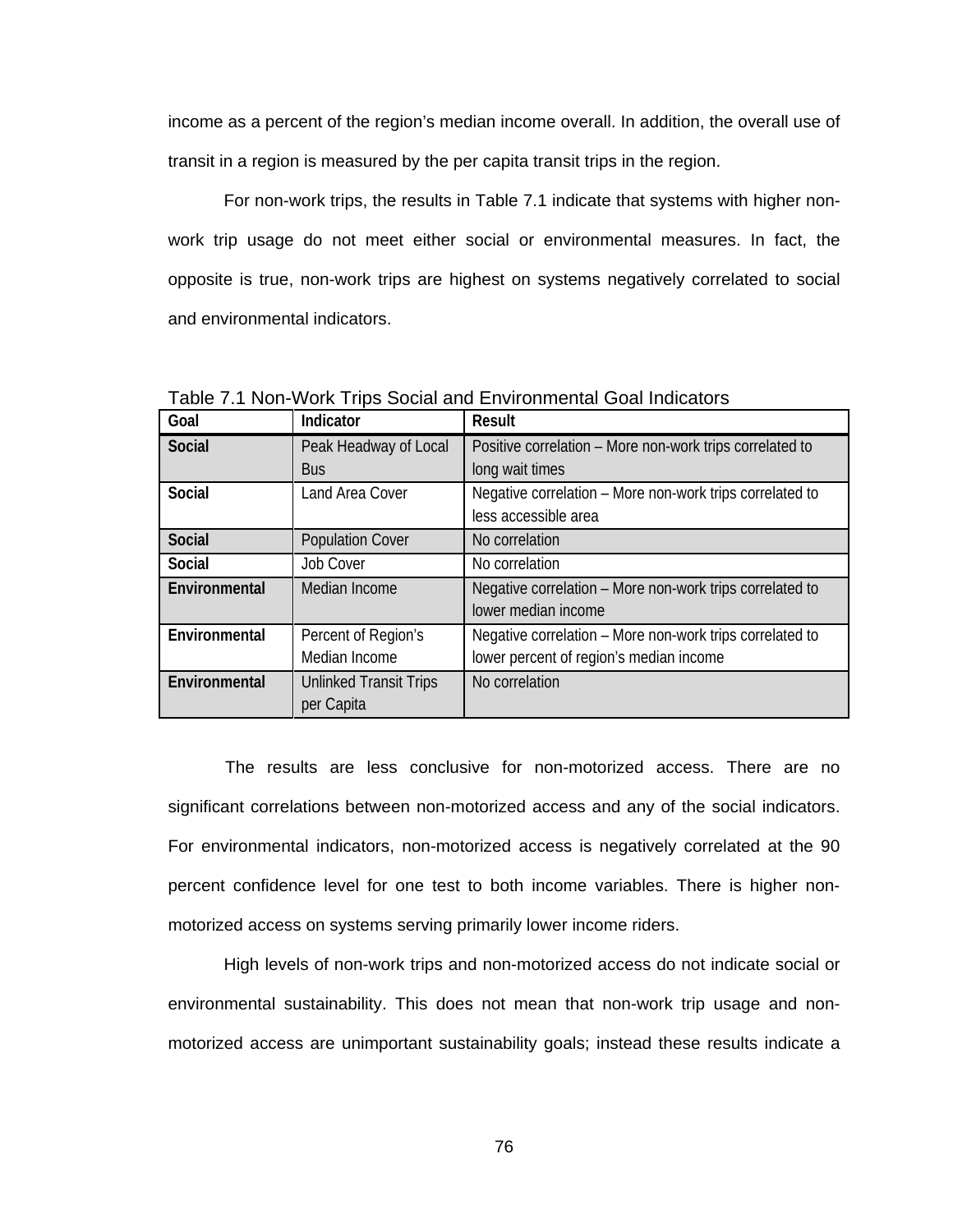divide between transit service primarily serving low income riders and transit serving more income groups.

Transit serving primarily low-income riders lacks the funding to provide more frequent bus service or to serve a large percent of the region. As shown in Table 5.6 transit spending per capita is positively correlated to income of riders and to the social goal indicators. Regions that spend more per capita on transit have higher income transit riders and more frequent local bus service and a higher percent of accessible land area.

Correlations do not show causation; this research does not assess which comes first- higher income riders or more transit spending. It is likely there is a synergetic effect between better service due to higher spending and the influence of higher income riders to increase spending.

In addition, in order for transit to operate more frequent and widespread service efficiently it needs to serve a large pool of transit riders, not just the lowest income groups. Transit spending per capita is also positively correlated to transit trips per capita (Table 5.6). Higher transit trips per capita is positively correlated to more frequent bus service and more accessible land area and population (Table 5.8). In order for transit to meet social (and environmental) goals, it has to serve more than just the lowest income segments of the community.

This follows not just from the correlations, but the case studies. Sacramento primarily serves low-income riders; both bus and light rail riders have a median income under \$30,000 per year. Light rail riders make 36 percent of the region's median income and bus riders 30 percent. Denver and the Twin Cities have higher median incomes for bus and light rail riders. Sacramento has the lowest transit trips per capita, least frequent bus service, and smallest accessible land area, population, and jobs. Sacramento also spends the least on transit.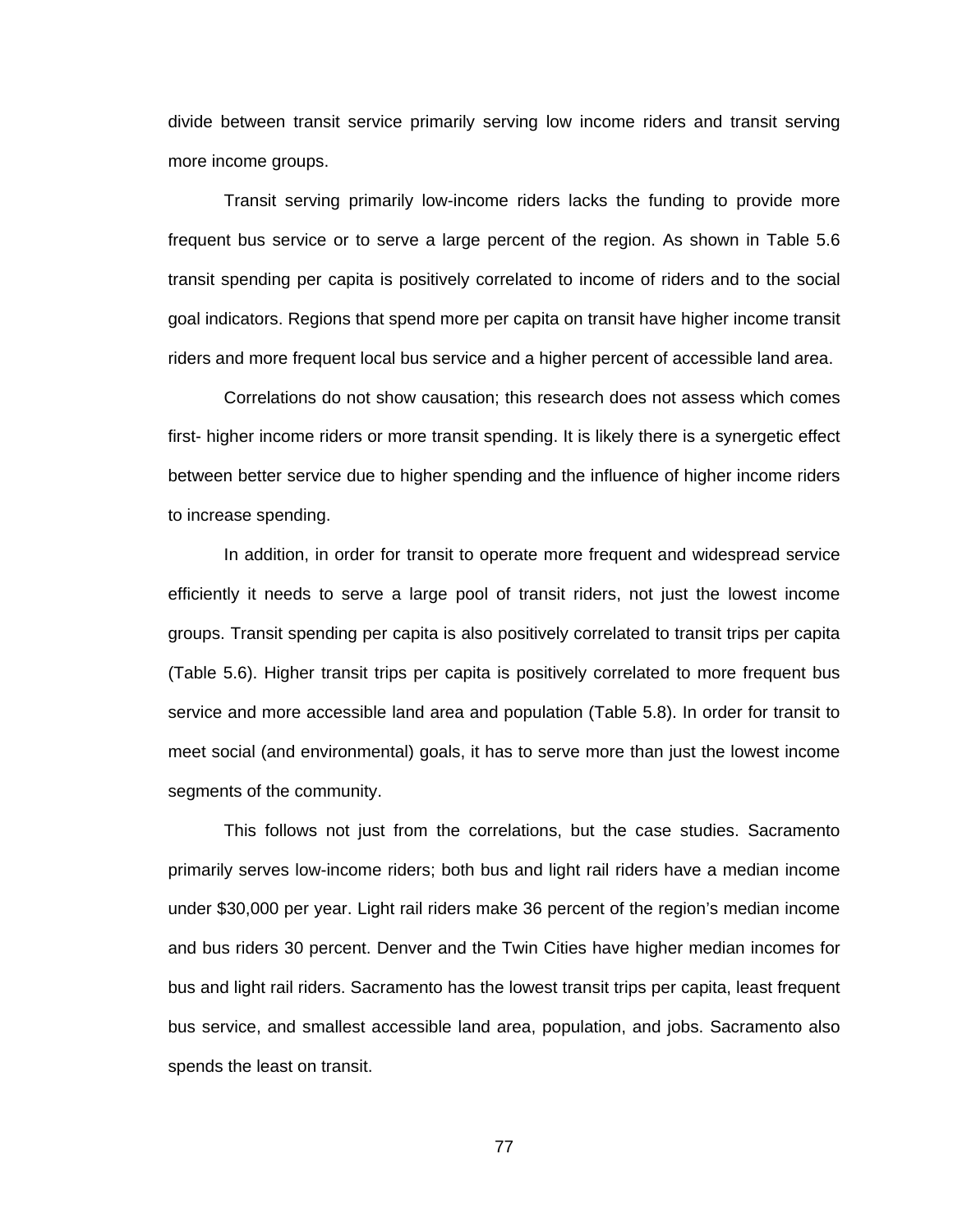The case studies point to a second corollary; serving higher income riders does not imply that transit is meeting social goals. The transit system in the Twin Cities has the highest income riders as a percent of the region's median income. However, its design for commuters hinders its ability to meet social goals. It has less frequent local bus service and less accessible land area, populations, and jobs than Denver. This point is backed up by the correlation analysis. Median income of transit riders is not correlated to peak bus headway, a social sustainability measure (Table 5.7).

Given that higher income riders are needed to meet both social and environmental goals, but having high income riders does not ensure social goals are met, deliberate policies are needed to ensure social sustainability goals are met. In addition to increasing funding for transit, service and design standards can ensure desired levels of mobility and accessibility.

#### **7.2 Non-Work Trips**

Non-work trip and non-motorized access levels are not indicators of sustainability given the divide between transit systems based on the income of riders. It is clear that lower income riders are most likely to make a non-work trip or use non-motorized access to transit. This is demonstrated in the correlations in Table 5.1 and Table 5.4 and nonmotorized access and non-work usage by income levels in Figure 5.1 and Figure 5.2. However, higher non-work trip usage and non-motorized access to transit by all income groups have the potential to increase environmental and social sustainability. The correlations are not very helpful in determining factors that increase either variable for higher income riders, but the case studies do contain useful policy tools.

#### *Network Design*

Both Denver and the Twin Cities serve higher income riders, but Denver has higher non-motorized access on its light rail and serves more non-work trips. The Twin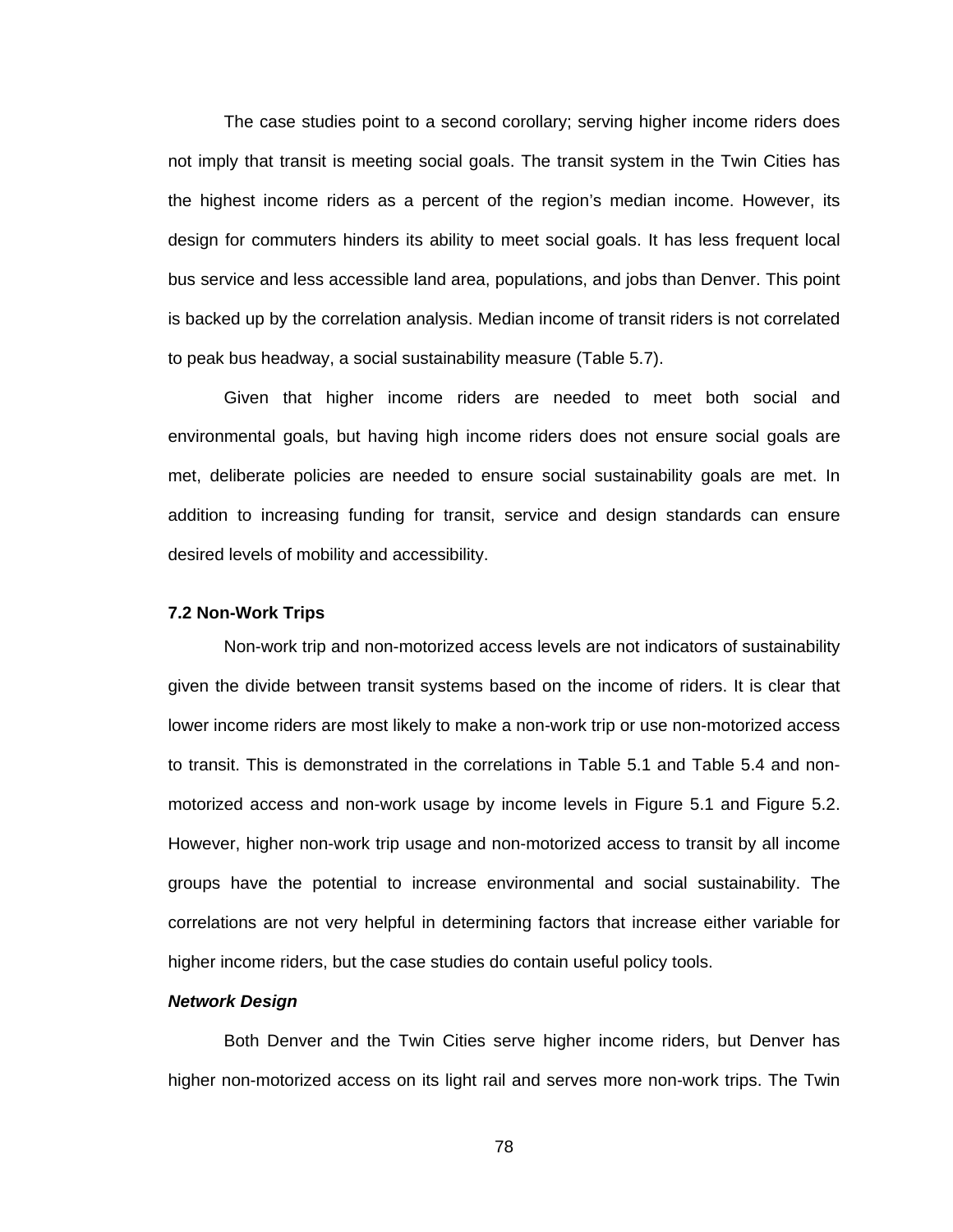Cities has made a policy choice to focus on serving commute trips and this is reflected in its transit network. Sixty percent of its bus routes are express service and 58 percent of its bus routes enter the Minneapolis CBD. Metro has invested in transit amenities for commuters, including extensive real time information for bus stops throughout downtown.

Denver's network design is more conducive to non-work trips than the Twin Cities. Denver has a regional bus network that includes express service that runs all day, not just in peak periods. While downtown Denver is a central hub, only 40 percent of routes enter the CBD and only 34 percent of its bus routes are peak-hour only. Denver's free downtown shuttle system encourages transit (and pedestrian) non-work trips during the work day. Denver's two downtown bus terminals allow easy transfer between express, regional, and local bus service. Similar transfer centers exist in Boulder and other surrounding towns.

The benefits of a non-CBD network model are backed up by the correlations in Table 5.8. More transit trips per capita is significant and negatively correlated to percent of routes in the CBD. There is higher transit usage on systems that do not concentrate bus routes in the CBD.

Denver also increases its non-work trip usage by designing routes for school trips and integrating the transit service for its major universities and colleges into its entire network. In the Twin Cities, the University of Minnesota provides its own shuttle service (which may deflate the school trip numbers for the Twin Cities survey data). This service, in some places, is duplicative to the service provided by the transit agency and makes a less coordinated and cohesive network.

Local bus service at park and ride lots and number of transit modes are the two network design variables that came up as significant to non-work trips. Both are correlated with income of riders (Table 5.7) and transit spending per capita (Table 5.6).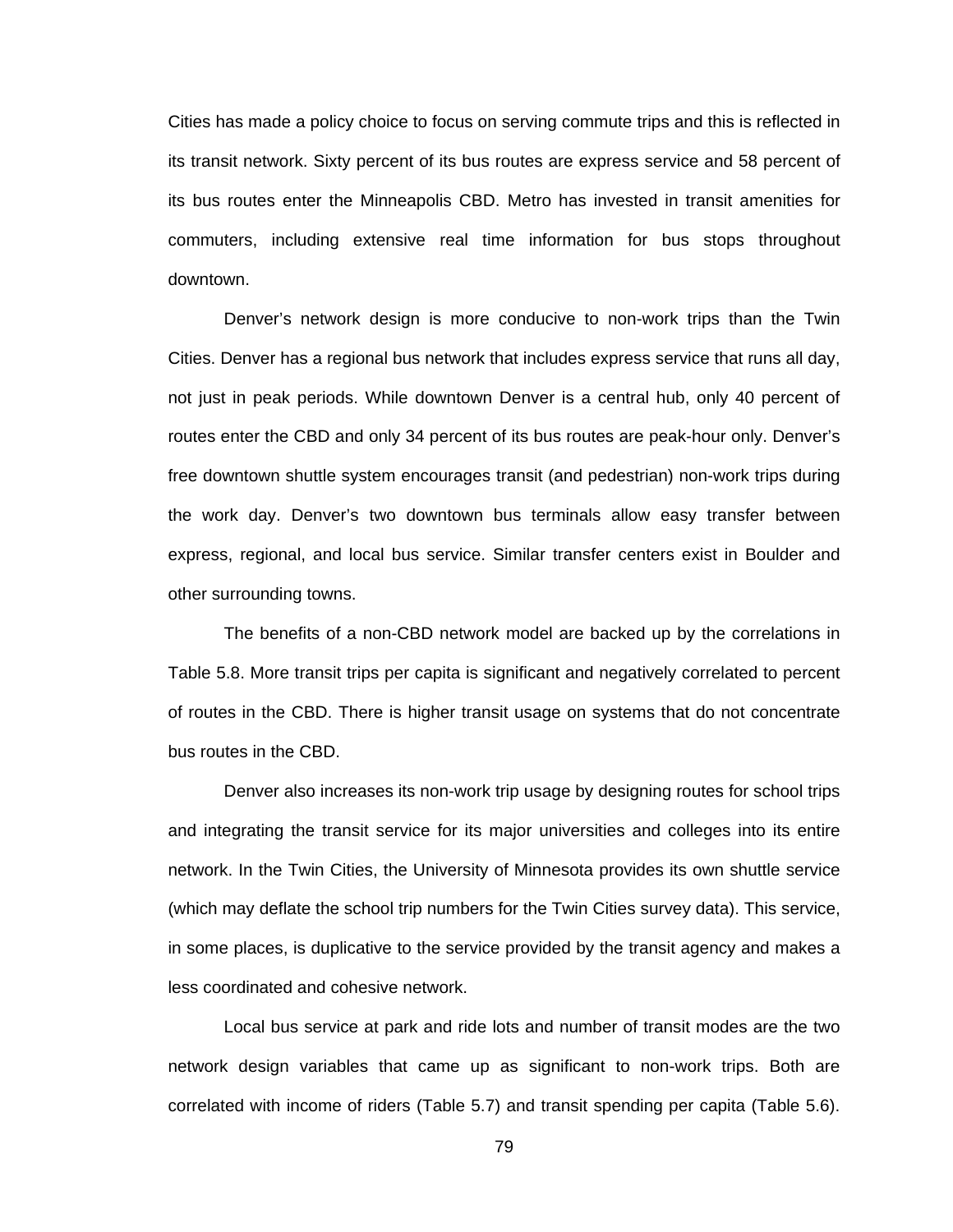Systems with primarily low-income ridership are more likely to only have bus service and to have local bus service at park and ride lots. While local bus service at park and ride lots in these systems is likely a reflection of the ridership, it does point to a useful design criteria. Local bus service at park and ride lots, often the origins of express bus service, provides integration between service types.

Most work trips made in a car include other types of stops or trip chaining. The same desire to combine trips exists for the transit user. Single purpose transit types, whether commute service or campus shuttles, re-enforce single trip purpose. The ability to transfer between service types (local, regional, express) at multiple points and times increases the flexibility of the system to serve multiple trip types. This result is supported by the recent literature on network design from Brown and Thompson (Brown 2009, 2009; Thompson 2003).

#### *Transit Pass Program*

In addition to its network design, the Twin Cities has a transit pass program that focuses on work trips. Passes are sold through employers at a less expensive rate. Denver also has a special employer pass program. The Twin Cities employer pass program is more popular; 24 percent of light rail riders and 19 percent of bus riders use employer passes compared to 18 percent of light rail riders and 14 percent of bus riders in Denver. Selling passes through employers indicates a high likelihood the passes will be used for work trips; however, it does not preclude the passes being used for other types of trips.

Unfortunately, the raw data for the Twin Cities was not available, but it was available for Denver and Sacramento. In Denver, 86 percent of the users of the employer transit passes were taking work trips, the highest percent of work trips for all fare media. Only 62 percent of users of the non-employer unlimited pass were taking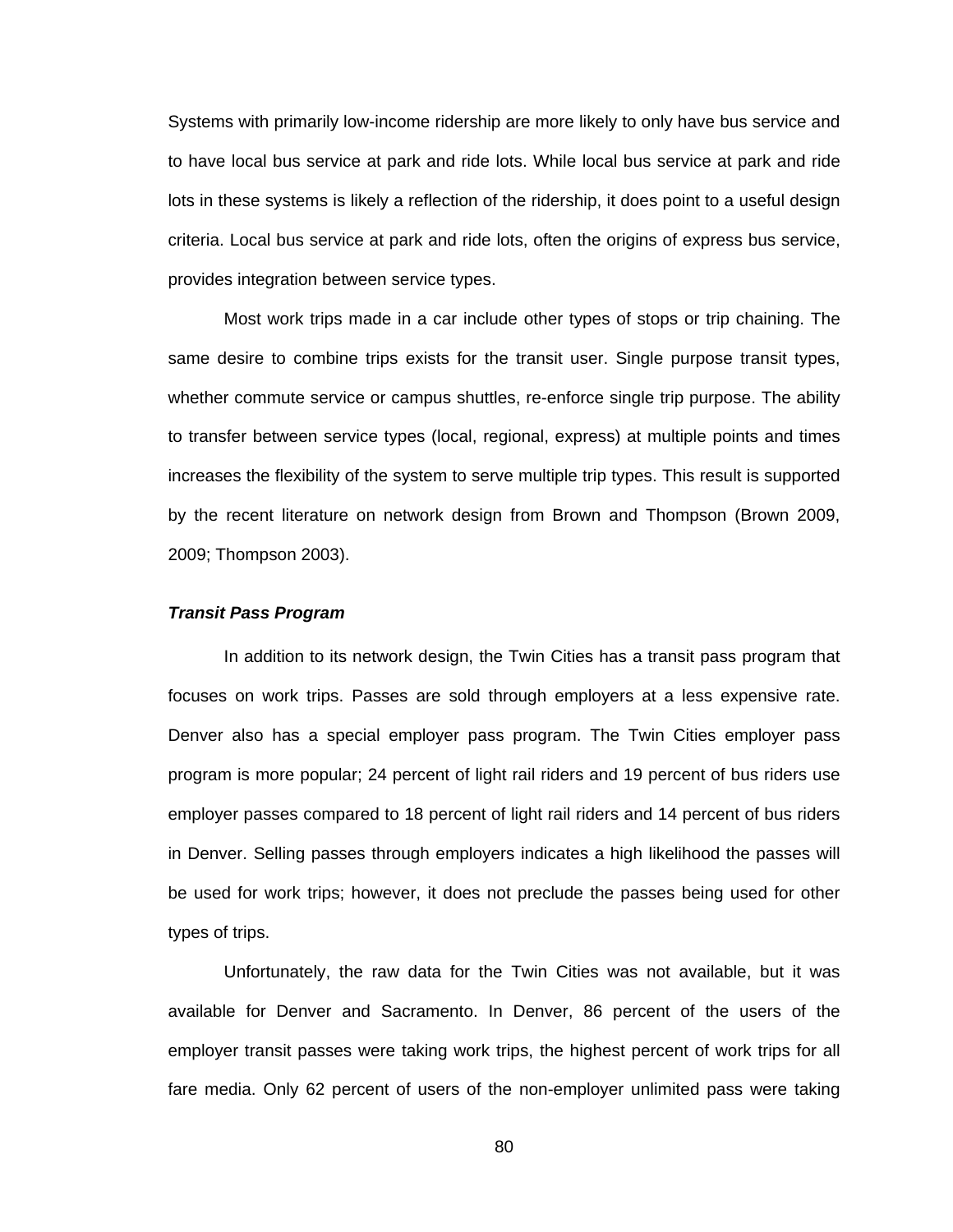work trips. In addition, users of the employer pass were most likely to drive to transit. The regular monthly pass users in both Denver and Sacramento had work trip usage at 60 percent. Even without the raw data, due to the high work trip usage in the Twin Cities, it can be assumed that there is high work usage on the employer passes.

It is encouraging that transit passes through employers are being used by people who in all likelihood would not ride transit otherwise. However, one would hope that having an unlimited transit pass, people would use it for multiple purposes. Work trips are approximately 20 percent of all trips, but 86 percent of the trips on employer passes in Denver are work trips.

There are advantages for transit agencies to concentrate on selling transit passes through employers. There are federal incentives for employers and employees that allow purchase of transit passes as a tax free benefit. Transit agencies can market more directly to companies than thousands of individuals. In many cities, there are Transportation Management Organizations or Associations, TMOs or TMAs, in dense employment districts that encourage transit usage. Unfortunately, the incentive system for most TMA/TMOs is based on the transit ridership, primarily work trips, to their location. This focuses transit marketing campaigns on work trips, often to the exclusion of other types of trips. If transit agencies are going to focus on selling passes through employers, there should be a deliberate effort to encourage pass users to take transit for more than their work trip.

### **7.3 Non-Motorized Access**

All three case study regions have barriers to non-motorized access to their light rail lines, particularly interstate highways and freight rail lines. Both Denver and the Twin Cities have suburban land uses at the ends of their rail line(s), difficulty accessing the rail lines from both sides, and a large number of parking spots. Denver's more extensive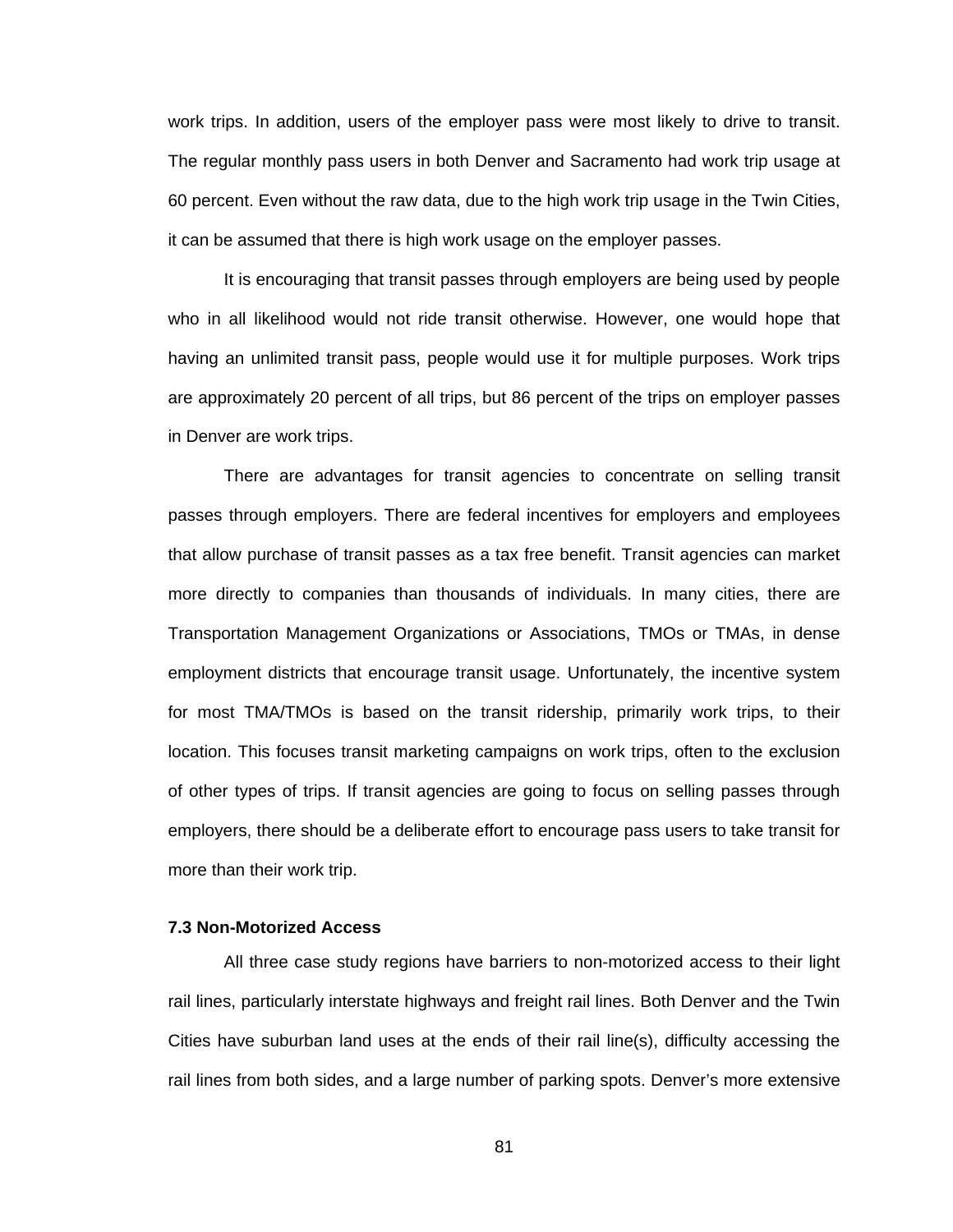rail network allows for more non-motorized access since it is more integrated into the entire transit network. Over 20 percent of transit trips in Denver are on light rail compared to 13 percent in the Twin Cities. The level of non-motorized access on the entire network is essentially the same.

The higher level of non-motorized access on light rail in Sacramento can be explained by the low-income ridership and a more extensive network. However, it is worth noting that Sacramento has the lowest suburban land use around stations and most stations accessible on both sides (Figure 6.8). Sacramento built their initial light rail lines instead of interstates, in contrast to Denver where the light rail was built with the interstates. This raises an important policy question regarding determining fixed guideway transit corridors.

The three case studies all demonstrate that a mixture of politics, travel demand, and right of way cost determine fixed guide-way corridors. Unfortunately, often the cheapest right of way is in a freight corridor or along an interstate. This creates a barrier for pedestrian access from at least one side. All three regions, especially Denver, have built pedestrian access bridges to allow access to light rail stations. Sacramento has installed safety features to assist pedestrians crossing active freight rail lines. Even with pedestrian features there are physiological barriers to access. Also the placement of light rail stations along interstates and freight lines limits potential transit oriented development as both increase noise and air pollution. The decision-making process for fixed guide-way right of way should include barriers to pedestrians and limits to transit oriented development.

#### **7.4 Limitations to the Research**

 There are limits to the theory, method, and the results of this research. A major theoretical limitation is the focus on social and environmental sustainability goals,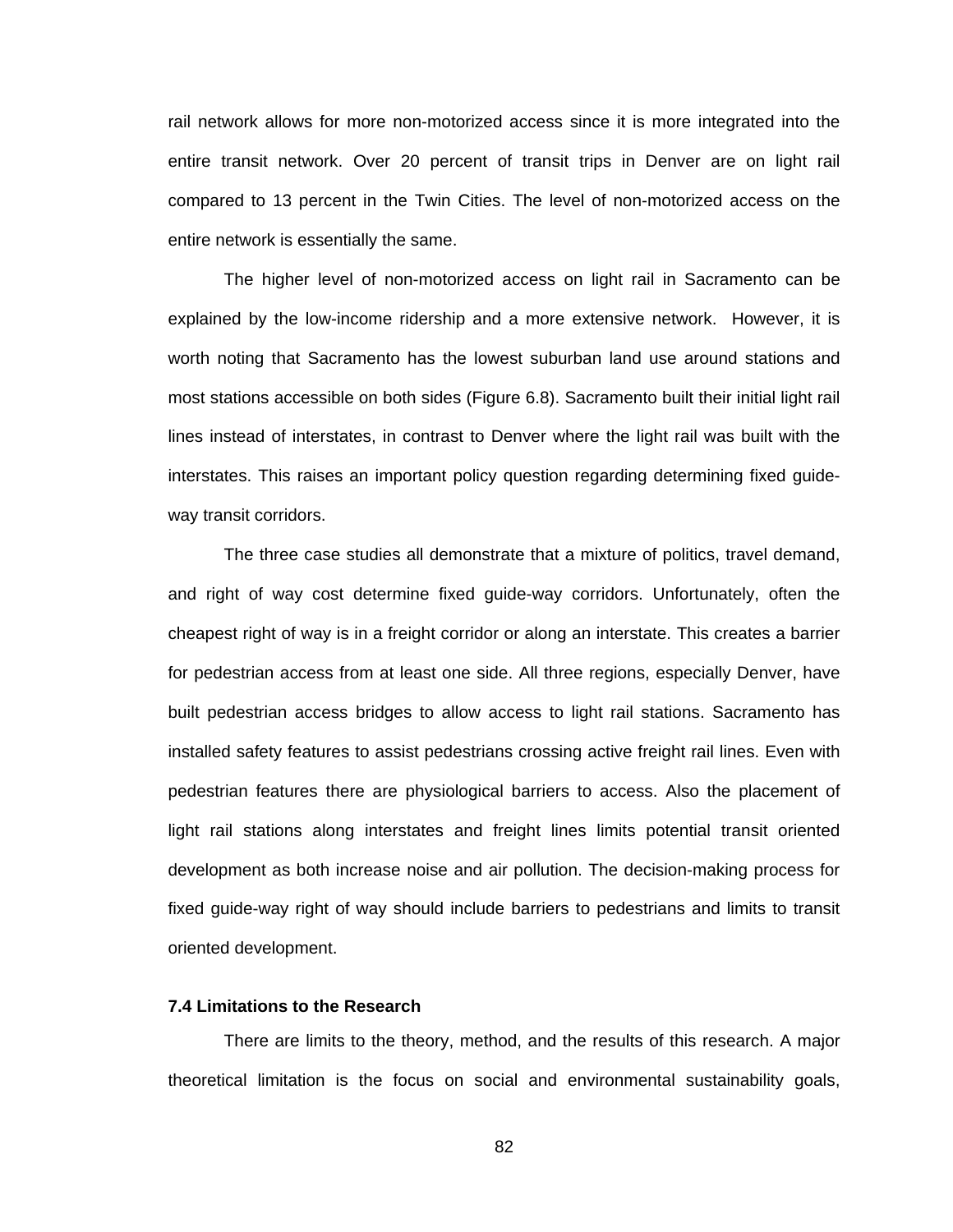without explicit analysis of economic sustainability goals. Economic sustainability goals for transit include both the financial stability and efficiency of the transit system itself and the ability for transit to contribute to the economic viability of the community and region. Some variables were included that address the efficiency and funding of the transit system. Only the per capita funding for transit variable was significant. It is worth noting that cost per passenger trip is positive and significant for transit trips per capita, confirming that there are economies of scale in transit.

The exclusion of economic sustainability goals is mostly due to the lack of consensus of how to measure the economic contribution of transit projects. The FTA is currently determining how to assign value to economic development benefits for transit projects in the New Starts application process.

This emphasis on social and environmental goals in this project is not meant to diminish the importance of economic sustainability. The economic stability of a region is closely tied to its ability to provide quality transit service. The main indicator of a region's ability to increase transit service between 1996 and 2007 is job growth in the region (Table 4.1).

The number of regions that do not collect data on transit access mode limited the correlation analysis for non-motorized access. The difference between 16 non-work data points and 13 non-motorized access data points did have an impact. In an ideal situation, a larger sample of regions would have been used. Give the effort needed to collect on-board surveys and calculate the 41 explanatory variables for each region, a larger sample size was impractical.

Having the raw data, which allowed the additional calculations of non-work and non-motorized access by income group and fare type, for all of the regions would have strengthened the analysis. Particularly, the data from the Twin Cities would have been useful in order to compare employer passes to regular passes. Multiple unsuccessful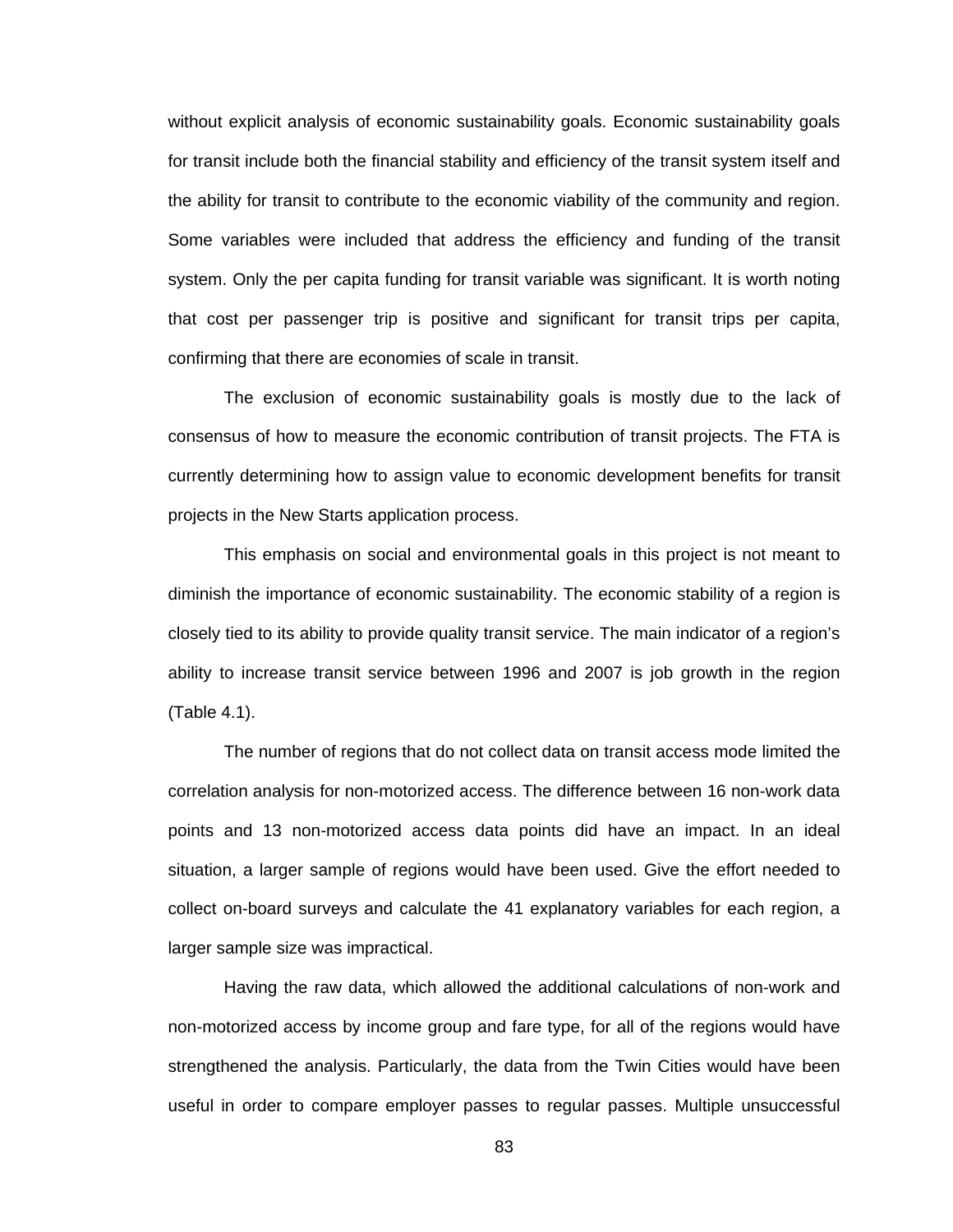attempts were made to obtain the raw data or the necessary cross-tabs from the MPO in the Twin Cities.

Some important factors in transit service did not end up significant in the results. Clearly, land use plays a role in the ability of transit to serve multiple type types and nonmotorized access to transit. None of the land use variables were significant for non-work and non-motorized access. Unfortunately, the income of transit riders overshadows any relationship between land use and non-work access and the lack of data limits the findings for non-motorized access. Accessible population and population density are positive and significantly correlated at the 90 percent level to per capita transit trips in each region (Table 5.8). This indicates that population density and accessibility to transit is important for overall transit usage. In this case, the case studies do not provide many other answers. Denver has the lowest population and job density of the three case studies. However, Denver spends the most on transit and provides service to the highest percent of its population and jobs.

One possible reason that land use is not significant is that this research analyzes land use at the level of the region. The population and job densities were calculated for the entire transit accessible area within the region. The impact of land use, particularly on non-motorized access to transit, is likely at the local level.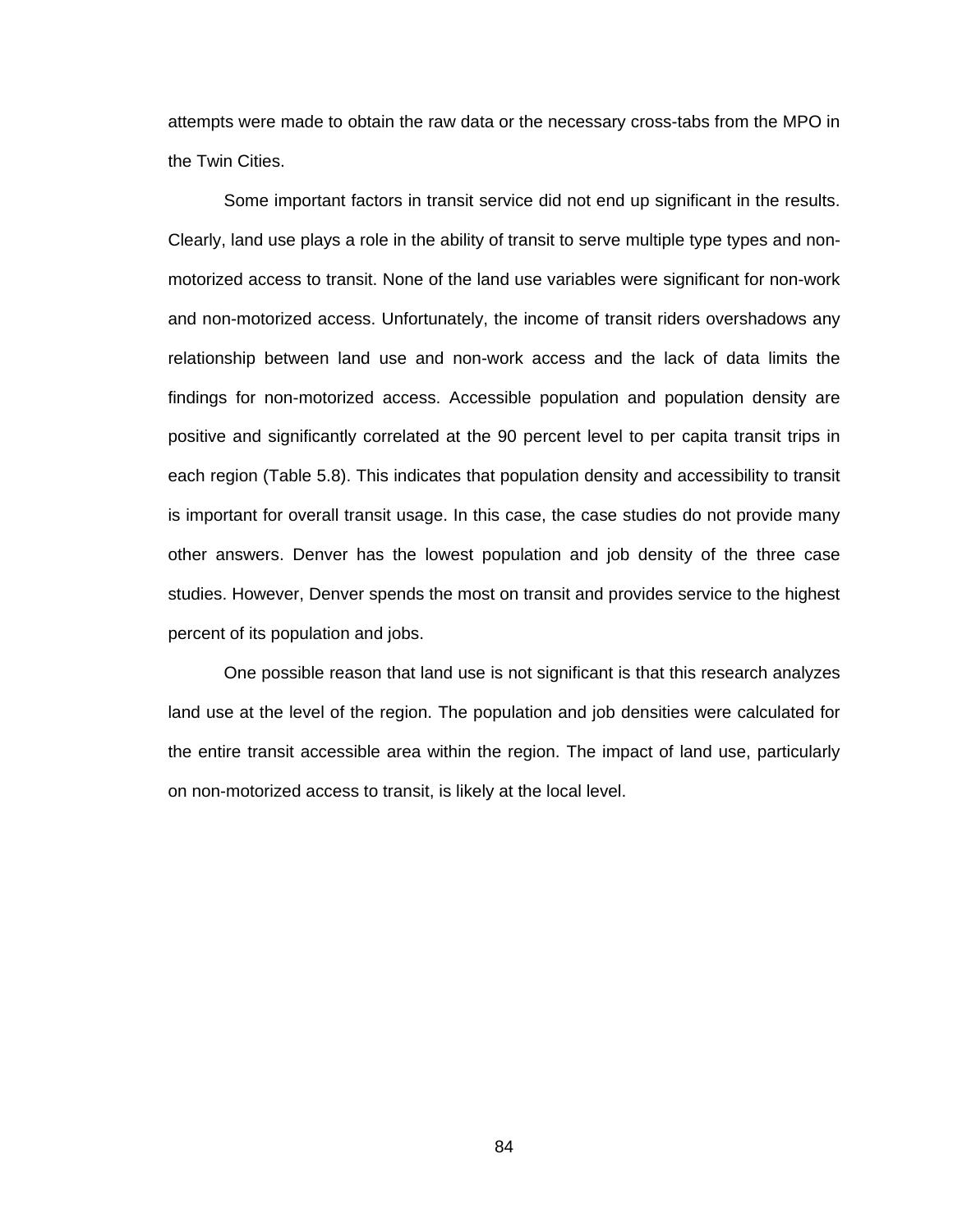## **CHAPTER 8 CONCLUSIONS**

#### **8.1 Policy Considerations**

This study was conceived in response to the prioritizing of transit for the goal of congestion relief in Atlanta. As seen in the case of the Twin Cities, congestion relief as the primary aim of transit service can limit meeting broader sustainability goals. Congestion relief was a major focus of transportation policy at the federal level under the Bush administration. The US DOT, under the Obama administration, has shifted transportation policy to focus on livability through its Partnership for Sustainable Communities with EPA and HUD.

Public transit is seen as an important method for increasing sustainability in the transportation sector. The ability of transit to increase environmental sustainability is closely linked to land use changes; higher density land use can reduce emissions by decreasing VMT and making transit more effective and efficient (Ewing et al. 2007). An important policy question for regions is how to balance building transit that serves their existing land use and building transit to encourage land use changes. Commuter service originating in park and ride lots is the only transit service that makes sense for large sections of suburban and exurban areas. However, focusing on transit that serves the existing land use may result in no land use changes.

Commuter service has a role in a transit system; the question is how much emphasis is placed on commuter service and how it is integrated into the entire system. Express bus commuter service was the most common new service added in the 17 study regions between 2000 and 2008 (Table 4.2). With relatively low capital costs,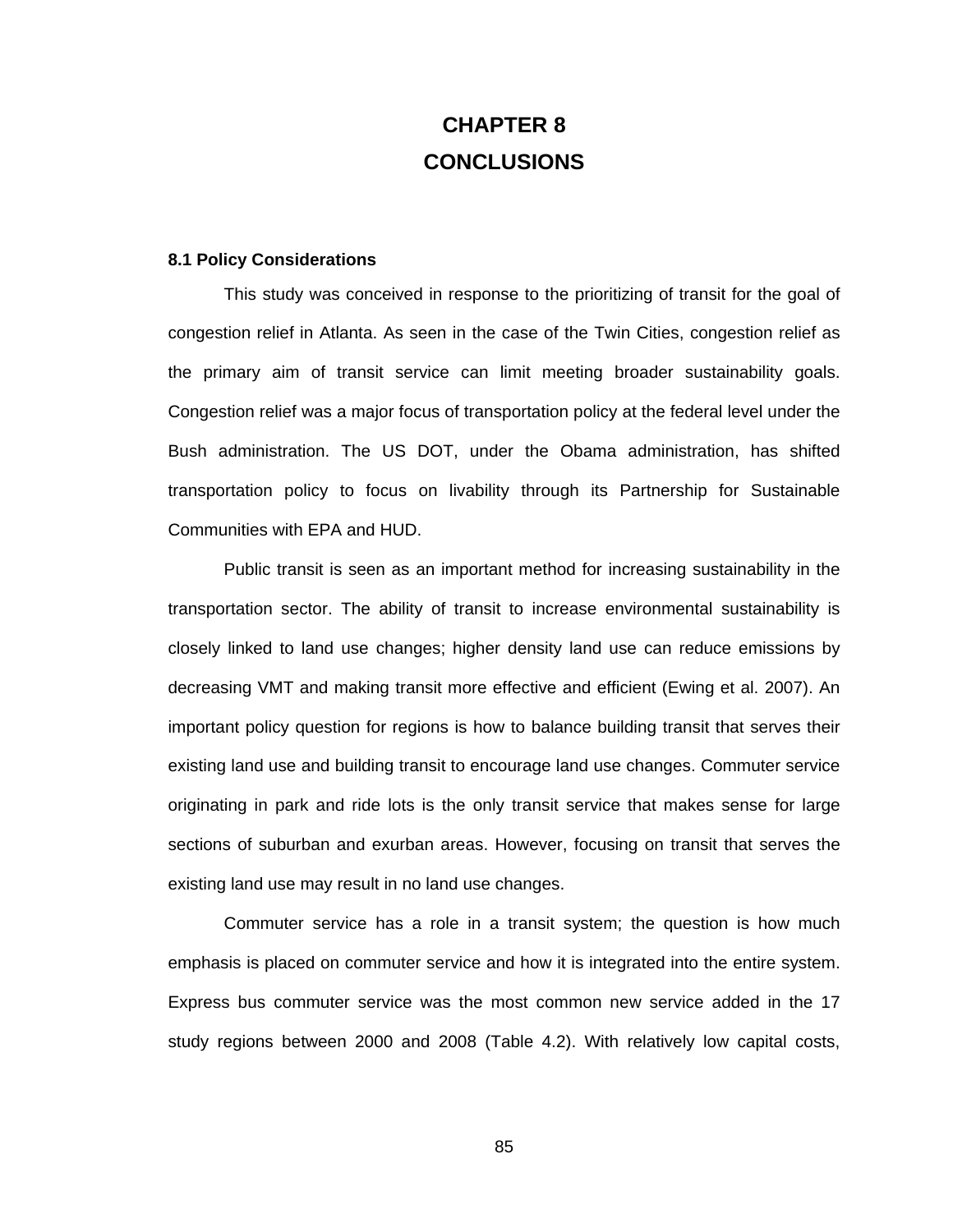express bus service is an easy way to extend service. Three regions also started commuter rail; the same number of regions that opened light rail in same time frame.

One of the limitations of commuter service in most regions is the emphasis on serving the CBD. Jobs shifting away from CBDs to suburban locations make commuter service less effective. Increasingly there are multiple job centers in a region. Single seat commuter service between multiple suburban residential locations and multiple employment districts is not efficient. In addition, service that only serves two types of locations limits its flexibility and discourages trip-chaining on transit.

A regional transit network operates the same way as a regional road network. Just as interstates, arterials, and local roads have roles in the road network, local, regional/crosstown, and express service have roles in a transit network. The key in both types of networks is the ability to transfer to a different part of the network. Multidestination regional network design increases transfers points and the ability to use transit for multiple trip types.

Transit policy decisions are made by a variety of agencies and levels of government. The transit agencies and MPO play an important role in prioritizing potential new transit projects. Non-motorized access and multiple trip usage can be used as factors in evaluating new transit service. The federal government can also use these criteria to prioritize projects for federal funding.

The project by project funding and selection process can hinder consideration of the transit network as a whole. Unfortunately, especially in regions with multiple transit agencies, regional network design is not always an explicit policy decision. New service should be evaluated on how well it enhances overall connectivity of the network.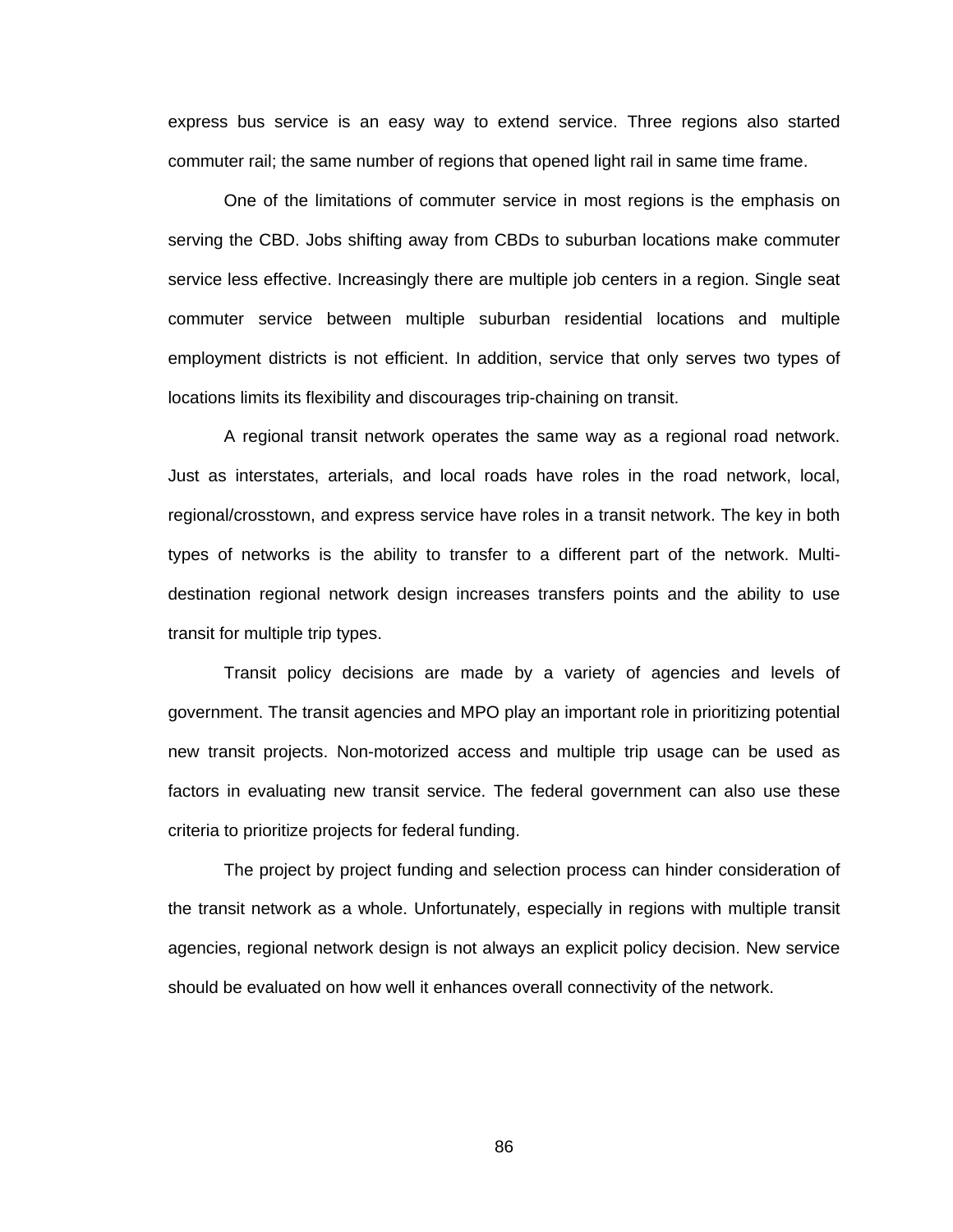#### **8.2 Future Research**

This research leaves a lot of unanswered questions and potential for future work. One of the sustainability goals often identified for public transit is for transit to encourage denser land uses and combat sprawl. All three regions studied in the case studies have regional policies to encourage transit-oriented development and connect their land use and transportation decision-making. Previous research has demonstrated the impact of local land use on the access mode for transit (Cervero 2001). What influence does transit with high levels of park and ride access have on land use, both directly around the transit stop and in the capture area for that transit stop? Does this type of transit encourage density? Or does park and ride transit, like commuter rail and express bus, actually sustain or encourage suburban sprawl? These services allow people to live significant distances from their jobs and limits the hardships of their commute. Additional research could quantify the emission reductions from park and ride transit, including the land use component.

This study suggests some design and operation factors that can increase nonwork trips and non-motorized access. Since the income of riders played such a large role in the outcome of the correlations, it is possible other factors would be significant if income was held constant. This would require a much larger dataset. Another option would be to do a case study analysis with a larger group of regions with high income transit riders.

This research suggests marketing to encourage people who get transit passes through their employers to use transit for non-work trip purposes. Further research is needed to determine the barriers for employer pass holders using transit for other trip types. Data from other transit agencies with separate employer pass programs could back-up the results from Denver that users of employer passes are more likely to drive to transit and only take work trips.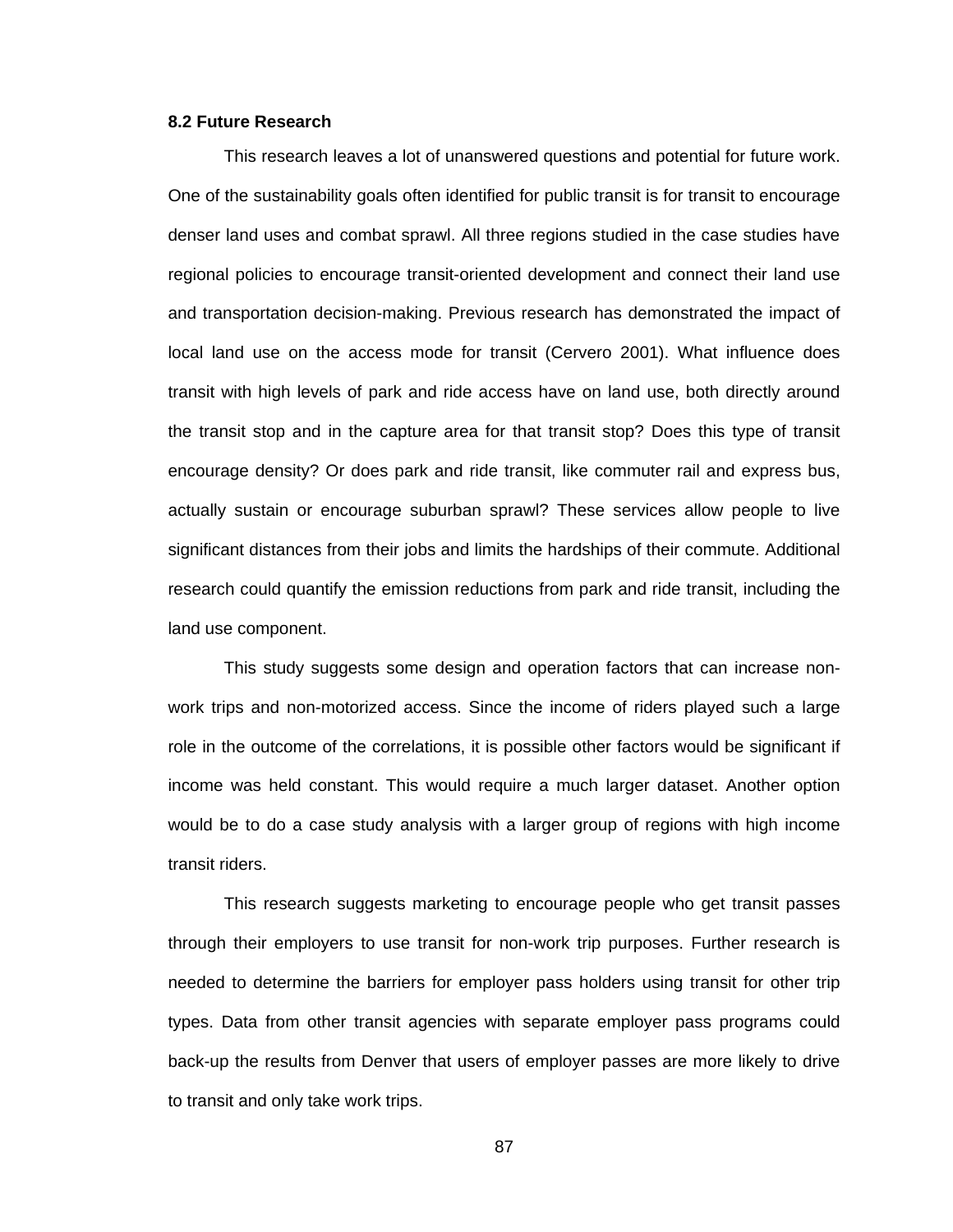Several questions remain about specific transit behaviors in the regions analyzed. The primarily low-income ridership on light rail in Sacramento explains the high non-work and non-motorized access. However, the question remains, why does light rail not attract higher income riders in Sacramento? The opposite question exists for Seattle, Washington. The median income of transit riders in Seattle is 80 percent of the region's median. This is the highest in the sample despite the fact that Seattle only had bus service at the time of the on-board survey. It is not a result from a low regional median income since Seattle had a regional median of \$81,400, the second highest in the sample. Why are there so many high income bus riders in Seattle?

#### **8.3 Conclusions**

This study started with a hypothesis that transit systems serving higher level of non-work trips and non-motorize access meet social and environmental sustainability goals. This turned out to be incorrect due to the divide between transit systems that primarily serve low-income riders and have limited funding and systems serving higher income riders with more funding. The three case studies illustrate the spectrum.

On the surface it looks like Sacramento is achieving sustainability goals with its high usage for non-work trips and non-motorized access. However, with a low percent of choice riders it has limited environmental benefits. In addition, due to the lack of resources transit receives in the region, it fails to meet socials goals as well. The continuing service cuts and fare increases limit the mobility and accessibility of lowincome residents.

On the other end of the spectrum, the Twin Cities attracts choice riders by serving downtown commute trips. The emphasis on serving the work trip limits its social benefits. But the ability to meet environmental goals is also limited; it is assuming that people will use their cars for all other trip types.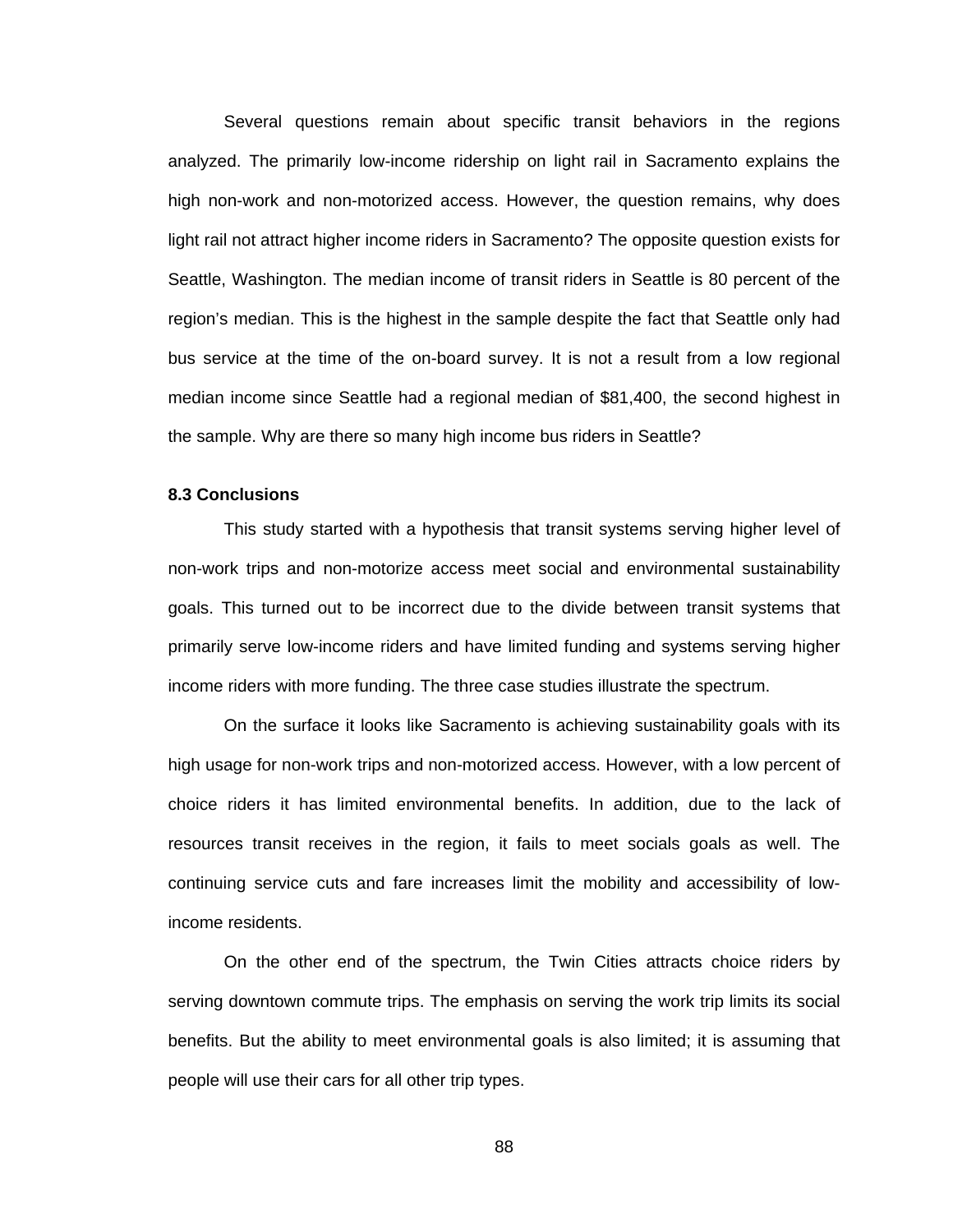Denver provides an example of the middle ground. It attracts choice riders, supplies a lot of parking, and provides commuter service. However, its regional network design, with more local routes than express routes, allows transit to serve multiple types of users.

The premise of this project was to focus on overlaps between sustainability goals, instead of the tradeoffs. The correlations point to the need for overlapping goals; social goals are only being met when the environmental goal of serving higher income riders is also met. However, the converse is not true. Serving higher income riders does not ensure that social goals will be met. Regional policies regarding system design and operations are needed ensure both types of goals are met.

In order for transit to meet environmental goals, it must serve people with personal vehicles or the financial ability to have a personal vehicle. However, it is important to ensure that transit is also meeting the transportation needs of the transitdependent and that the transit is reducing the most vehicle use possible. The danger is, in an effort to make transit as convenient as possible, transit will be designed for people with cars. It is unrealistic to assume transit can replace all of the personal transportation needs; however, transit design and operations should encourage, not discourage, other trip types and non-motorized access. Transit systems with the resources to attract choice riders, but designed to serve dependent riders can meet both environmental and social sustainability goals simultaneously.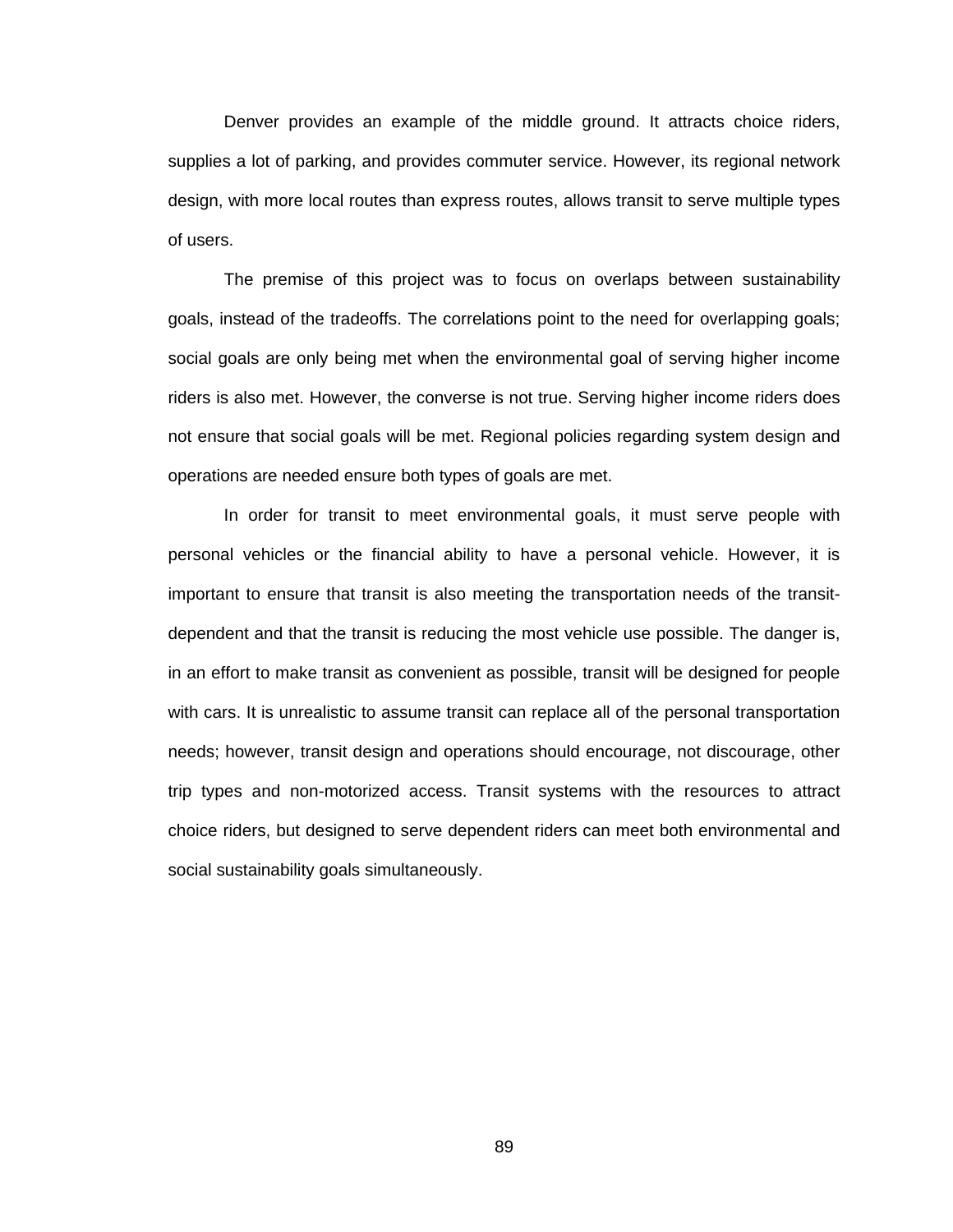# **APPENDIX A DATA SOURCES**

This appendix contains the sources of the dataset. Table A.1 provides the source of all the GIS layers used. Table A.2 lists unpublished data provided by transit agencies. Table A.3 lists the published on-board survey results. Table A.4 contains the websites consulted. Table A.5 lists the published documents consulted.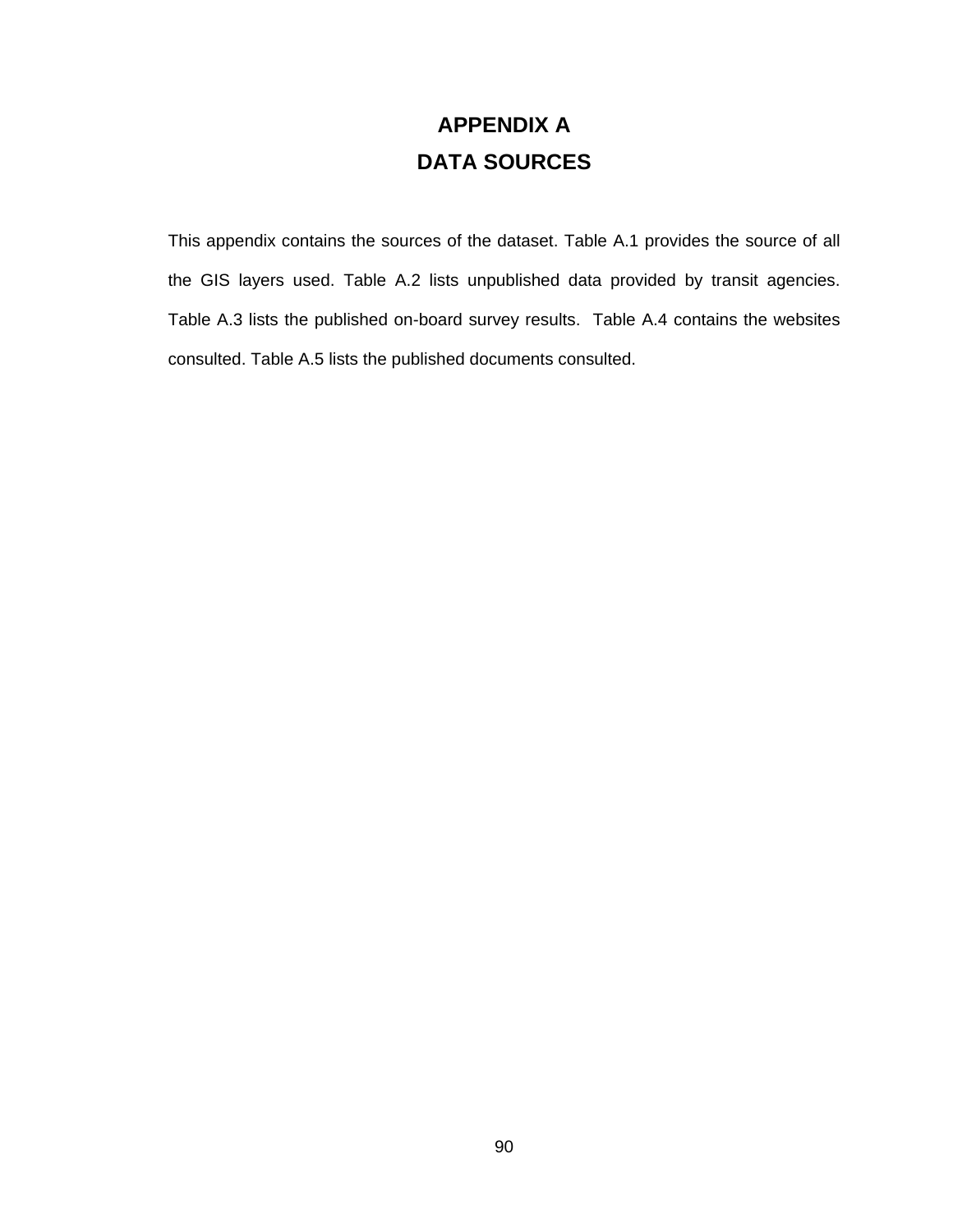Table A.1 GIS Data Sources

| Data                                             | Agency<br>Source                                          | Received<br>From                  | Date Received /<br>Downloaded | Data<br>Date | <b>URL if Downloaded</b>                                                                      |
|--------------------------------------------------|-----------------------------------------------------------|-----------------------------------|-------------------------------|--------------|-----------------------------------------------------------------------------------------------|
| <b>Water Area</b>                                | <b>US Census</b><br><b>Bureau</b>                         | Downloaded                        | 10/29-30/09                   | 2009         | www.census.gov/geo/ww<br>w/tiger/tgrshp2009/tgrshp<br>2009.html                               |
| Census<br><b>Tracts</b>                          | <b>US Census</b><br><b>Bureau</b>                         | Downloaded                        | 10/09                         | 2000         | www.census.gov/geo/ww<br>w/tiger/tgrshp2009/tgrshp<br>2009.html                               |
| <b>Block</b><br><b>Groups</b>                    | <b>US Census</b><br><b>Bureau</b>                         | Downloaded                        | 10/09                         | 2000         | www.census.gov/geo/ww<br>w/tiger/tgrshp2009/tgrshp<br>2009.html                               |
| Jobs by<br>Census<br><b>Tract/Block</b><br>Group | <b>US Census</b><br><b>Bureau</b>                         | Downloaded                        | 10/09                         | 2000         | www.transtats.bts.gov/DL<br>_SelectFields.asp?Table<br>_ID=1344&DB_Short_Na<br>me=CTPP%202000 |
| <b>MPO</b><br><b>Boundaries</b>                  | Bureau of<br>Transportation<br><b>Statistics</b>          | Downloaded                        | 10/6/09                       | 2009         | www.bts.gov/publications<br>/national_transportation_<br>atlas_database/2009/                 |
| <b>Fixed Guide-</b><br>way Transit               | Bureau of<br>Transportation<br><b>Statistics</b>          | Downloaded                        | 10/6/09                       | 2009         | www.bts.gov/publications<br>/national_transportation_<br>atlas_database/2009/                 |
| <b>Block Group</b><br>Population                 | <b>US Census</b><br><b>Bureau</b>                         | Downloaded                        | 10/2009                       | 2000         | factfinder.census.gov/ho<br>me/saff/main.html?_lang<br>$=en$                                  |
| Atlanta<br>Routes                                | Atlanta<br>Regional<br>Commission                         | Atlanta<br>Regional<br>Commission | 2007                          | 2006         | On Compact Disc                                                                               |
| <b>Baltimore</b><br><b>Routes</b>                | Maryland<br><b>Transit</b><br>Administration              | Katharine<br>Daley                | 06/12/08                      | 2008         |                                                                                               |
| <b>Boston</b><br>Routes                          | <b>Boston</b><br>Metropolitan<br>Planning<br>Organization | Paul Reim                         | 04/29/08                      | 2007         |                                                                                               |
| Charlotte<br>Routes                              | <b>Charlotte Area</b><br>Transit                          | <b>Thomas</b><br>Ludden           | 06/5/09                       | 2008         |                                                                                               |
| <b>CTA</b> routes                                | <b>CTA</b>                                                | Elizabeth<br>Donahue              | 09/24/08                      | 2008         |                                                                                               |
| Metra routes                                     | Metra                                                     | <b>Ryan Richter</b>               | 09/19/08                      | 2008         |                                                                                               |
| Pace routes                                      | Pace<br>Suburban Bus                                      | George<br>Katsambas               | 09/23/08                      | 2008         |                                                                                               |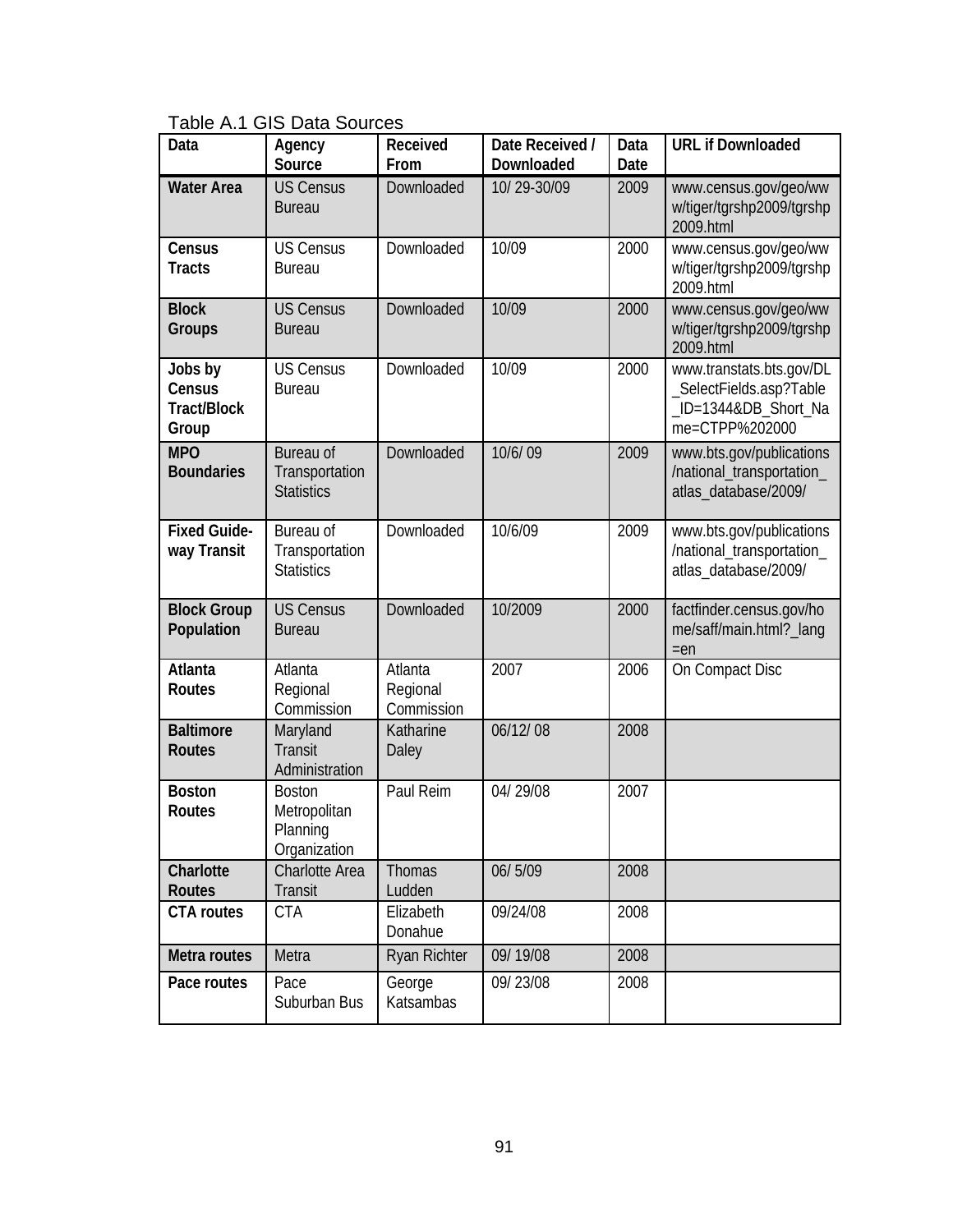## Table A.1 (continued)

| Data                                                 | Agency<br>Source                                                  | Received<br>From   | Date Received /<br>Downloaded | Data<br>Date          | <b>URL if Downloaded</b>                                                 |
|------------------------------------------------------|-------------------------------------------------------------------|--------------------|-------------------------------|-----------------------|--------------------------------------------------------------------------|
| Cleveland<br><b>Routes</b>                           | Northeast Ohio<br>Areawide<br>Coordinating<br>Agency              | Jonathan<br>Giblin | 07/21/09                      | 2008                  |                                                                          |
| <b>Dallas</b><br><b>Routes</b>                       | North Central<br><b>Texas Council</b><br>Οf<br>Governments        | Mark Sattler       | 09/26/08                      | 2005                  |                                                                          |
| Denver<br><b>Routes</b>                              | Regional<br>Transportation<br><b>District</b>                     | Downloaded         | 09/30/08                      | 2008                  | gis.rtd-denver.com                                                       |
| Jacksonville<br><b>Routes</b>                        | Jacksonville<br>Transportation<br>Authority                       | Alesia Gee         | 10/9/09                       | 2008                  |                                                                          |
| Sunshine<br><b>Bus</b>                               | St. Johns<br>County                                               | Downloaded         | 11/5/09                       | 2009                  | www.co.st-<br>johns.fl.us/BCC/Land_Ma<br>nagement/GIS/DataDepo<br>t.aspx |
| Las Vegas<br><b>Routes</b>                           | Regional<br>Transportation<br>Commission of<br>Southern<br>Nevada | Jeffrey Truby      | 08/11/09                      | 2009                  |                                                                          |
| Milwaukee<br><b>Routes</b>                           | Southeastern<br>Wisconsin<br>Regional<br>Planning<br>Commission   | Sonia<br>Dubielzig | 08/25/09                      | 2008                  |                                                                          |
| Sacramento<br><b>Routes</b>                          | Sacramento<br>Regional<br><b>Transit</b>                          | James Drake        | 10/14/09                      | 2009                  |                                                                          |
| <b>Salt Lake</b><br>City                             | <b>Utah GIS</b><br>Portal                                         | Downloaded         | 11/12/09                      | 2009                  | gis.utah.gov/                                                            |
| St. Louis<br>Routes                                  | Metro                                                             | Jayson<br>Hagen    | 08/10/09                      | 2008<br>(pre<br>cuts) |                                                                          |
| <b>Seattle</b><br>Routes                             | King County                                                       | <b>Trang Bui</b>   | 09/25/09                      |                       |                                                                          |
| <b>Seattle Ferry</b><br>and Park and<br><b>Rides</b> | Washington<br>Department of<br>Transportation                     | Downloaded         | 08/19/09                      | 2008                  | www.wsdot.wa.gov/Maps<br>data/geodatacatalog/                            |
| Minneapolis-<br>St. Paul<br>Routes                   | Metro GIS<br><b>DataFinder</b>                                    | Downloaded         | 10/09                         | 2009                  | www.datafinder.org/catal<br>og/index.asp                                 |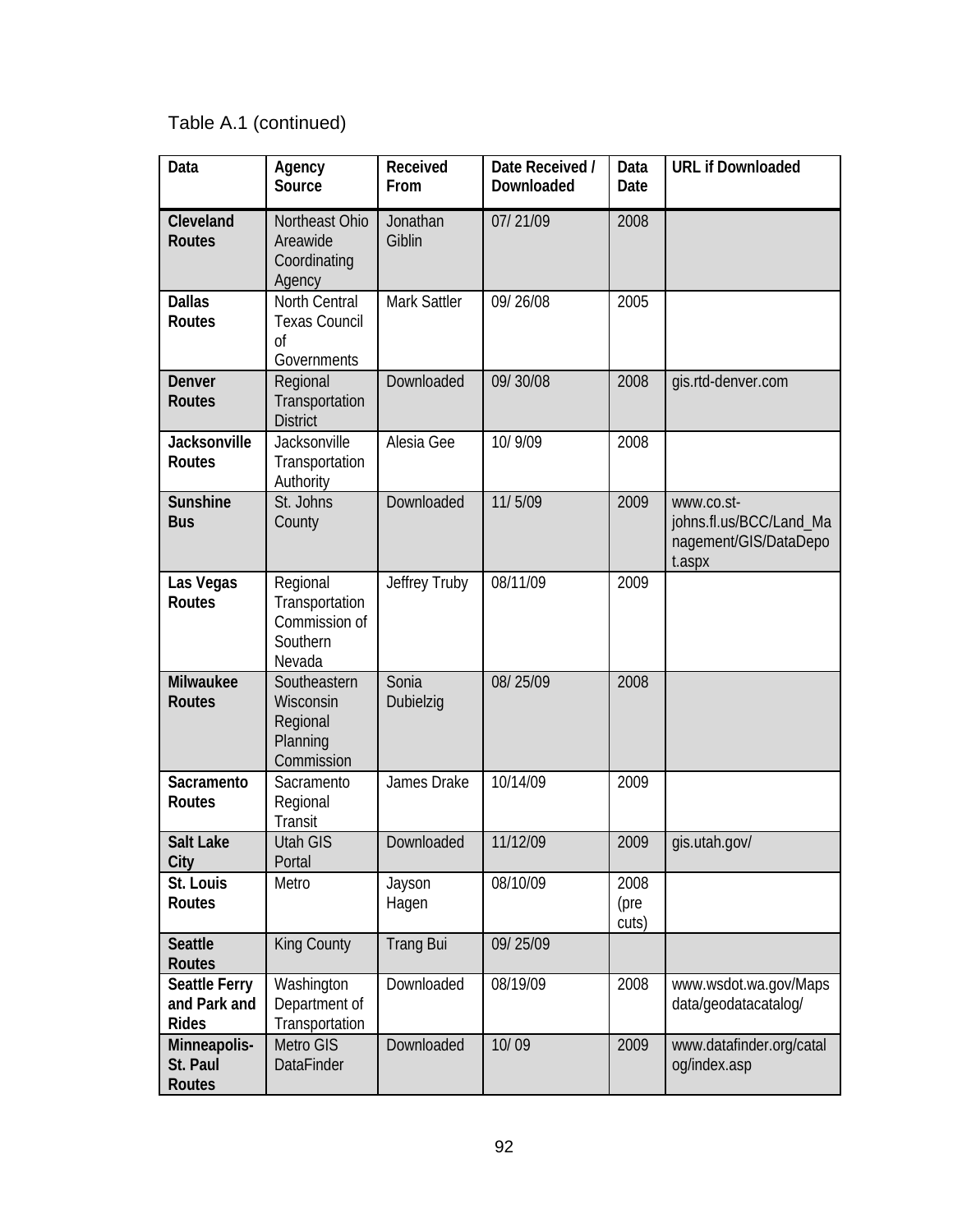## Table A.1 (continued)

| Data                                                | Agency<br>Source                           | Received<br>From           | Date Received /<br>Downloaded | Data<br>Date | <b>URL if Downloaded</b>                             |
|-----------------------------------------------------|--------------------------------------------|----------------------------|-------------------------------|--------------|------------------------------------------------------|
| Pittsburgh<br><b>Routes</b>                         | Southwestern<br>Pennsylvania<br>Commission | <b>Jeff Grim</b>           | 02/24/10                      |              |                                                      |
| Community<br><b>Transit</b><br><b>Routes</b>        | Snohomish<br>County                        | Jeff Anderson              | 11/11/09                      | 2009         |                                                      |
| <b>Madison County Transit</b><br>Routes (St. Louis) |                                            | Created in<br>Google Earth | 11/10/09                      | 2009         | www.mct.org/                                         |
| <b>Carroll County Transit Routes</b><br>(Baltimore) |                                            | Created in<br>Google Earth | 11/12/09                      | 2009         | www.carrolltransit.org/                              |
| <b>Hartford County Transit</b><br>(Baltimore)       |                                            | Created in<br>Google Earth | 11/12/09                      | 2009         | www.harfordcountymd.go<br>v/services/transportation/ |
| <b>Annapolis Transit (Baltimore)</b>                |                                            | Created in<br>Google Earth | 11/13/09                      | 2009         | www.ci.annapolis.md.us/i<br>nfo.asp?page=1368        |
| Kitsap Transit (Seattle)                            |                                            | Created in<br>Google Earth | 11/23/09                      | 2009         | www.kitsaptransit.org/                               |
| <b>Everett Transit (Seattle)</b>                    |                                            | Created in<br>Google Earth | 11/20/09                      | 2009         | www.everettwa.org/                                   |
| Racine Transit (Milwaukee)                          |                                            | Created in<br>Google Earth | 11/23/09                      | 2009         | www.racinetransit.com/                               |
| Kenosha Transit (Milwaukee)                         |                                            | Created in<br>Google Earth | 11/23/09                      | 2009         | www.kenosha.org/depart<br>ments/transportation/      |
| Pierce<br><b>Transit</b><br>(Seattle)               | <b>Pierce Transit</b>                      | Roger<br><b>Holmes</b>     | 11/13/09                      | 2009         |                                                      |
| Sacramento<br>Regional<br>Routes                    | Sacramento<br>Regional<br><b>Transit</b>   | Chris Pair                 | 02/08/10                      | 2010         |                                                      |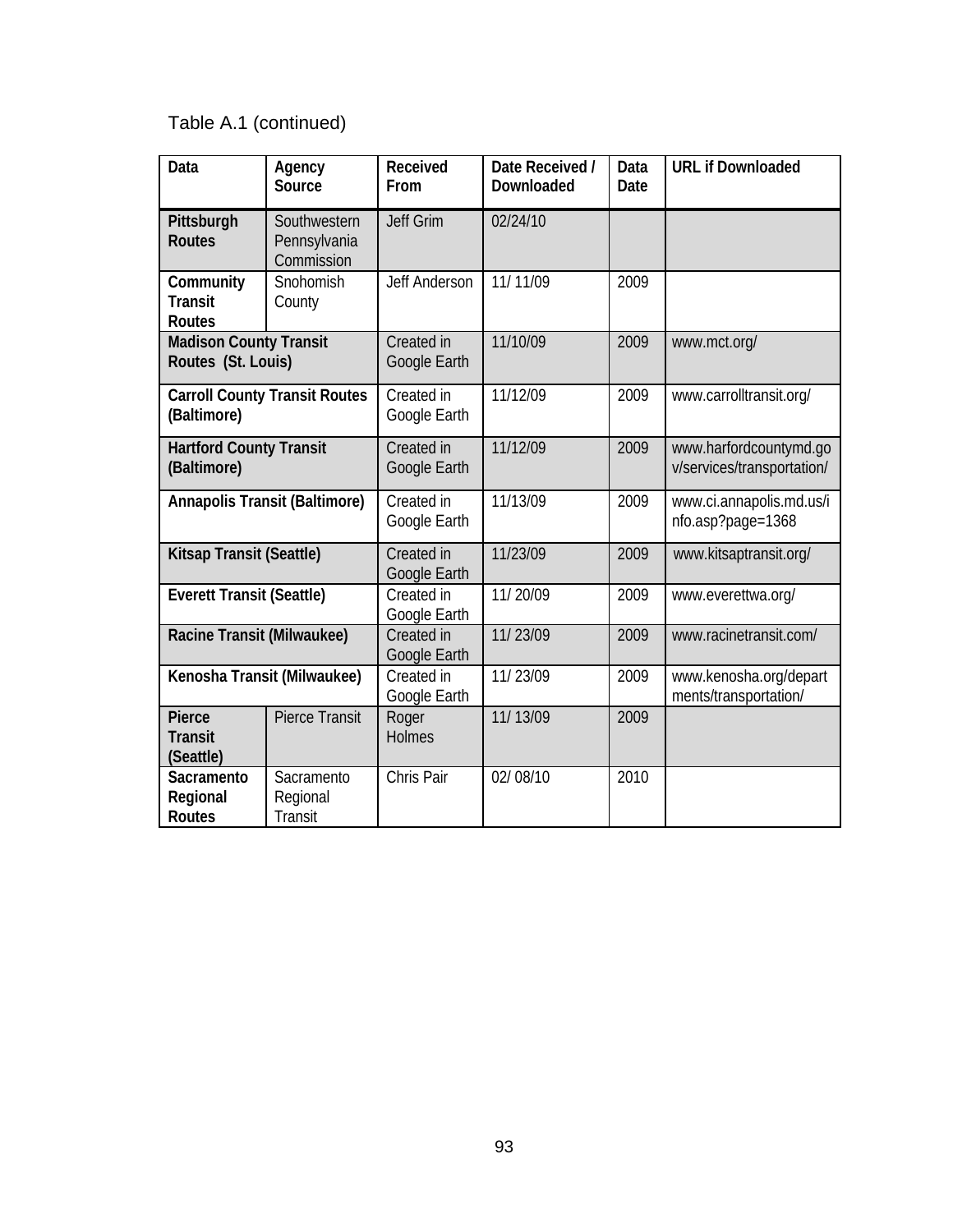| Table A.2 Unpublished Data Sources |
|------------------------------------|
|------------------------------------|

| City                     | <b>File Name</b>                                            | Agency                                                           | <b>Received From</b> | <b>Date Received</b> | Data Date |
|--------------------------|-------------------------------------------------------------|------------------------------------------------------------------|----------------------|----------------------|-----------|
| <b>Atlanta</b>           | FY08QOSIncome<br>XAccessMode-<br>TripPurpose.xls            | <b>MARTA</b>                                                     | <b>Robert Thomas</b> | 05/08/09             | 2008      |
| <b>Boston</b>            | <b>DATA Request</b><br>040710.xls                           | <b>Boston Central</b><br>Transportation<br><b>Planning Staff</b> | Tom Humphrey         | 04/07/10             | 2008-2009 |
| Chicago                  | PRELIMINARY C<br>TA_OD_data_200<br>7.xls                    | Chicago Transit<br>Authority                                     | <b>Jason Minser</b>  | 10/14/09             | 2007      |
| Denver                   | RTD FinalDataset<br>BoardTimes.sav                          | Denver<br>Regional Transit<br><b>District</b>                    | Lee Cryer            | 06/18/09             | 2008      |
| Jacksonville             | O and D<br>Summaries by<br>Route and Day<br>2006.doc        | Jacksonville<br><b>Transit Authority</b>                         | Alesia Gee           | 10/0 9/09            | 2006      |
| Las Vegas                | LV Onboard Tra<br>nsit_Survey_Data<br>base_RTC_Copy.<br>xls | Regional<br>Transportation<br>Commission                         | Jeffrey Truby        | 10/27/09             | 2006      |
| Sacramento               | <b>On-Board Survey</b><br><b>Results</b><br>(Public).mdb    | Sacramento<br><b>Regional Transit</b>                            | James Drake          | 10/14/09             | 2006      |
| <b>Salt Lake</b><br>City | <b>SLC Survey Final</b><br>Results.sav                      | <b>Utah Transit</b><br>Authority                                 | <b>Barton Dean</b>   | 10/18/09             |           |
| <b>Seattle</b>           | <b>Headways Sept</b><br>2008.xls                            | <b>King County</b><br>Metro                                      | Downloaded           | 11/07/08             | 2008      |
| St. Louis                | Average<br>Headways Feb 20<br>2009.pdf                      | Metro St. Louis                                                  | <b>Todd Hennessy</b> | 03/02/10             | 2009      |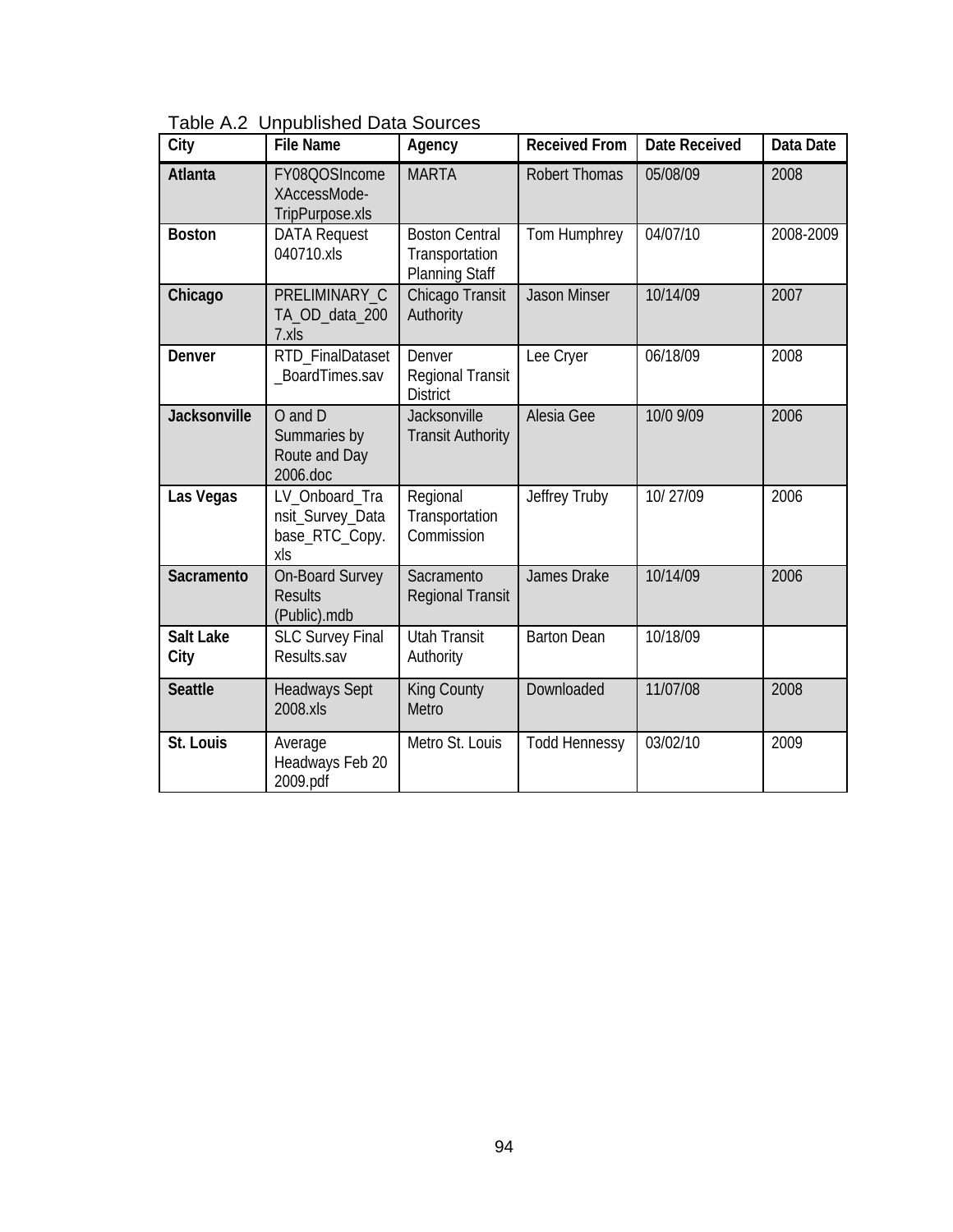| City                  | Conducted by                                                        | Report                                                                                                 | Date |
|-----------------------|---------------------------------------------------------------------|--------------------------------------------------------------------------------------------------------|------|
| <b>Atlanta</b>        | Georgia State University Public and<br>Performance Management Group | Georgia Regional Transportation<br><b>Authority Rider Survey</b>                                       | 2008 |
| Atlanta               | <b>MARTA</b>                                                        | General Rider, Half-Fare Program,<br>Mobility Program Demographics and<br><b>System Usage Profiles</b> | 2008 |
| <b>Baltimore</b>      | Maryland Transit Administration                                     | <b>Customer Profile</b>                                                                                | 2006 |
| Charlotte             | Charlotte Area Transit System                                       | <b>CATS Market Research Results</b><br>2000-2007                                                       | 2007 |
| Chicago               | Metra                                                               | Metra Rider Profile                                                                                    | 2005 |
| Chicago               | Pace Suburban Bus                                                   | <b>Total Pace Ridership Characteristics</b>                                                            | 2007 |
| Cleveland             | <b>Greater Cleveland Regional Transit</b><br>Authority              | On-board Survey Results- Snapshot                                                                      | 2007 |
| <b>Dallas</b>         | <b>NuStats</b>                                                      | Dallas Area Rapid Transit 2007<br><b>Transit Rider Survey</b>                                          | 2007 |
| <b>Milwaukee</b>      | Milwaukee County Transit                                            | Ridership Profile                                                                                      | 2009 |
| Pittsburgh            | Southwestern Pennsylvania<br>Commission                             | Southwestern Pennsylvania Transit<br>Rider Survey_Final Report                                         | 2007 |
| <b>Seattle</b>        | The Gilmore Research Group (for King<br>County)                     | 2007 Rider Survey Findings                                                                             | 2007 |
| <b>Seattle</b>        | The Gilmore Research Group (for<br>Pierce Transit)                  | 2007 Fixed Route Customer<br><b>Satisfaction Survey Results</b>                                        | 2007 |
| St. Louis             | Missouri University of Science and<br>Technology                    | <b>Comprehensive Market Research</b><br>Analysis of Metropolitan Bus and Rail<br>Passengers            | 2008 |
| Twin<br><b>Cities</b> | Periscope                                                           | Metro Transit Light Rail and Bus<br>Rider Survey: Findings and<br>Recommendations                      | 2008 |

Table A.3 Published On-Board Survey Results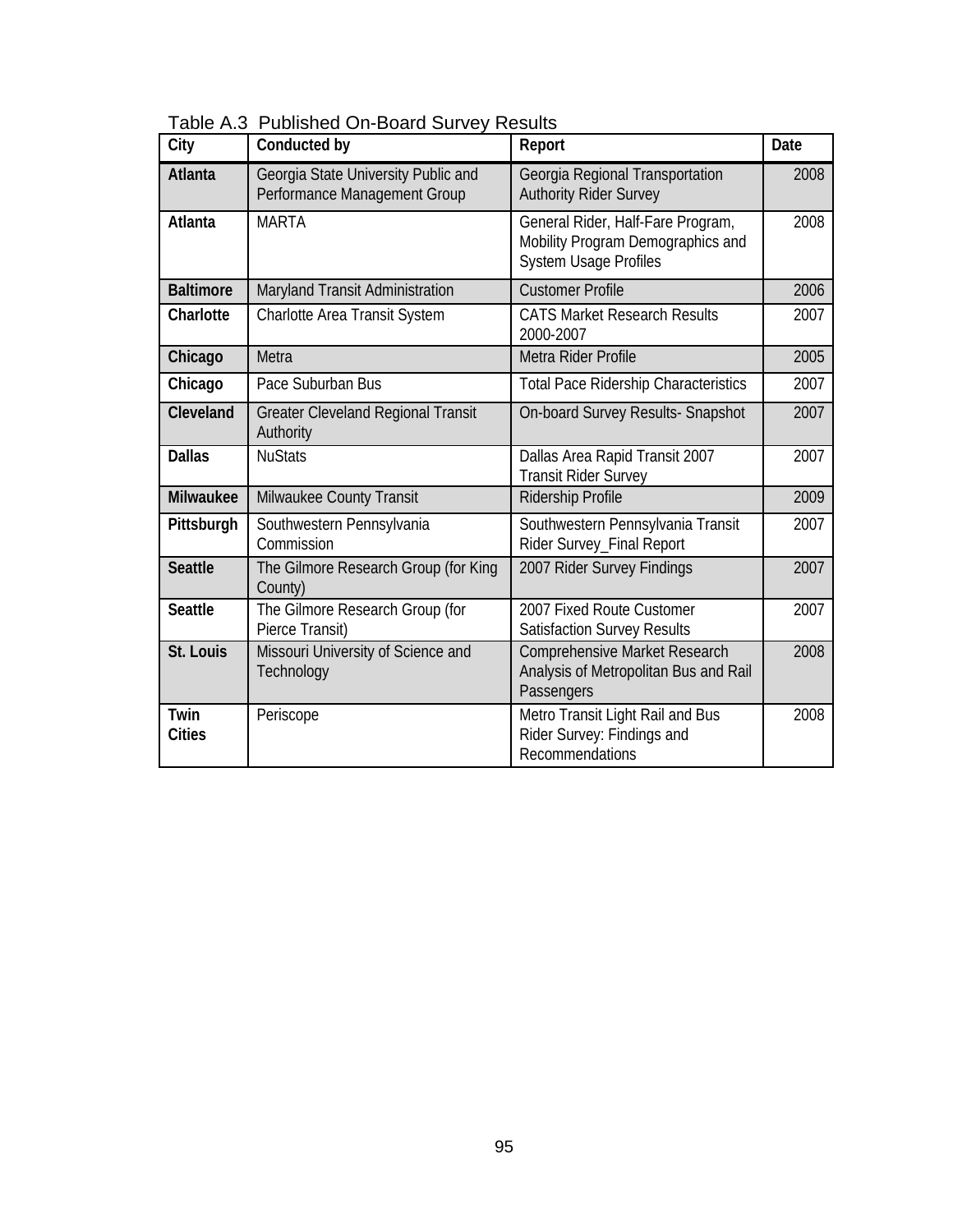Table A.4 Websites Consulted

| City             | Agency                                                           | Website                                                        | <b>Visited</b> |
|------------------|------------------------------------------------------------------|----------------------------------------------------------------|----------------|
| Atlanta          | <b>MARTA</b>                                                     | www.itsmarta.com                                               | 05/20/08       |
| Atlanta          | <b>GRTA</b>                                                      | www.xpressga.com                                               | 05/13/08       |
| Atlanta          | Atlanta Regional<br>Commission                                   | www.atlantaregional.com                                        | 08/18/08       |
| <b>Baltimore</b> | City of Annapolis                                                | www.annapolis.gov/info.asp?page=1368                           | 06/16/08       |
| <b>Baltimore</b> | Maryland Transit<br>Administration                               | www.baltimoreredline.com                                       | 06/18/08       |
| <b>Baltimore</b> | Maryland Transit<br>Administration                               | www.mtamaryland.com                                            | 06/16/08       |
| <b>Baltimore</b> | Metropolitan Council                                             | www.baltometro.org                                             | 06/05/08       |
| <b>Baltimore</b> | <b>Howard County Transit</b>                                     | www.howardtransit.com                                          | 06/16/08       |
| <b>Baltimore</b> | Carroll Area Transit                                             | www.gobycats.org                                               | 06/16/08       |
| <b>Baltimore</b> | <b>Harford County</b>                                            | www.harfordcountymd.gov/services/transportation/               | 06/16/08       |
| <b>Boston</b>    | <b>Boston MPO</b>                                                | www.bostonmpo.org                                              | 06/23/08       |
| <b>Boston</b>    | Cape Ann<br>Transportation<br>Authority                          | www.canntran.com                                               | 06/25/08       |
| <b>Boston</b>    | Massachusetts Bay<br>Transportation<br>Authority                 | www.mbta.com                                                   | 06/25/08       |
| Charlotte        | Mecklenburg-Union<br>Planning Organization                       | mumpo.org                                                      | 08/26/08       |
| Charlotte        | North Carolina DOT                                               | www.ncdot.org/transit/nctransit/#programs                      | 08/26/08       |
| Charlotte        | <b>Charlotte Area Transit</b>                                    | http://charmeck.org/city/charlotte/cats/Pages/default.<br>aspx | 08/26/08       |
| Chicago          | Chicago Metropolitan<br><b>Agency for Planning</b>               | www.cmap.illinois.gov                                          | 09/20/08       |
| Chicago          | Metra                                                            | www.metrarail.com                                              | 09/10/08       |
| Chicago          | Pace Suburban Bus                                                | www.pacebus.com                                                | 09/10/08       |
| Chicago          | Regional<br>Transportation<br>Authority                          | www.rtachicago.com                                             | 09/10/08       |
| Chicago          | Chicago Transit<br>Authority                                     | www.transitchicago.com                                         | 09/10/08       |
| Cleveland        | Ohio DOT                                                         | www.dot.state.oh.us/Services/Pages/Transit.aspx                | 09/17/08       |
| Cleveland        | <b>Greater Cleveland</b><br><b>Regional Transit</b><br>Authority | www.gcrta.org                                                  | 09/17/08       |
| Cleveland        | Geauga County                                                    | www.geaugatransit.org                                          | 09/17/08       |
| Cleveland        | Laketran                                                         | www.laketran.com                                               | 09/17/08       |
| Cleveland        | Lorain County                                                    | www.loraincounty.us                                            | 09/17/08       |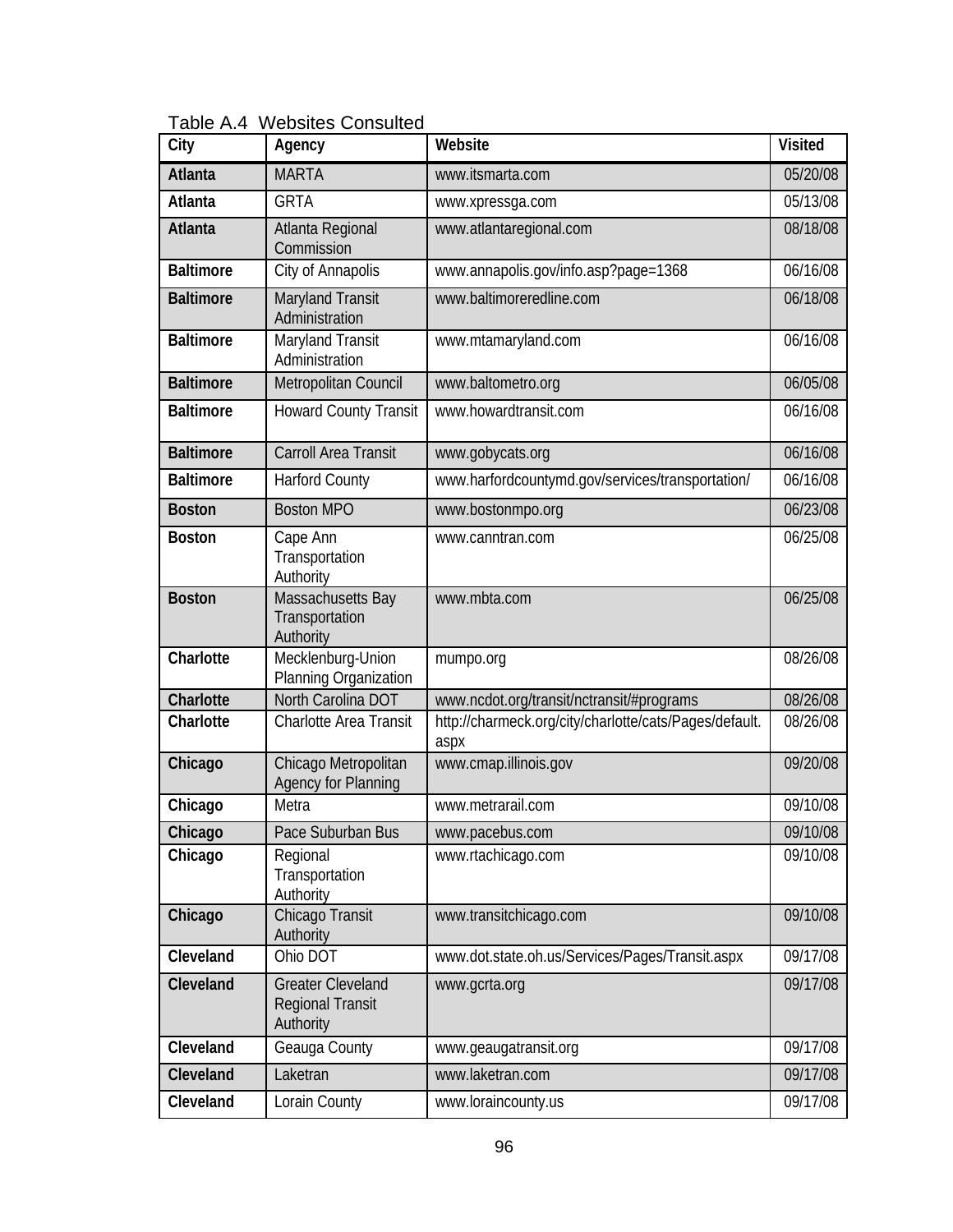| Cleveland           | Northeast Ohio<br>Areawide Coordinating<br>Agency              | www.noaca.org                               | 09/17/08 |
|---------------------|----------------------------------------------------------------|---------------------------------------------|----------|
| <b>Dallas</b>       | Dallas Area Rapid<br><b>Transit</b>                            | www.dart.org                                | 09/23/08 |
| <b>Dallas</b>       | <b>Denton County</b><br>Transportation<br>Authority            | www.dcta.net                                | 09/23/08 |
| <b>Dallas</b>       | <b>North Central Texas</b><br>Council of<br>Governments        | www.nctcog.org                              | 09/25/08 |
| <b>Dallas</b>       | Forth Worth<br>Transportation<br>Authority                     | www.the-t.com                               | 09/23/08 |
| Denver              | Regional<br><b>Transportation District</b>                     | www.rtd-denver.com                          | 09/29/08 |
| Denver              | Regional Council of<br>Governments                             | www.drcog.dr                                | 09/29/08 |
| Jacksonville        | Florida DOT                                                    | www.dot.state.fl.us/transit/default.shtml   | 10/03/08 |
| Jacksonville        | North Florida<br>Transportation<br>Planning Organization       | www.firstcoastmpo.com                       | 10/02/08 |
| <b>Jacksonville</b> | Jacksonville<br>Transportation<br>Authority                    | www.jtaonthemove.com                        | 10/02/08 |
| <b>Jacksonville</b> | St Johns County                                                | www.sunshinebus.net                         | 10/02/08 |
| Las Vegas           | Las Vegas Monorail                                             | www.lvmonorail.com                          | 10/07/08 |
| Las Vegas           | Regional<br>Transportation<br>Commission of<br>Southern Nevada | www.rtcsouthernnevada.com                   | 10/06/08 |
| Milwaukee           | City of Kenosha                                                | www.kenosha.org/departments/transportation/ | 10/14/08 |
| Milwaukee           | Ozaukee County                                                 | www.ozaukeetransit.com                      | 10/09/08 |
| Milwaukee           | City of Racine                                                 | www.racinetransit.com                       | 10/14/08 |
| Milwaukee           | Milwaukee County<br><b>Transit System</b>                      | www.ridemcts.com                            | 10/09/08 |
| Milwaukee           | <b>Washington County</b>                                       | www.ridewcce.com                            | 10/09/08 |
| Milwaukee           | Southeastern<br>Wisconsin Regional<br>Planning Commission      | www.sewrpc.org                              | 10/08/09 |
| Milwaukee           | City of Waukesha                                               | www.waukeshametro.org                       | 10/09/08 |
| Pittsburgh          | Fayette Area<br>Coordinated<br>Transportation                  | www.factbus.com                             | 10/22/08 |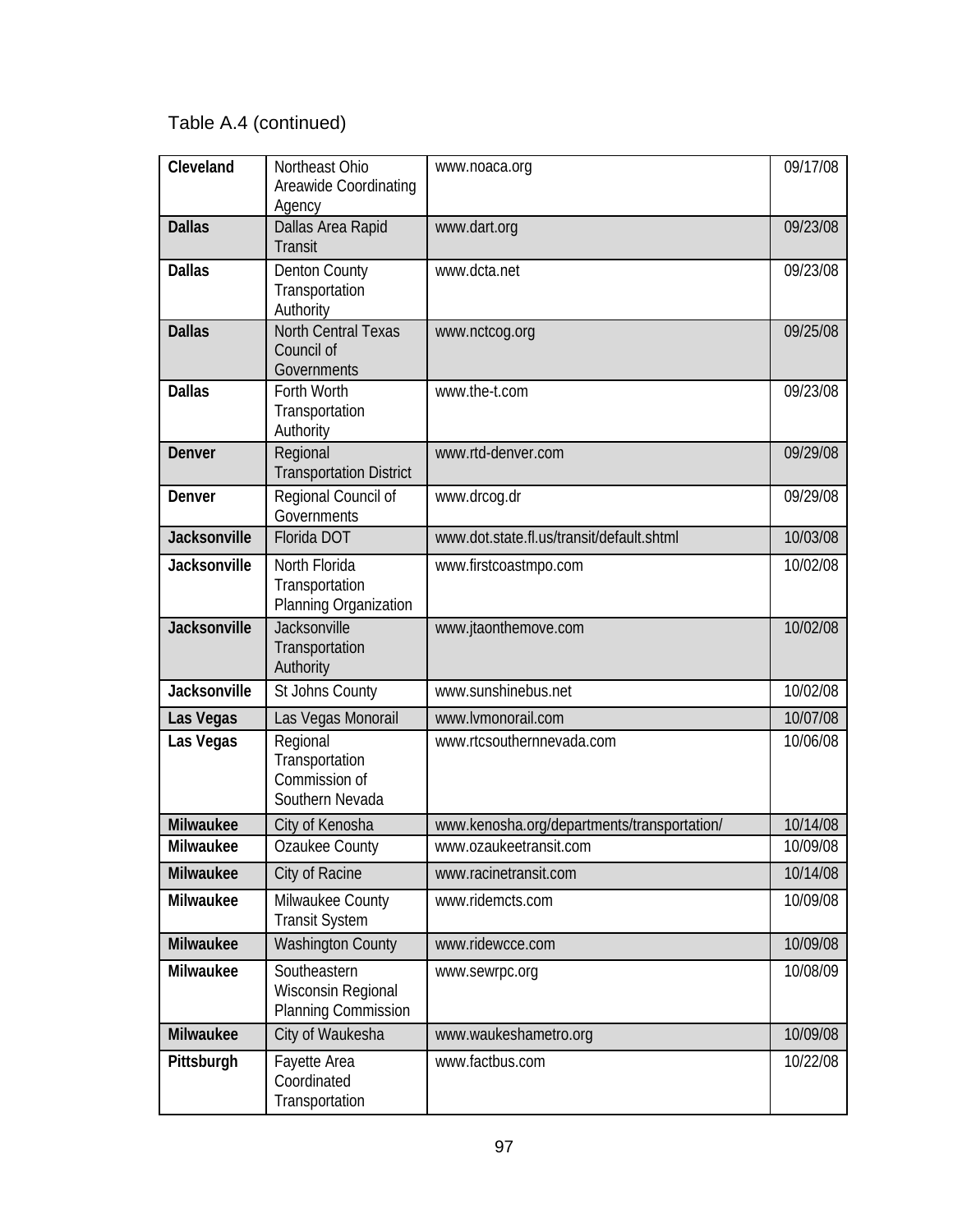| Pittsburgh               | <b>Washington City</b><br><b>Transit</b>     | www.qqcbusride.com                                                   | 10/22/08 |
|--------------------------|----------------------------------------------|----------------------------------------------------------------------|----------|
| Pittsburgh               | Indiana County Transit<br>Authority          | www.indigobus.com                                                    | 10/22/08 |
| Pittsburgh               | Mid Mon Valley Transit<br>Authority          | www.mmvta.com                                                        | 10/22/08 |
| Pittsburgh               | New Castle Area<br><b>Transit Authority</b>  | www.newcastletransit.org                                             | 10/21/08 |
| Pittsburgh               | Port Authority of<br><b>Allegheny County</b> | www.portauthority.org                                                | 10/22/08 |
| Pittsburgh               | Southwestern<br>Pennsylvania<br>Commission   | www.spcregion.org/                                                   | 10/21/08 |
| Pittsburgh               | <b>Butler Transit Authority</b>              | www.thebusbutlerpa.com                                               | 10/21/08 |
| Pittsburgh               | <b>Westmoreland County</b>                   | www.westmorelandtransit.com                                          | 10/22/08 |
| Sacramento               | <b>Unitrans</b>                              | unitrans.ucdavis.edu                                                 | 10/24/08 |
| Sacramento               | City of Auburn                               | www.auburn.ca.gov/dept/dept_pw_trnst.html                            | 10/27/08 |
| Sacramento               | City of Lincoln                              | www.ci.lincoln.ca.us/index.cfm?page=282219                           | 10/27/08 |
| Sacramento               | El Dorado Transit                            | www.eldoradotransit.com                                              | 10/24/08 |
| Sacramento               | City of Elk Grove                            | www.e-tran.org                                                       | 10/27/08 |
| Sacramento               | City of Folsom                               | www.folsom.ca.us/depts/public_works/transit_divisio<br>n.asp         | 10/24/08 |
| Sacramento               | <b>Placer County</b>                         | www.placer.ca.gov/Departments/Works/Transit/PCT<br>.aspx             | 10/24/08 |
| Sacramento               | City of Roseville                            | www.roseville.ca.us/transportation/roseville_transit/d<br>efault.asp | 10/24/08 |
| Sacramento               | <b>Yolo County</b>                           | www.yolobus.com                                                      | 10/24/08 |
| Sacramento               | <b>Yuba-Sutter Transit</b>                   | www.yubasuttertransit.com                                            | 10/24/08 |
| Sacramento               | Sacramento Council of<br>Governments         | www.sacog.org                                                        | 10/24/08 |
| <b>Salt Lake</b><br>City | Wasatch Front Range<br>Council               | wfrc.org/cms                                                         | 10/28/08 |
| Salt Lake<br>City        | <b>Utah Transit Authority</b>                | www.rideuta.com                                                      | 10/28/08 |
| <b>Seattle</b>           | King County Metro                            | transit.metrokc.gov                                                  | 11/07/08 |
| <b>Seattle</b>           | Pierce County Ferry<br>System                | www.co.pierce.wa.us/pc/abtus/ourorg/pwu/ferry/ferr<br>ymain.htm      | 11/07/08 |
| <b>Seattle</b>           | <b>Community Transit</b>                     | www.commtrans.org                                                    | 11/07/08 |
| <b>Seattle</b>           | City of Everett                              | www.everettwa.org/default.aspx?ID=290                                | 11/07/08 |
| <b>Seattle</b>           | <b>Kitsap County</b>                         | www.kitsaptransit.org                                                | 11/09/08 |
| Seattle                  | Pierce County                                | www.piercetransit.org                                                | 11/07/08 |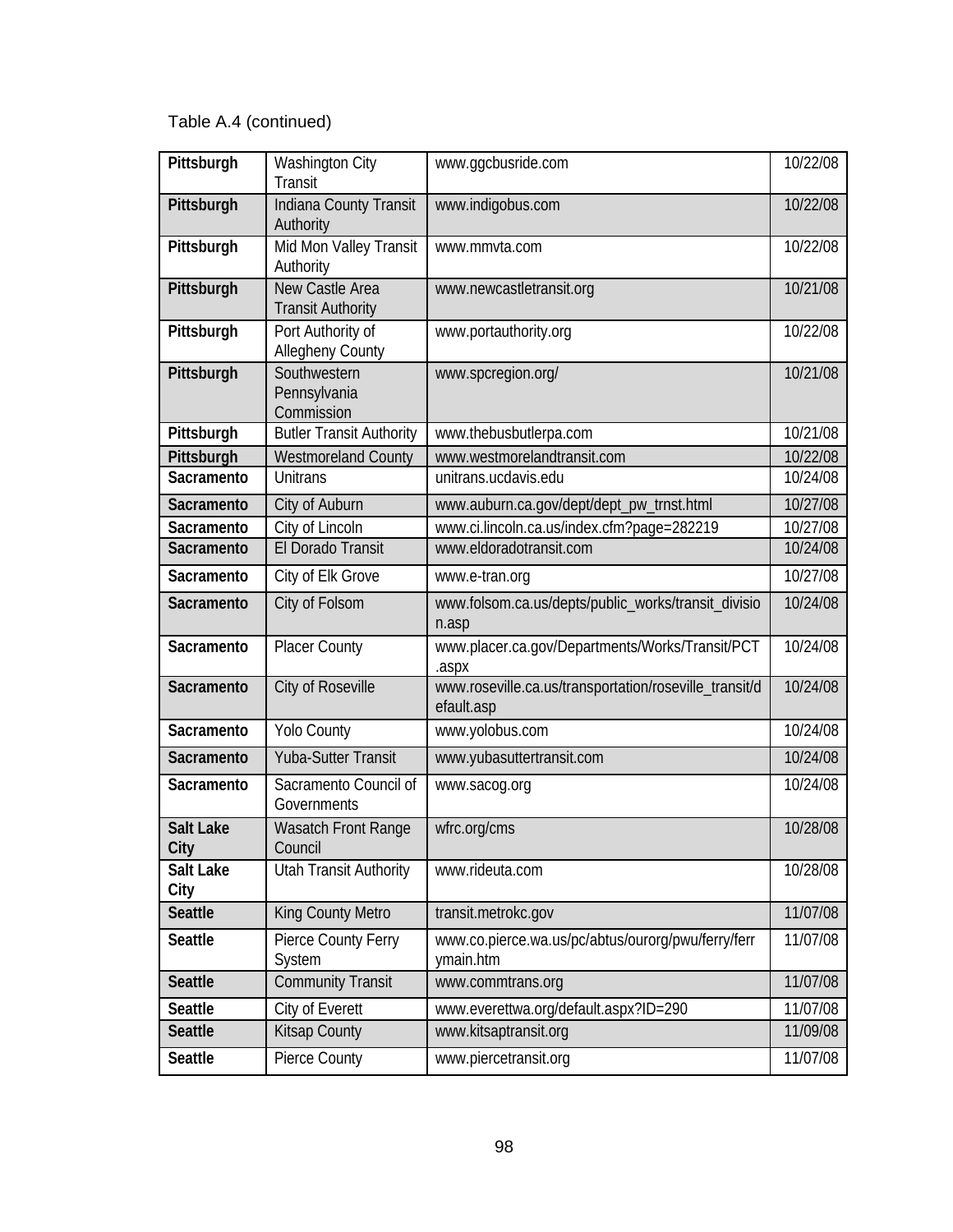| <b>Seattle</b>     | <b>Puget Sound Regional</b><br>Council                                                 | www.psrc.org                                                                                 | 10/30/08 |
|--------------------|----------------------------------------------------------------------------------------|----------------------------------------------------------------------------------------------|----------|
| <b>Seattle</b>     | Seattle Monorail                                                                       | www.seattlemonorail.com                                                                      | 11/07/08 |
| <b>Seattle</b>     | Sound Transit                                                                          | www.soundtransit.org                                                                         | 11/07/08 |
| <b>Seattle</b>     | <b>Washington State</b><br>Ferries                                                     | www.wsdot.wa.gov/ferries/                                                                    | 11/07/08 |
| <b>Seattle</b>     | <b>Washington DOT</b>                                                                  | www.wsdot.wa.gov/transit/                                                                    | 11/07/08 |
| St. Louis          | East-West Gateway<br>Council of<br>Governments                                         | www.ewgateway.org                                                                            | 11/10/08 |
| St. Louis          | <b>Madison County</b><br><b>Transit</b>                                                | www.mct.org                                                                                  | 11/10/08 |
| St. Louis          | <b>Bi-State Development</b><br>Agency                                                  | www.metrostlouis.org                                                                         | 11/10/08 |
| <b>Twin Cities</b> | Metropolitan Council                                                                   | www.metrocouncil.org                                                                         | 11/12/08 |
| <b>Twin Cities</b> | <b>Metro Transit</b>                                                                   | www.metrotransit.org                                                                         | 11/12/08 |
| All                | US Census Bureau -<br>American FactFinder                                              | http://factfinder.census.gov/home/saff/main.html?_la<br>$ng = en$                            | On-going |
| All                | US Census Bureau -<br>Transportation<br>Planning Package                               | http://www.transtats.bts.gov/DL_SelectFields.asp?T<br>able_ID=1344&DB_Short_Name=CTPP%202000 | On-going |
| All                | <b>Bureau of Economic</b><br>Analysis-Regional<br><b>Economic Accounts</b>             | www.bea.gov/regional/reis                                                                    | 06/18/08 |
| All                | <b>EPA- Green Book</b><br>Nonattainment Areas                                          | www.epa.gov/air/oagps/greenbk                                                                | 06/16/08 |
| All                | <b>FTA National Transit</b><br>Database                                                | www.ntdprogram.gov/ntdprogram/                                                               |          |
| All                | <b>HUD-Estimated</b><br>Metropolitan Area<br>Median Family Income<br>Listing 2005-2009 | http://www.ffiec.gov/cra/censusproducts.htm#MSAin<br>come                                    | 11/23/09 |
| All                | FHWA-Highway<br><b>Statistics</b>                                                      | http://www.fhwa.dot.gov/policyinformation/statistics/<br>2007/hm71.cfm                       | 05/14/09 |
| All                | <b>FTA</b>                                                                             | www.fta.dot.gov/                                                                             | On-going |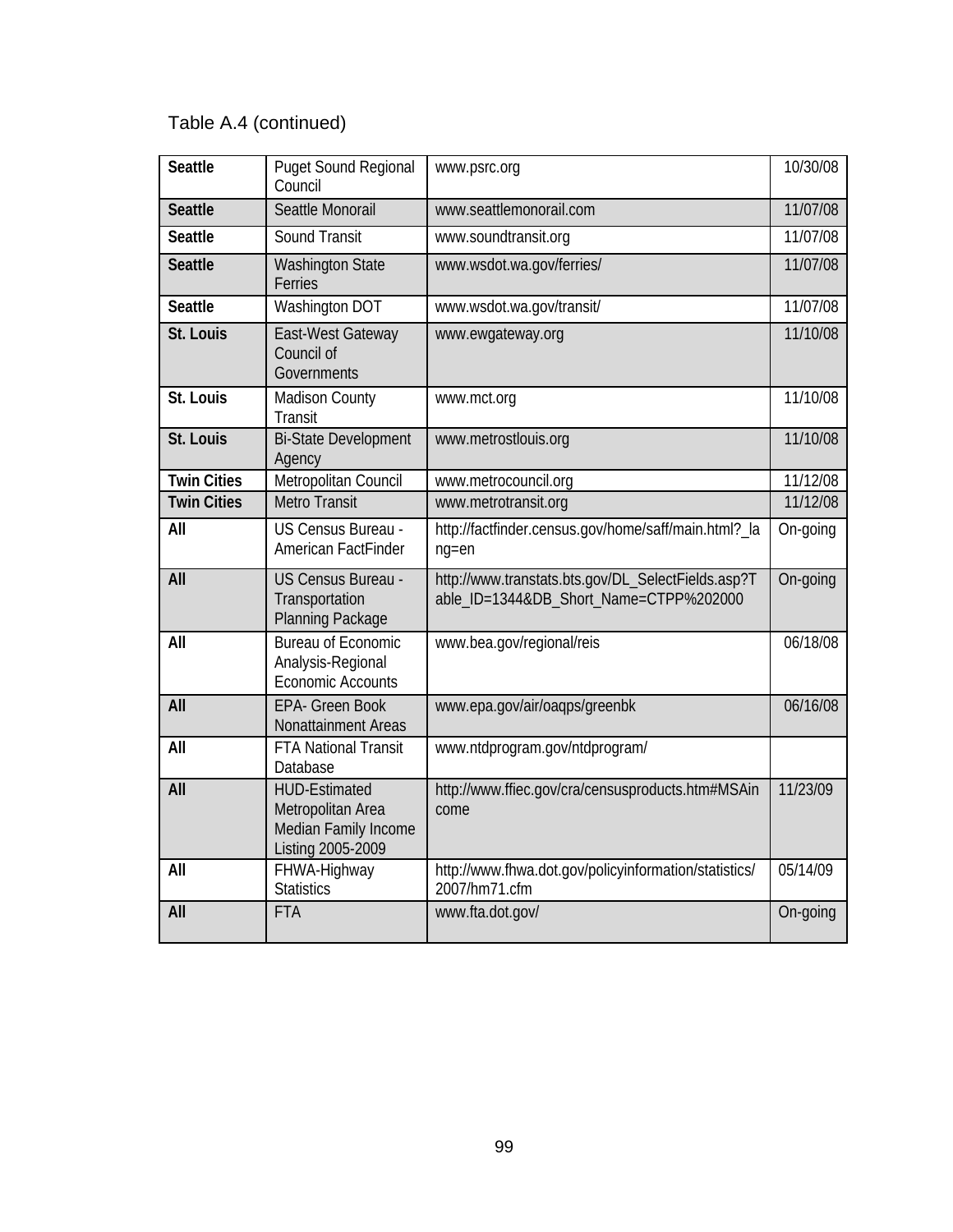| City                | Agency                                                        | Report                                                                            | Year |
|---------------------|---------------------------------------------------------------|-----------------------------------------------------------------------------------|------|
| <b>Atlanta</b>      | Atlanta Regional Commission                                   | <b>Envision6 RTP</b>                                                              | 2007 |
| <b>Baltimore</b>    | <b>Baltimore Regional Transportation</b><br><b>Board</b>      | Transportation Outlook 2035                                                       | 2007 |
| <b>Baltimore</b>    | <b>Baltimore Regional Transportation</b><br><b>Board</b>      | TIP 2008-2012                                                                     | 2007 |
| <b>Boston</b>       | <b>Boston MPO</b>                                             | Journey to 2030                                                                   | 2007 |
| <b>Boston</b>       | <b>Boston MPO</b>                                             | Federal Fiscal Year 2008-2011 TIP                                                 | 2007 |
| Charlotte           | Mecklenburg-Union MPO                                         | 2030 Long Range Transportation Plan                                               | 2005 |
| Charlotte           | North Carolina DOT                                            | 2007-2013 North Carolina TIP                                                      | 2007 |
| Chicago             | Metropolitan Agency for Planning                              | 2030 RTP for Northeastern Illinois                                                | 2008 |
| Chicago             | Regional Transportation Authority                             | 2008 Proposed Budget, Two-Year<br>Financial Plan and Five-Year Capital<br>Program | 2008 |
| Cleveland           | Northeast Ohio Areawide<br><b>Coordinating Agency</b>         | TIP SFY 2008-2011                                                                 | 2007 |
| Cleveland           | Ohio DOT                                                      | 2008-2011 Transit STIP                                                            | 2008 |
| <b>Dallas</b>       | North Central Texas Council of<br>Governments                 | Mobility 2030                                                                     | 2007 |
| <b>Dallas</b>       | North Central Texas Council of<br>Governments                 | 2008-2011 TIP                                                                     | 2007 |
| Denver              | Denver Regional Council of<br>Governments                     | Transit Element of the 2030 Metro<br><b>Vision RTP</b>                            | 2007 |
| Denver              | Denver Regional Council of<br>Governments                     | 2008-2013 TIP                                                                     | 2008 |
| Denver              | <b>Regional Transportation District</b>                       | 2008 Adopted Budget                                                               | 2007 |
| <b>Jacksonville</b> | <b>First Coast MPO</b>                                        | TIP: Fiscal Years 2008/09-2012/13                                                 | 2008 |
| Las Vegas           | Regional Transportation Commission<br>of Southern Nevada      | RTP Fiscal Years 2006-2030                                                        | 2006 |
| Las Vegas           | Regional Transportation Commission<br>of Southern Nevada      | Amendments to TIP Fiscal Years 2006-<br>2008                                      | 2006 |
| Milwaukee           | Southeastern Wisconsin Regional<br><b>Planning Commission</b> | Year 2035 Regional Land Use and<br><b>Transportation Systems Plans</b>            | 2007 |
| Milwaukee           | <b>Wisconsin DOT</b>                                          | <b>Transportation Budget Trends</b>                                               | 2006 |
| Pittsburgh          | Southwestern Pennsylvania<br>Commission                       | Regional Transit Report Card                                                      | 2008 |
| Pittsburgh          | Southwestern Pennsylvania<br>Commission                       | 2009-2012 TIP                                                                     | 2008 |
| Pittsburgh          | Southwestern Pennsylvania<br>Commission                       | 2035 Transportation and Development<br>Plan                                       | 2008 |
| Sacramento          | Sacramento Area Council of<br>Governments                     | Metropolitan Transportation Plan for<br>2035                                      | 2008 |

Table A.5 Published Documents Consulted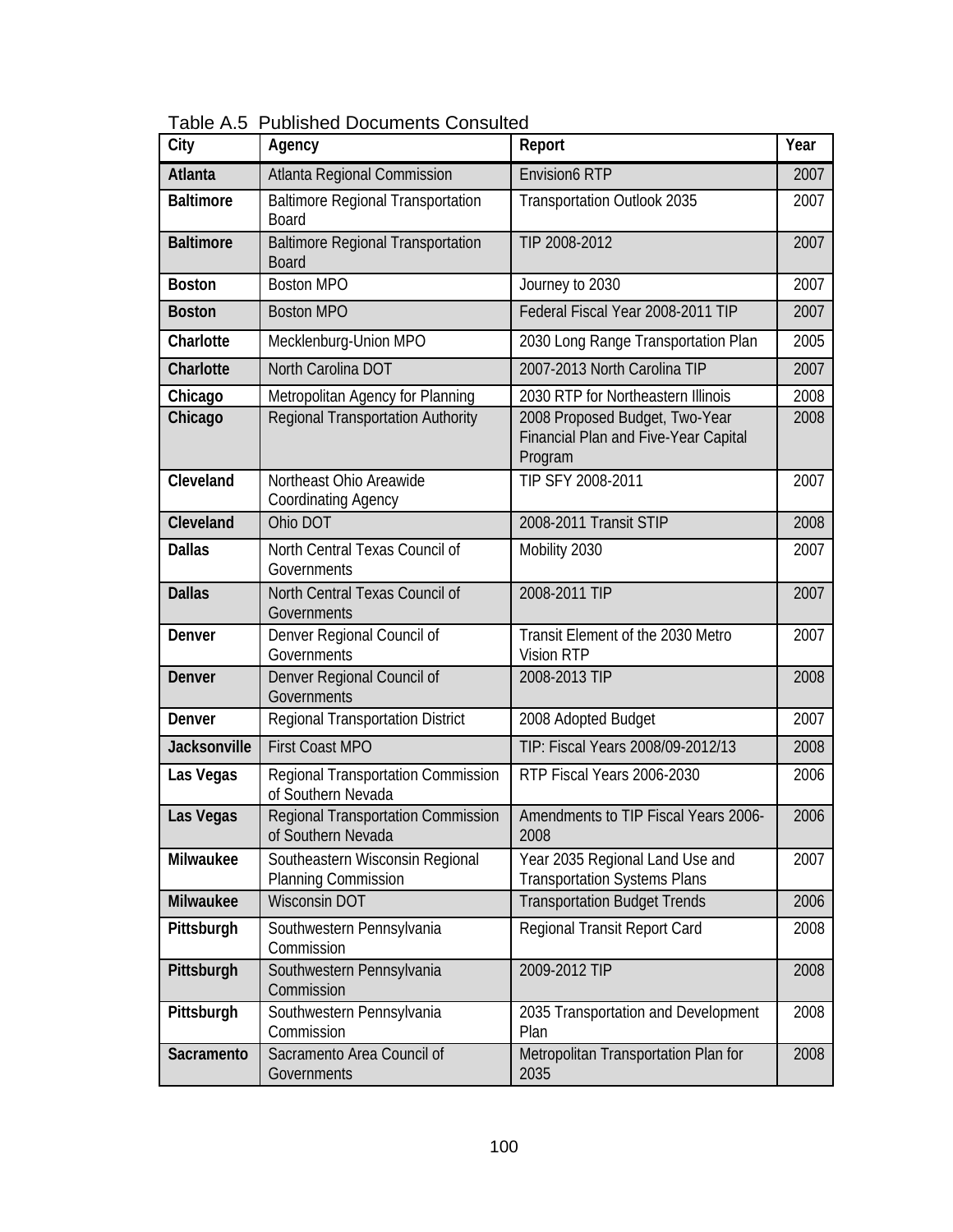| <b>Salt Lake</b><br>City | <b>Utah Transit Authority</b>               | 2008 Budget and Strategic Plan<br>Document                          | 2008          |
|--------------------------|---------------------------------------------|---------------------------------------------------------------------|---------------|
| <b>Salt Lake</b><br>City | <b>Wasatch Front Range Council</b>          | 2009-2014 TIP                                                       | 2008          |
| <b>Seattle</b>           | <b>Puget Sound Regional Council</b>         | Destination 2030 Update                                             | 2007          |
| <b>Seattle</b>           | <b>Puget Sound Regional Council</b>         | 2007-2010 TIP                                                       | 2008          |
| St. Louis                | East-West Gateway Council of<br>Governments | TIP Fiscal Years 2009-2012                                          | 2008          |
| <b>Twin Cities</b>       | Metropolitan Council                        | <b>Twin Cities Transit System</b><br>Performance                    | 2007          |
| <b>Twin Cities</b>       | Metropolitan Council                        | 2030 Transportation Policy Plan                                     | 2008          |
| <b>Twin Cities</b>       | Metropolitan Council                        | 2009-2012 TIP                                                       | 2008          |
| All                      | Collier International                       | Parking Rate Survey                                                 | 2008          |
| All                      | <b>FTA</b>                                  | <b>Annual Report on New Starts:</b><br>Proposed Allocation of Funds | 2000-<br>2009 |
| All                      | <b>Texas Transportation Institute</b>       | Annual Urban Mobility Report                                        | 2007          |
| All                      | <b>US Congress</b>                          | SAFETEA-LU                                                          | 2005          |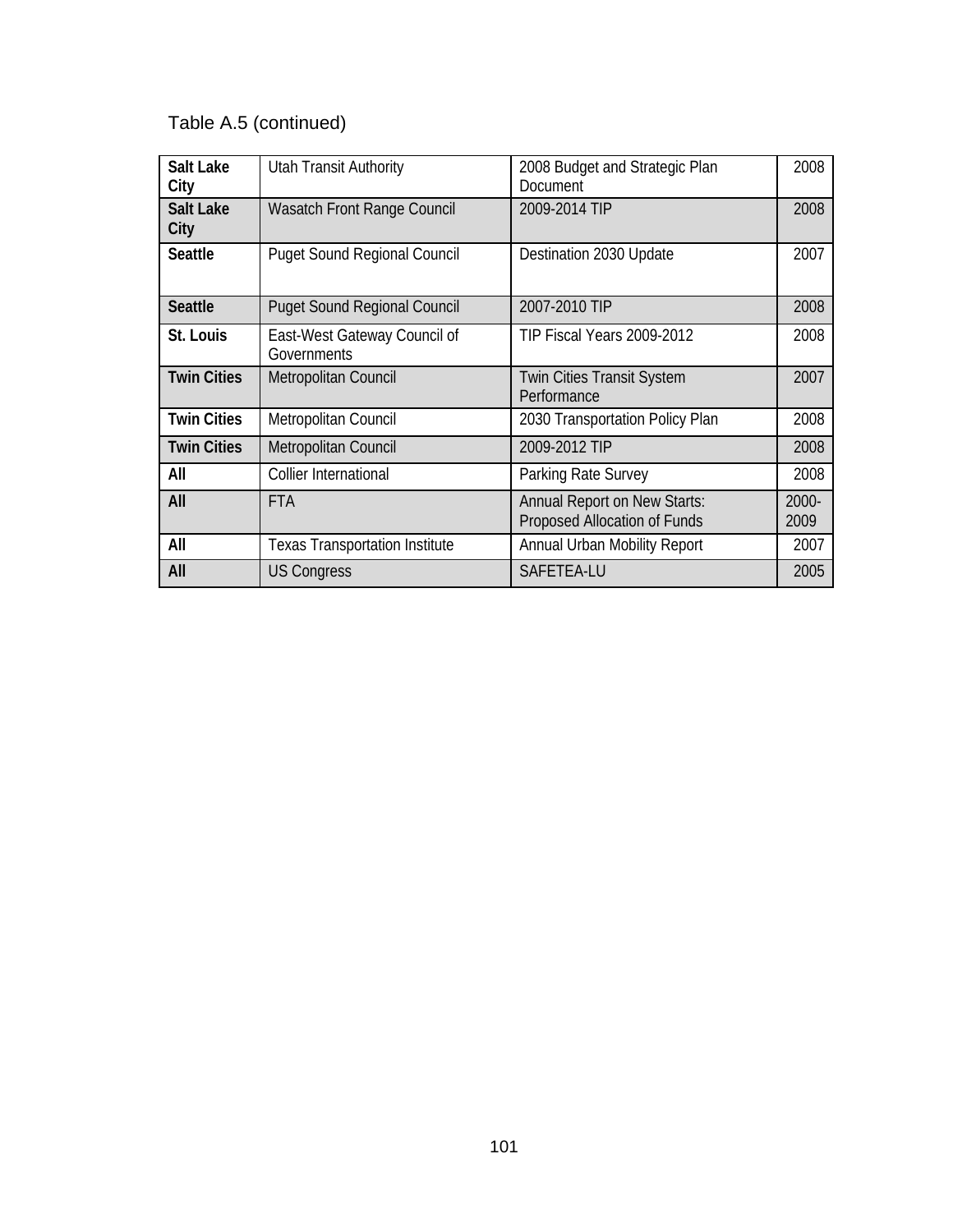### **APPENDIX B**

### **DATASET**

This appendix contains the complete dataset used to perform the correlation analysis in

Table B.1.

#### Table B.1 Full Dataset

|                          | Non-        | Non-<br>Motorized |        | Economic        | <b>State</b>   | Size of                      | Out of     |
|--------------------------|-------------|-------------------|--------|-----------------|----------------|------------------------------|------------|
| City                     | <b>Work</b> | <b>Access</b>     | Region | Conditions      | Funding        | Metro                        | Attainment |
| Atlanta                  | 46.00%      | 75.5%             | East   | <b>Over 20%</b> | N <sub>o</sub> | Over <sub>3</sub><br>million | 2 or more  |
| <b>Baltimore</b>         | 32.00%      |                   | East   | 10-20%          | Yes            | 1-3 million                  | 2 or more  |
| <b>Boston</b>            | 30.70%      | 78.5%             | East   | 10-20%          | Yes            | Over <sub>3</sub><br>million | Only 1     |
| Charlotte                | 28.00%      | 76.0%             | East   | Over 20%        | <b>No</b>      | $.5 - 1$<br>million          | Only 1     |
| Chicago                  | 30.62%      | 84.9%             | Middle | 10-20%          | Yes            | Over <sub>3</sub><br>million | 2 or more  |
| Cleveland                | 50.00%      | 66.5%             | East   | Under 10%       | Yes            | 1-3 million                  | 2 or more  |
| <b>Dallas</b>            | 46.00%      | 80.0%             | Middle | <b>Over 20%</b> | Yes            | Over <sub>3</sub><br>million | Only 1     |
| Denver                   | 42.20%      | 83.0%             | West   | 10-20%          | N <sub>0</sub> | 1-3 million                  | Only 1     |
| Jacksonville             | 56.00%      |                   | East   | <b>Over 20%</b> | Yes            | $, 5 - 1$<br>million         | Attainment |
| Las Vegas                | 58.00%      | 94.0%             | West   | Over 20%        | <b>No</b>      | $.5 - 1$<br>million          | 2 or more  |
| Milwaukee                | 57.00%      |                   | Middle | Under 10%       | Yes            | 1-3 million                  | Only 1     |
| Pittsburgh               | 40.38%      | 87.7%             | East   | Under 10%       | Yes            | 1-3 million                  | 2 or more  |
| Sacramento               | 57.00%      | 82.8%             | West   | <b>Over 20%</b> | Yes            | 1-3 million                  | 2 or more  |
| Saint Louis              |             | 73.0%             | Middle | Under 10%       | Yes            | 1-3 million                  | 2 or more  |
| <b>Salt Lake</b><br>City | 42.00%      |                   | West   | 10-20%          | N <sub>o</sub> | 1-3 million                  | Only 1     |
| <b>Seattle</b>           | 41.04%      | 75.0%             | West   | 10-20%          | N <sub>o</sub> | Over <sub>3</sub><br>million | Attainment |
| <b>Twin Cities</b>       | 36.50%      | 81.2%             | Middle | 10-20%          | Yes            | 1-3 million                  | Attainment |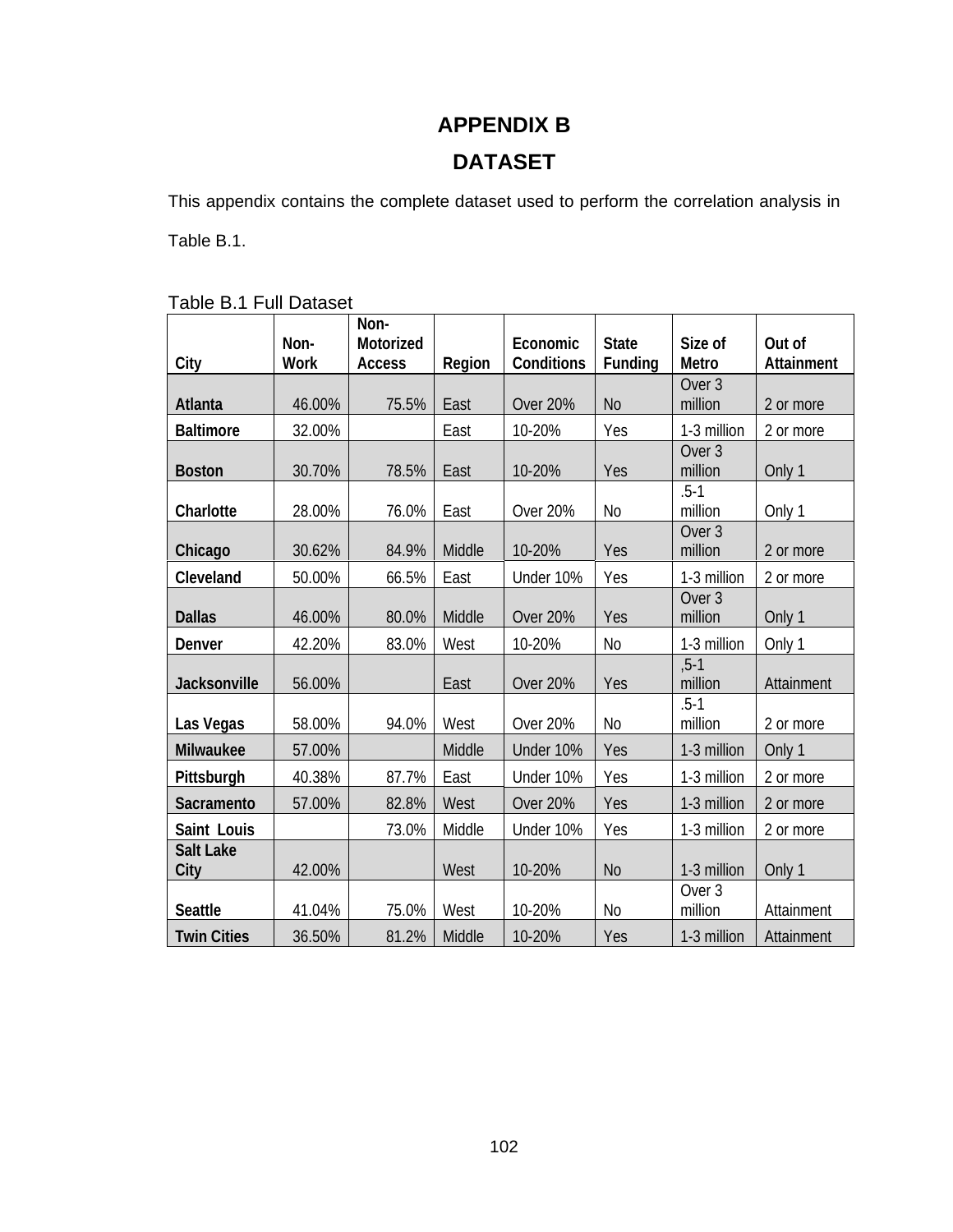| City                     | <b>TTI</b><br>Index -<br>Top <sub>25</sub> | Racial<br>Composition<br>of Central<br>City | Rail           | <b>Unlinked</b><br><b>Trips</b><br>per<br>Capita | <b>VMT</b> per<br>capita<br>2005 | Land<br>Area<br>Cover | Pop<br>Cover | Job<br>Cover |
|--------------------------|--------------------------------------------|---------------------------------------------|----------------|--------------------------------------------------|----------------------------------|-----------------------|--------------|--------------|
|                          |                                            | People of                                   |                |                                                  |                                  |                       |              |              |
| Atlanta                  | Yes                                        | Color                                       | Yes            | 42.4                                             | 11,199.40                        | 13%                   | 41%          | 60%          |
| <b>Baltimore</b>         | Yes                                        | People of<br>Color                          | Yes            | 52.3                                             | 9,481.80                         | 16%                   | 56%          | 64%          |
| <b>Boston</b>            | Yes                                        | White                                       | Yes            | 95.9                                             | 7609                             | 27%                   | 68%          | 72%          |
| Charlotte                | Yes                                        | White                                       | N <sub>0</sub> | 27.9                                             | 11545.6                          | 26%                   | 58%          | 72%          |
| Chicago                  | Yes                                        | People of<br>Color                          | Yes            | 73.5                                             | 7540.5                           | 34%                   | 81%          | 82%          |
| Cleveland                | <b>No</b>                                  | People of<br>Color                          | Yes            | 39.3                                             | 7501.1                           | 23%                   | 71%          | 74%          |
| <b>Dallas</b>            | Yes                                        | White                                       | Yes            | 20.7                                             | 9693.1                           | 14%                   | 49%          | 63%          |
| Denver                   | Yes                                        | White                                       | Yes            | 43.6                                             | 9846.8                           | 23%                   | 89%          | 88%          |
| Jacksonville             | N <sub>o</sub>                             | White                                       | N <sub>o</sub> | 13.2                                             | 13169.4                          | 22%                   | 64%          | 74%          |
| Las Vegas                | N <sub>0</sub>                             | White                                       | N <sub>0</sub> | 51.5                                             | 7408.1                           | 3%                    | 85%          | 86%          |
| Milwaukee                | N <sub>0</sub>                             | People of<br>Color                          | N <sub>0</sub> | 38.7                                             | 9240.2                           | 10%                   | 57%          | 60%          |
| Pittsburgh               | <b>No</b>                                  | White                                       | Yes            | 40.9                                             | 8190.2                           | 10%                   | 59%          | 69%          |
| Sacramento               | N <sub>0</sub>                             | People of<br>Color                          | Yes            | 24.9                                             | 9544                             | 6%                    | 70%          | 70%          |
| Saint Louis              | N <sub>0</sub>                             | People of<br>Color                          | Yes            | 25.2                                             | 11511.4                          | 11%                   | 56%          | 65%          |
| <b>Salt Lake</b><br>City | N <sub>o</sub>                             | White                                       | Yes            | 43.5                                             | 9339.1                           | 26%                   | 81%          | 78%          |
| <b>Seattle</b>           | Yes                                        | White                                       | N <sub>o</sub> | 62.2                                             | 8552.6                           | 15%                   | 78%          | 87%          |
| <b>Twin Cities</b>       | Yes                                        | White                                       | Yes            | 35.7                                             | 9585                             | 22%                   | 74%          | 82%          |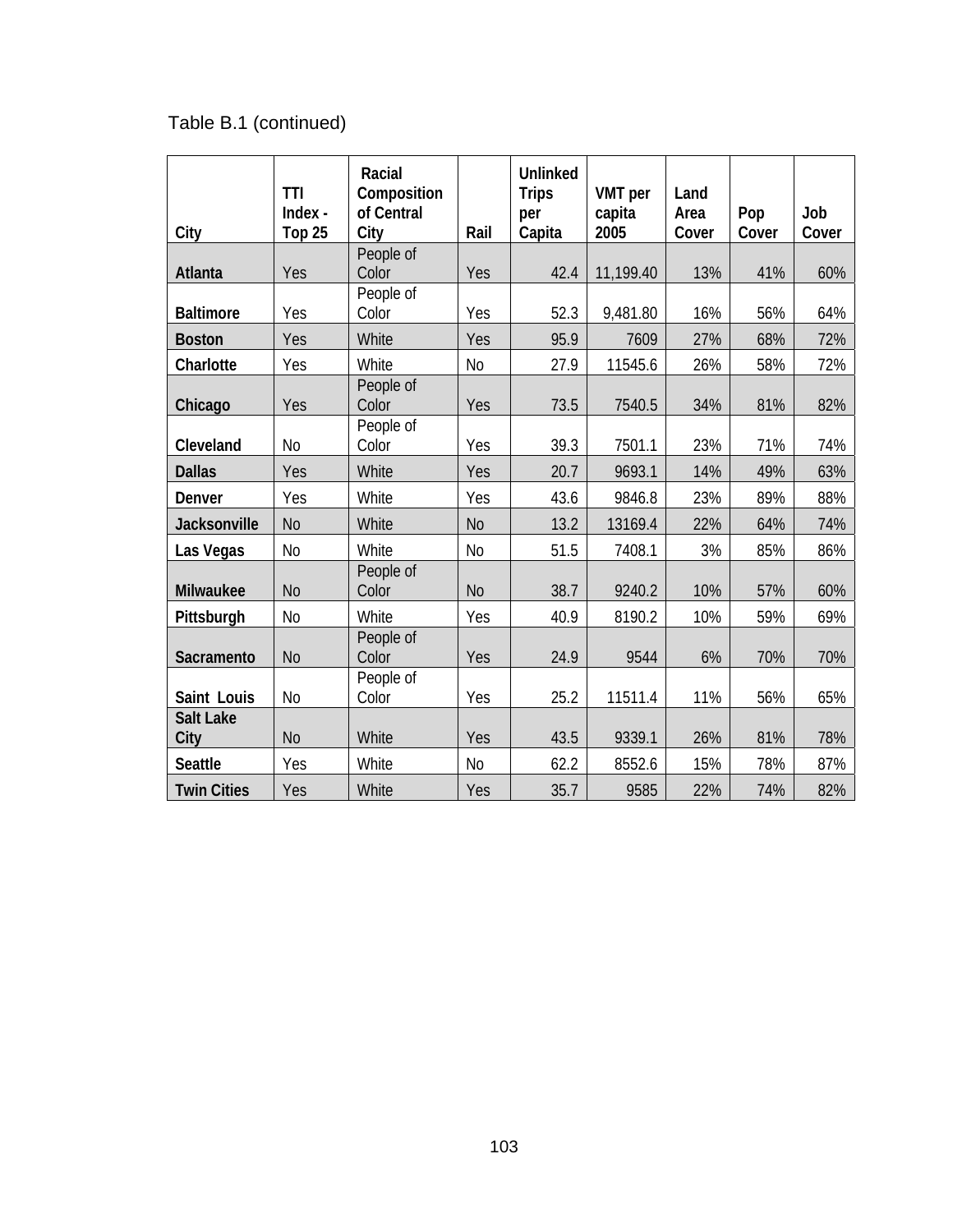| City                     | Pop<br>Density | Job<br>Density | <b>Cost Per</b><br>Passenger<br>Trip | Passenger<br>Per<br>Vehicle<br>Hour | Average<br>Length<br>of Trip | Daily<br>Parking | Monthly<br>Parking | Total<br><b>Budget</b><br>Per<br>Capita |
|--------------------------|----------------|----------------|--------------------------------------|-------------------------------------|------------------------------|------------------|--------------------|-----------------------------------------|
| Atlanta                  | 2616.6         | 2004.9         | \$2.38                               | 65.8                                | 5.52                         | \$12             | \$90               | \$204.07                                |
| <b>Baltimore</b>         | 3889.6         | 2037.2         | \$3.64                               | 45.8                                | 6.31                         | \$15             | \$150              | \$253.70                                |
| <b>Boston</b>            | 5573.8         | 3436.3         | \$2.67                               | 93.9                                | 4.94                         | \$33             | \$460              | \$556.92                                |
| Charlotte                | 2007.3         | 1644.0         | \$3.78                               | 25.6                                | 4.5                          | \$14             | \$104              | \$352.42                                |
| Chicago                  | 4870.8         | 2354.5         | \$3.35                               | 46.8                                | 6.29                         | \$30             | \$310              | \$327.08                                |
| Cleveland                | 3296.2         | 1665.0         | \$3.87                               | 40.4                                | 4.41                         | \$10             | \$180              | \$159.82                                |
| <b>Dallas</b>            | 3592.0         | 2323.8         | \$4.31                               | 38.9                                | 5.46                         | \$11             | \$90               | \$184.48                                |
| Denver                   | 2623.5         | 1392.8         | \$3.31                               | 29.2                                | 5.57                         | \$12             | \$160              | \$299.97                                |
| Jacksonville             | 1826.6         | 1049.8         | \$5.37                               | 18.1                                | 5.56                         | \$13             | \$110              | \$84.43                                 |
| Las Vegas                | 4559.1         | 2173.1         | \$1.77                               | 40.6                                | 3.64                         |                  | \$65               | \$131.07                                |
| Milwaukee                | 4209.0         | 2056.5         | \$2.65                               | 40.3                                | 3.01                         | \$12             | \$120              | \$100.66                                |
| Pittsburgh               | 2134.1         | 1106.5         | \$4.41                               | 32.8                                | 4.72                         | \$11             | \$235              | \$185.42                                |
| Sacramento               | 3613.8         | 1588.0         | \$4.21                               | 47.4                                | 4.35                         | \$20             | \$210              | \$115.26                                |
| Saint Louis              | 2780.7         | 1571.8         | \$3.45                               | 42.2                                | 5.29                         | \$14             | \$105              | \$117.94                                |
| <b>Salt Lake</b><br>City | 3259.1         | 1571.1         | \$3.85                               | 37.8                                | 7.15                         | \$5              | \$61               | \$378.70                                |
| <b>Seattle</b>           | 2753.7         | 1586.7         | \$3.68                               | 38.9                                | 4.59                         | \$25             | \$260              | \$629.96                                |
| <b>Twin Cities</b>       | 3155.9         | 2015.2         | \$3.09                               | 41.0                                | 4.65                         | \$13             | \$184              | \$198.54                                |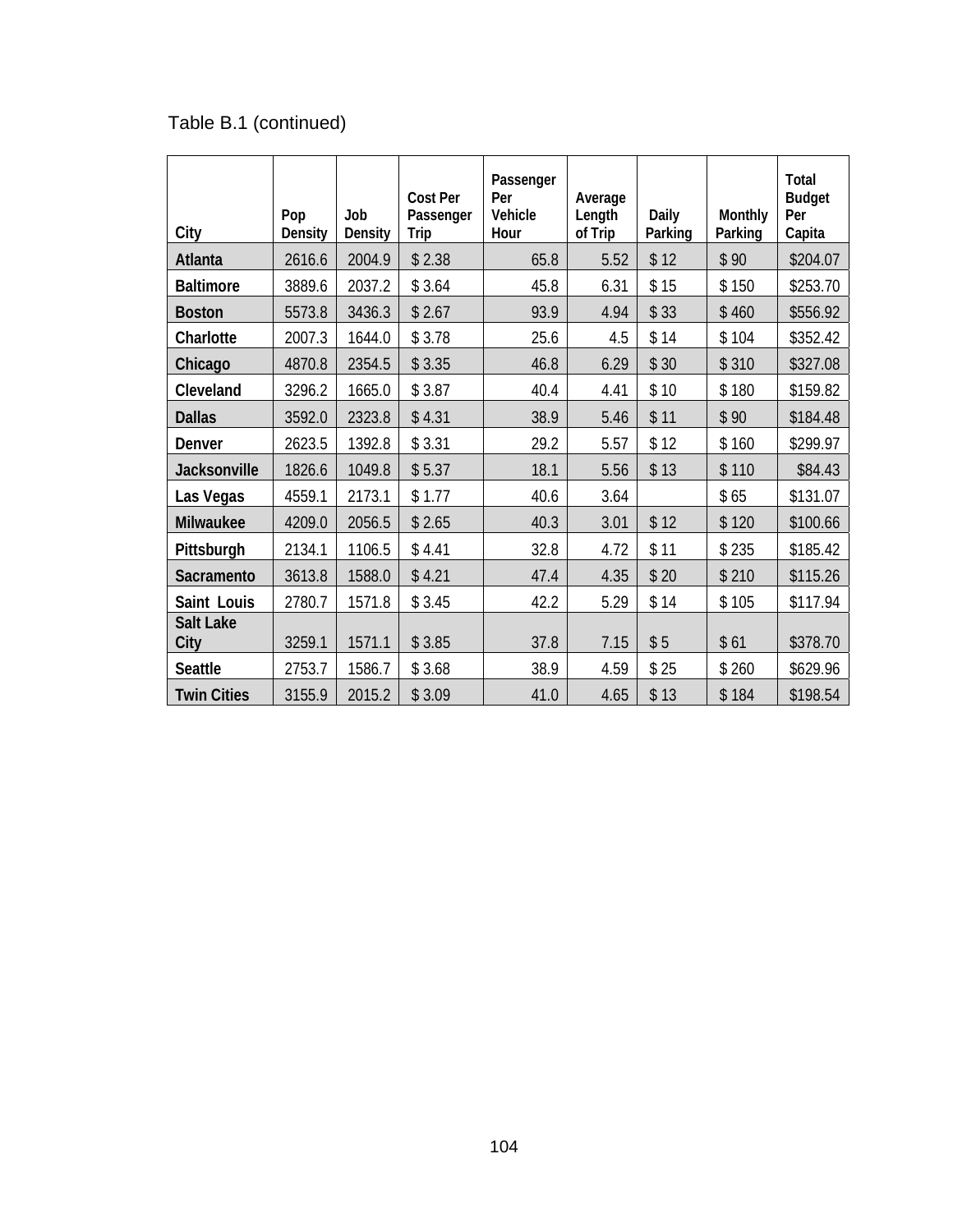| City                     | Peak<br><b>Local Bus</b><br>Headway<br>(mins) | <b>Number</b><br><sub>of</sub><br><b>Operators</b> | <b>Number</b><br>of<br><b>Modes</b> | Percent<br>Routes<br>Local | Percent<br><b>Routes Local</b><br>(Main) | Percent<br>in CBD | Percent<br>in CBD<br>(Main) |
|--------------------------|-----------------------------------------------|----------------------------------------------------|-------------------------------------|----------------------------|------------------------------------------|-------------------|-----------------------------|
| Atlanta                  | 28.0                                          | 6                                                  | 3                                   | 81%                        | 100%                                     | 23%               | 15%                         |
| <b>Baltimore</b>         | 19.7                                          | 6                                                  | 5                                   | 78%                        | 70%                                      | 33%               | 47%                         |
| <b>Boston</b>            | 20.7                                          | $\overline{2}$                                     | $\overline{7}$                      | 85%                        | 84%                                      | 19%               | 20%                         |
| Charlotte                | 27.6                                          | 1                                                  | 3                                   | 71%                        | 71%                                      | 65%               | 65%                         |
| Chicago                  | 11.6                                          | 3                                                  | $\overline{4}$                      | 64%                        | 64%                                      | 14%               | 32%                         |
| Cleveland                | 32.9                                          | 4                                                  | 5                                   | 80%                        | 79%                                      | 52%               | 61%                         |
| <b>Dallas</b>            | 29.6                                          | 3                                                  | 4                                   | 87%                        | 92%                                      | 47%               | 48%                         |
| Denver                   | 24.0                                          | 1                                                  | 3                                   | 66%                        | 66%                                      | 41%               | 41%                         |
| Jacksonville             | 46.8                                          | 3                                                  | 3                                   | 79%                        | 87%                                      | 63%               | 72%                         |
| Las Vegas                | 43.7                                          | $\overline{2}$                                     | 3                                   | 100%                       | 100%                                     | 40%               | 40%                         |
| Milwaukee                | 16.5                                          | 6                                                  | $\overline{4}$                      | 70%                        | 61%                                      | 29%               | 48%                         |
| Pittsburgh               | 32.0                                          | 10                                                 | 5                                   | 65%                        | 58%                                      | 63%               | 81%                         |
| <b>Sacramento</b>        | 43.6                                          | 12                                                 | 3                                   | 64%                        | 62%                                      | 28%               | 20%                         |
| Saint Louis              | 28.0                                          | $\overline{2}$                                     | 3                                   | 73%                        | 73%                                      | 20%               | 27%                         |
| <b>Salt Lake</b><br>City | 32.3                                          | 1                                                  | $\overline{4}$                      | 58%                        | 58%                                      | 41%               | 41%                         |
| <b>Seattle</b>           | 28.0                                          | 9                                                  | 6                                   | 72%                        | 96%                                      | 37%               | 46%                         |
| <b>Twin Cities</b>       | 30.0                                          | 1                                                  | 4                                   | 39%                        | 39%                                      | 58%               | 58%                         |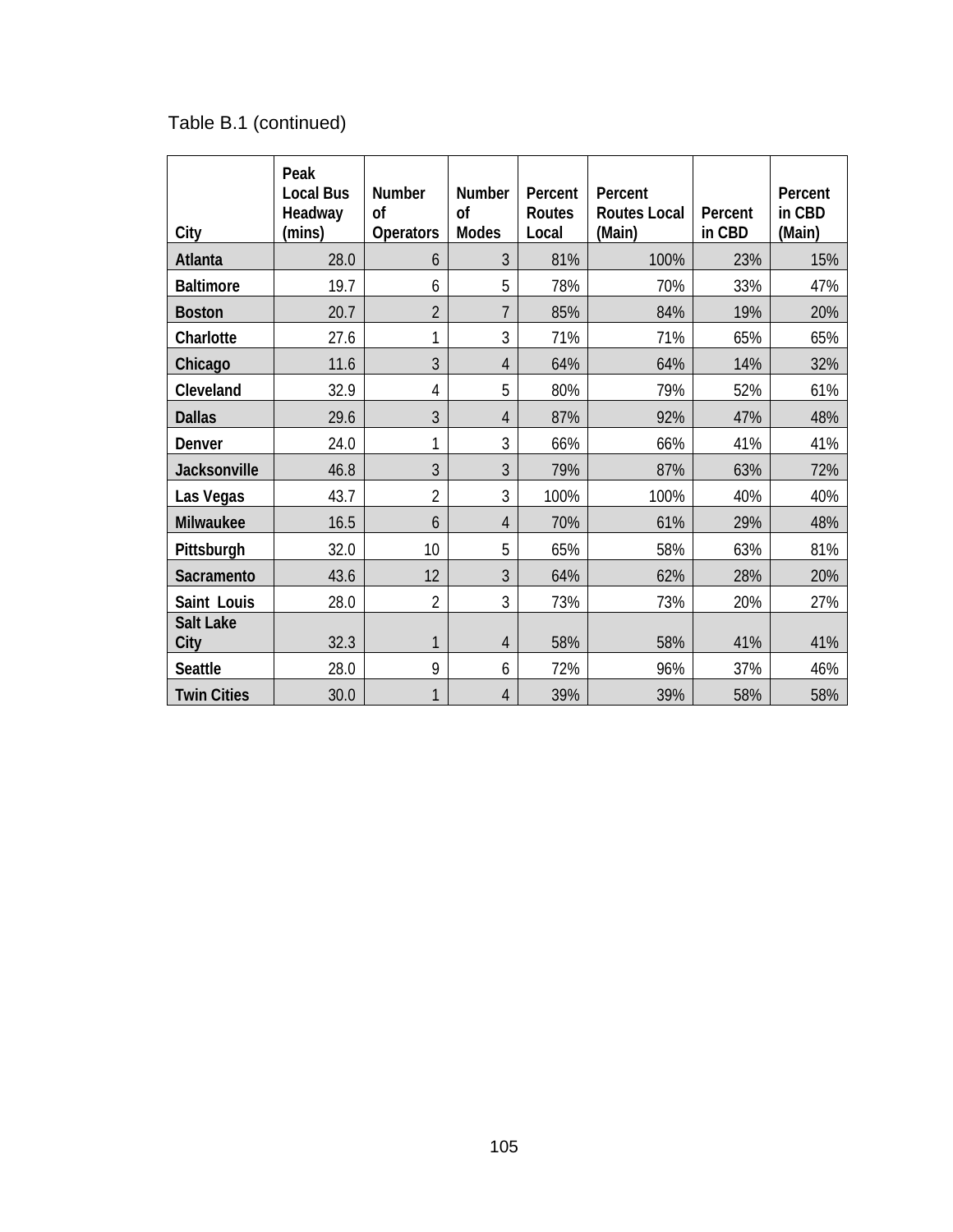|                     |                |                       | Percent<br>2007 |                  |                  |                  |                     |
|---------------------|----------------|-----------------------|-----------------|------------------|------------------|------------------|---------------------|
|                     |                |                       | <b>Unlinked</b> |                  |                  | <b>MSA</b>       | Percent             |
| City                | <b>Hubs</b>    | <b>Hubs</b><br>(Main) | Trips by<br>bus | Percent<br>White | Median<br>Income | Median<br>Income | <b>of</b><br>Median |
| Atlanta             | 3              | $\overline{2}$        | 50%             | 13%              | \$25,475         | \$69,200         | 37%                 |
| <b>Baltimore</b>    | 7              | 10                    | 74%             | 23%              | \$39,463         | \$72,150         | 55%                 |
| <b>Boston</b>       | 1              | 1                     | 28%             | 71%              | \$64,599         | \$83,900         | 77%                 |
| Charlotte           | 1              | 1                     | 97%             | 30%              | \$31,800         | \$60,200         | 53%                 |
| Chicago             | 1              | 1                     | 56%             | 31%              | \$24,708         | \$69,700         | 35%                 |
| Cleveland           | 1              | $\overline{2}$        | 82%             | 27%              | \$37,500         | \$60,700         | 62%                 |
| <b>Dallas</b>       | $\overline{2}$ | 1                     | 74%             | 31%              | \$24,000         | \$63,200         | 38%                 |
| Denver              | 1              | 1                     | 79%             |                  | \$37,500         | \$71,800         | 52%                 |
| <b>Jacksonville</b> | $\overline{4}$ | 5                     | 91%             |                  | \$25,000         | \$60,300         | 41%                 |
| Las Vegas           | 4              | 4                     | 86%             | 31%              | \$22,750         | \$58,200         | 39%                 |
| Milwaukee           | 1              | $\overline{2}$        | 97%             | 50%              | \$21,560         | \$70,700         | 30%                 |
| Pittsburgh          | 1              | 1                     | 88%             | 61%              | \$33,329         | \$57,900         | 58%                 |
| Sacramento          | 1              | $\overline{2}$        | 62%             | 42%              | \$22,500         | \$71,000         | 32%                 |
| Saint Louis         | 1              | 3                     | 59%             | 33%              | \$37,436         | \$65,000         | 58%                 |
| Salt Lake<br>City   | $\overline{3}$ | 3                     | 54%             | 71%              |                  |                  |                     |
| <b>Seattle</b>      | 1              | 11                    | 81%             | 74%              | \$64,815         | \$81,400         | 80%                 |
| <b>Twin Cities</b>  | 3              | 3                     | 0.83            | 0.66             | \$49,249         | \$80,900         | 0.61                |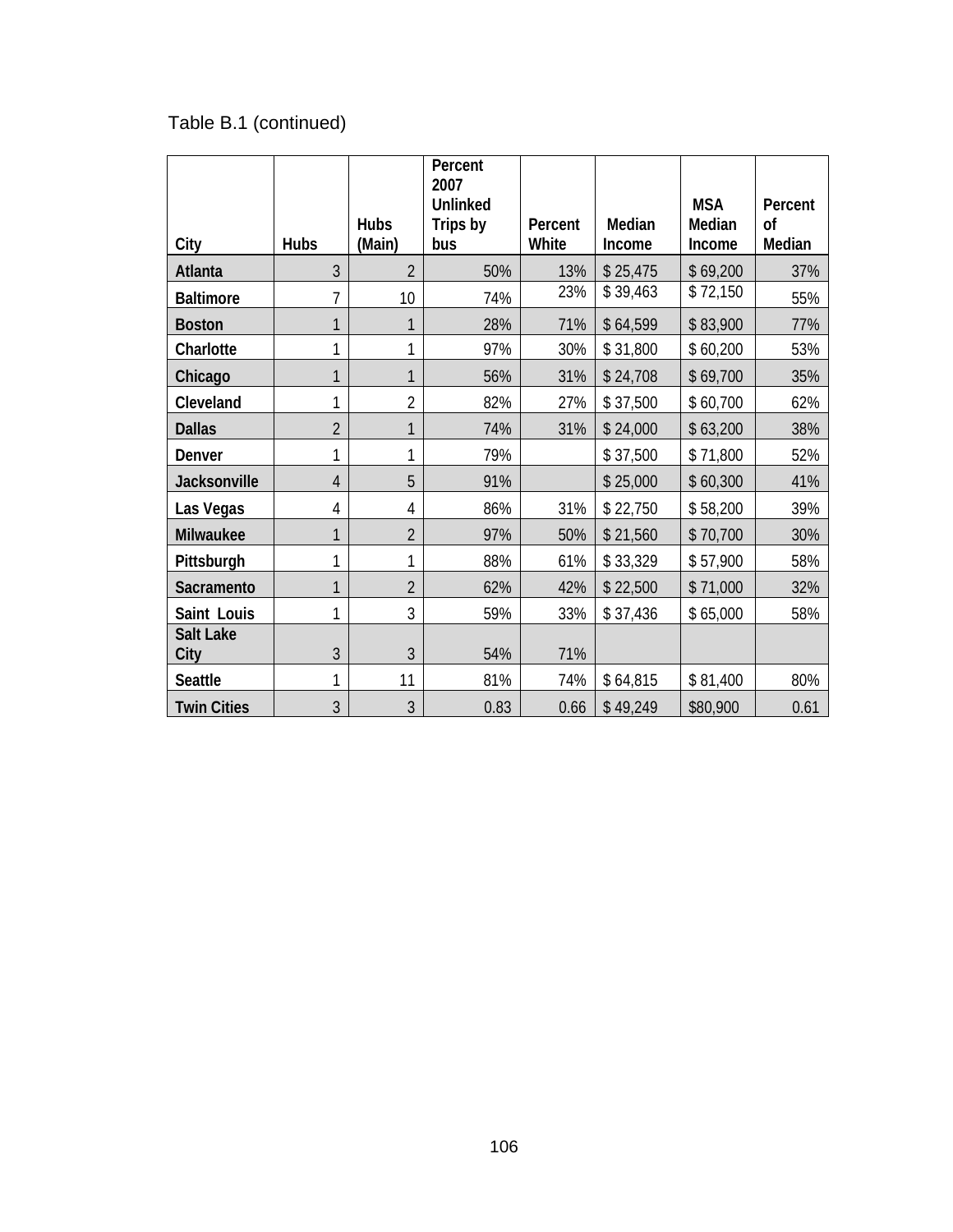Table B.1 (continued)

| City                     | Percent<br>on<br><b>Unlimited</b><br><b>Passes</b> | <b>Bus</b><br>Service<br><b>Between</b><br>1998-2008 | Rail<br><b>Stations</b><br>with<br>Parking | <b>Bus</b><br><b>Service</b><br>at Rail<br><b>Stations</b> | Park and<br><b>Ride with</b><br><b>Local Bus</b> | <b>Transfer</b><br>Fees    | Fare<br><b>Structure</b> |
|--------------------------|----------------------------------------------------|------------------------------------------------------|--------------------------------------------|------------------------------------------------------------|--------------------------------------------------|----------------------------|--------------------------|
| Atlanta                  | 63%                                                | Increasing                                           | 71%                                        | 100%                                                       | 42%                                              | Free                       | Flat                     |
| <b>Baltimore</b>         | 75%                                                | Increasing                                           | 60%                                        | 78%                                                        | 0%                                               | <b>No</b><br>Transfer      | Flat                     |
| <b>Boston</b>            |                                                    | Decreasing                                           | 38%                                        | 56%                                                        |                                                  | Free                       | Not Flat                 |
| Charlotte                | 61%                                                | Increasing                                           | 47%                                        | 100%                                                       | 50%                                              | Small<br>Fee               | Not Flat                 |
| Chicago                  | 59%                                                | Increasing                                           | 86%                                        | 70%                                                        |                                                  | Small<br>Fee               | Not Flat                 |
| Cleveland                |                                                    | Decreasing                                           | 42%                                        | 67%                                                        | 57%                                              | Free                       | Flat                     |
| <b>Dallas</b>            | 71%                                                | Increasing                                           | 58%                                        | 93%                                                        | 42%                                              | N <sub>o</sub><br>Transfer | Not Flat                 |
| Denver                   | 53%                                                | Increasing                                           | 51%                                        | 75%                                                        | 70%                                              | Free                       | Not Flat                 |
| Jacksonville             |                                                    | Increasing                                           | 38%                                        | 100%                                                       | 100%                                             | <b>No</b><br>Transfer      | Flat                     |
| Las Vegas                | 82%                                                | Increasing                                           |                                            |                                                            | 100%                                             | <b>No</b><br>Transfer      | Flat                     |
| Milwaukee                | 27%                                                | Increasing                                           |                                            |                                                            | 80%                                              | Free                       | Flat                     |
| Pittsburgh               | 64%                                                | Decreasing                                           | 44%                                        | 56%                                                        | 74%                                              | Small<br>Fee               | Not Flat                 |
| Sacramento               | 59%                                                | Increasing                                           | 38%                                        | 55%                                                        | 56%                                              | Small<br>Fee               | Flat                     |
| Saint Louis              | 82%                                                | Decreasing                                           | 49%                                        | 100%                                                       | 71%                                              | Small<br>Fee               | Flat                     |
| <b>Salt Lake</b><br>City | 59%                                                | Decreasing                                           | 51%                                        | 74%                                                        | 37%                                              | Free                       | Flat                     |
| <b>Seattle</b>           | 43%                                                | Increasing                                           | 68%                                        | 68%                                                        | 37%                                              | Free                       | Not Flat                 |
| <b>Twin Cities</b>       | 0.49                                               | Increasing                                           | 0.18                                       | 0.59                                                       | 24%                                              | Free                       | Flat                     |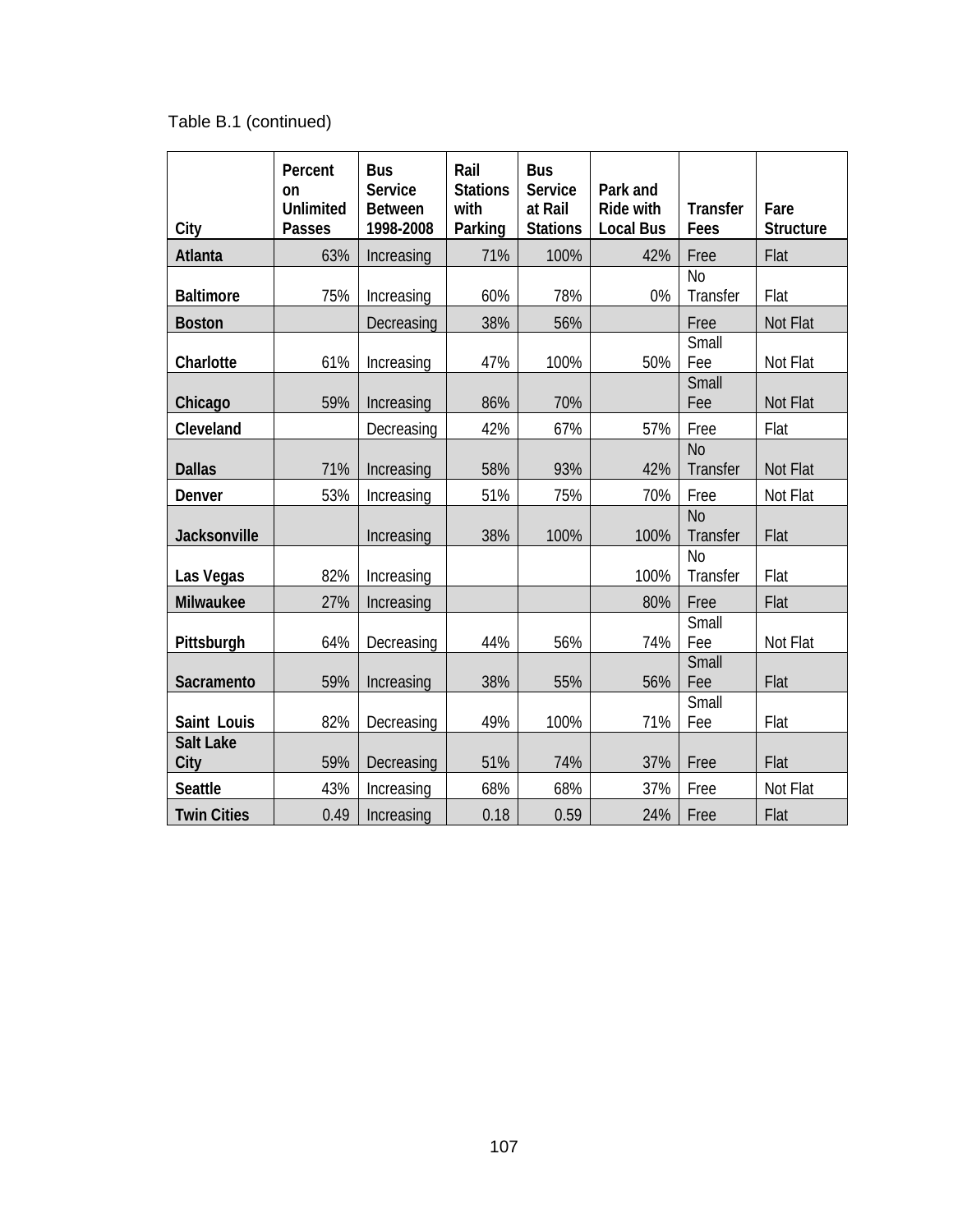# **APPENDIX C CASE STUDY INTERVIEWS**

This appendix contains the questions from the case study interviews. There are three types of questions: questions for MPO staff members, questions for transit agency staff members, and city specific questions. Table C.1 lists the details of all of the interviews.

| Region             | Name                     | <b>Title</b>                                                                              | Agency                                       | Date     |
|--------------------|--------------------------|-------------------------------------------------------------------------------------------|----------------------------------------------|----------|
| Denver             | Lee Cryer                | <b>Planning Project</b><br>Manager                                                        | <b>Regional Transit</b><br><b>District</b>   | 06/15/10 |
|                    | Debra Smith              | <b>Transportation Planner II</b>                                                          | Denver Regional<br>Council of<br>Governments | 06/15/10 |
|                    | <b>Fred Sandal</b>       | Long Range<br><b>Transportation Planning</b><br>Coordinator                               | Denver Regional<br>Council of<br>Governments | 06/15/10 |
| Sacramento         | <b>Bruce Griesenbeck</b> | Principal Transportation<br>Analyst                                                       | Sacramento Area<br>Council of<br>Governments | 06/21/10 |
|                    | Joanne Koegel            | Retired, private<br>consultant                                                            | Sacramento Area<br>Council of<br>Governments | 06/22/10 |
|                    | James Drake              | Assistant Planner of<br><b>Short Range Planning</b>                                       | Regional Transit<br><b>District</b>          | 06/22/10 |
| <b>Twin Cities</b> | Mark Filipi              | Manager, Technical<br>Planning Support,<br>Metropolitan<br><b>Transportation Services</b> | Metropolitan Council                         | 06/03/10 |
|                    | Karen Lyons              | <b>Senior Planner</b>                                                                     | <b>Metropolitan Council</b>                  | 06/03/10 |

Table C.1 Case Study Interview Details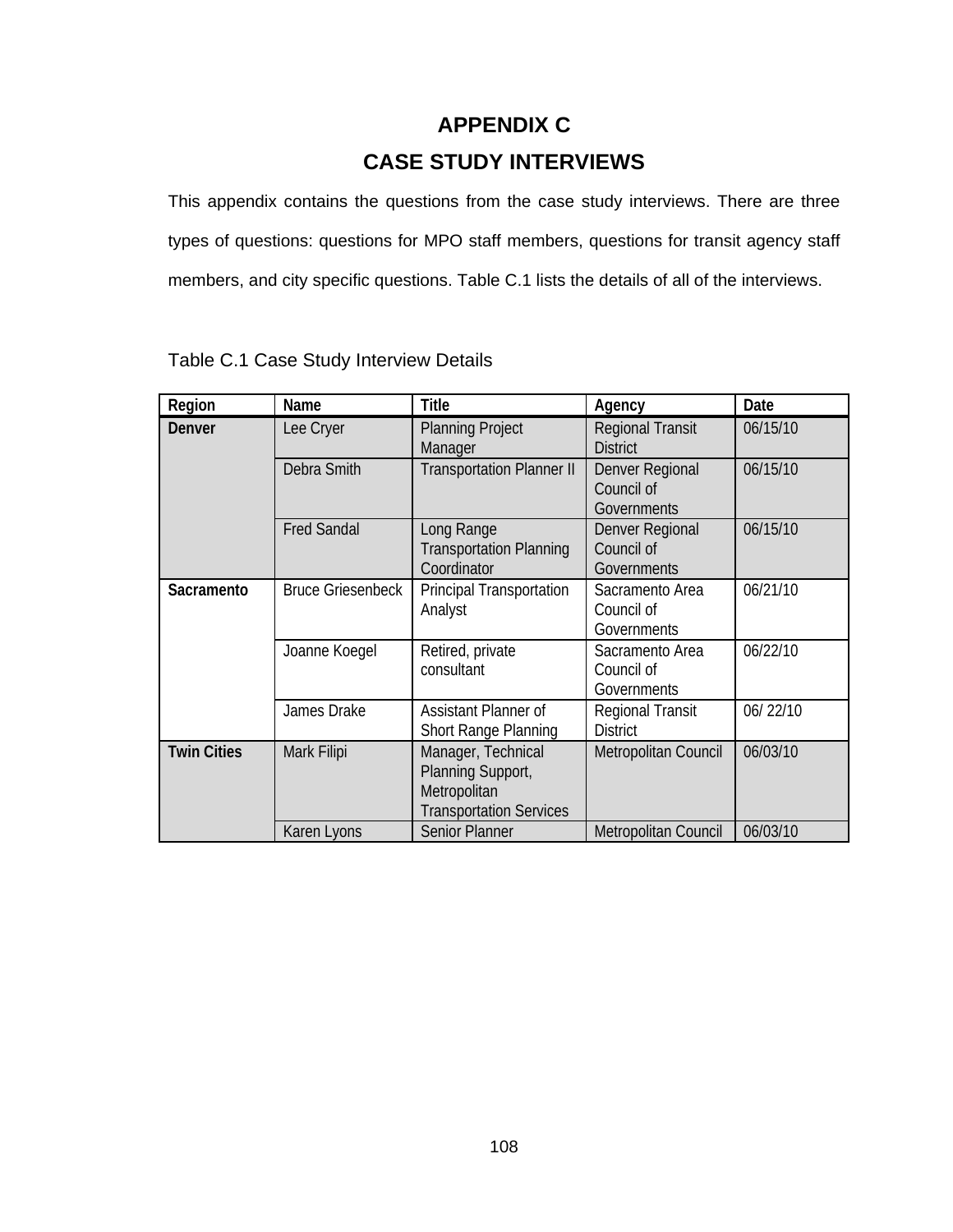#### **Questions for MPO staff members**

Is sustainability a goal? How is it defined? What are the performance measures? How are transportation and land use decisions linked in the policy/decision-making framework? What are the challenges and successes in coordinating land use and transit investments?

What are the regional/agency criteria for transit investments?

How was the light rail corridor(s) chosen?

Are non-motorized access and non-work trip usage considered at all in planning process?

What jurisdictions are in charge of pedestrian infrastructure around transit stations? How are improvements funded?

What is the relationship between the MPO and transit agency(s)?

What is the relationship between the MPO and the State Legislature?

#### **Questions for Transit Agency staff members**

How was the light rail corridor(s) chosen?

How did the existing bus network change when the light rail service started?

Are non-motorized access and non-work trip usage considered at all in planning process?

What steps are taken to encourage non-motorized access to transit?

What determines parking levels/costs at rail stations?

What steps are taken to encourage non-work trip usage on transit? What are the challenges to serving non-work trips?

Is access to schools prioritized in route planning?

What is the relationship between the transit agency and the MPO?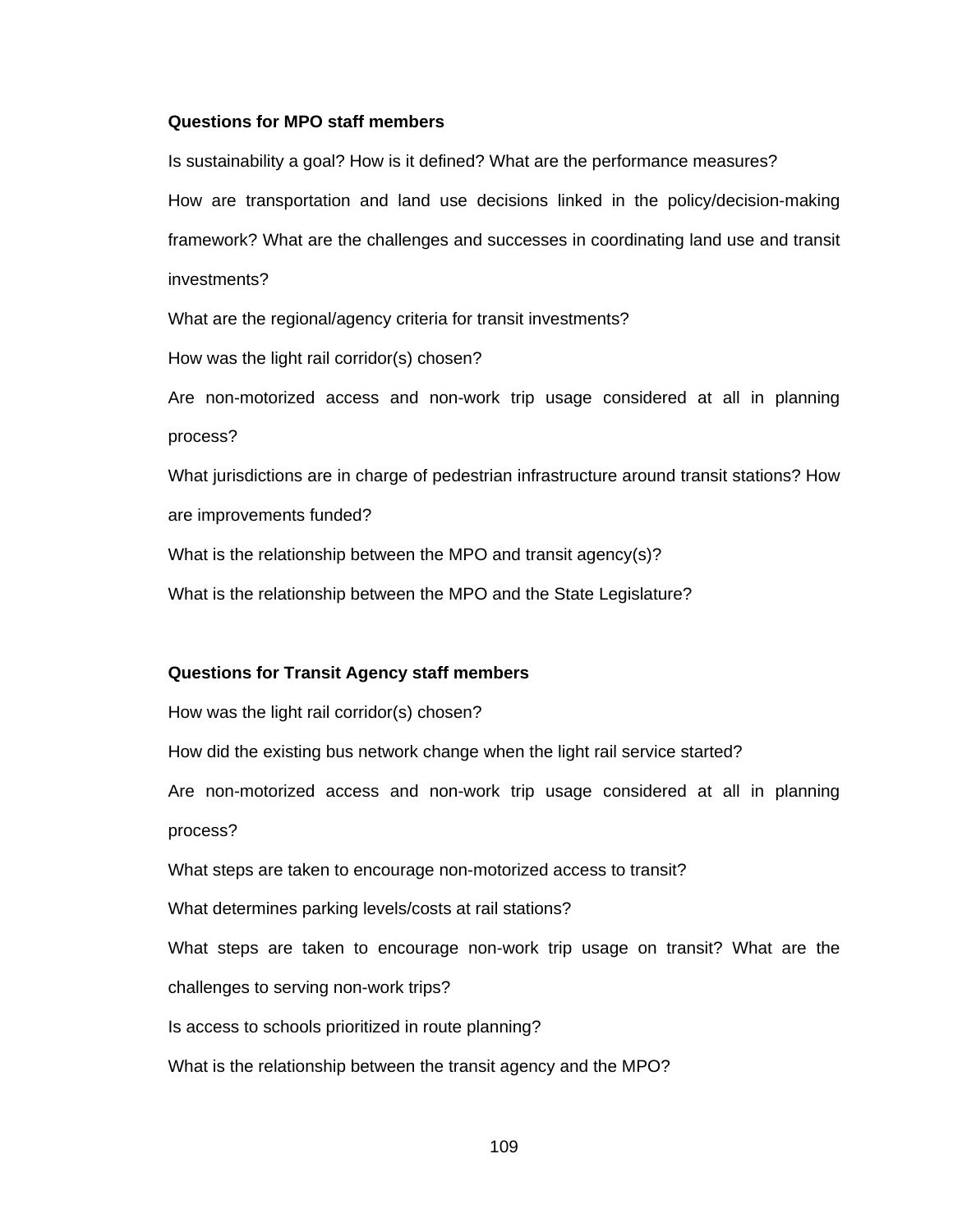#### **City Specific- Denver**

How successful is the neighborhood Eco Pass program?

#### **City Specific- Twin Cities**

Why are the unlimited ride passes through employers?

Are people who get their passes through their employer using transit for non-work trips? Can Metro Council meet its long term transit ridership goal with 63% work trips? Is the focus shifting to capturing other trip types?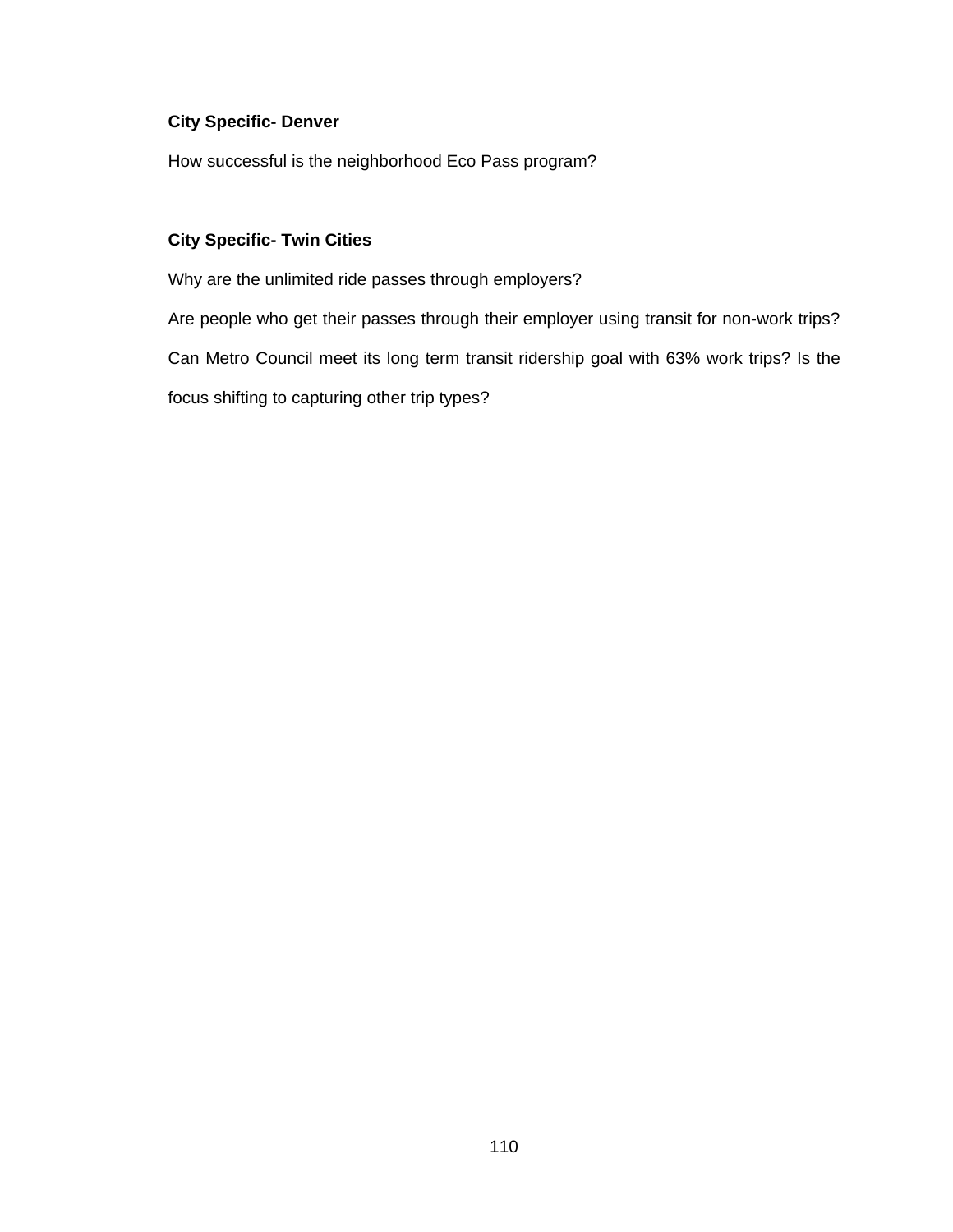#### **REFERENCES**

- Alshalalfah, B. W., and A. S. Shalaby. 2007. Case Study: Relationship of Walk Access Distance to Transit with Service, Travel, and Personal Characteristics. *Journal of Urban Planning and Development* 133 (2):pp 114-118.
- American Public Transportation Association. 2007. *A Profile of Public Transportation Passenger Demographics and Travel Characteristics Reported in On-Board Surveys*. Washington DC.
- Badoe, D. A., and M. K. Yendeti. 2007. Impact of Transit-Pass Ownership on Daily Number of Trips Made by Urban Public Transit. *Journal of Urban Planning and Development* 133 (4):pp 242-249.

Barnard, Cornell. 2010. No hoodies allowed if RT dress code passes. *News 10*.

- Boschmann, E. Eric, and Kwan Mei-Po. 2008. Toward Socially Sustainable Urban Transportation: Progress and Potentials. *International Journal of Sustainable Transportation* 2 (3):138-157.
- Brown, Jeffrey, Thompson, Gregory. 2009. Express Bus Versus Rail Transit: How the Marriage of Mode and Mission Affects Transit Performance. In *Annual Meeting of the Transportation Research Board*. Washington, DC: Transportation Research Board.
- ———. 2009. Making a Successful LRT-Based Regional Transit System: Lessons from Five New Start Cities. In *Annual Meeting of the Transportation Research Board*. Washington, DC: Transportation Research Board.
- Brundtland, Gro. 1987. Our Common Future: The World Commission on Environment and Development. Oxford.
- Cain, Alasdair, and Peter Jones. 2007. Does Urban Road Pricing Cause Hardship to Low-Income Car Drivers? An Affordability Approach. In *Transportation Research Board Annual Meeting 2008*. Washington DC.
- Center for Transit-Oriented Development. 2009. Destinations Matter: Building Transit Success. Oakland, CA: Reconnecting America.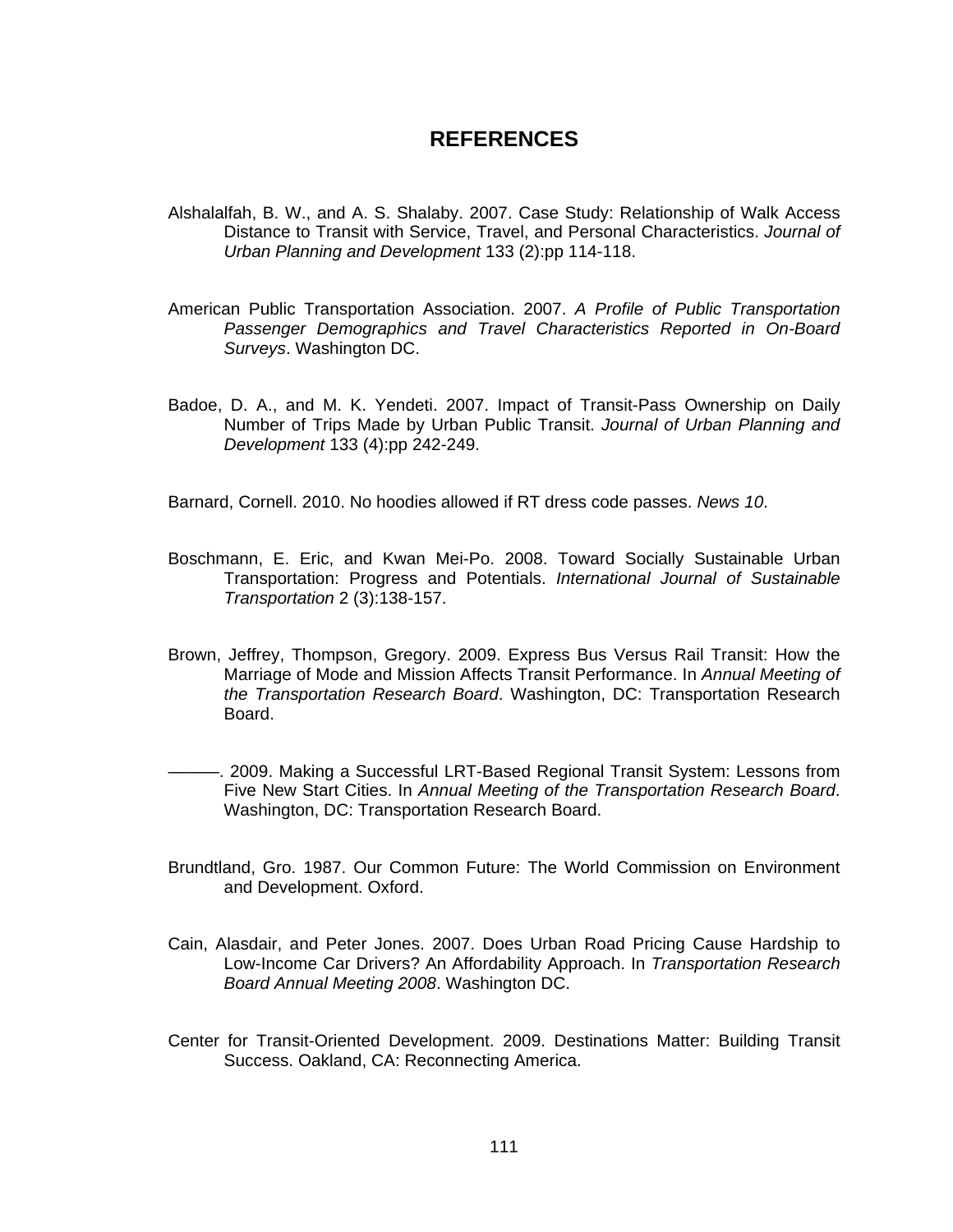- Cervero, R. 2001. Walk-and-Ride: Factors Influencing Pedestrian Access to Transit. *Journal of Public Transportation* 3 (4):p. 1-23.
- Chernick, Howard, and Andrew Reschovsky. 1997. Who Pays the Gasoline Tax? *National Tax Journal* 50 (2):233-259.
- Coffel, Kathryn, Jamie Parks, Conor Semler, David Sampson, Chris Henry, Guillermo Calves, Carol Kachadoorian, Herbert Levinson, and Joseph Schofer. 2009. Literature Review for Providing Access to Public Transportation Stations. In *Transit Cooperative Research Program*. Washington DC: Transportation Research Board.
- Crowley, David, Amer Shalaby, and Hossein Zarei. 2009. Access Walking Distance, Transit Use and the Success of TOD in North York City Centre. In *Transportation Research Board 2009 Annual Meeting*. Washington DC: Transportation Research Board.
- Cryer, Lee. 2010. Planning Project Manager, Regional Transportation District. Denver, Co, June 15, 2010.
- Derrible, Sybil, and Christopher Kennedy. 2009. A Network Analysis of Subway Systems in the World using Updated Graph Theory. In *Transportation Research Board 2009 Annual Meeting*. Washington DC: Transportation Research Board.
- Derrick, Frederick W., and Charles E. Scott. 1998. Sales tax equity: Who bears the burden? *Quarterly Review of Economics & Finance* 38 (2):227.
- Drake, James. 2010. Assistant Planning for Short Range Planning, Sacramento Regional Transit. Sacramento, CA, June 22, 2010.
- El-Geneidy, Ahmed, Tetreault, Paul, and Surprenant-Legault, Julien 2010. Pedestrian access to transit: Identifying redundancies and gaps using a variable service area analysis. Paper read at Transportation Research Board 89th Annual Meeting, at Washington, DC.
- Ewing, Reid, Keith Bartholomew, Steve Winkelman, Jerry Walters, and Don Chen. 2007. *Growing Cooler: The Evidence on Urban Development and Climate Change*. Washington DC: Urban Land Institute.
- Federal Transit Administration. 2008. *National Transit Database*. Federal Transit Administration 2008 [cited June 16 2008]. Available from http://www.ntdprogram.gov/ntdprogram/.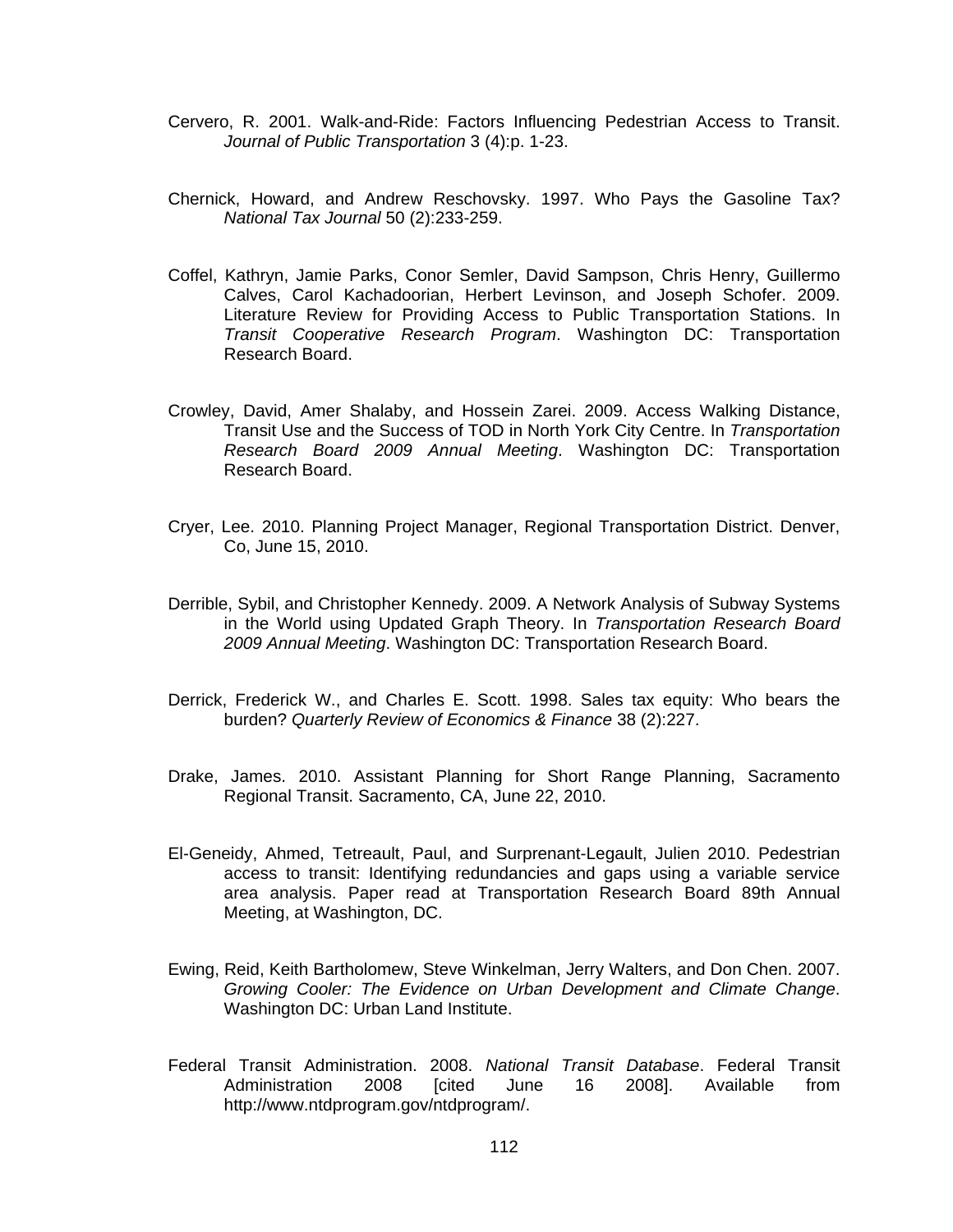- Feitelson, Eran. 2002. Introducing Environmental Equity Dimensions into the Sustainable Transport Discourse: Issues and Pitfalls. *Transportation Research Part D: Transport and Environment* 7 (2):p. 99-118.
- Filipi, Mark. 2010. Manager Technical Planning Support, Metropolitan Council. St. Paul, Minnesota, June 3, 2010.
- Frank, Lawrence, James Chapman, Mark Bradley, and T. Keith Lawton. 2005. Travel Behavior, Emissions & Land Use Correlation Analysis in the Central Puget Sound. Seattle, Washington: Washington State Transportation Commission.
- Garrett, M., and B. Taylor. 1999. Reconsidering Social Equity in Public Transit. *Berkeley Planning Journal* 13:p. 6-27.
- Georgia State University Public and Performance Management Group. 2008. Georgia Regional Transportation Authority Rider Survey. Atlanta, GA: Georgia Regional Transportation Authority.
- Giuliano, Genevieve. 2005. Low Income, Public Transit, and Mobility. *Transportation Research Record* 1927:pp 63-70.
- Google Earth 4.3.72. Google Inc., Mountain View, CA.
- Grengs, Joe. 2002. Community-Based Planning as a Source of Political Change. *Journal of the American Planning Association* 68 (2):165.
- Griesenbeck, Bruce. 2010. Principal Transportation Analyst, Sacramento Council of Governments. Sacramento, CA, June 21, 2010.
- Henry, Lyndon and Litman, Todd. 2006. Evaluating New Starts Transit Program Performance: Comparing Bus and Rail. Victoria, BC, Canada: Victoria Transport Policy Institute.
- Jeon, Christy Mihyeon, and Adjo Akpene Amekudzi. 2010. Understanding of Relationship Among Key Sustainability Measures in Transportation: Using Influence Diagrams. Paper read at Transportation Research Board 89th Annual Meeting, at Washington, DC.
- Jeon, Christy Mihyeon, Adjo Akpene Amekudzi, and Randall Guensler. 2008. Sustainability Assessment at the Transportation Planning Level: Performance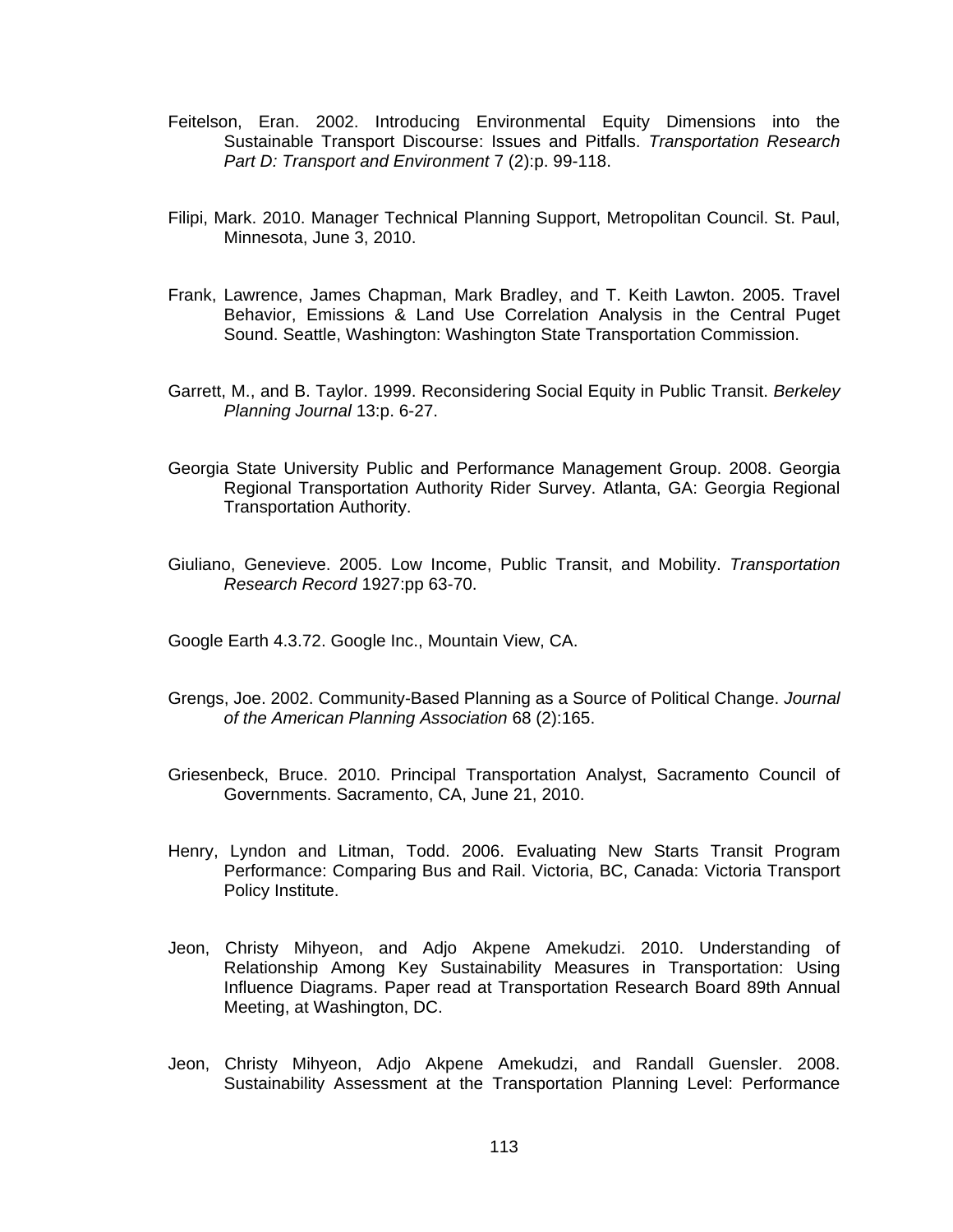Measures and Indexes. In *Transportation Research Board 87th Annual Meeting*: Transportation Research Board.

- Johnston, Robert. 2008. Indicators for Sustainable Transportation Planning. *Transportation Research Record: Journal of the Transportation Research Board* 2067.
- Kim, Sungyop, Gudmundur F. Ulfarsson, and J. Todd Hennessy. 2007. Analysis of Light Rail Rider Travel Behavior: Impacts of Individual, Built Environment, and Crime Characteristics on Transit Access. *Transportation Research Part A: Policy and Practice* 41 (6):pp. 511-522.
- Koegel, Joanne. 2010. Principal, Koegel and Associates. Sacramento, CA, June 22, 2010.
- Litman, Todd. 2004. Transit Price Elasticities and Cross-Elasticities. *Journal of Public Transportation* 7 (2):37-58.
- Lucas, Karen. 2006. Providing Transport for Social Inclusion Within a Framework for Environmental Justice in the UK. *Transportation Research. Part A: Policy and Practice 10* 40:pp 801-809.
- Lucas, Karen, Greg Marsden, Michael Brooks, and Mary Kimble. 2007. Assessment of Capabilities for Examining Long-Term Social Sustainability of Transport and Land Use Strategies. *Transportation Research Record* 2013:30-37.
- MARTA. 2008. General Rider, Half-Fare Program, Mobility Program Demographics and System Usage Profiles. Atlanta, GA: MARTA.
- Martens, Karel. 2006. Basing Transport Planning on Principles of Social Justice. *Berkeley Planning Journal* 19:1-17.
- McGuckin, Nancy, and Srinivasan Nanda. 2005. The Work Trip in the Context of Daily Travel: Census Data for Transportation Planning Conference.

Metropolitan Council. 2008. 2030 Transportation Policy Plan. St. Paul.

———. 2008. *Metro Transit*. Metropolitan Council 2008 [cited November 12 2008]. Available from http://www.metrotransit.org/.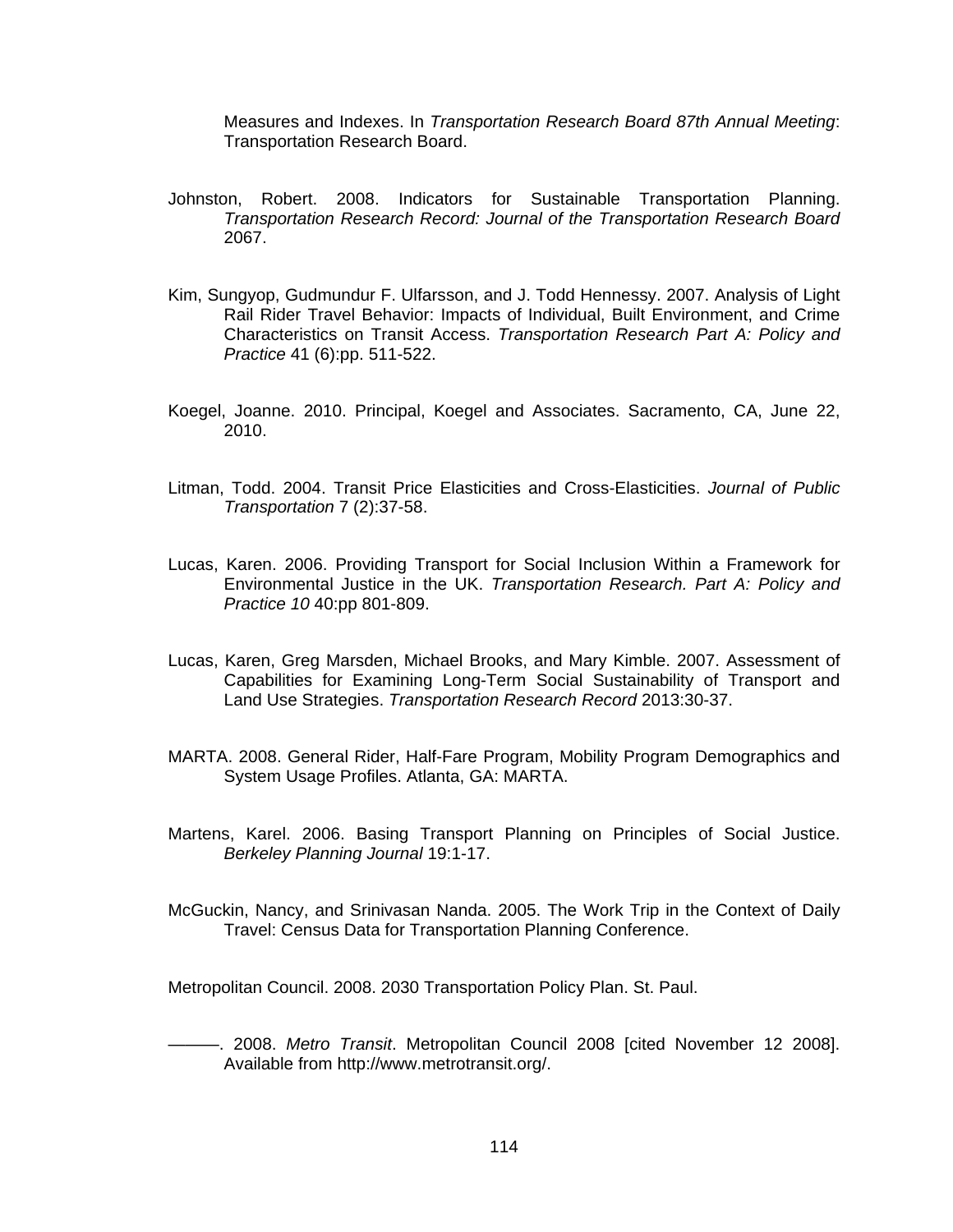- Mitropoulos, Lambros, Panos D. Prevedouros, and Eftihia G. Nathanail. 2010. Assessing Sustainability for Urban Transportation Modes: Conceptual Framework. Paper read at Transportation Research Board 89th Annual Meeting, at Washington, DC.
- Morency, Catherine, Martin Trepanier, and Marie Demers. 2009. Walking to public transit: A win-win solution for sustainable transportation. In *Transportation Research Board 2009 Annual Meeting*. Washington DC: Transportation Research Board.
- Musso, A., and V. R. Vuchic. 1988. Characteristics of Metro Networks and Methodology for Their Evaluation. *Transportation Research Record* 1162:p. 22-33.
- Niles, John and Nelson, Dick 1999. Enhancing Understanding of Non-Work Trip Making: Data Needs for the Determination of TOD Benefits. In *Personal Travel: The Long and the Short of It*. Washington DC: Transportation Research Board.
- Periscope. 2008. Metro Transit Light Rail and Bus Rider Survey: Findings and Recommendations. Minneapolis, MN: Metro Transit.
- Pickrell, D. H. 1992. A Desire Named Streetcar: Fantasy and Fact in Rail Transit Planning. *Journal of the American Planning Association* 58 (2):p. 158-176.

Poterba, J. M. 2000. Is the Gasoline Tax Regressive? *Tax Policy and the Economy*.

Regional Transportation District. 2002. Service Standards. Denver, Colorado.

———. 2008. *Regional Transportation District*. Regional Transportation District 2008 [cited September 29 2008]. Available from http://www.rtd-denver.com/.

- ———. 2008. RTD\_FinalDataset\_BoardTimes. Denver: Regional Transportation District.
- Ryan, Sherry and Frank, Lawrence. 2009. Pedestrian Environments and Transit Ridership. *Journal of Public Transportation* 12 (1).
- Sacramento Regional Transit. 2008. *Regional Transit*. Sacramento Regional Transit 2008 [cited October 24 2008]. Available from http://www.sacrt.com/.
- Sacramento Regional Transit District. 2006. On-Board Survey Results (Public). Sacramento, CA: Sacramento Regional Transit District.